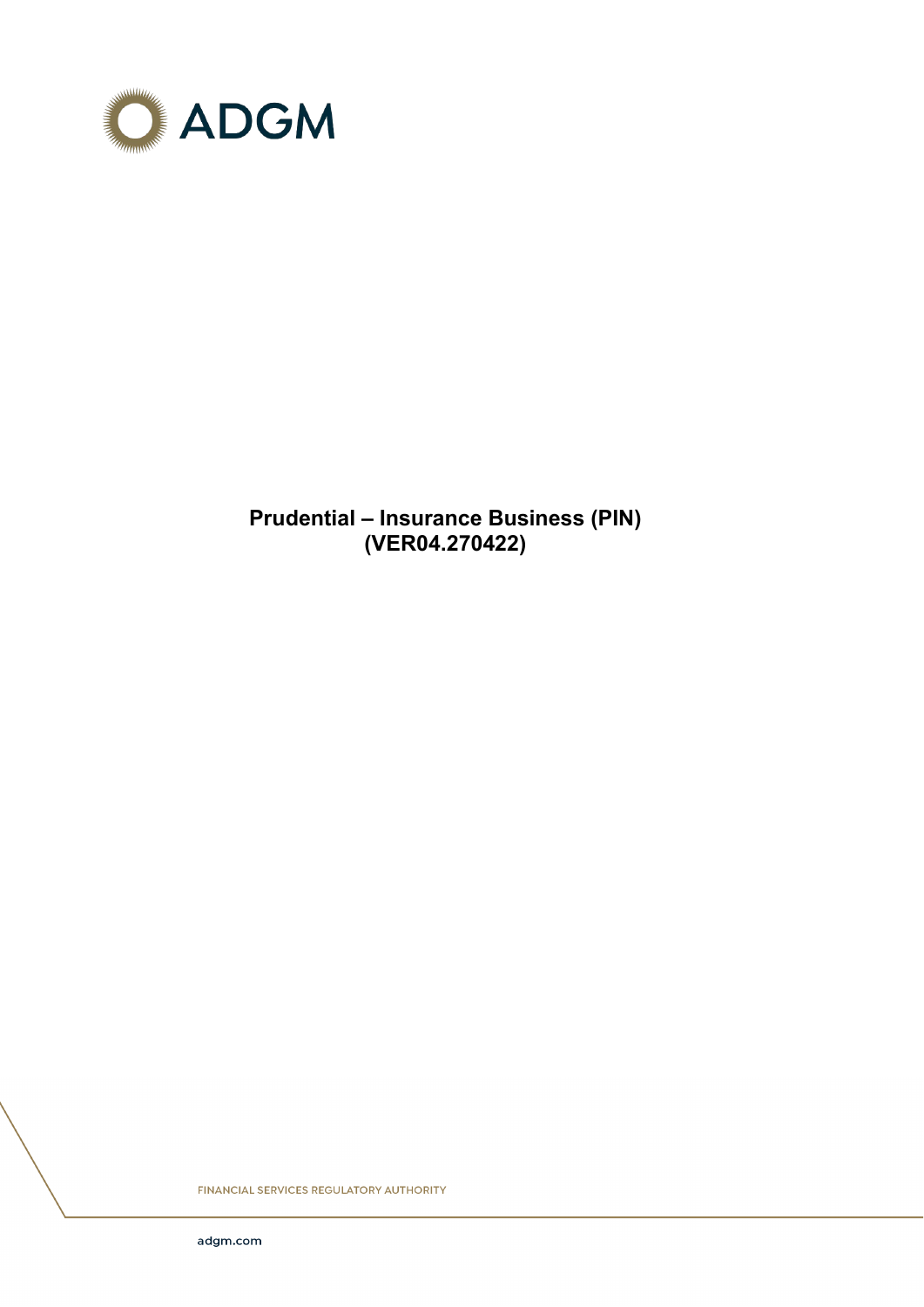i



# **TABLE OF CONTENTS**

The contents of this Rulebook are divided into the following Chapters, Rules and appendices:

| $\mathbf{1}$                                         |                                                                                                                                                                                                              |  |
|------------------------------------------------------|--------------------------------------------------------------------------------------------------------------------------------------------------------------------------------------------------------------|--|
| 1.1                                                  |                                                                                                                                                                                                              |  |
| 2                                                    |                                                                                                                                                                                                              |  |
| 2.1<br>2.2<br>2.3<br>2.4<br>2.5                      |                                                                                                                                                                                                              |  |
| 3                                                    |                                                                                                                                                                                                              |  |
| 3.1<br>3.2<br>3.3<br>3.4<br>3.5<br>3.6               |                                                                                                                                                                                                              |  |
| 4                                                    |                                                                                                                                                                                                              |  |
| 4.1<br>4.2<br>4.3<br>4.4<br>4.5<br>4.6<br>4.7<br>4.8 | Minimum Capital Requirement for Insurers that are not Cell Companies 12<br>Minimum Capital Requirement for Insurers that are Companies 12<br>Availability of assets of Insurers incorporated outside ADGM 13 |  |
| 5                                                    | MEASUREMENT OF ASSETS AND LIABILITIES OF INSURERS 16                                                                                                                                                         |  |
| 5.1<br>5.2<br>5.3<br>5.4                             | Recognition and measurement of insurance assets and liabilities in respect of                                                                                                                                |  |
| 5.5<br>5.6                                           | Recognition and measurement of assets and liabilities in respect of Long-Term                                                                                                                                |  |
| 5.7<br>5.8                                           | Value of investments in subsidiaries and associates that are subject to minimum                                                                                                                              |  |
| 6                                                    |                                                                                                                                                                                                              |  |
| 6.1<br>6.2                                           |                                                                                                                                                                                                              |  |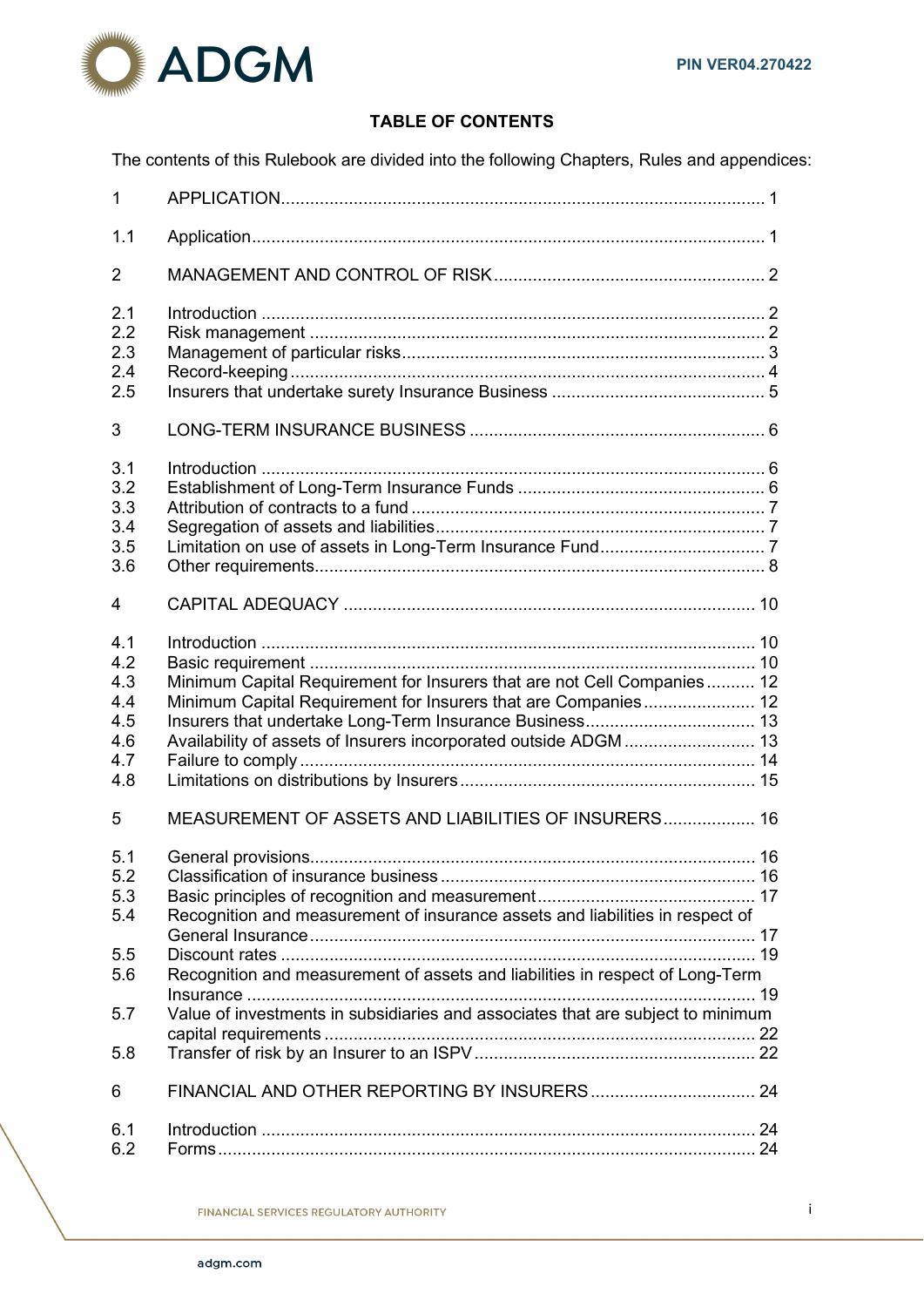

| 6.3<br>6.4<br>6.5<br>6.6<br>6.7                      |                                                                                                                                                                                                                                             |  |
|------------------------------------------------------|---------------------------------------------------------------------------------------------------------------------------------------------------------------------------------------------------------------------------------------------|--|
| $\overline{7}$                                       |                                                                                                                                                                                                                                             |  |
| 7.1<br>7.2<br>7.3<br>7.4<br>7.5                      | The requirement for an actuarial report on General Insurance Business  29<br>The requirement for an actuarial investigation of and report on Long-Term                                                                                      |  |
| 8                                                    |                                                                                                                                                                                                                                             |  |
| 8.1<br>8.2<br>8.3                                    | Financial Group Capital Requirements and Financial Group Capital Resources                                                                                                                                                                  |  |
| 8.4<br>8.5                                           |                                                                                                                                                                                                                                             |  |
| 9                                                    |                                                                                                                                                                                                                                             |  |
| 9.1<br>9.2<br>9.3<br>9.4<br>9.5<br>9.6               | Insurers ceasing to effect Contracts of Insurance in a Class of Business  43<br>Provisions in respect of contracts relating to Insurance Business in run-off 48<br>Limitations on distributions by ADGM Incorporated Insurers in run-off 48 |  |
| 10                                                   |                                                                                                                                                                                                                                             |  |
| 10.1                                                 |                                                                                                                                                                                                                                             |  |
| APP <sub>1</sub>                                     |                                                                                                                                                                                                                                             |  |
| A1.1                                                 |                                                                                                                                                                                                                                             |  |
|                                                      |                                                                                                                                                                                                                                             |  |
| A2.1<br>A2.2<br>A2.3<br>A2.4<br>A2.5<br>A2.6<br>A2.7 |                                                                                                                                                                                                                                             |  |
| A2.8<br>A2.9                                         |                                                                                                                                                                                                                                             |  |
| A2.10                                                |                                                                                                                                                                                                                                             |  |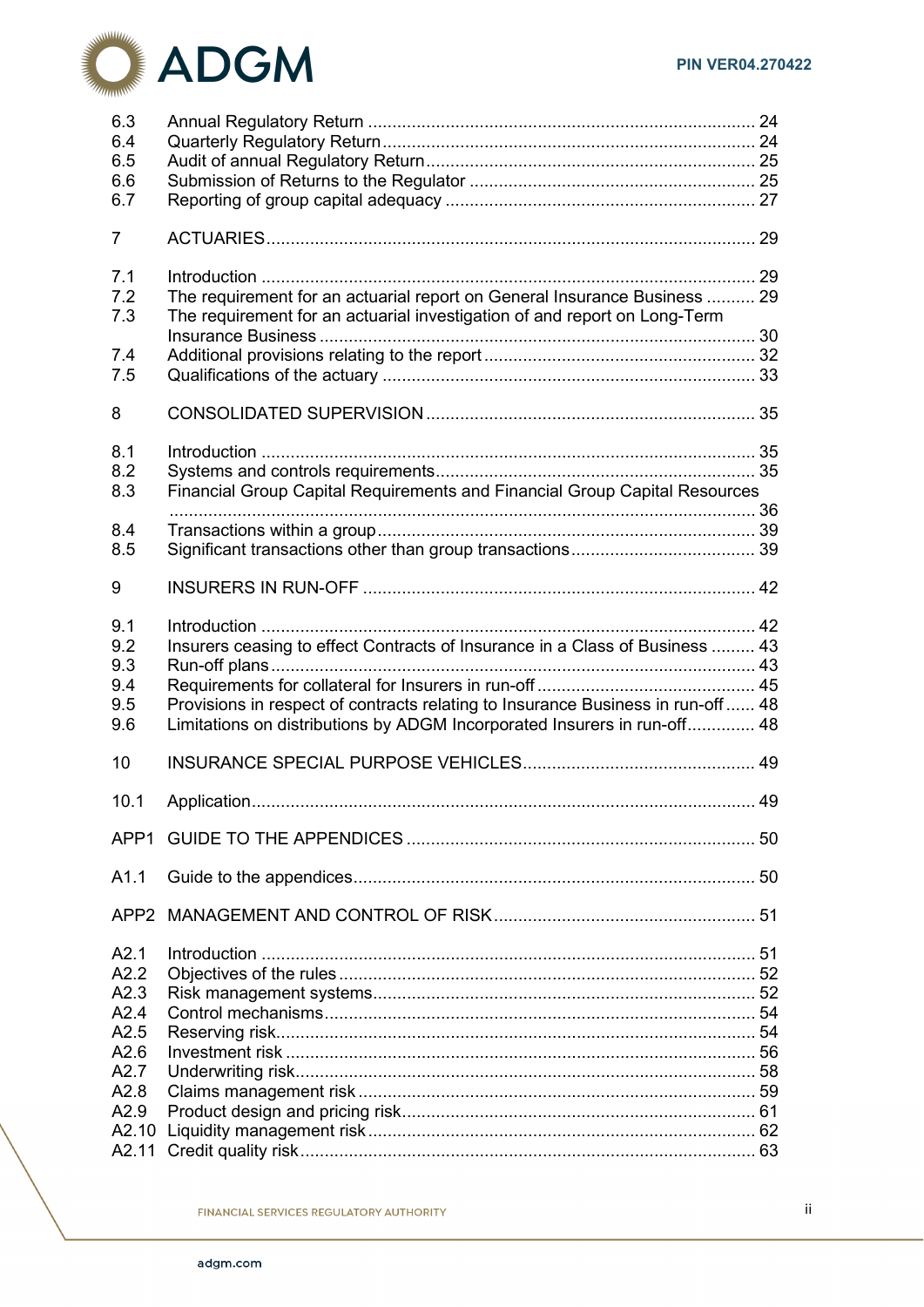

|              | APP3 CALCULATION OF ADJUSTED CAPITAL RESOURCES 70               |  |
|--------------|-----------------------------------------------------------------|--|
| A3.1<br>A3.2 |                                                                 |  |
| A3.3         |                                                                 |  |
| A3.4         |                                                                 |  |
| A3.5         |                                                                 |  |
|              | APP4 CALCULATION OF MINIMUM CAPITAL REQUIREMENT 74              |  |
| A4.1         |                                                                 |  |
| A4.2         |                                                                 |  |
| A4.3         |                                                                 |  |
| A4.4         |                                                                 |  |
| A4.5         |                                                                 |  |
| A4.6         |                                                                 |  |
| A4.7         |                                                                 |  |
| A4.8         |                                                                 |  |
| A4.9         |                                                                 |  |
| A4.10        |                                                                 |  |
|              |                                                                 |  |
|              |                                                                 |  |
|              |                                                                 |  |
|              | APP5 CALCULATION OF ADJUSTED NON-CELLULAR CAPITAL RESOURCES AND |  |
|              |                                                                 |  |
| A5.1         |                                                                 |  |
| A5.2         |                                                                 |  |
| A5.3         |                                                                 |  |
| A5.4<br>A5.5 |                                                                 |  |
| A5.6         |                                                                 |  |
| A5.7         |                                                                 |  |
| A5.8         |                                                                 |  |
| A5.9         |                                                                 |  |
| A5.10        |                                                                 |  |
|              |                                                                 |  |
|              | APP6 CALCULATION OF MINIMUM NON-CELLULAR CAPITAL REQUIREMENT    |  |
| A6.1         |                                                                 |  |
| A6.2         |                                                                 |  |
| A6.3         |                                                                 |  |
| A6.4         |                                                                 |  |
| A6.5         |                                                                 |  |
| A6.6         |                                                                 |  |
| A6.7         |                                                                 |  |
| A6.8         |                                                                 |  |
|              |                                                                 |  |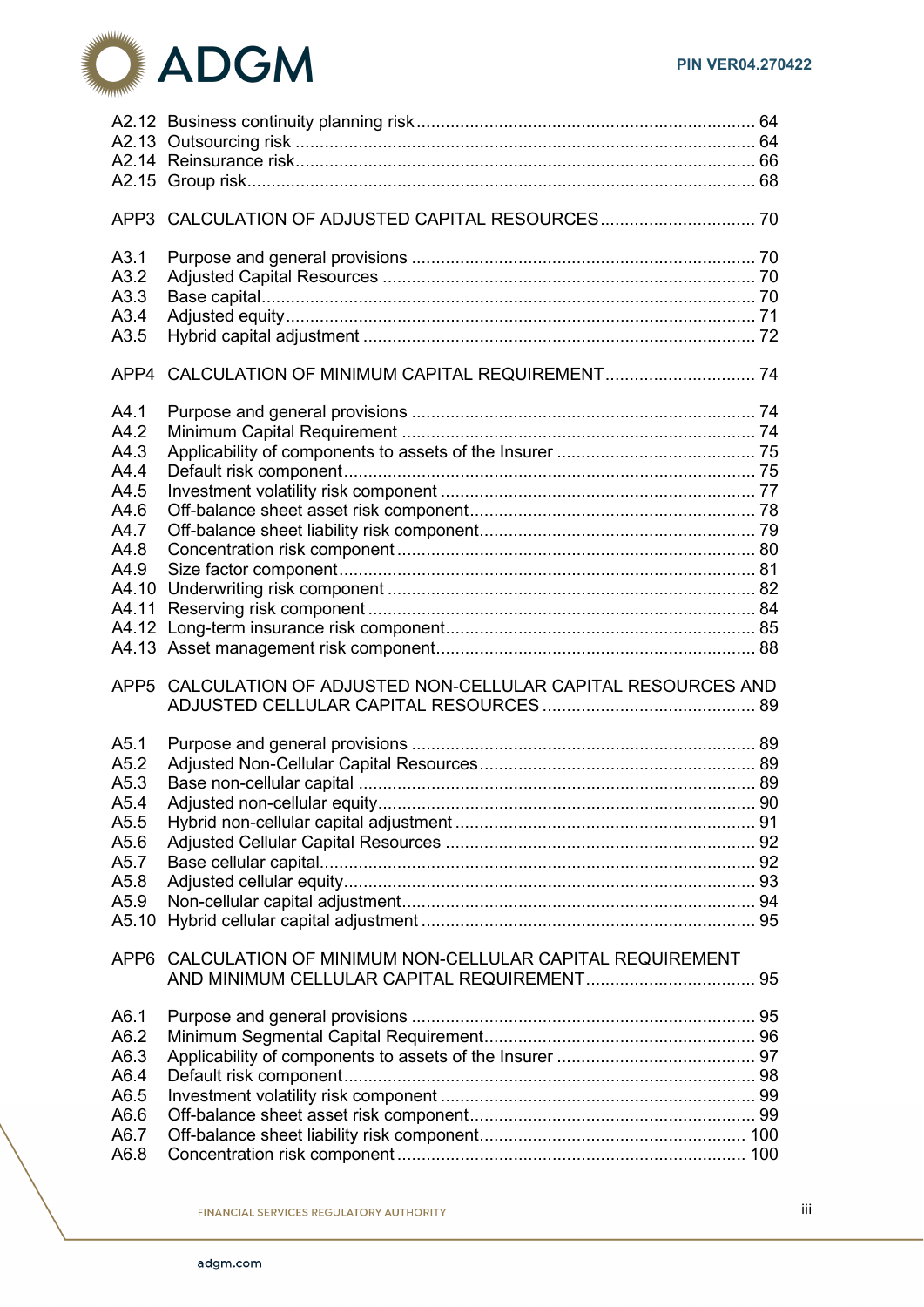

| A6.9                                                                                   |                                                                          |  |
|----------------------------------------------------------------------------------------|--------------------------------------------------------------------------|--|
|                                                                                        | APP7 CALCULATION OF ADJUSTED FUND CAPITAL RESOURCES 104                  |  |
| A7.1<br>A7.2<br>A7.3<br>A7.4<br>A7.5                                                   |                                                                          |  |
|                                                                                        | APP8 CALCULATION OF MINIMUM FUND CAPITAL REQUIREMENT 107                 |  |
| A8.1<br>A8.2<br>A8.3<br>A8.4<br>A8.5<br>A8.6<br>A8.7<br>A8.8<br>A8.9<br>A8.10<br>A8.11 | APP9 CALCULATION OF ADGM BUSINESS RISK CAPITAL REQUIREMENT 113           |  |
|                                                                                        |                                                                          |  |
| A9.1<br>A9.2<br>A9.3<br>A9.4<br>A9.5                                                   |                                                                          |  |
|                                                                                        |                                                                          |  |
|                                                                                        | A10.2 Returns for Cells, Long-Term Insurance Funds and ADGM business 115 |  |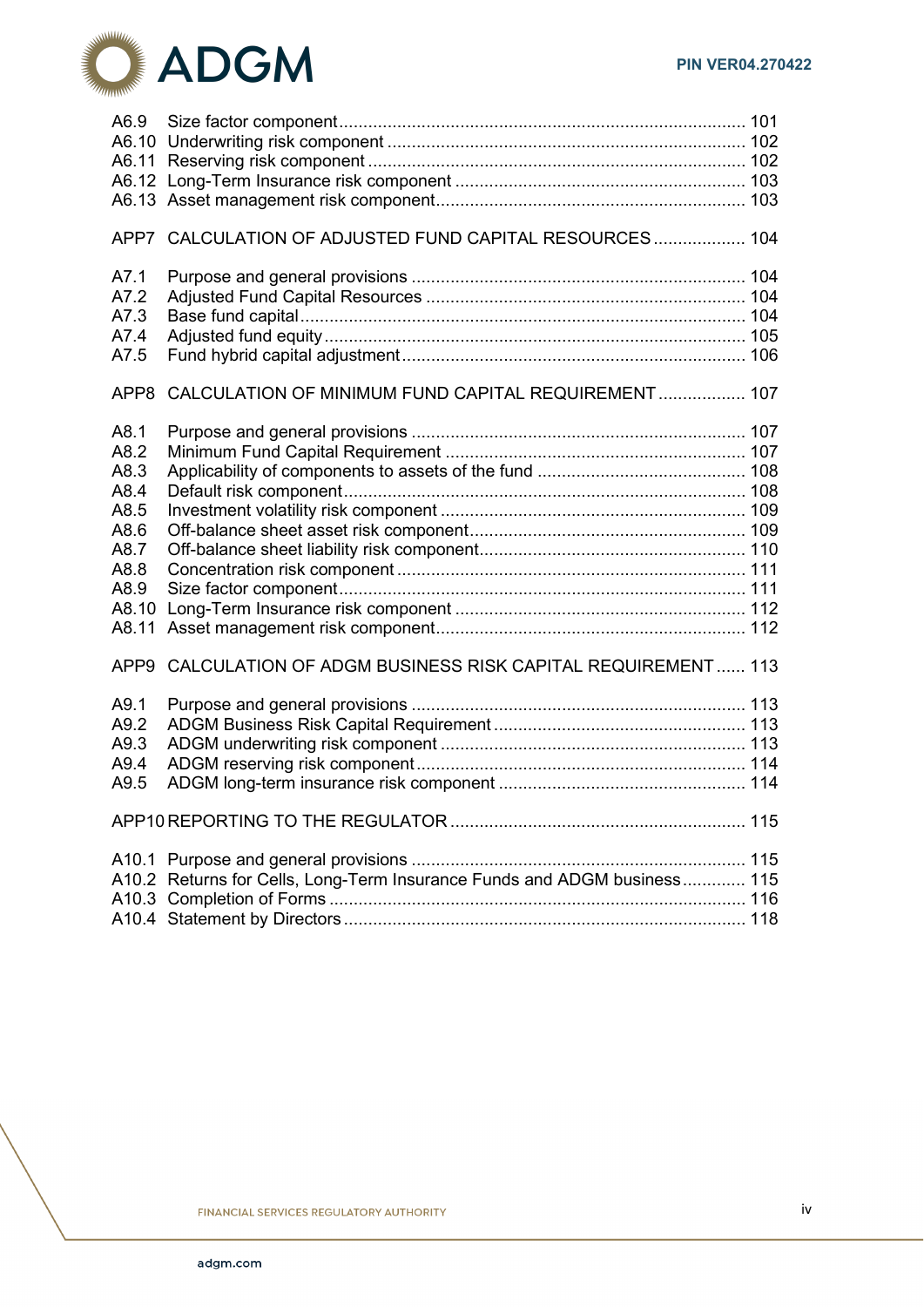

# <span id="page-5-0"></span>**1 APPLICATION**

### <span id="page-5-1"></span>**1.1 Application**

**1.1.1** Subject to Rule [1.1.2,](#page-5-2) this Rulebook ("PIN") applies to every Insurer except to the extent that a provision specifies a narrower application.

### **Guidance**

- 1. An Insurer is an Authorised Person which is authorised under its Financial Services Permission to carry on in or from ADGM, one or more of the Regulated Activities constituting Insurance Businesses.
- 2. The Rules in PIN apply in relation to all activities of an Insurer.
- <span id="page-5-2"></span>**1.1.2** Chapters [2,](#page-6-0) [3,](#page-10-0) [4,](#page-14-0) [6,](#page-28-0) [7](#page-33-0) and [9](#page-46-0) do not apply to an Insurer that is an Authorised ISPV, unless expressly provided otherwise.
- **1.1.3** Except where alterative provision is made in the Captive Insurance Business Rules ("**CIB**"), or the context otherwise requires, these Insurance Prudential Rules apply to an ADGM Captive Insurer.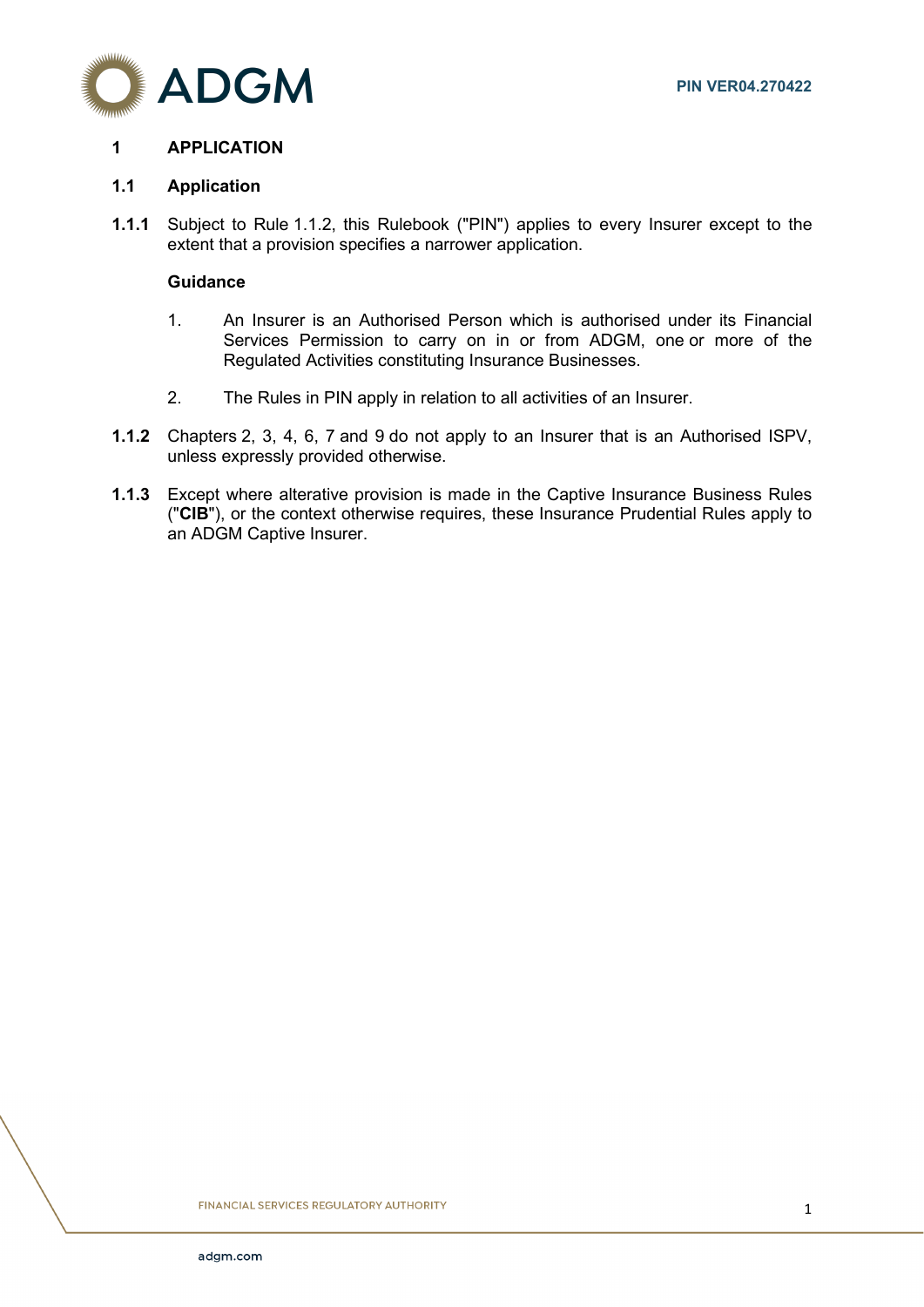

# <span id="page-6-0"></span>**2 MANAGEMENT AND CONTROL OF RISK**

### <span id="page-6-1"></span>**2.1 Introduction**

<span id="page-6-3"></span>**2.1.1** This Chapter applies to every Insurer.

# **Guidance**

- 1. This Chapter expands on the relevant provisions in the context of an Insurer. All Authorised Persons are subject to the systems and controls provisions of GEN Chapter 3.
- 2. [APP2](#page-55-0) contains guidance for Insurers in respect of specific areas of risk management that are of particular relevance to Insurers.

### <span id="page-6-2"></span>**2.2 Risk management**

- **2.2.1** An Insurer's risk management systems must:
	- (a) be appropriate to the size, mix of business and complexity of the Insurer's operations;
	- (b) be based on an enterprise-wide risk management approach, which integrates risk management with the conduct of its business and operations;
	- (c) address all material risks, both existing and potential risks, financial and non-financial, to which the Insurer is exposed or likely to be exposed;
	- (d) describe the relationships between the Insurer's risk tolerance limits, its capital requirements, economic capital and the processes and methods for assuming, pricing, and monitoring risk; and
	- (e) be supported by adequate risk management policies and procedures which explain the risks covered, the measurement approaches used, and the key assumptions made.
- <span id="page-6-4"></span>**2.2.2** The risk management systems maintained by an Insurer must include:
	- (a) a clearly defined risk appetite statement which outlines the risk tolerance of the Authorised Person and is approved by its board;
	- (b) a written risk management strategy approved by senior management, which in the opinion of senior management addresses all material risks to which the Insurer is likely to be exposed;
	- (c) risk management policies and procedures that in the opinion of senior management are adequate to identify, assess, mitigate, control, monitor and report on the material risks to which the Insurer is exposed;
	- (d) clearly defined risk limits, norms, pricing parameters which are consistent with the board approved risk appetite; and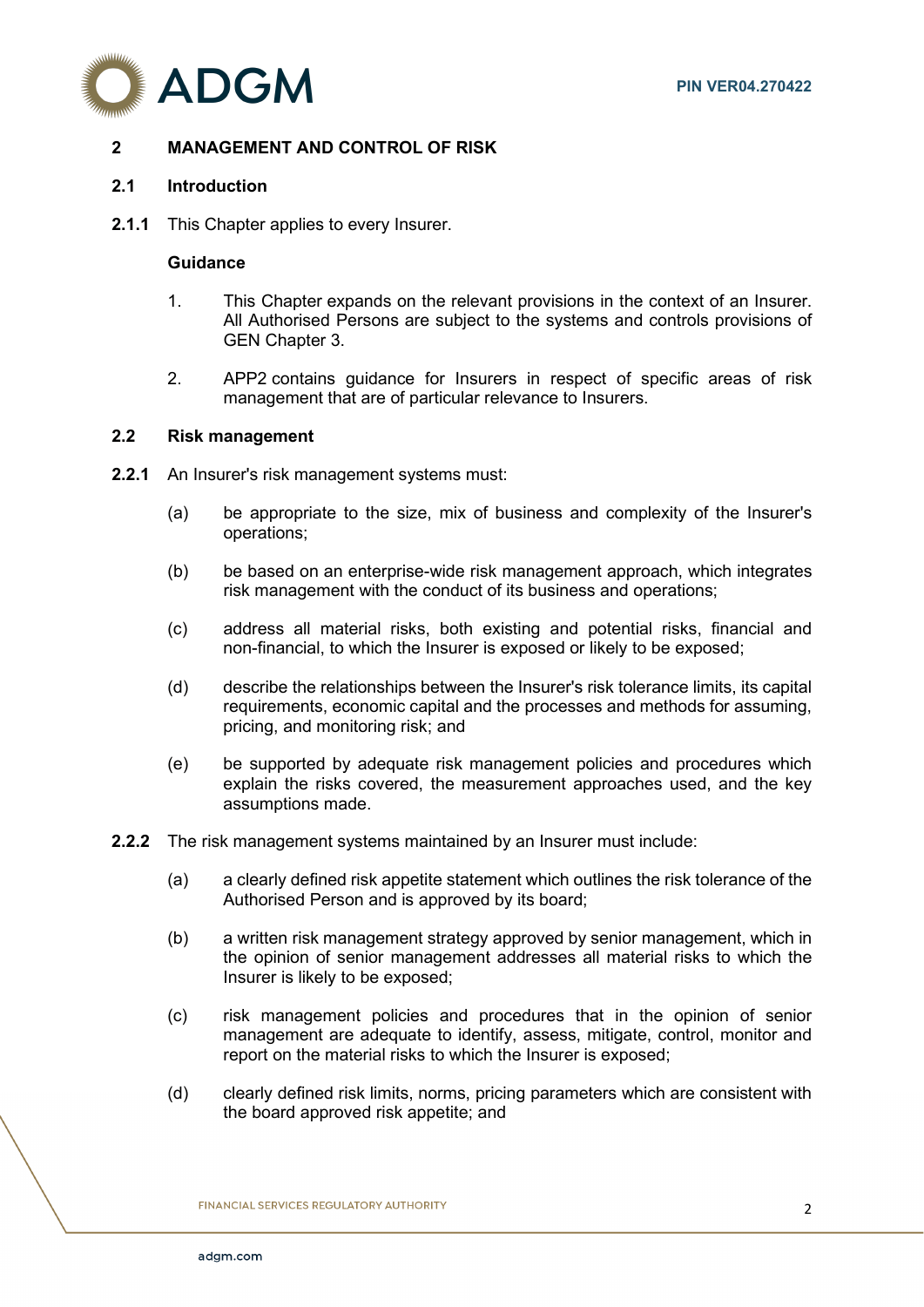

- (e) clearly identified managerial responsibilities and controls, designed to ensure that the policies and procedures established for risk management are adhered to at all times.
- <span id="page-7-2"></span>**2.2.3** Subject to Rule [2.2.4,](#page-7-1) where an Insurer is a member of a Group, the Insurer must take reasonable actions to ensure that the Group as a whole complies with the requirements of Rule [2.1.1](#page-6-3) and [2.2.2](#page-6-4) as though the Group as a whole were an Insurer.
- <span id="page-7-1"></span>**2.2.4** Rule [2.2.3](#page-7-2) does not apply in respect of a Group where the Insurer is not the Holding Company and where the Holding Company of the Group is another Insurer.

- 1. The effect of Rule [2.2.4](#page-7-1) is to avoid unnecessary duplication arising from complex Group structures. If an Insurer is a member of a Group whose Holding Company is another Insurer, the first Insurer need not apply Rule [2.2.3](#page-7-2) in respect of that Group, because the Insurer that is the Holding Company is already required to apply that Rule.
- 2. An Insurer should describe how its risk limits, norms, and pricing policies described in Rule 2.2.1(d) link with its board approved risk appetite described in Rule 2.2.1(a), corporate objectives, business strategy and current circumstances. An Insurer is expected to incorporate its risk limits into its day-to-day operations and its risk management policies and procedures.

#### <span id="page-7-0"></span>**2.3 Management of particular risks**

- **2.3.1** An Insurer must develop, implement and maintain a risk management system to identify, assess, monitor, mitigate and control balance sheet risk, including but not limited to:
	- (a) reserving risk;
	- (b) investment risk (including risks associated with the use of derivatives);
	- (c) underwriting risk;
	- (d) claims management risk;
	- (e) product design and pricing risk; and
	- (f) liquidity management risk.
- **2.3.2** An Insurer must develop, implement and maintain a risk management system to identify, assess, monitor, mitigate and control credit quality risk.
- **2.3.3** An Insurer must develop, implement and maintain a risk management system to identify the operational risks faced by the Insurer, including but not limited to:
	- (a) technology risk (including processing risks);
	- (b) reputational risk;
	- (c) fraud and other fiduciary risks;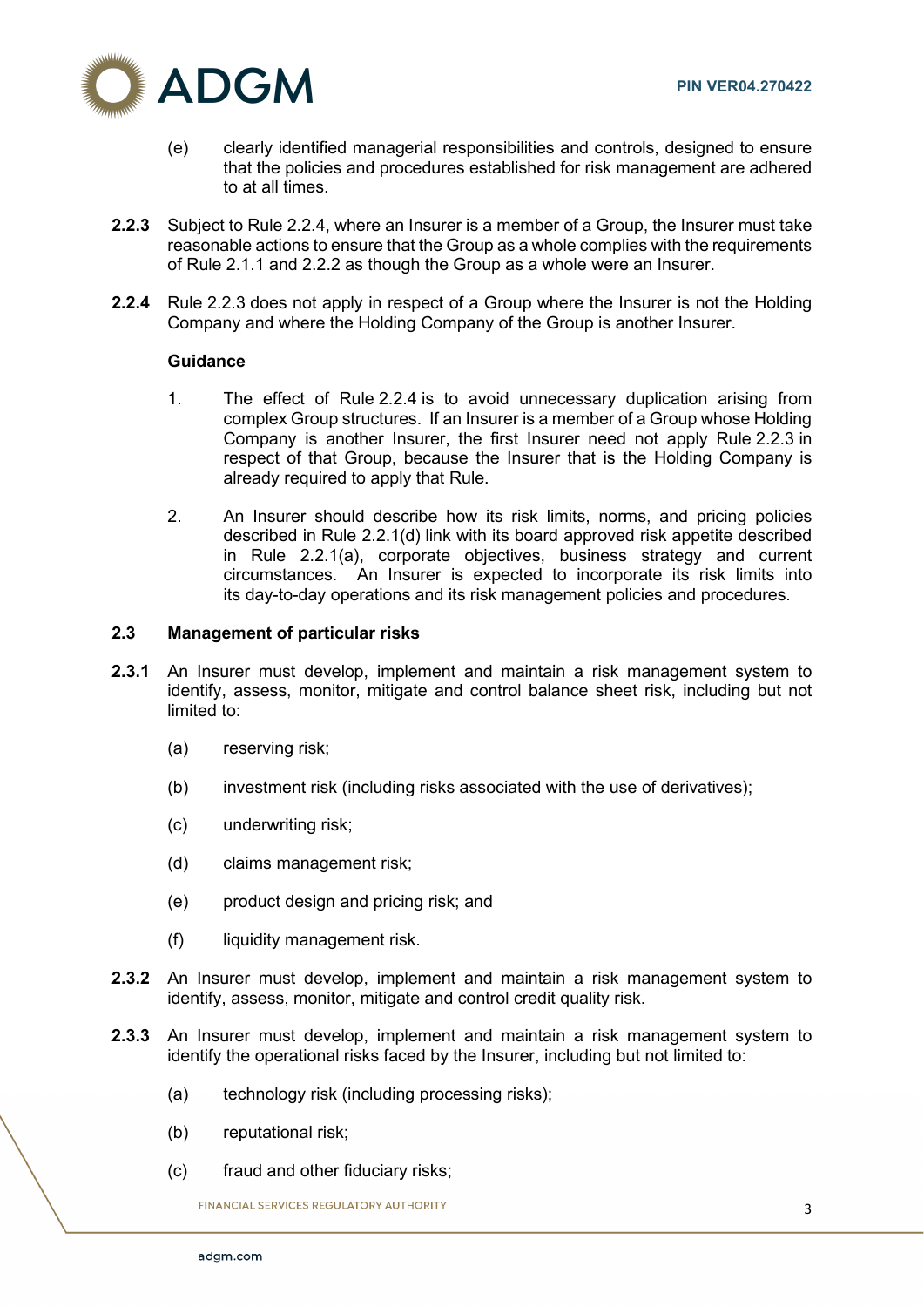

- (d) compliance risk;
- (e) outsourcing risk;
- (f) business continuity planning risk;
- (g) legal risk; and
- (h) key person risk.
- <span id="page-8-1"></span>**2.3.4** An Insurer must develop, implement and maintain a risk management system to identify, assess, monitor, mitigate and control reinsurance risk. Reinsurance risk refers to risks associated with the Insurer's use of reinsurance arrangements as cedant.
- **2.3.5** Without limiting the generality of Rule [2.3.4,](#page-8-1) an Insurer's risk management system in respect of its use of reinsurance arrangements must include the development, implementation and maintenance of a written reinsurance management strategy, appropriate to the size and complexity of the operations of the Insurer, defining and documenting the Insurer's objectives and strategy in respect of reinsurance arrangements.
- **2.3.6** An Insurer must develop, implement and maintain a risk management system which includes an explicit asset-liability management ("ALM") policy, which must clearly specify the nature, role and extent of ALM activities and their relationship with any other relevant function or activity of the insurer including, but not limited to, product development, pricing functions and investment management.

- 1. An Insurer's ALM policy should be appropriate taking into account the nature, scale and complexity of its ALM risks.
- 2. The ALM policy should include details as to how:
	- (a) the investment and liability strategies adopted by the Insurer allow for the interaction between assets and liabilities;
	- (b) any correlations between assets and liabilities are taken into account;
	- (c) the liability cash flows will be met by cash inflows; and
	- (d) the valuations of assets and liabilities will change under an appropriate range of different scenarios.

# <span id="page-8-0"></span>**2.4 Record-keeping**

- **2.4.1** An Insurer must maintain adequate records to enable it to:
	- (a) fulfil its obligations under Contracts of Insurance it has effected; and
	- (b) demonstrate compliance with the Rules in this Rulebook.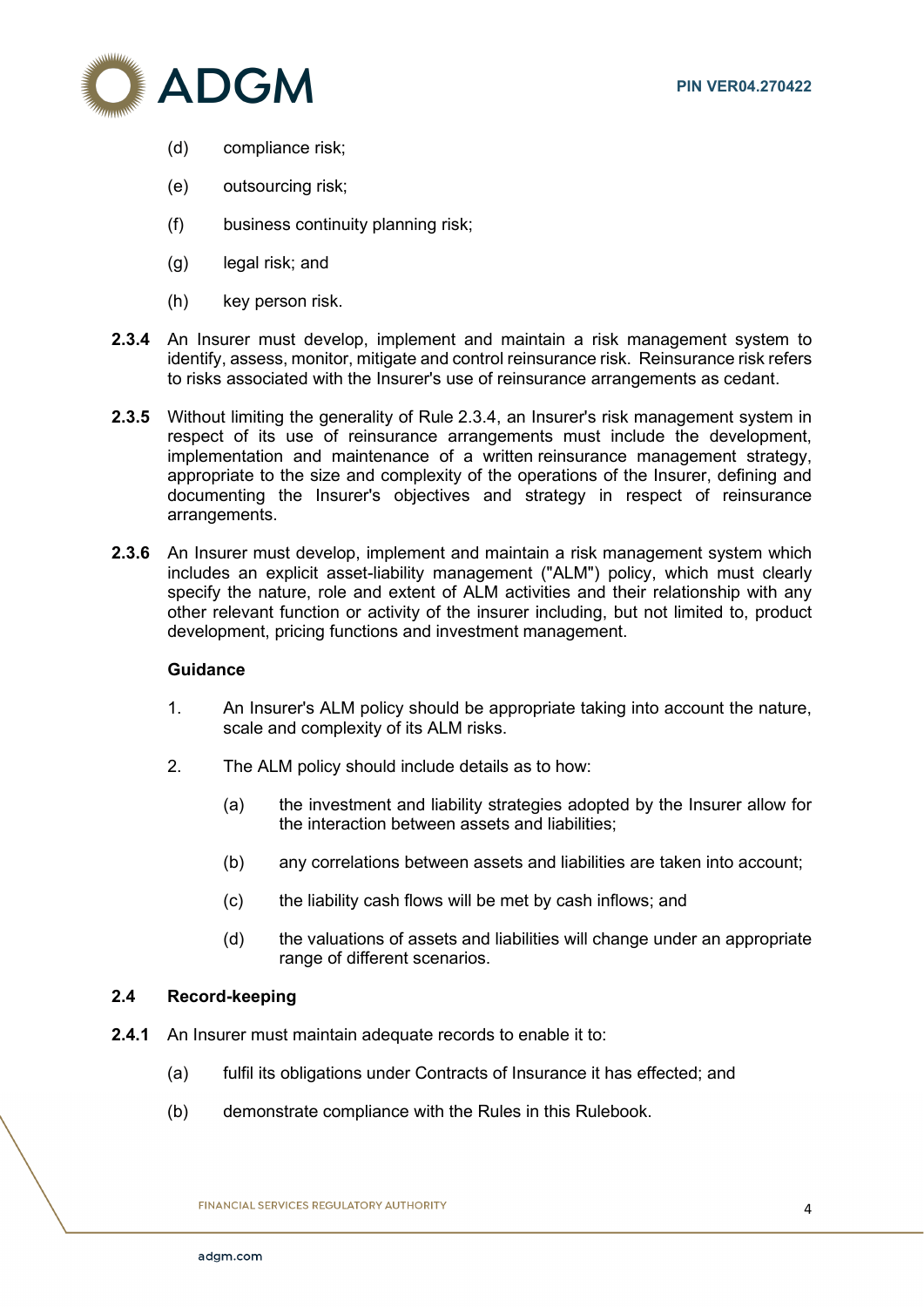# <span id="page-9-0"></span>**2.5 Insurers that undertake surety Insurance Business**

- **2.5.1** This section applies only to Insurers that undertake Insurance Business in Class 7(b).
- **2.5.2** An Insurer that undertakes Insurance Business in Class 7(b) must ensure that:
	- (a) in any reporting period, the amount of its Gross Written Premium attributable to Class 7(b) does not exceed 5% of its total Gross Written Premium in all classes of non-life insurance;
	- (b) the Person insured under any Contract of Insurance in Class 7(b) is:
		- (i) a Body Corporate; or
		- (ii) if not a Body Corporate, a Person whose activities are primarily financial in nature;
	- (c) at the time of effecting a Contract of Insurance in Class 7(b), the Person insured under that contract has a rating of BBB or better; and
	- (d) the maximum period of any Contract of Insurance in Class 7(b) does not exceed twenty years.
- <span id="page-9-1"></span>**2.5.3** Rule [4.1.4](#page-14-3) applies in respect of the determination of ratings for the purposes of Rule [2.5.2\(c\).](#page-9-1)
- **2.5.4** (1) An Insurer intending to undertake Insurance Business in Class 7(b) must:
	- (a) notify the Regulator in writing of its proposal to undertake such business; and
	- (b) provide the Regulator with a regulatory business plan for the business intended to be undertaken, which includes but is not limited to comprehensive risk management strategy, risk pricing approach, reserving models, and actuarial methodologies to determine technical provisions required.
	- (2) The Regulator may object to a proposal made by an Insurer under (1).
	- (3) If the Regulator decides to exercise its power under (2), the Insurer may refer the matter to the Regulatory Committee for review.
	- (4) An Insurer must not effect any Contract of Insurance in Class 7(b) if the Regulator has objected to a proposal it has made under (1).

### **Guidance**

The current requirements relating to Class 7(b) do not cater to monoline specialist financial guarantee insurers. However, if such an Insurer wishes to operate in ADGM, the Regulator may introduce requirements that should apply to such an Insurer. In doing so, the Regulator will consider capital adequacy and other requirements that apply generally to such specialist Insurers in other jurisdictions.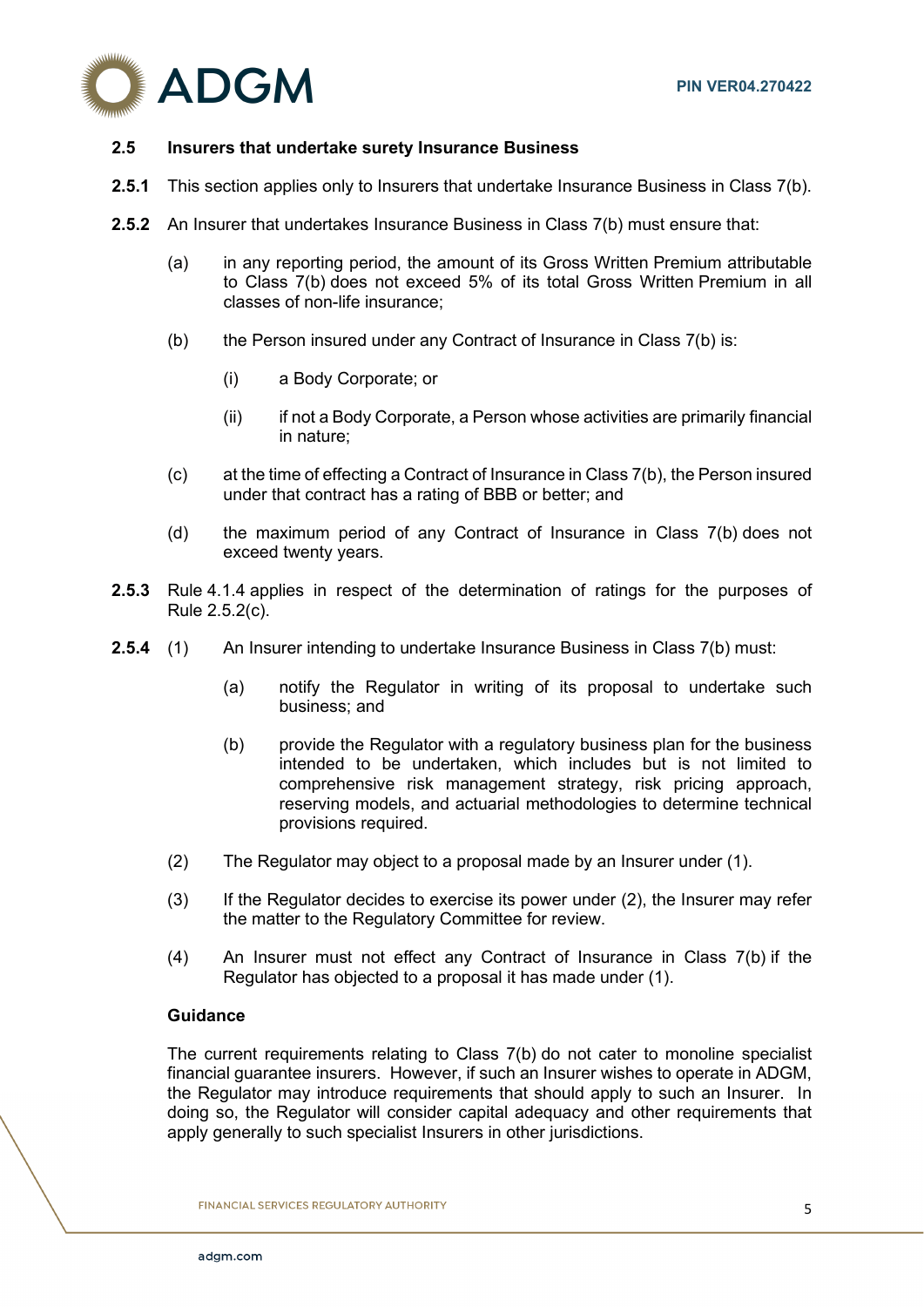

# <span id="page-10-0"></span>**3 LONG-TERM INSURANCE BUSINESS**

# <span id="page-10-1"></span>**3.1 Introduction**

**3.1.1** This Chapter applies to all Insurers.

# **Guidance**

- 1. This Chapter sets out requirements in respect of Long-Term Insurance Business. An Insurer is required to maintain a separate fund in respect of a Long-Term Insurance Business or to comply with the restrictions that apply to a Long-Term Insurance Fund.
- 2. Requirements in this section that are not specified as applying to Direct Long-Term Insurance Business apply to all Long-Term Insurance Business.

# <span id="page-10-2"></span>**3.2 Establishment of Long-Term Insurance Funds**

- **3.2.1** An Insurer that is required, under the provisions of Rule [3.3,](#page-11-0) to establish or maintain a Long-Term Insurance Fund in respect of a part of its business must identify separately in its books and records the assets, liabilities, revenues and expenses attributable to that part of its business. Those assets, liabilities, revenues and expenses must be recorded separately and accounted for as a Long-Term Insurance Fund.
- **3.2.2** Where an Insurer that is not a Cell Company carries on Long-Term Insurance Business that, under the provisions of Rule [3.3,](#page-11-0) must be attributed to a Long-Term Insurance Fund, it must either:
	- (a) establish one or more Long-Term Insurance Funds; or
	- (b) notify the Regulator in writing that the Insurer is deemed to constitute a single Long-Term Insurance Fund.
- <span id="page-10-3"></span>**3.2.3** When an Insurer that is a Company carries on, through a Cell, Long-Term Insurance Business that, under the provisions of Rule [3.3,](#page-11-0) must be attributed to a Long-Term Insurance Fund, it must either:
	- (a) establish, in respect of that Cell, one or more Long-Term Insurance Funds; or
	- (b) notify the Regulator in writing that the Cell is deemed to constitute a single Long-Term Insurance Fund.

#### <span id="page-10-4"></span>**Guidance**

Because of the prohibition set out in COBS 7.2.5, Insurance Business of an Insurer that is a Cell Company can only be carried out through its Cells.

**3.2.4** An Insurer that is subject to a regulatory requirement in another jurisdiction to arrange its affairs or any part of its affairs in a manner that is equivalent or substantially equivalent to the maintenance of a Long-Term Insurance Fund required by this section, may make a written application to the Regulator for that arrangement of its affairs or that part of its affairs to be deemed for the purposes of these Rules to constitute a Long-Term Insurance Fund. If the Regulator approves that application, it must inform the Insurer in writing, and must state in its notice to the Insurer the manner in which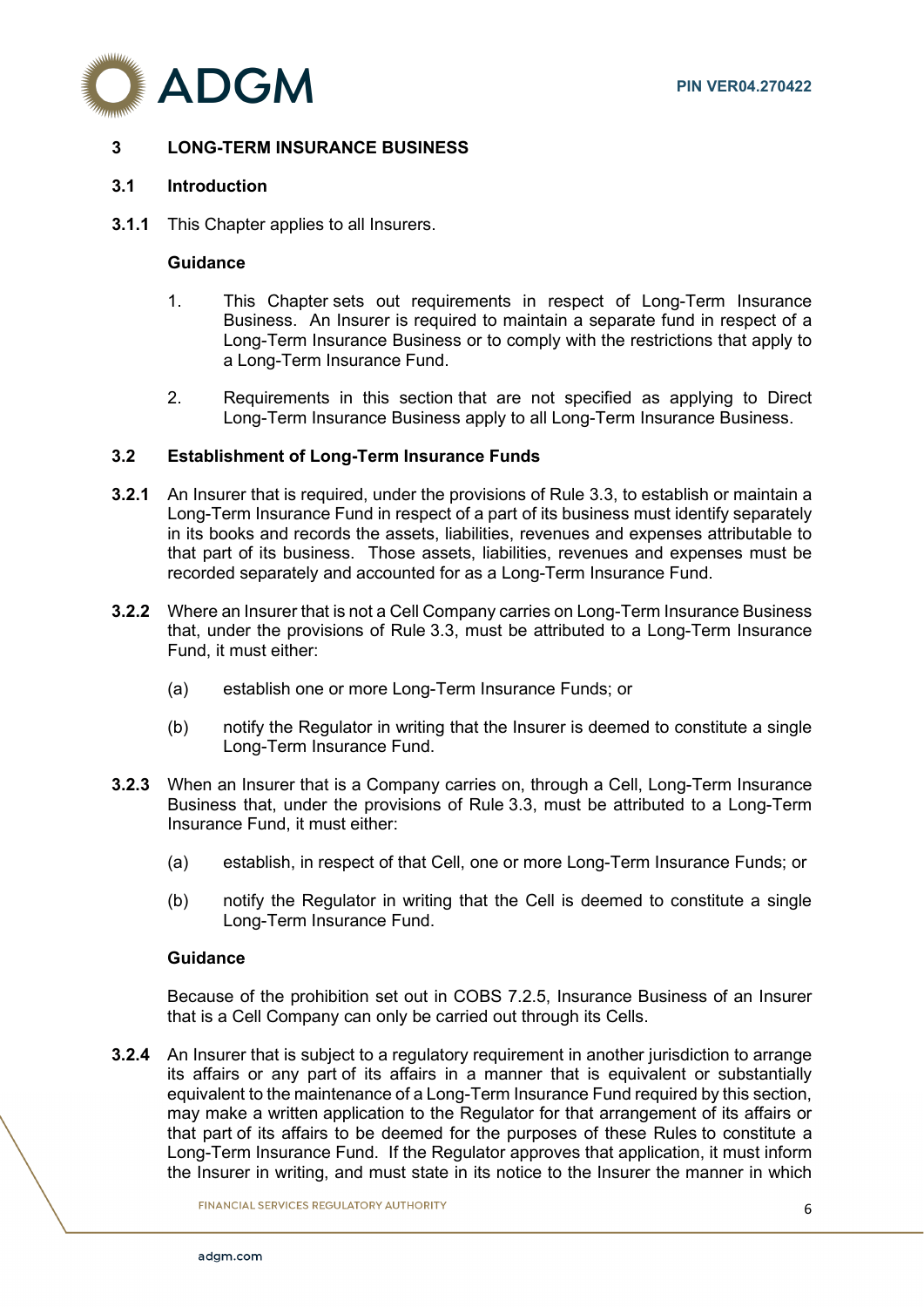

the arrangement will be deemed for the purpose of these Rules to constitute a Long-Term Insurance Fund.

- **3.2.5** An Insurer, or a Cell of an Insurer, that is deemed in accordance with Rule [3.2.2\(b\)](#page-10-3) or Rule [3.2.3\(b\)](#page-10-4) to constitute a single Long-Term Insurance Fund, shall be treated for all purposes relating to these Rules as though the Insurer had established a Long-Term Insurance Fund to which all of the assets and liabilities of the Insurer or of the Cell are attributed.
- **3.2.6** Notwithstanding anything to the contrary contained in the above provisions, the Regulator may, at its sole discretion, direct an Insurer which conducts Long-Term Insurance Business to establish one or more Long-Term Insurance Funds in respect of its Long-Term Insurance Business or any part of such business.

# <span id="page-11-0"></span>**3.3 Attribution of contracts to a fund**

- **3.3.1** All contracts of Long-Term Insurance effected by either an ADGM Incorporated Insurer or an Insurer that is not an ADGM Incorporated Insurer through an establishment in ADGM must be attributed to a Long-Term Insurance Fund.
- <span id="page-11-3"></span>**3.3.2** An Insurer may only attribute Contracts of Insurance in General Insurance Class 1 or Class 2 to a Long-Term Insurance Fund.

#### <span id="page-11-1"></span>**3.4 Segregation of assets and liabilities**

**3.4.1** An Insurer may at any time attribute any of its assets to a Long-Term Insurance Fund that were not previously attributed to such a Long-Term Insurance Fund.

# <span id="page-11-2"></span>**3.5 Limitation on use of assets in Long-Term Insurance Fund**

- **3.5.1** Except as provided in this section, assets that are attributable to a Long-Term Insurance Fund must be applied only for the purposes of the business attributed to the Long-Term Insurance Fund.
- **3.5.2** Assets attributable to a Long-Term Insurance Fund may not be transferred so as to be available for other purposes of the Insurer except:
	- (a) where the transfer constitutes appropriation of a surplus determined in accordance with Rule [7.3,](#page-34-0) provided that the transfer is performed within four months of the Reference Date of the actuarial investigation referred to in that Rule;
	- (b) where the transfer constitutes a payment of dividend or return of capital, in accordance with Rules [3.5.3](#page-12-1) and [3.5.4;](#page-12-2)
	- (c) where the transfer is made in exchange for other assets at fair value;
	- (d) where the transfer constitutes reimbursement of expenditure borne on behalf of the Long-Term Insurance Fund, and in respect of expenses attributable to the Long-Term Insurance Fund; or
	- (e) where the transfer constitutes reattribution of assets attributed to the Long-Term Insurance Fund in error.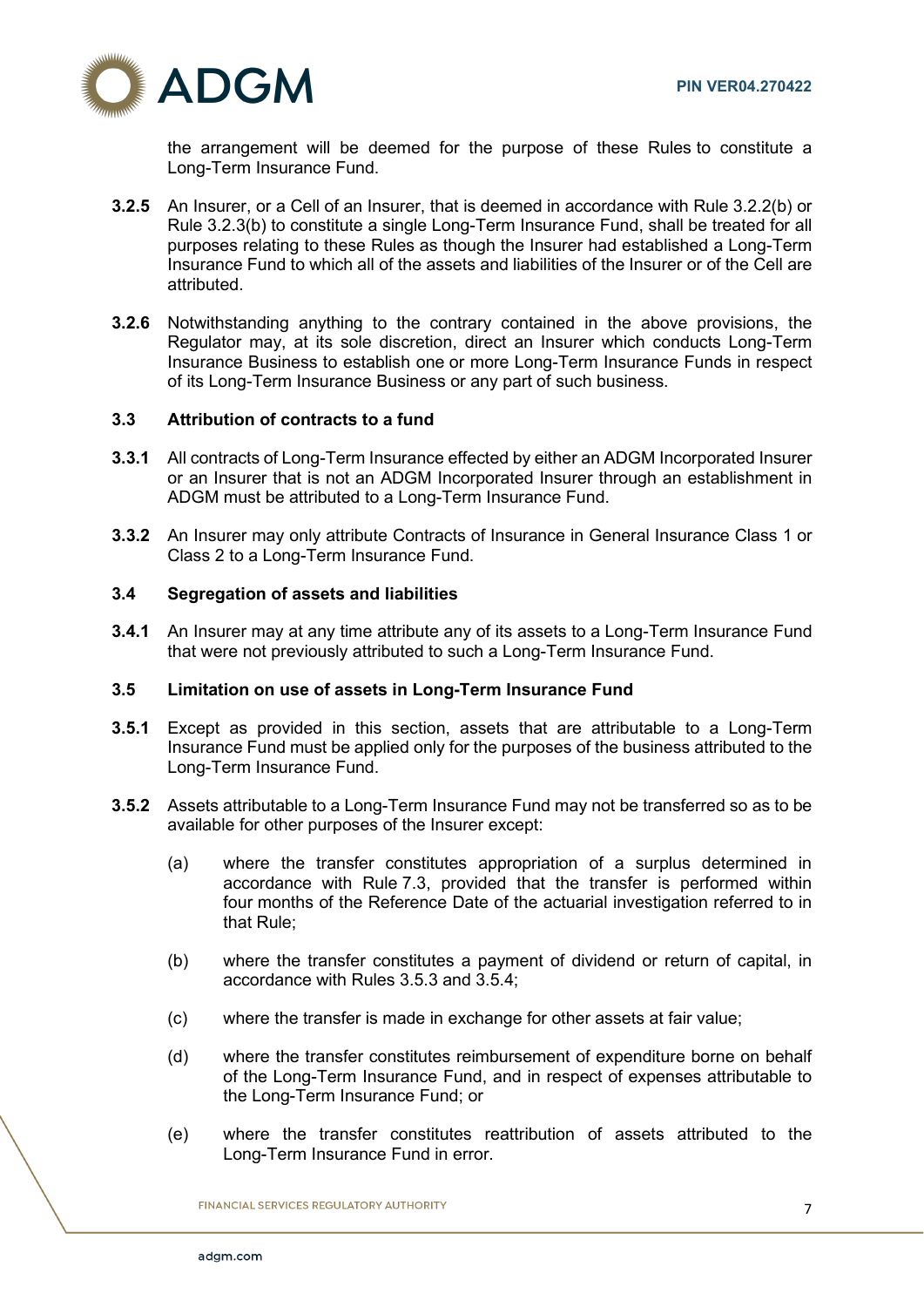

- <span id="page-12-1"></span>**3.5.3** Assets attributable to a Long-Term Insurance Fund must not be distributed by way of dividend or by way of return of capital, except by an Insurer or a Cell that is deemed to constitute a single Long-Term Insurance Fund.
- <span id="page-12-2"></span>**3.5.4** A dividend or return of capital by an Insurer or a Cell that is deemed to constitute a single Long-Term Insurance Fund may only be made where the dividend or return of capital constitutes appropriation of a surplus determined in accordance with Rule [7.3,](#page-34-0) and:
	- (a) if the payment is made within four months of the Reference Date of the actuarial investigation determining that surplus, the payment does not cause the total aggregate amount of the dividends or returns of capital made by the Insurer or the Cell since that Reference Date to exceed the amount of that surplus; or
	- (b) if the payment is made more than four months after the Reference Date of the actuarial investigation determining that surplus, the payment does not cause the total aggregate amount of the dividends or returns of capital made by the Insurer or the Cell since that Reference Date to exceed 50% of the amount of that surplus.
- **3.5.5** Assets attributable to a Long-Term Insurance Fund must not be lent or otherwise made available for use for any other purposes of the Insurer or any purposes of any party Related to the Insurer. This Rule operates to prohibit, among other things, lending between Long-Term Insurance Funds of the same Insurer. Assets must not be organised in such a manner as to create indebtedness between Long-Term Insurance Funds.

An Insurer may not enter into any arrangement, whether or not described as a contract of reinsurance, whereby a Long-Term Insurance Fund of the Insurer stands in the same relation to the Insurer as though the Insurer were the reinsurer in a contract of reinsurance in which the Long-Term Insurance Fund is the cedant.

# <span id="page-12-0"></span>**3.6 Other requirements**

- <span id="page-12-3"></span>**3.6.1** (1) Except as permitted in this Rule, an ADGM Incorporated Insurer must not effect any Direct Long-Term Insurance contract the terms of which include of the following:
	- (a) investment components of Policy Benefits, that are wholly or partly guaranteed;
	- (b) options to receive Policy Benefits on expiry, maturity or surrender as annuities, where annuity rates are wholly or partly guaranteed at the inception of the contract;
	- (c) bonuses on participating contracts where those bonuses become vested Policy Benefits or guaranteed by the Insurer at a date prior to expiry, maturity or surrender; or
	- (d) other options or discretionary Policy Benefits that expose the Insurer to investment, expense or other risk that is not readily definable at the inception of the contract.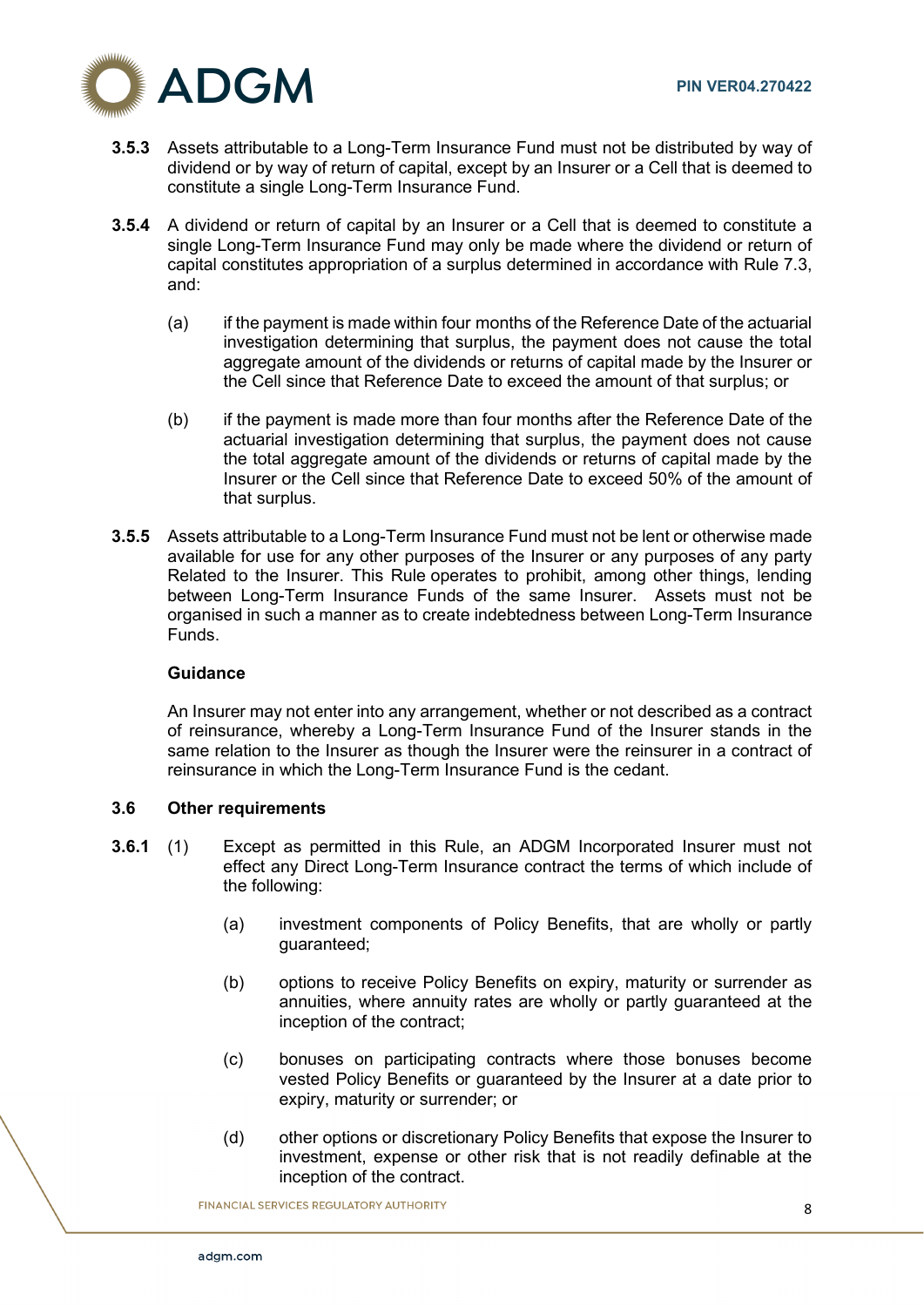

- (2) An Insurer may request the permission of the Regulator to effect Direct Long-Term Insurance contracts with features of the kind referred to in (1). A request must be made in writing and must include:
	- (a) details of the terms of the proposed contracts;
	- (b) an explanation of how the Insurer intends to price such contracts, and to value the associated assets and liabilities for the purposes of its capital adequacy and solvency calculations; and
	- (c) an explanation of how the Insurer intends to quantify, monitor and manage the risks to its capital adequacy and solvency arising from such features of contracts.
- (3) The Regulator may give an Insurer permission to effect Direct Long-Term Insurance contracts having one or more features of the kind referred to in (1). Permission shall be given in writing and shall be subject to such terms or conditions as the Regulator may specify in its notice giving permission. Where any terms and conditions are imposed on the Insurer, the Insurer shall comply with such terms and conditions.
- (4) The Regulator may on its own initiative at any time vary or revoke permission given under (3) above. Variation or revocation shall be communicated to the Insurer in writing.
- (5) If the Regulator decides to exercise its power under this Rule not to give permission or to impose conditions or restrictions or to vary or revoke permission, the Insurer may refer the matter to the Regulatory Committee for review.

1. The features described in Rule [3.6.1\(](#page-12-3)1) have the potential to expose an Insurer to risks that are not adequately provided for in the capital adequacy and solvency framework set out in this Rulebook. The Regulator retains the power to prohibit or limit the inclusion of such features in a Long-Term Insurance contract where it is of the view that the inclusion of such features may have a materially adverse impact upon the long term viability of the Insurer. It is natural for Insurers to seek to stimulate a market by offering features such as guarantees or options. However, the solvency of Insurers could be threatened if they have not adequately valued, stress-tested and set aside adequate capital to service such features. Therefore, the Regulator will expect Insurers seeking permission to write contracts with such features to demonstrate that these steps have been undertaken, and that their procedures provide adequately for ongoing monitoring of the associated risks. Permission to undertake such business may be subject to conditions, for example, a requirement to maintain additional capital, or to restrict business of this nature to a specific proportion of its total business. The Regulator may also as a condition of granting permission require additional information relating to the business in question to be reported to the Regulator in the Insurer's periodic Regulatory Returns, or in the Actuary's report referred to in Rule [7.3.4.](#page-34-1)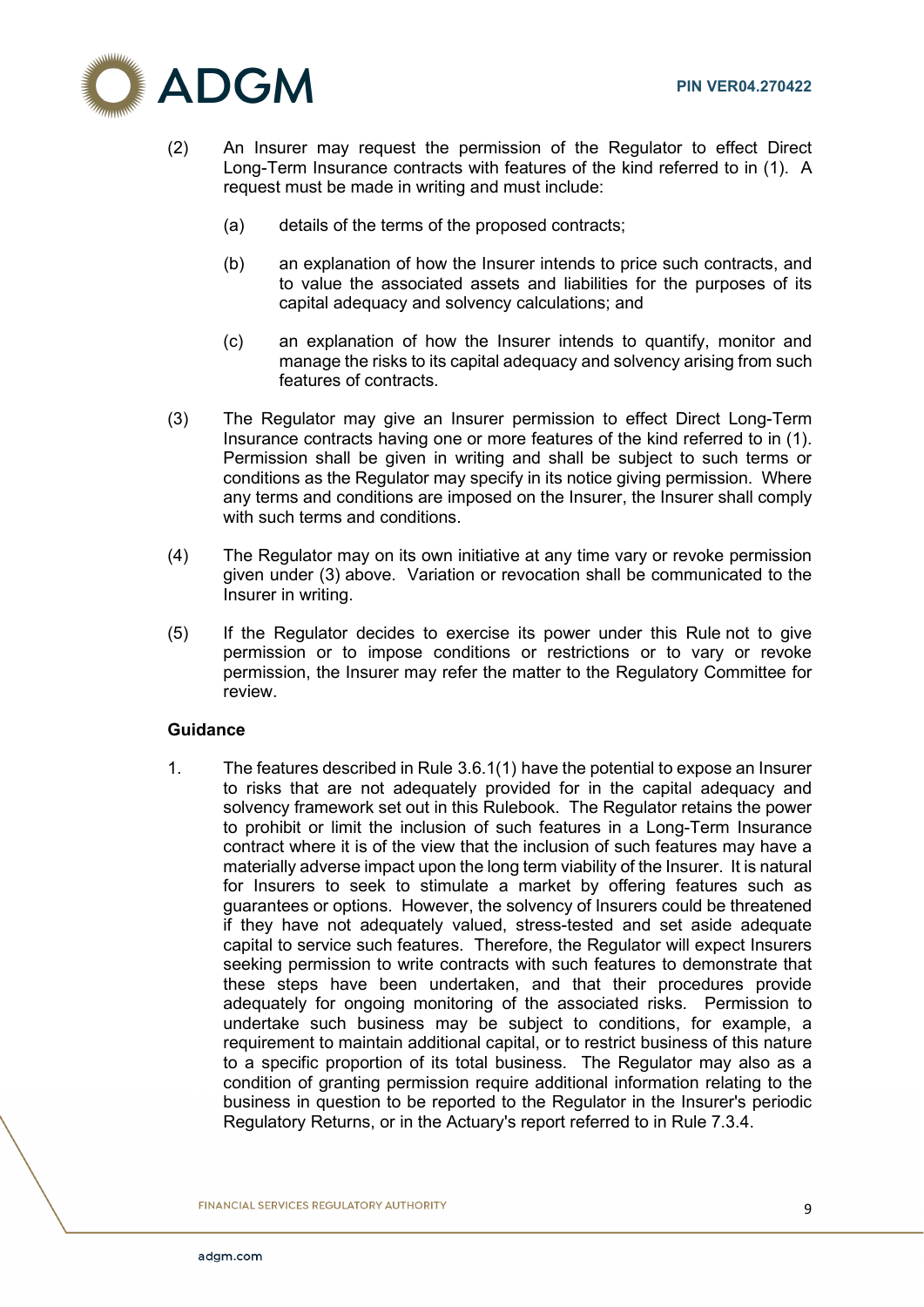

# <span id="page-14-0"></span>**4 CAPITAL ADEQUACY**

# <span id="page-14-1"></span>**4.1 Introduction**

**4.1.1** This Chapter applies to all Insurers.

# **Guidance**

- 1. The amount of capital is fundamental to the financial health of any insurer and therefore to the protection of its policyholders. All Insurers are therefore required to maintain a minimum level of capital resources in accordance with this Chapter.
- 2. This Chapter establishes the required minimum levels of capital resources applicable to Insurers of different types. Rule [4.2](#page-14-2) is applicable to all Insurers, wherever they are incorporated and of whatever type they are. Rule [4.3](#page-16-0) establishes the Minimum Capital Requirements in respect of Insurers other than Cell Companies, and Rule [4.4](#page-16-1) establishes equivalent requirements in respect of Cell Companies. Additional rules in respect of Insurers maintaining Long-Term Insurance Funds and Insurers that are not ADGM Incorporated Insurers are contained in Rules [4.5](#page-17-0) and [4.6](#page-17-1) respectively.
- 3. The Regulator has the power under FSMR to act if it believes that any requirement of this Chapter is breached, or may be breached in the future.
- **4.1.2** For the purposes of this Chapter, assets and liabilities must be valued in accordance with Chapter [5.](#page-20-0)
- **4.1.3** In this Chapter and in the appendices referred to in this Chapter, references to ratings are made according to the rating hierarchy (AAA, AA, etc) of Standard & Poor's. Where, for the purposes of a provision of this Chapter or of an appendix, an Insurer uses ratings from a Rating Agency other than Standard & Poor's, the Insurer must apply that provision as though the Standard & Poor's rating referred to in the provision were replaced by the rating from that other Rating Agency that is equivalent to the Standard & Poor's rating.
- <span id="page-14-3"></span>**4.1.4** An Insurer must not, for the purposes of this Chapter or the appendices referred to in this Chapter, use ratings provided by any Rating Agency except those approved/registered by the Regulator or by the Emirates Securities and Commodities Authority (ESCA) or by the European Securities and Markets Authority (ESMA) or by an equivalent financial services regulator accepted as such by ADGM.

# <span id="page-14-2"></span>**4.2 Basic requirement**

- **4.2.1** This section applies to all Insurers.
- <span id="page-14-4"></span>**4.2.2** An Insurer must always have capital resources that are, in the opinion of its directors formed on reasonable assumptions, adequate for the conduct of its business, taking into consideration the size of the Insurer and the nature, mix and complexity of the risks it underwrites in its business.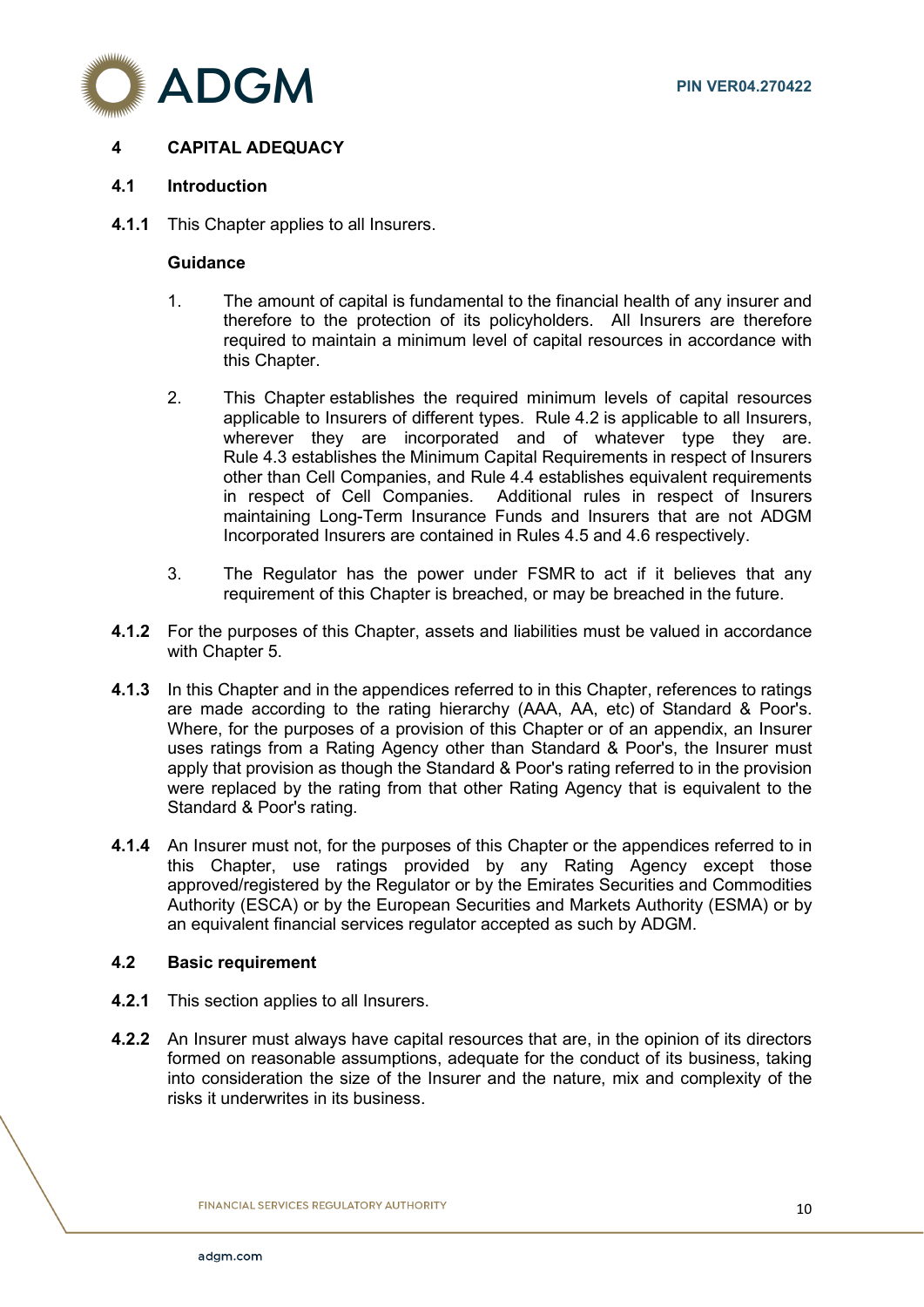

- 1. Where an Insurer effects Direct Long-Term Insurance contracts, Rule [4.2.2](#page-14-4) implies that the Insurer must also be able to fund and service the claims and obligations arising out of its Long-Term Insurance Business in a manner which is sustainable over the long term.
- 2. To be able to demonstrate to the Regulator that the Insurer complies with Rule [4.2.2](#page-14-4) on an on-going basis, the Regulator expects the Insurer to develop internal capital models to support the self-assessment of capital adequacy. Those internal capital models should include mechanisms to estimate in a realistic manner the impact on the Insurer's capital position of possible scenarios relevant to the Insurer's business. The results of scenario testing should be communicated to the appropriate levels of management within the Insurer. Insurers should be able to demonstrate to the Regulator that the Insurer has adequate capital resources to withstand external and internal shocks to which they may plausibly be exposed.
- <span id="page-15-0"></span>3. Compliance with quantitative capital requirements set out in the PIN Rulebook is not sufficient to ensure compliance with Rule [4.2.2.](#page-14-4) Without limiting the generality of Rule [4.2.2,](#page-14-4) an Insurer that effects Direct Long-Term Insurance contracts must ensure that:
	- a. premiums it charges for any Direct Long-Term Insurance contracts it effects are sufficient at that time for the formation of technical provisions relating to future Policy Benefits in accordance with the terms of the contract and applicable valuation rules; and
	- b. each Long-Term Insurance Fund to which Direct Long-Term Insurance contracts are attributed holds at all times Invested Assets of appropriate safety, yield and marketability adequate to provide the future Policy Benefits under those contracts that are attributed to the Fund.

For the purposes of (1)(b), assets of the type described in Rule [A3.4.3](#page-75-1) must be excluded.

- 4. Guidance point 3 to Rule [4.2.2](#page-14-4) applies at the time that a contract is effected. Circumstances may arise in which premiums charged for a particular policy or for a group of policies or for an entire business portfolio may subsequently prove to be inadequate due to variations in interest rates, for example. However, such inadequacies during the lift of the policy would not amount to a breach of Rule 4.2.3(1).
- 5. An Insurer should be able to demonstrate that its procedures allow for prior assessment and periodic review of premium adequacy of Direct Long-Term Insurance contracts that it writes. The assessment will consider the adequacy of premiums taking into account projected revenues and expenses in respect of the relevant contracts, including the likely impact of variations in relevant parameters or due to any discretionary features. In making this assessment, credit should not be taken for the impact of voluntary discontinuance (lapse, surrender of or making the contract paid-up) by the policyholder. The Regulator does not consider it appropriate for the projected profitability of Direct Long-Term Insurance contracts to be dependent on 'lapse support'.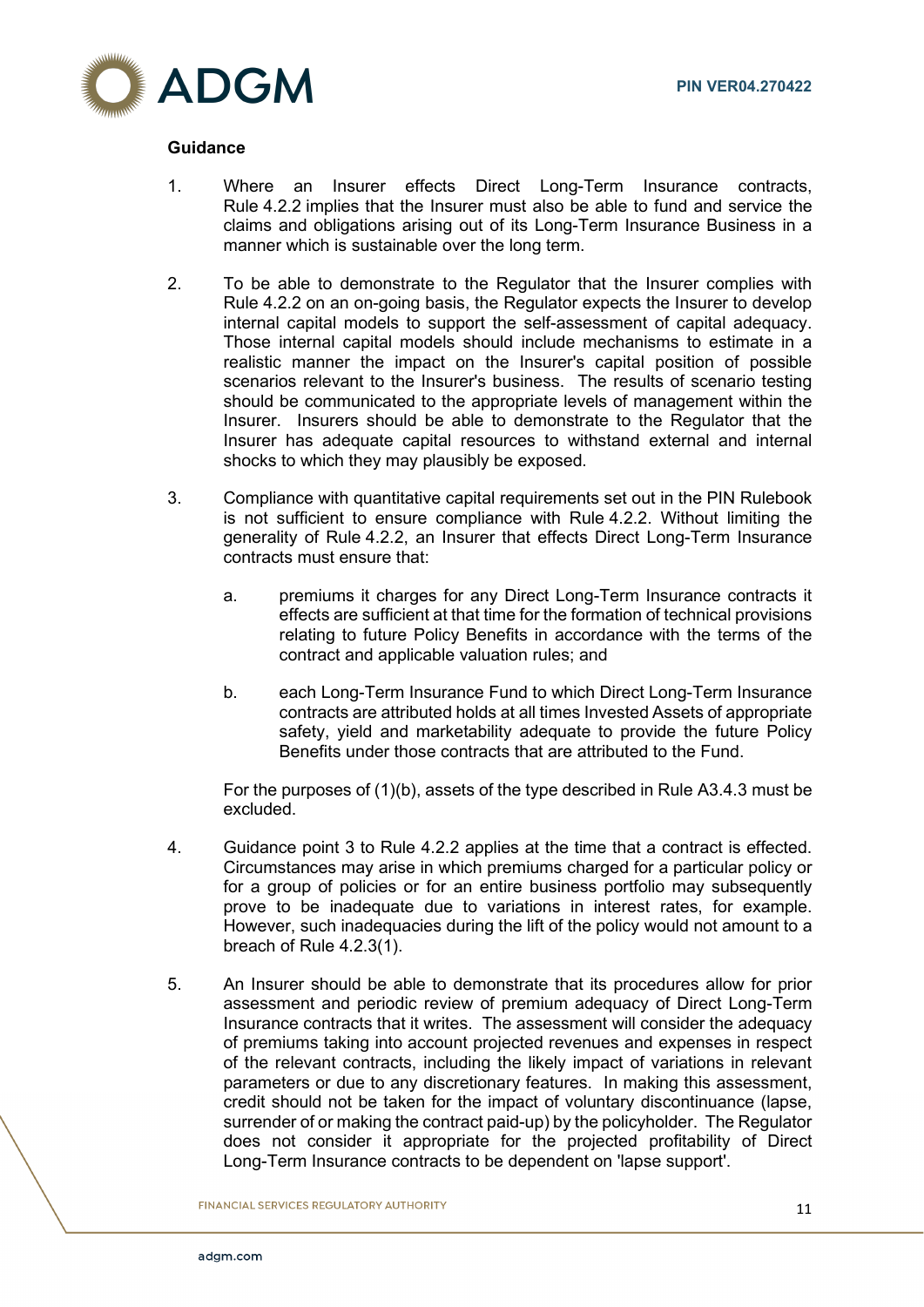

- 6. Rule [0\(](#page-15-0)1)(a) generally prevents an Insurer from writing 'loss leader' Direct Long-Term Insurance products. An Insurer that wishes to conduct business on a loss-leader basis would need to apply for an appropriate waiver. Such an Insurer would need to demonstrate that its resources are adequate to cover an appropriate level of technical provisions in respect of the contracts concerned, without detriment to its ability to comply with this Rule in respect of its other business.
- 7. Because an Insurer is required to maintain adequate capital resources at all times, its systems and controls need to enable the directors to determine and monitor the capital requirements of the Insurer and the capital resources that it has available, and to identify occurrences where the capital resources fall short of the capital requirements or may fall short in the future. An Insurer is not required to measure the precise amount of its capital resources and its capital requirements on a daily basis. However an Insurer should be in a position to demonstrate its capital adequacy at any time if asked to do so by the Regulator.

# <span id="page-16-0"></span>**4.3 Minimum Capital Requirement for Insurers that are not Cell Companies**

- **4.3.1** This section applies only to Insurers that are not Cell Companies.
- **4.3.2** An Insurer that is not a Cell Company must always have Adjusted Capital Resources equal to or higher than the amount of its Minimum Capital Requirement.
- **4.3.3** An Insurer's Adjusted Capital Resources must be calculated in accordance with [APP3.](#page-74-0)
- **4.3.4** An Insurer's Minimum Capital Requirement must be calculated in accordance with [APP4.](#page-78-0)

### <span id="page-16-1"></span>**4.4 Minimum Capital Requirement for Insurers that are Companies**

- **4.4.1** This section applies only to Insurers that are Cell Companies.
- **4.4.2** An Insurer that is a Company must ensure that the Insurer has at all times Adjusted Non-Cellular Capital Resources equal to or higher than the amount of the Minimum Non-Cellular Capital Requirement.
- **4.4.3** An Insurer that is a Company must ensure that at all times, in respect of each of its Cells, the Insurer has Adjusted Cellular Capital Resources equal to or higher than the amount of the Minimum Cellular Capital Requirement in respect of that Cell.
- **4.4.4** The Adjusted Non-Cellular Capital Resources in respect of an Insurer that is a Cell Company must be calculated in accordance with [APP5.](#page-93-0)
- **4.4.5** The Minimum Non-Cellular Capital Requirement in respect of an Insurer that is a Cell Company must be calculated in accordance with [APP6.](#page-99-1)
- **4.4.6** The Adjusted Cellular Capital Resources in respect of a Cell must be calculated in accordance with [APP5.](#page-93-0)
- **4.4.7** The Minimum Cellular Capital Requirement in respect of a Cell must be calculated in accordance with [APP6.](#page-99-1)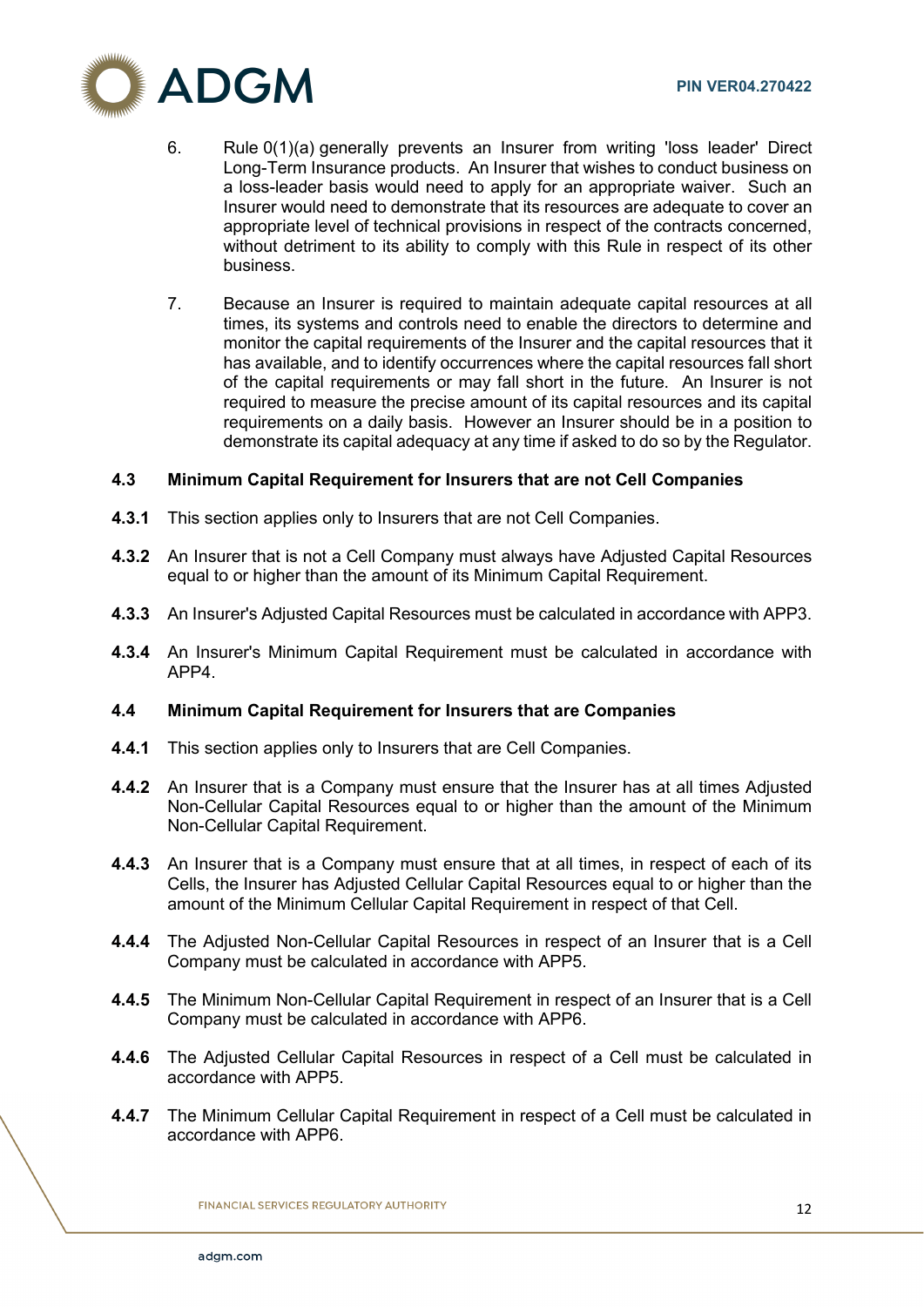

# <span id="page-17-0"></span>**4.5 Insurers that undertake Long-Term Insurance Business**

- **4.5.1** Subject to Rule [4.5.2,](#page-17-2) this section applies only to Insurers that undertake Long-Term Insurance Business.
- <span id="page-17-2"></span>**4.5.2** This section does not apply to either:
	- (a) an Insurer that is deemed to constitute a single Long-Term Insurance Fund in accordance with Rule [3.2.2\(b\);](#page-10-3) or
	- (b) an Insurer that is a Cell Company in respect of a Cell that is deemed to constitute a single Long-Term Insurance Fund in accordance with Rule [3.2.3\(b\).](#page-10-4)
- **4.5.3** An Insurer that undertakes Long-Term Insurance Business through a Long-Term Insurance Fund must ensure that at all times, in respect of each Long-Term Insurance Fund maintained by it, the Insurer has Adjusted Fund Capital Resources equal to or higher than the amount of the Minimum Fund Capital Requirement in respect of that Long-Term Insurance Fund.
- **4.5.4** The Adjusted Fund Capital Resources in respect of a Long-Term Insurance Fund maintained by an Insurer must be calculated in accordance with [APP7.](#page-108-0)
- **4.5.5** The Minimum Fund Capital Requirement in respect of a Long-Term Insurance Fund maintained by an Insurer must be calculated in accordance with [APP8.](#page-111-0)

# <span id="page-17-1"></span>**4.6 Availability of assets of Insurers incorporated outside ADGM**

**4.6.1** This section applies only to Insurers that are not ADGM Incorporated Insurers.

### **Guidance**

The provisions in this section require an Insurer to have assets, of a minimum quality, available to meet its gross Insurance Liabilities arising from its ADGM Insurance Business plus a margin. Although the Insurer is required to cover its Insurance Liabilities gross of reinsurance, an Insurer still has benefit of its reinsurance arrangements because assets may include amounts receivable from reinsurers in respect of gross Insurance Liabilities, including amounts potentially receivable from reinsurers in respect of the exposures reflected in the Insurer's Premium Liability. No credit, however, may be taken in respect of a reinsurer that is Rated worse than BBB.

- <span id="page-17-4"></span><span id="page-17-3"></span>**4.6.2** An Insurer that is not an ADGM Incorporated Insurer must always have assets, of a type referred to in Rule [4.6.3,](#page-18-1) that are available to meet Insurance Liabilities of the Insurer arising in respect of operations conducted by the Insurer in ADGM, at least equal to the sum of the following:
	- (a) the sum of the default risk component and the investment volatility risk component in respect of those assets, calculated according to the methods set out in Rules [A4.4](#page-79-1) and [A4.5](#page-81-0) respectively, applying those methods so far as concerns those assets only;
	- (b) Insurance Liabilities of the Insurer in respect of its ADGM Insurance Business; and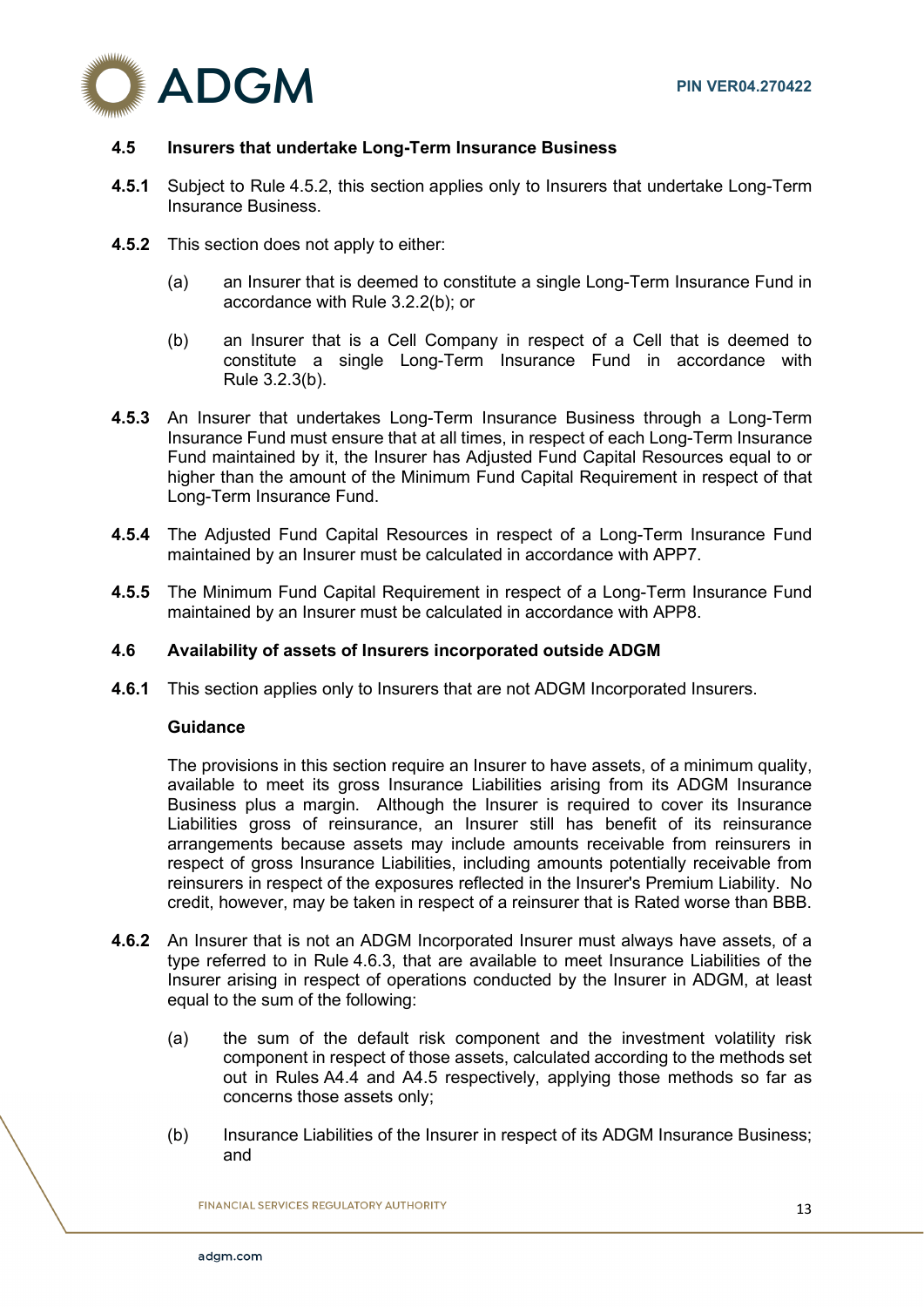

(c) the Insurer's ADGM Business Risk Capital Requirement, calculated in accordance with [APP9.](#page-117-0)

# **Guidance**

- 1. Assets are not normally available to meet Insurance Liabilities of an Insurer arising in respect of operations conducted by the Insurer in ADGM, if those assets are required to meet liabilities of the Insurer in jurisdictions other than ADGM, except where those liabilities are also Insurance Liabilities of the Insurer arising in respect of operations conducted by the Insurer in ADGM.
- 2. Assets are not normally available to meet Insurance Liabilities of an Insurer arising in respect of operations conducted by the Insurer in ADGM, if those assets are required, under the laws of any jurisdiction, to be located in a jurisdiction other than ADGM, except where the assets are required to be located in that jurisdiction to meet, or as collateral against, either:
	- a. liabilities that are Insurance Liabilities of the Insurer arising in respect of operations conducted by the Insurer in ADGM; or
	- b. liabilities that may arise in the future and that would, if they arose, be Insurance Liabilities of the Insurer arising in respect of operations conducted by the Insurer in ADGM.
- <span id="page-18-1"></span>**4.6.3** The assets available to an Insurer for the purposes of Rule [4.6.2](#page-17-3) may comprise any combination of the following types of assets:
	- (a) Cash at bank and in hand and deposits held with any Credit Institution;
	- (b) bonds Rated 'BBB' or better;
	- (c) equities listed on an Approved Stock Exchange;
	- (d) reinsurance recoverable in respect of General Insurance Liabilities referred to in Rule [4.6.2\(b\),](#page-17-4) where the reinsurer is Rated 'BBB' or better.
- **4.6.4** An Insurer subject to this section must demonstrate to the satisfaction of the Regulator compliance with Rule [4.6.2,](#page-17-3) when the Regulator makes a written request to do so.

# <span id="page-18-0"></span>**4.7 Failure to comply**

- **4.7.1** An Insurer that becomes aware that it does not comply with the requirements in this Chapter:
	- (a) must immediately notify the Regulator in writing;
	- (b) must not effect any Contracts of Insurance until the Regulator has given it written permission to recommence business; and
	- (c) must not make any distribution of profits or surplus however called or described, or return of capital, without the written permission of the Regulator.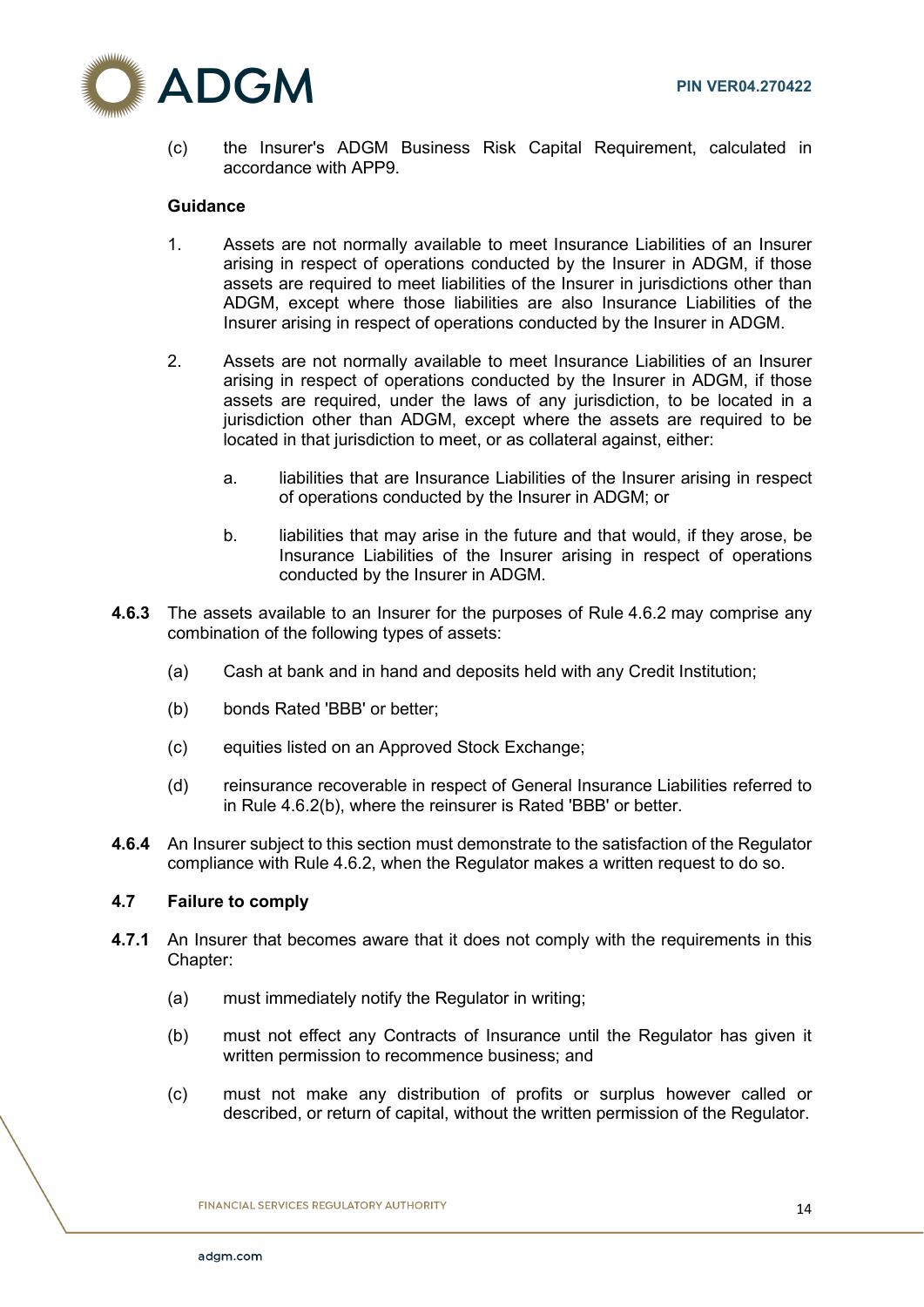- <span id="page-19-1"></span>**4.7.2** An Insurer that believes that it may not be in compliance with this Chapter or may not continue to comply with this Chapter in the future must immediately provide the Regulator with a written statement of:
	- (a) the reasons for the Insurer's belief that it may not be in compliance or may not continue to comply; and
	- (b) any remedial action that the Insurer is taking to avoid non-compliance.
- **4.7.3** An Insurer to which Rule [4.7.2](#page-19-1) applies must not make any distribution of profits or surplus, however called or described, or return of capital without the written permission of the Regulator.

# <span id="page-19-0"></span>**4.8 Limitations on distributions by Insurers**

**4.8.1** No Insurer may make any distribution of profits or surplus, however called or described, or return of capital if such distribution or return would cause the Insurer to fail to comply with any provision of this Chapter.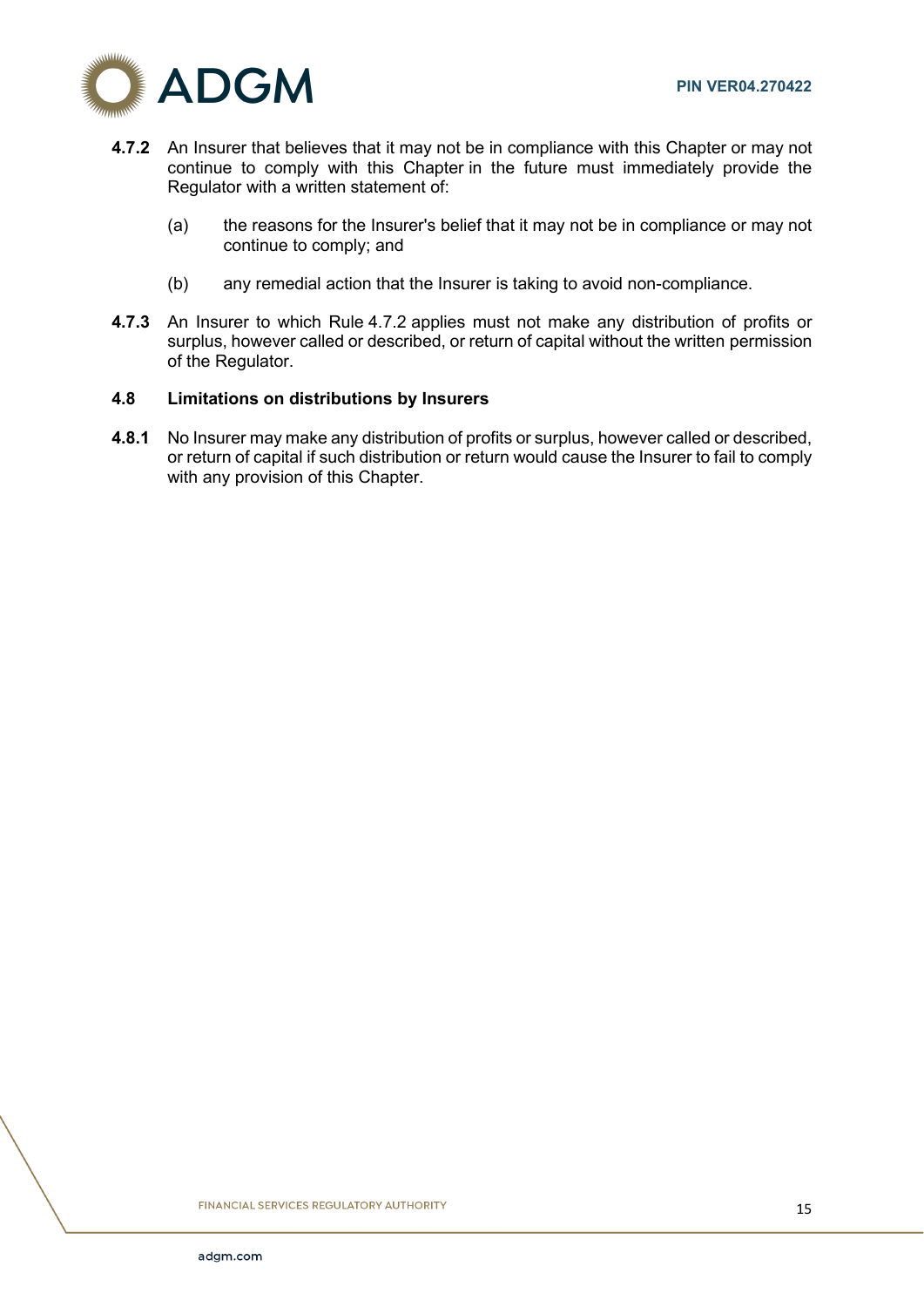

# <span id="page-20-0"></span>**5 MEASUREMENT OF ASSETS AND LIABILITIES OF INSURERS**

### <span id="page-20-1"></span>**5.1 General provisions**

**5.1.1** This Chapter establishes a set of principles for the consistent measurement of the assets and liabilities of Insurers for the purposes of reporting under Chapter [6](#page-28-0) and for determining compliance with Chapter [4.](#page-14-0)

# **Guidance**

This Chapter is not intended to establish a basis of accounting for general purpose financial statements of Insurers. This Chapter does not prevent Insurers from adopting measurements of assets and liabilities that might be considered excessively prudent if adopted in the Insurer's general purpose financial statements. Insurers are not however expected to mislead the Regulator as to the financial position or financial performance of the Insurer.

- **5.1.2** Subject to Rules [5.1.3,](#page-20-3) [5.1.4,](#page-20-4) [5.1.5](#page-20-5) and [5.1.6,](#page-20-6) an Insurer must recognise and measure its assets and liabilities in accordance with so many of Rules [5.3,](#page-21-0) [5.4,](#page-21-1) [5.5](#page-23-0) and [5.6](#page-23-1) as may apply to the Insurer.
- <span id="page-20-3"></span>**5.1.3** An Insurer may measure the value of an asset at less than the value determined in accordance with this Chapter.
- <span id="page-20-4"></span>**5.1.4** An Insurer may measure the value of a liability at more than the value determined in accordance with this Chapter.
- <span id="page-20-5"></span>**5.1.5** An Insurer may use approximate methods to measure an asset or a liability, where the result obtained by the use of that approximate method would not be materially different from the result obtained by applying a measurement method prescribed in this Chapter.
- <span id="page-20-6"></span>**5.1.6** Notwithstanding any other provision of this Chapter, the Regulator may, by written notice, direct an Insurer to measure an asset or a liability in accordance with principles specified by the Regulator in that written notice.

# <span id="page-20-2"></span>**5.2 Classification of insurance business**

- **5.2.1** An Insurer must, in its own records, classify all Contracts of Insurance effected by it as Insurer and all reinsurance contracts entered into by it as cedant, according to the Class of Business to which the contracts relate.
- **5.2.2** Where a contract relates to more than one Class of Business, the Insurer must record separately the portions of the contract that relate to each Class of Business, except that immaterial portions need not be separately recorded.

### **Guidance**

- 1. The Classes of Business are set out in Part 4 of Schedule 1 of FSMR.
- 2. A portion of a Contract of Insurance, insuring a risk of a Class of Business other than the principal Class of Business to which the contract relates, will not normally be regarded as material if the interest that it insures is both related and subsidiary to the principal interest or interests insured under the contract,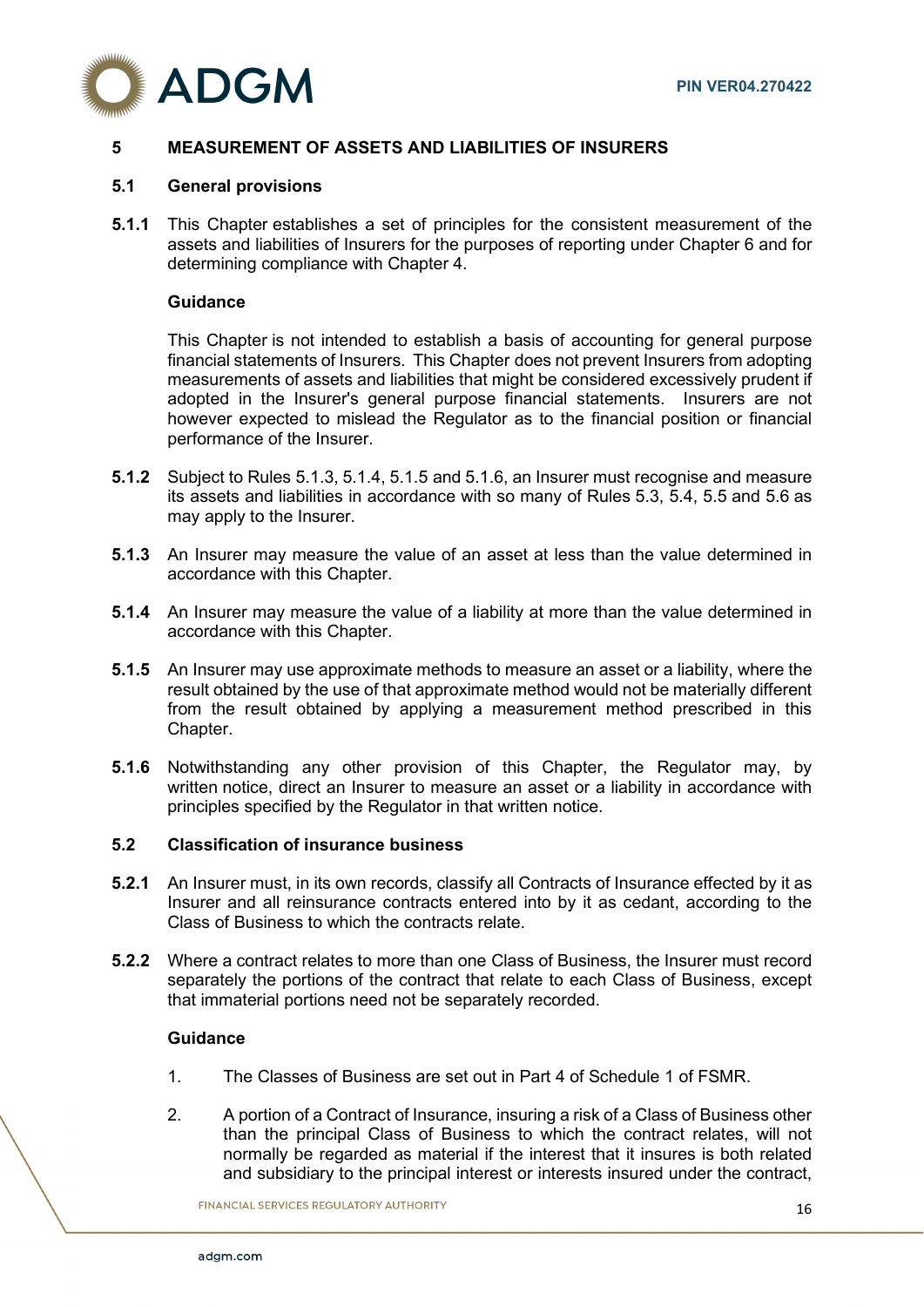

and constitutes less than 10% of the Gross Written Premium under the contract.

#### <span id="page-21-0"></span>**5.3 Basic principles of recognition and measurement**

<span id="page-21-3"></span>**5.3.1** Except where this Chapter provides otherwise, the assets and liabilities of an Insurer must be recognised and measured in accordance with a basis of accounting set out in Rule [5.3.2.](#page-21-2)

#### **Guidance**

The exceptions provided in this Chapter relate to the following:

- a. specific Rules in respect of certain assets and liabilities, intended to achieve a regulatory objective not achieved by application of either or both of the bases of accounting set out in Rule [5.3.2;](#page-21-2)
- b. assets and liabilities that are not dealt with in either or both of the bases of accounting set out in Rule [5.3.2;](#page-21-2) and
- c. the overriding power of the Regulator, set out in Rule [5.1.6,](#page-20-6) to require an Insurer to adopt a particular measurement for a specific asset or liability.
- <span id="page-21-2"></span>**5.3.2** The basis of accounting adopted by an Insurer for the purposes of Rule [5.3.1](#page-21-3) must be:
	- (a) in the case of a Takaful Insurer, the standards of the Accounting and Auditing Organisation for Islamic Financial Institutions; or
	- (b) in any other case, International Financial Reporting Standards.
- **5.3.3** Where the valuation of an asset or liability is dependent upon the adoption of assumptions or the adoption of a calculation method, any change in the assumptions or methods adopted must be reflected immediately in the value attributed to the asset or liability concerned. The recognition of the effects of changes in assumptions or methods may not be deferred to future reporting periods.

# <span id="page-21-1"></span>**5.4 Recognition and measurement of insurance assets and liabilities in respect of General Insurance**

- **5.4.1** This section applies to assets and liabilities in respect of General Insurance contracts.
- **5.4.2** Premiums in respect of direct insurance contracts, facultative reinsurance contracts and non-proportional treaty reinsurance contracts entered into by an Insurer as insurer must be treated as receivable from the date of entering into the Contract of Insurance.
- **5.4.3** Premiums in respect of proportional treaty reinsurance contracts entered into by an Insurer as insurer must be treated as receivable in accordance with the pattern of the cedant entering into the underlying Contract of Insurance.
- **5.4.4** Premiums in respect of facultative reinsurance contracts and non-proportional treaty contracts entered into by an Insurer as cedant must be treated as payable from the date of entering into the reinsurance contract.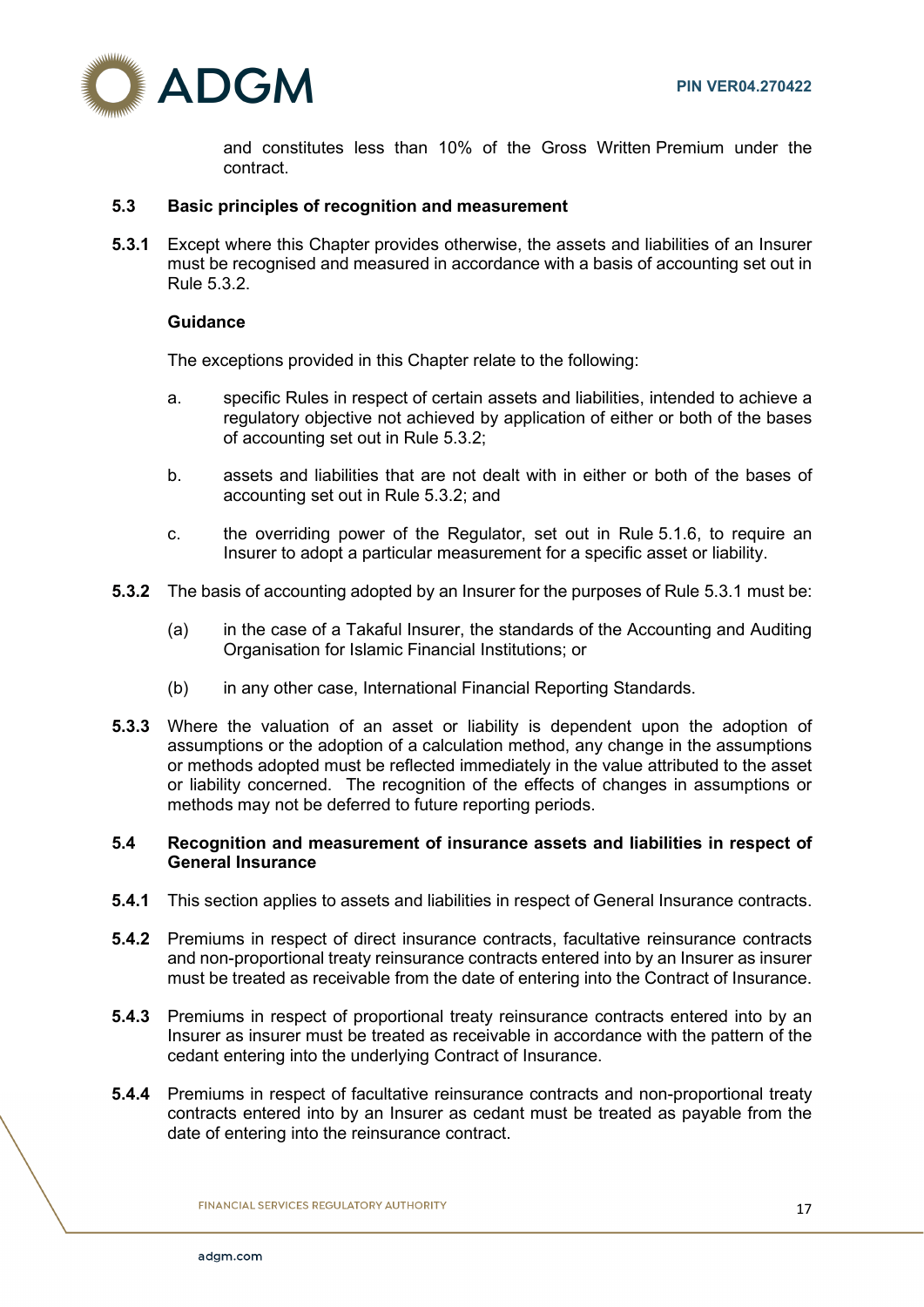

- **5.4.5** Premiums in respect of proportional treaty reinsurance contracts entered into by an Insurer as cedant must be treated as payable in accordance with the pattern of effecting the underlying Contract of Insurance.
- **5.4.6** Expenses incurred in respect of Contracts of Insurance effected by an Insurer must be treated as payable at the time the contracts are effected.
- <span id="page-22-0"></span>**5.4.7** An Insurer must treat as a liability, the premium liability, which is the value of future claim payments and associated direct and indirect settlement costs, arising from future events insured under policies that are in force as at the Solvency Reference Date.

The liability referred to in Rule [5.4.7](#page-22-0) is commonly represented by insurers as two separate provisions, the unearned premium provision and the premium deficiency provision. The sum of the two provisions is sometimes referred to as the unexpired risk reserve, though this term is also sometimes used to describe the premium deficiency provision alone.

<span id="page-22-1"></span>**5.4.8** An Insurer must treat as a liability the value of future claims payments and associated direct and indirect settlement costs, arising from insured events that have occurred as at the Solvency Reference Date.

#### **Guidance**

The liability referred to in Rule [5.4.8](#page-22-1) is commonly referred to as the liability for outstanding claims. Some insurers represent this liability as three separate provisions: the liability in respect of reported claims; the liability in respect of claims incurred but not reported; and the liability in respect of settlement costs, also known as loss adiustment expenses.

- **5.4.9** An Insurer must treat as an asset the value of reinsurance and other recoveries expected to be received in respect of claims referred to in Rules [5.4.7](#page-22-0) and [5.4.8](#page-22-1) in accordance with International Financial Reporting Standards.
- <span id="page-22-2"></span>**5.4.10** Where an Insurer is required to recognise a liability associated with the value of expected future payments, that liability must be measured as the net present value of those expected future payments.
- <span id="page-22-3"></span>**5.4.11** Where an Insurer is required to recognise an asset arising from expected future receipts, that asset must be measured as the net present value of those expected future receipts.
- **5.4.12** Rules [5.4.10](#page-22-2) and [5.4.11](#page-22-3) do not require an Insurer to obtain a valuation by an Actuary of the assets and liabilities referred to in those Rules, at a Solvency Reference Date other than the Insurer's annual reporting date.

### **Guidance**

An Insurer is also required to provide a periodic report on its General Insurance Liabilities and associated assets, prepared by an Actuary. The relevant provisions are contained in Chapter [7.](#page-33-0)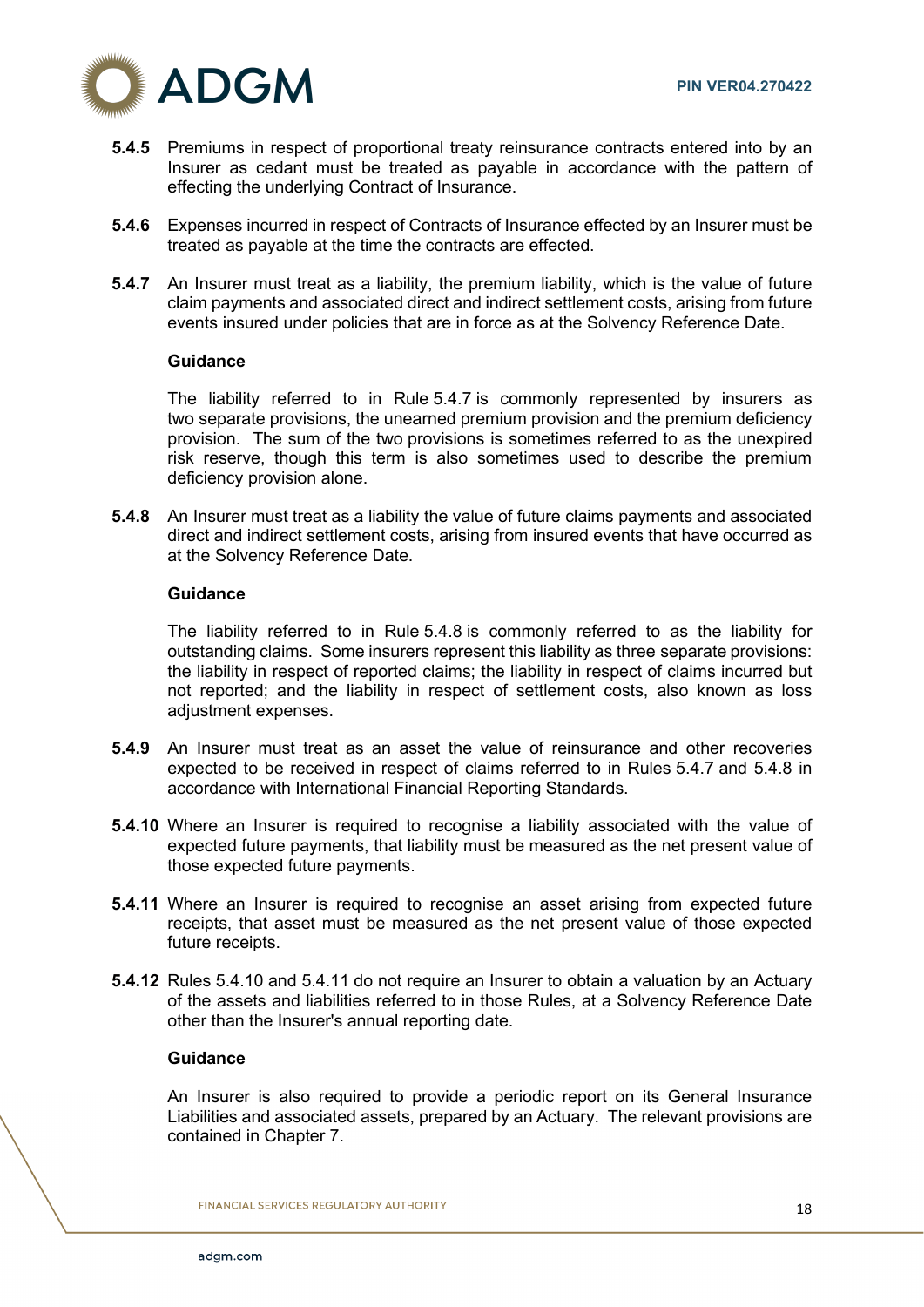### <span id="page-23-0"></span>**5.5 Discount rates**

- **5.5.1** The Regulator may specify actuarial principles to be used by an Insurer in measuring assets and liabilities.
- **5.5.2** For the purposes of determining the net present value of expected future payments in accordance with Rule [5.4.10,](#page-22-2) an Insurer must use as a discount rate the gross redemption yield, as at the Solvency Reference Date, of a portfolio of AAA-Rated sovereign risk securities with a similar expected payment profile to the liability being measured.
- **5.5.3** For the purposes of determining the net present value of expected future receipts in accordance with Rule [5.4.11,](#page-22-3) an Insurer must use as a discount rate the gross redemption yield, as at the Solvency Reference Date, of a portfolio of AAA-Rated sovereign risk securities with a similar expected payment profile to the asset being measured.

### **Guidance**

- 1. Where an Insurer's Insurance Business includes more than one Class of Business, the Insurer will normally be expected to establish payment profiles separately for each material Class of Business.
- 2. Where the expected payment profile of assets or liabilities cannot be matched – for example, because the duration is too long – the Insurer should assume a discount rate regarded as consistent with the intention of this section.

# <span id="page-23-1"></span>**5.6 Recognition and measurement of assets and liabilities in respect of Long-Term Insurance**

- **5.6.1** This section applies to assets and liabilities in respect of Long-Term Insurance contracts.
- **5.6.2** Premiums in respect of reinsurance contracts entered into by an Insurer acting as insurer must be treated as receivable from the date on which they are due and receivable.
- **5.6.3** Premiums in respect of reinsurance contracts entered into by an Insurer as cedant must be treated as payable from the date on which they are due and payable.
- **5.6.4** (1) Acquisition costs incurred in respect of Contracts of Insurance entered into by an Insurer must be treated as payable:
	- (a) in the case of expenses directly related to the premiums in respect of the contract, at the same time as the premium is treated as receivable; and
	- (b) in the case of expenses not directly related to the premiums in respect of the contract, at the time the contract is effected.
	- (2) Expenses associated with the maintenance of Contracts of Insurance, including, but not limited to, the costs of reporting to policyholders and the costs of managing investments, must be treated as payable as they are incurred.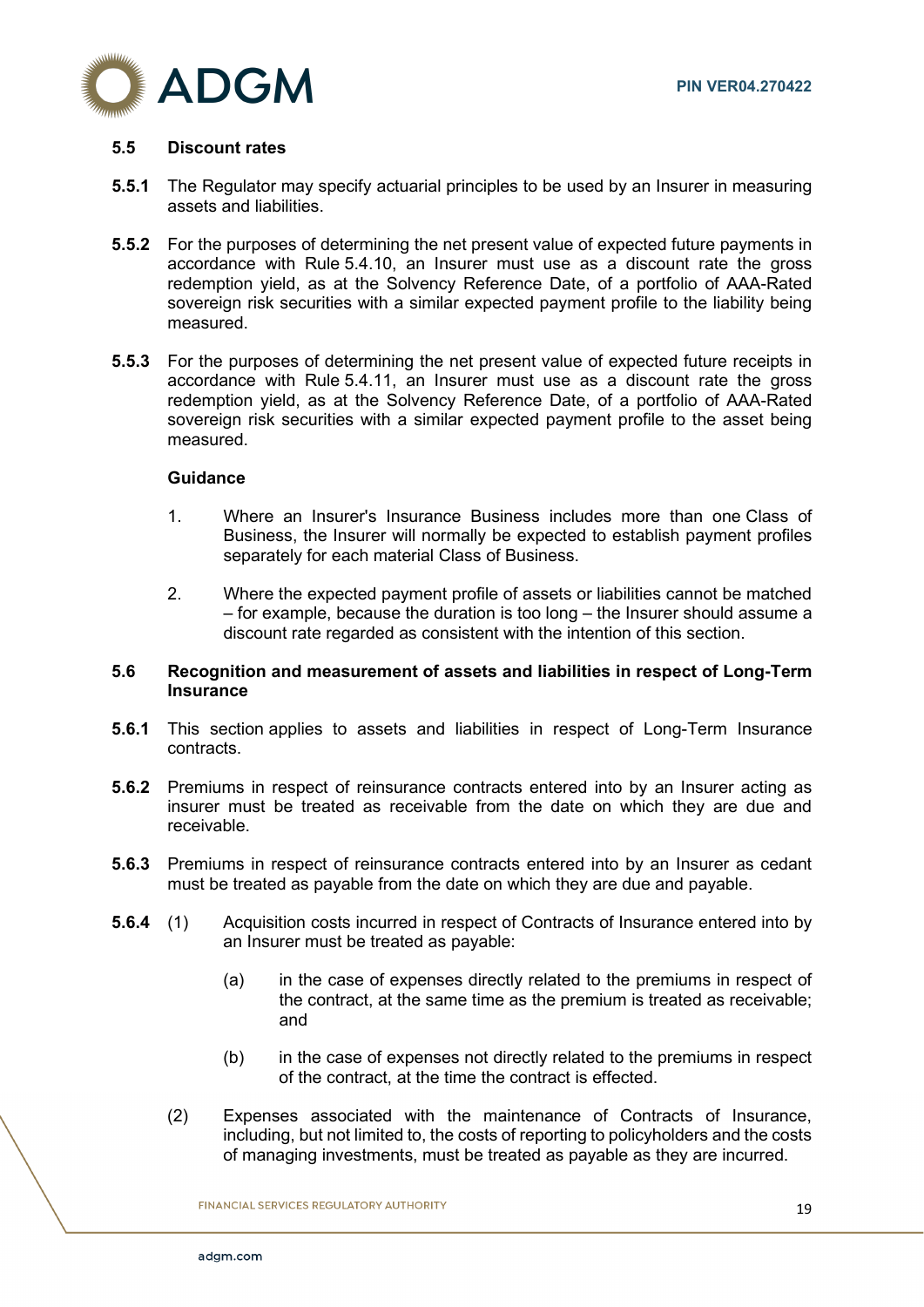

- **5.6.5** An Insurer must treat as a liability the amount of Policy Benefits that are due for payment on or before the Solvency Reference Date.
- <span id="page-24-0"></span>**5.6.6** An Insurer must treat as a liability the net present value of future Policy Benefits under policies that are in force as at the Solvency Reference Date, taking into account all prospective liabilities as determined by the policy conditions for each existing contract, and taking credit for premiums payable after the Solvency Reference Date.
- <span id="page-24-5"></span><span id="page-24-2"></span><span id="page-24-1"></span>**5.6.7** In measuring the liability referred to in Rule [5.6.6,](#page-24-0) the Insurer must:
	- (a) use actuarial principles;
	- (b) make proper provision for all liabilities on prudent assumptions that include appropriate margins for adverse deviation of the relevant factors; and
	- (c) assign a liability value greater than or equal to zero to each contract or to each homogeneous group of contracts;
	- (d) not make allowance for any future lapse, surrender, making paid-up or revival of a contract where such an allowance would result in a decrease in the liability in respect of that contract;
	- (e) take specifically into account:
		- (i) all guaranteed Policy Benefits, including guaranteed surrender values;
		- (ii) vested, declared or allotted bonuses or other forms of participation to which policy holders are already either collectively or individually contractually entitled;
		- (iii) reasonable expectations of policyholders in respect of bonuses or other forms of participation, other than as set out in (ii);
		- (iv) all options available to the policy holder under the terms of the contract;
		- (v) discretionary charges and deductions from Policy Benefits, in so far as they do not exceed the reasonable expectations of policy holders;
		- (vi) expenses, including commissions; and
		- (vii) any rights under contracts of reinsurance in respect of Long-Term Insurance Business: and
	- (f) apply a discount rate determined with reference to the expected risk-adjusted yield on the assets allocated to cover the liability and investment of net receipts attributable to the policies. In arriving at the discount rate, prudent allowance must be made for the risk of adverse deviation in those expected yields.

<span id="page-24-4"></span><span id="page-24-3"></span>1. Because of Rule [5.6.7\(c\),](#page-24-1) no policy may be treated as an asset in the valuation and policies must be valued individually, unless they form part of a homogeneous group of contracts. This means an Insurer may treat groups of homogeneous contracts together and not breach the requirements in that Rule,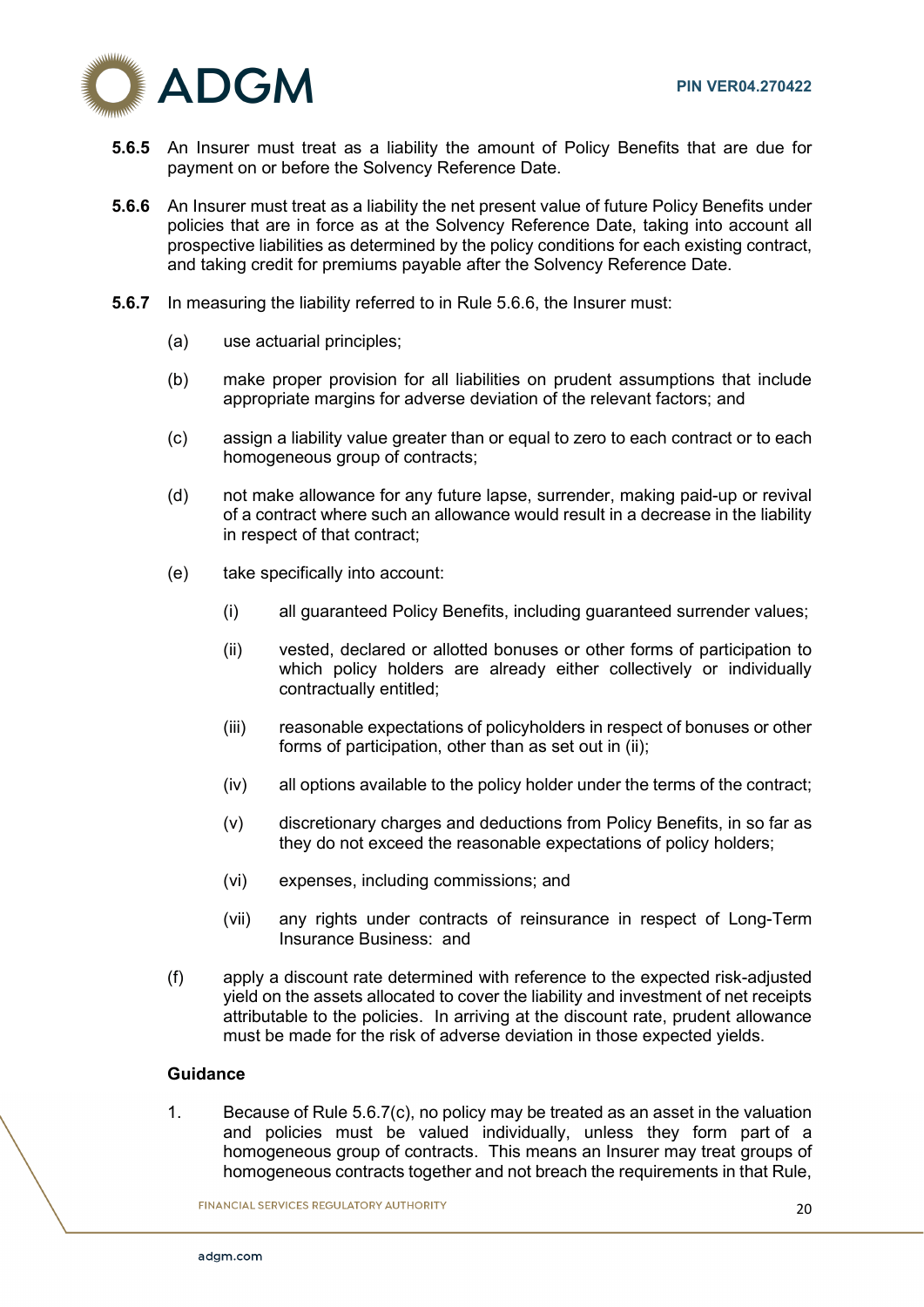

provided that the valuation in respect of that group of homogeneous contracts does not collectively represent an asset. The onus is on the Insurer to demonstrate that the contracts represent a homogeneous group. In deciding whether to treat a group of contracts as homogeneous, an Insurer should consider whether the group would remain homogeneous under realistic scenarios to which the Insurer could be exposed.

- 2. Rule [5.6.7\(d\)](#page-24-2) prevents an Insurer from reducing the valuation by taking into account future lapses and surrenders, or future action by the policyholder to make the policy paid-up or to 'revive' a paid-up policy where the product features permit such action. Since persistency may be volatile, it is considered imprudent for an Insurer to rely upon 'lapse support' in its valuation. However, voluntary discontinuance of policies may increase a valuation as well as reduce it (for example, a guaranteed surrender value may exceed the actuarially-calculated liability for part of the life of the contract). In performing the valuation, the insurer should therefore make prudent allowance for the effect of lapses, surrenders, and related policyholder actions where these increase the valuation. The impact may vary over the life of a particular contract; for example, lapse at one stage in the contract life may represent a cost to the Insurer, whereas at another, it may represent a benefit.
- 3. Rule [5.6.7\(e\)\(iii\)](#page-24-3) requires an Insurer to take into account bonuses not yet allocated in determining the liability for capital adequacy purposes. In essence, this Rule prevents an Insurer from counting as capital any surplus on participating contracts that is expected, under the terms of the contracts concerned, to accrue to the policyholders in the future. Therefore, although attribution of surplus on participating contracts is discretionary, the Insurer must make a reasonable estimate, taking into account the perceived and reasonable expectations of policyholders. Assumptions made in reaching this estimate (for example, on future investment income) should be consistent with those made for other purposes of the valuation. However, the recognition of future bonuses or other forms of participation in this liability does not affect the determination of surplus for other purposes, such as allocation of bonuses of surplus prior to allocation of those bonuses.
- 4. For the purposes of Rule [5.6.7\(f\),](#page-24-4) an Insurer should ensure that yields used to determine the discount rate are adjusted to take account of the risk that yields will decrease. High yields that represent compensation for risks such as credit or currency risk should be adjusted down to account for those elements of the yield.
- **5.6.8** The Regulator may specify actuarial principles to be followed by Insurers in measuring the liability referred to in Rule [5.6.6.](#page-24-0)
- **5.6.9** Rule [5.6.6](#page-24-0) does not require an Insurer to obtain a valuation by an Actuary of the liability referred to in that Rule, at a Solvency Reference Date other than the Insurer's annual reporting date.

# **Guidance**

An Insurer is also required to provide a periodic report on its Long-Term Insurance Liabilities, prepared by an Actuary, including an actuarial investigation of the financial condition of its Long-Term Insurance Business. The relevant provisions are set out in Rule [7.3.](#page-34-0)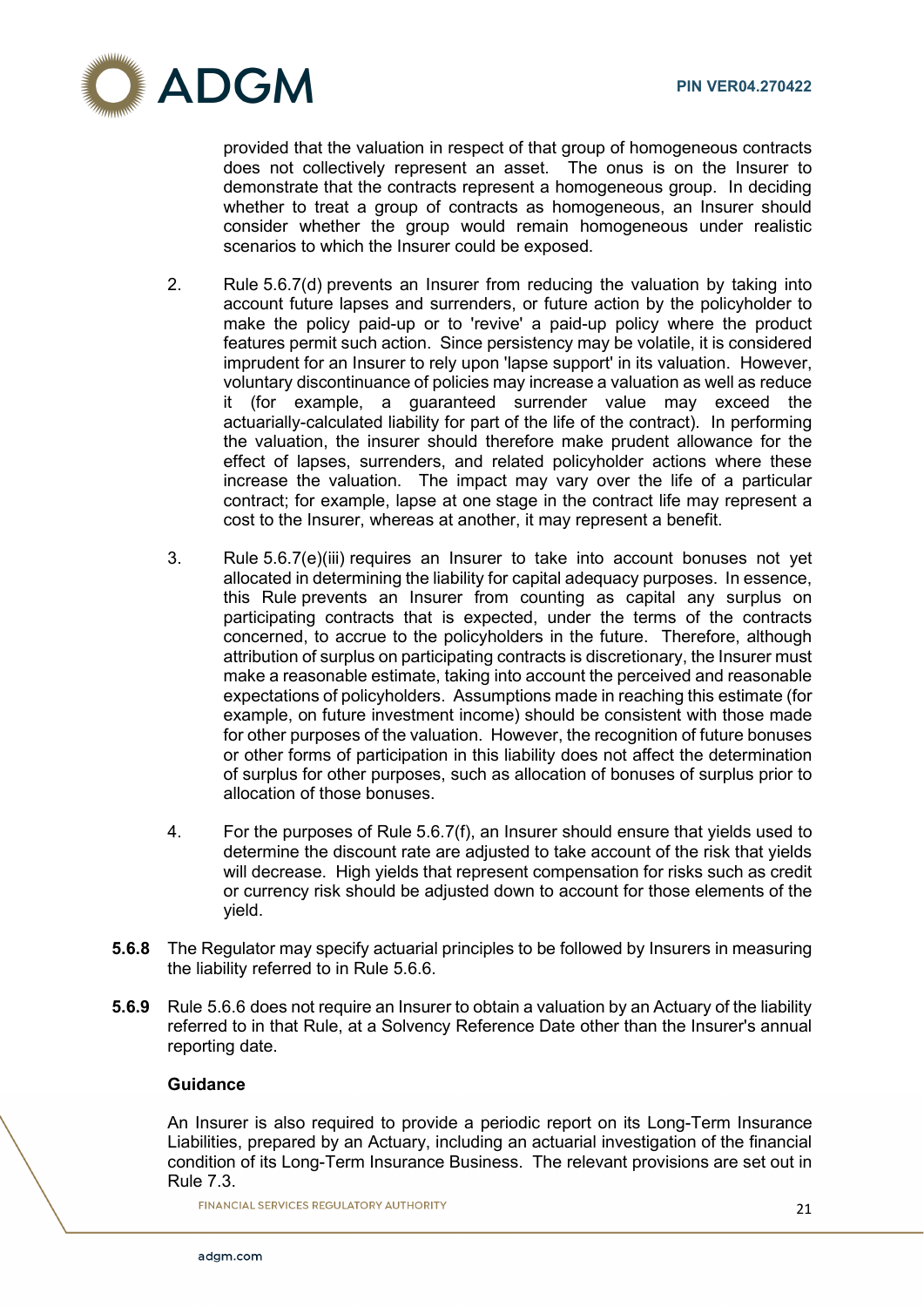

# <span id="page-26-0"></span>**5.7 Value of investments in subsidiaries and associates that are subject to minimum capital requirements**

- **5.7.1** This section applies to all Insurers.
- <span id="page-26-2"></span>**5.7.2** Where an Insurer is the Parent of a Financial Group, the value of the Insurer's investment in any Subsidiary or Associate that is a Financial Institution must be taken as the amount of the Insurer's proportionate share of that Subsidiary or Associate's Capital Resources or Adjusted Capital Resources determined in accordance with Rule [8.3.5\(](#page-42-0)1)(b), reduced by the Insurer's proportionate share of the Subsidiary or Associate's Capital Requirement determined in accordance with Rule [8.3.4\(](#page-41-0)2).

### **Guidance**

The impact of Rule [5.7.2](#page-26-2) is that an Insurer's capital resources are calculated on a basis consistent with the manner of calculation of Financial Group Capital Resources, and that capital resources required to support the capital adequacy of Group companies are not used to support the individual capital adequacy of the Insurer itself. The Insurer's capital adequacy calculation is therefore also an indication of the degree of capital adequacy of the Financial Group of which it is the Parent. In this and other Rules where reference is made to a Parent for the purposes of calculating capital adequacy of a group of companies, generally, it is a reference to the ultimate Parent within the group.

### <span id="page-26-1"></span>**5.8 Transfer of risk by an Insurer to an ISPV**

- **5.8.1** This section applies to all Insurers.
- **5.8.2** An Insurer may not:
	- (a) treat amounts recoverable from an ISPV as:
		- (i) an asset; or
		- (ii) reinsurance for the purposes of calculating its liabilities under Contracts of Insurance it has effected; or
	- (b) otherwise ascribe a value to such amounts;

unless it has first obtained a waiver from the Regulator.

### **Guidance**

In considering:

- (a) whether to grant such a waiver; and
- (b) the amount which the Regulator will allow the Insurer to bring into account for these purposes;

the Regulator will take into account the following factors:

(i) where the ISPV is an Authorised ISPV, the Regulator will wish to be satisfied that the ISPV complies with Rules [10.1.2](#page-53-2) to [10.1.7](#page-53-3) The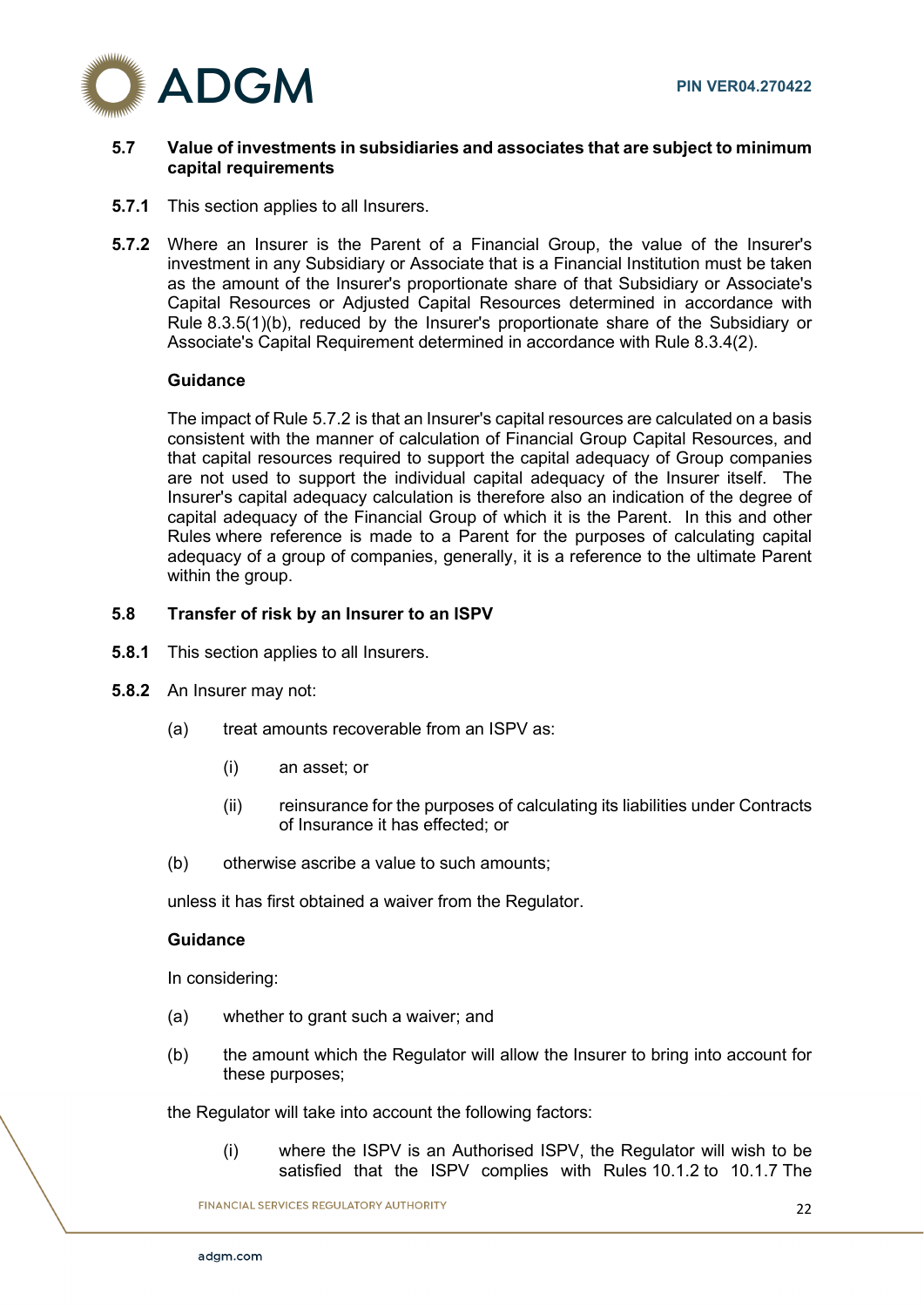

Regulator may rely on information supplied in connection with the ISPV's application for authorisation. However, if the application for a waiver is made some time after authorisation was granted, the Regulator may request confirmation that there has been no material change to the information originally supplied;

- (ii) where the ISPV is not authorised, the Regulator will expect to receive confirmation that the ISPV is subject to regulation by a Regulator in a jurisdiction acceptable to the Regulator. In addition, it will need details of the debt issuance or other financing mechanism by which the ISPV's reinsurance liabilities are funded. The Regulator will also expect to receive information about the ISPV's key management and control functions, including details of the ISPV's auditors and arrangements for claims handling, and any material outsourcing agreements. The Regulator will also need information about the structure of any Group of which the ISPV is a member;
- (iii) no credit will be allowed for a contract of reinsurance with an ISPV unless there is an effective transfer of risk to the ISPV. The Regulator will require evidence that the contract of reinsurance and the extent of the credit that the Insurer proposes to take for it satisfy the risk transfer principle; and
- (iv) the Regulator will also expect to receive an analysis of the potential for risk to revert to the Insurer or any of its associates under realistic adverse scenarios or for liabilities to arise in respect of the risks transferred for which no provision has been made.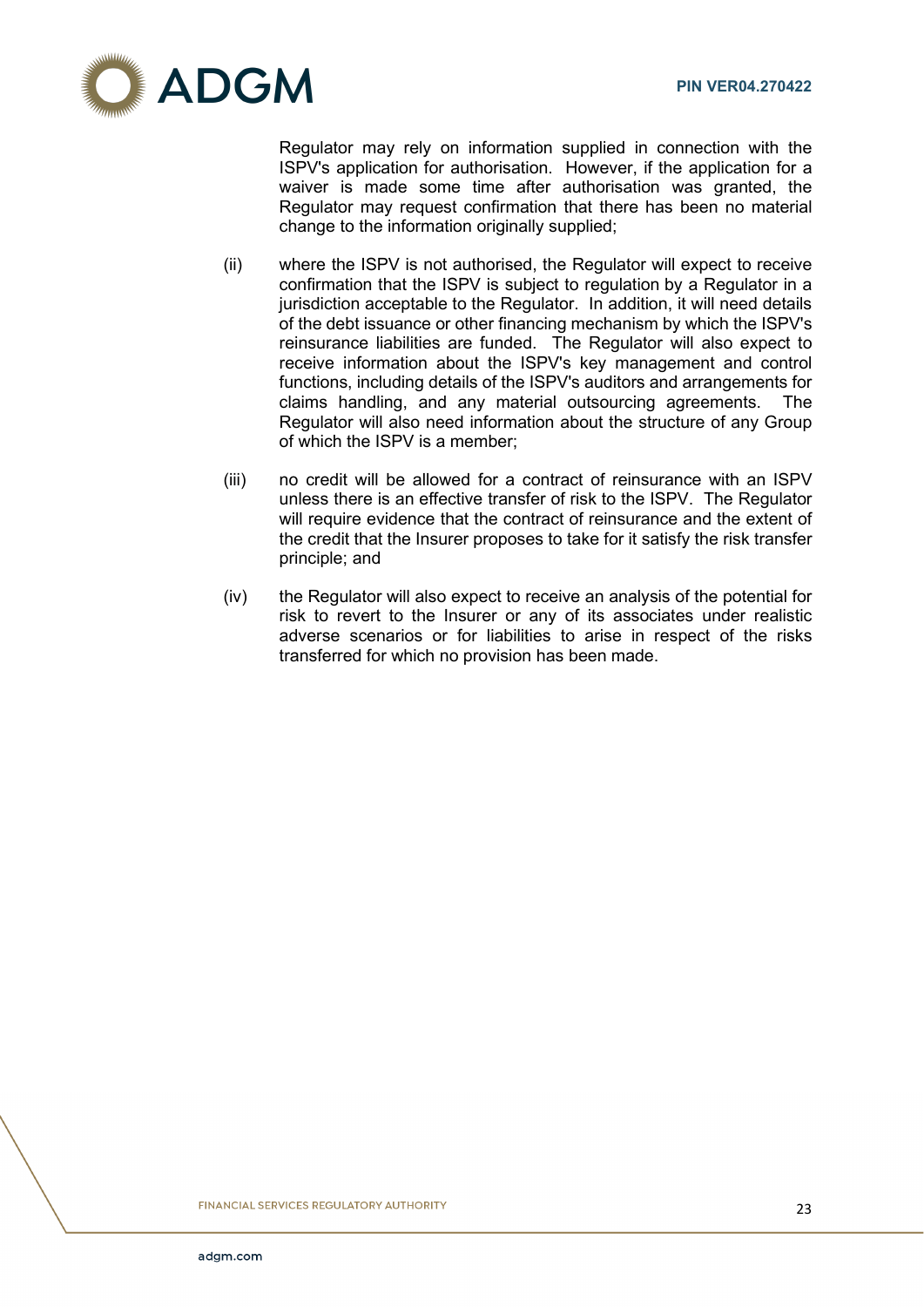

# <span id="page-28-0"></span>**6 FINANCIAL AND OTHER REPORTING BY INSURERS**

### <span id="page-28-1"></span>**6.1 Introduction**

**6.1.1** This Chapter applies to all Insurers.

# <span id="page-28-2"></span>**6.2 Forms**

**6.2.1** The Regulator will specify from time to time forms which are to be used for the purposes of this Chapter.

# <span id="page-28-3"></span>**6.3 Annual Regulatory Return**

- **6.3.1** An Insurer must, at the end of each financial year prepare an annual Regulatory Return.
- **6.3.2** Where an Insurer includes in its annual Regulatory Return a value for General Insurance Liabilities or for assets associated with those liabilities which is inconsistent with the amount referred to in Rule [7.2.4\(b\),](#page-33-3) the Insurer must notify the Regulator in writing of:
	- (a) the reasons for not including the value of General Insurance Liabilities or of associated assets as reported by the Actuary in its annual Regulatory Return; and
	- (b) details of the alternative assumptions and methodologies used for determining the value of General Insurance Liabilities or of associated assets.

# **Guidance**

Assets that are associated with Insurance Liabilities will predominantly be reinsurance recoveries, which are reported as assets in accordance with widely accepted accounting practices. Assets representing salvage or subrogation recoveries may also be associated with Insurance Liabilities.

- **6.3.3** Where an Insurer includes in its annual Regulatory Return a value for Long-Term Insurance Liabilities which is inconsistent with the amount referred to in Rule [7.3.6\(b\),](#page-34-2) the Insurer must notify the Regulator in writing of:
	- (a) the reasons for not including in its annual Regulatory Return the value of Long-Term Insurance Liabilities as reported by the Actuary; and
	- (b) details of the alternative assumptions and methods used by the Insurer for determining the value of Long-Term Insurance Liabilities.

### <span id="page-28-4"></span>**6.4 Quarterly Regulatory Return**

- **6.4.1** The quarterly Regulatory Return is not subject to audit.
- **6.4.2** An Insurer must, at the end of March, June, September and December in each calendar year, prepare a quarterly Regulatory Return in respect of the calendar quarter ending on that date.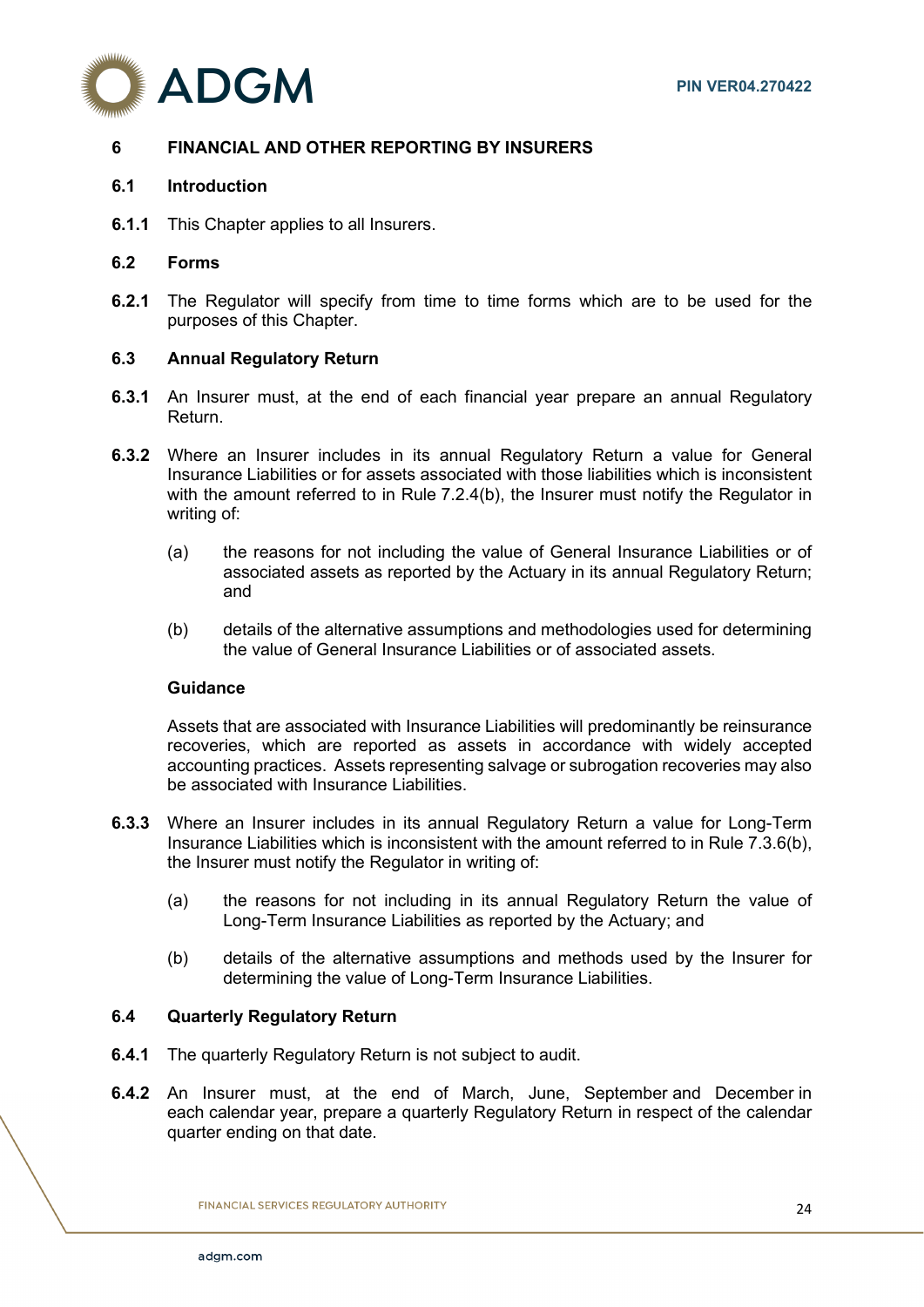

**6.4.3** The quarterly Regulatory Return must comprise the statements set out in [APP10,](#page-119-0) together with any Supplementary Notes pertaining to those forms, and including a Statement by Directors.

# <span id="page-29-0"></span>**6.5 Audit of annual Regulatory Return**

- **6.5.1** Subject to Rule [6.5.2,](#page-29-2) the annual Regulatory Return of every Insurer must be audited in accordance with International Standards on Auditing relevant to the audit of the annual Regulatory Return, by the Insurer's auditor.
- <span id="page-29-2"></span>**6.5.2** The quarterly Regulatory Return is not subject to audit. The qualifications and appointment of the auditor of an Authorised Person are specified in GEN Chapter 6.
- **6.5.3** The report of the auditor on the annual Regulatory Return must be made in writing to the directors of the Insurer and to the Regulator and must state whether, in the opinion of the Auditor and so far as concerns those parts of the annual Regulatory Return that are subject to audit:
	- (a) the annual Regulatory Return has been prepared in accordance with this Chapter; and
	- (b) the statements in the annual Regulatory Return are in accordance with the books and records of the Insurer.

### <span id="page-29-1"></span>**6.6 Submission of Returns to the Regulator**

<span id="page-29-4"></span>**6.6.1** Subject to Rule [6.6.2,](#page-29-3) an Authorised Person must, submit its annual Regulatory Return in writing to the Regulator within four months of the Insurer's reporting date to:

ADGM Financial Services Regulatory Authority **Supervision** Level 4, ADGM Building PO Box 111999 Abu Dhabi, U.A.E.

- <span id="page-29-5"></span><span id="page-29-3"></span>**6.6.2** An Authorised Person must prepare and submit its annual Regulatory Return in the following manner:
	- (a) the annual Regulatory Return, excepting the parts of the annual Regulatory Return referred to in (b) and (c), must be submitted to the Regulator using the Electronic Prudential Reporting System (EPRS) of the Regulator:
		- (i) in accordance with any instructions set out in the notice and any instructions provided through such a system or specified in [APP10;](#page-119-0) and
		- (ii) within four months of the Insurer's reporting date;
	- (b) the Statement by Directors need not be submitted to the Regulator, but must be signed and a copy maintained in accordance with Rules [6.6.3](#page-30-0) and [6.6.4;](#page-30-1) and
	- (c) the Global Return for a Branch must be submitted in the manner provided in Rule [6.6.1.](#page-29-4)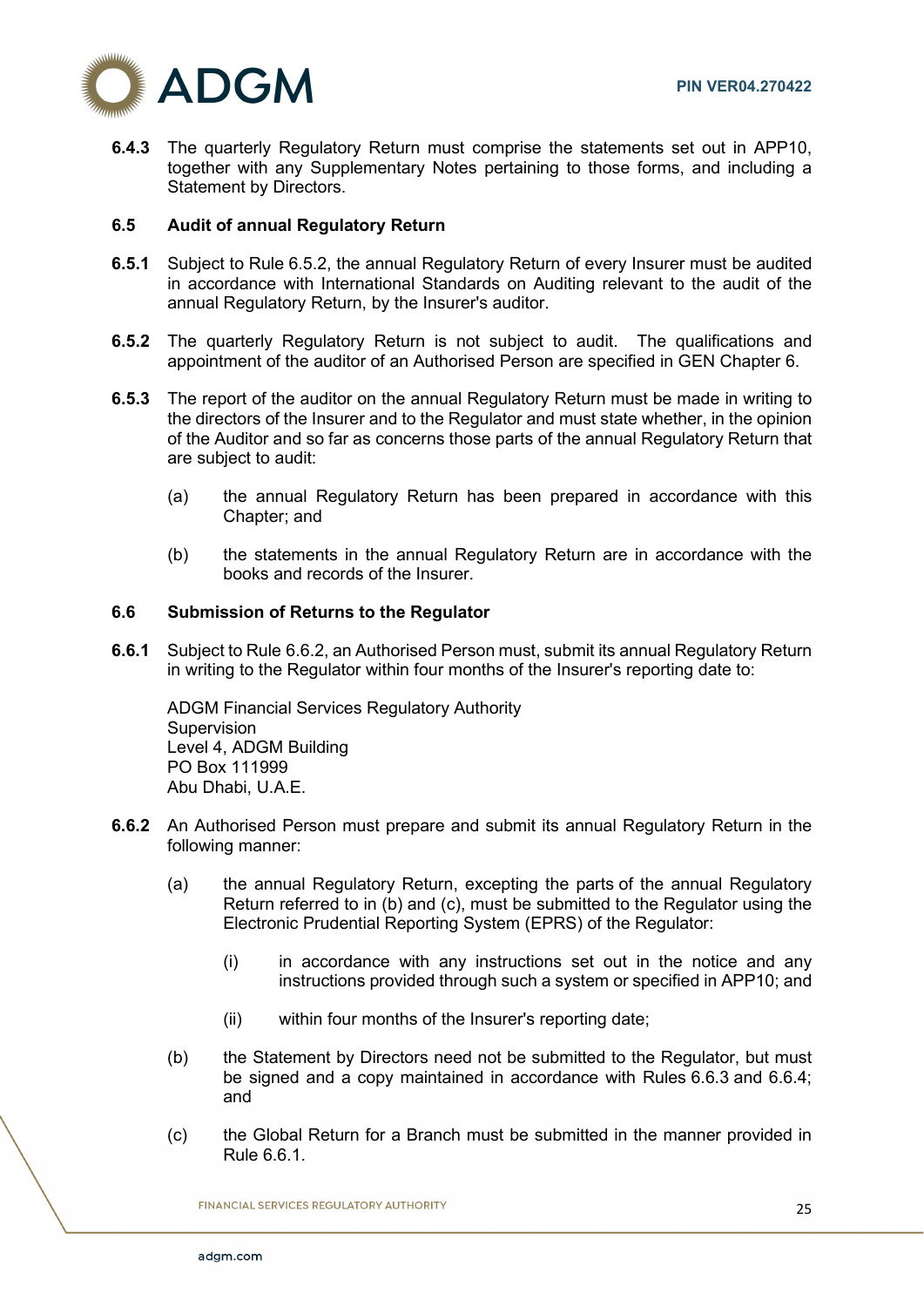

- <span id="page-30-0"></span>**6.6.3** The Statement by Directors forming part of the annual Regulatory Return must be signed before the time of submission by:
	- (a) the Senior Executive Officer; and
	- (b) a Director of the Insurer not being the Person in (a).
- <span id="page-30-1"></span>**6.6.4** An original signed hard copy of the Statement by Directors together with a copy of the annual Regulatory Return submitted to the Regulator using EPRS, must be kept for at least six years for inspection by the Regulator.
- **6.6.5** The auditor's report on the annual Regulatory Return, and any actuarial report prepared as at the reporting date in accordance with Rule [7.2](#page-33-2) or [7.3,](#page-34-0) must be submitted in writing by the Insurer with the Regulator within four months of the Insurer's reporting date.
- **6.6.6** An auditor's report or an actuarial report submitted to the Regulator must be signed by the auditor or the Actuary preparing that report.
- <span id="page-30-6"></span>**6.6.7** Subject to Rule [6.6.8,](#page-30-2) an Authorised Person must, submit its quarterly Regulatory Return in writing to the Regulator within one month of the end of each period in respect of which the Insurer is required to prepare a quarterly Regulatory Return to:

ADGM Financial Services Regulatory Authority Supervision Level 4, ADGM Building PO Box 111999 Abu Dhabi, U.A.E.

- <span id="page-30-7"></span><span id="page-30-2"></span>**6.6.8** An Authorised Person must, prepare and submit its quarterly Regulatory Return in the following manner:
	- (a) the quarterly Regulatory Return, excepting the parts of the quarterly Regulatory Return referred to in [\(b\)](#page-30-3) and [\(c\),](#page-30-4) must be submitted to the Regulator using EPRS:
		- (i) in accordance with any instructions set out in the notice and any instructions provided through such a system or specified in [APP10;](#page-119-0) and
		- (ii) within one month of the Insurer's reporting date;
	- (b) the Statement by Directors must be signed and a copy maintained in accordance with Rules [6.6.9](#page-30-5) and [6.6.10;](#page-31-1) and
	- (c) the Global Return for a Branch must be submitted in the manner provided in Rule [6.6.7.](#page-30-6)
- <span id="page-30-5"></span><span id="page-30-4"></span><span id="page-30-3"></span>**6.6.9** The Statement by Directors forming part of the quarterly Regulatory Return must be signed before the time of submission by:
	- (a) if the Insurer is an ADGM Incorporated Insurer, one Director of the Insurer; or
	- (b) if the Insurer is not an ADGM Incorporated Insurer, the Senior Executive Officer and, if that Person is not a Director, one Director of the Insurer.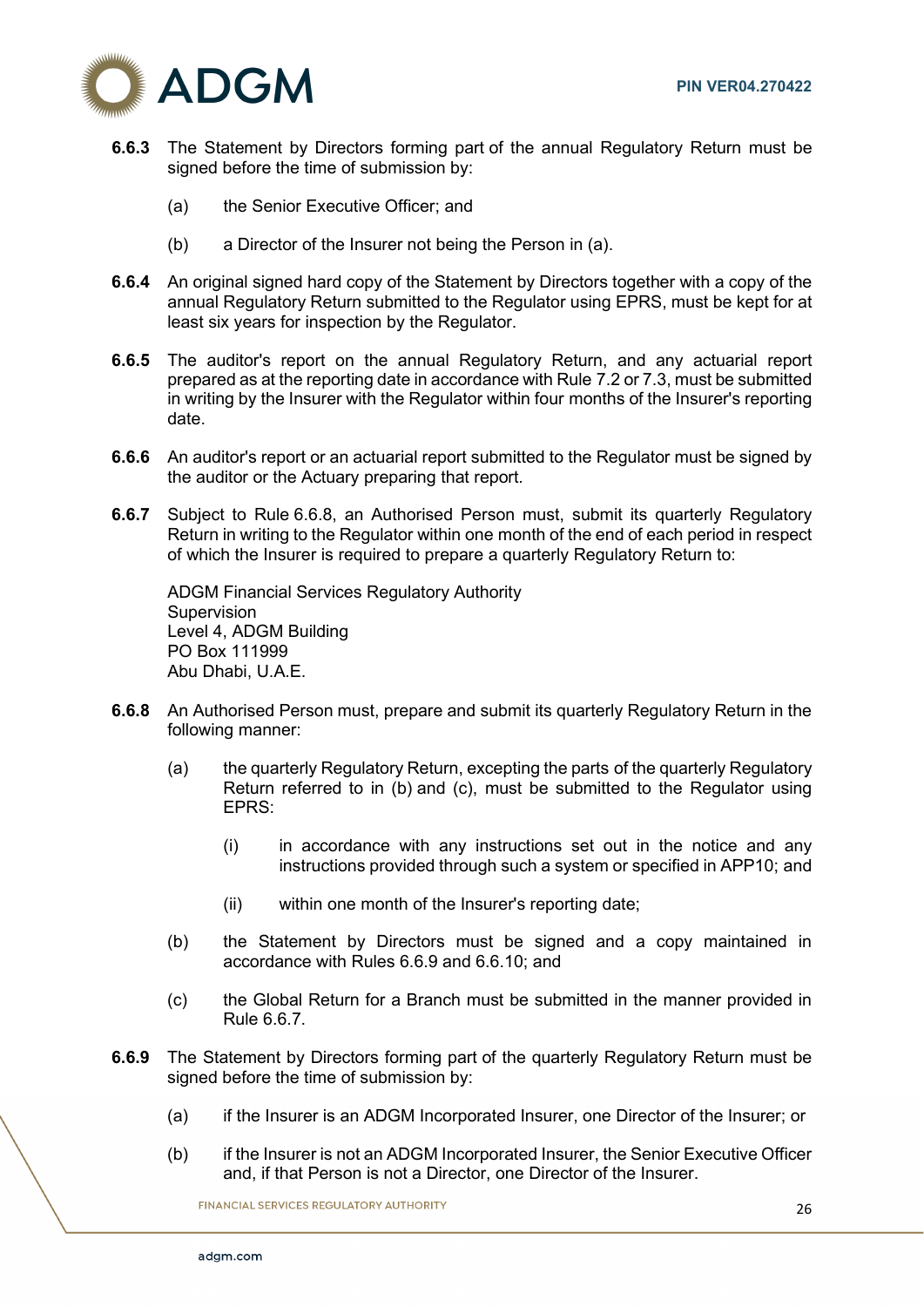

- <span id="page-31-1"></span>**6.6.10** An original signed hard copy of the Statement by Directors together with a copy of the quarterly Regulatory Return submitted to the Regulator using EPRS, must be kept for at least six years for inspection by the Regulator.
- **6.6.11** If within twenty-four months of the date that an annual Regulatory Return or quarterly Regulatory Return is submitted to the Regulator, the Regulator notifies the Insurer that a Return appears to be inaccurate or incomplete, the Insurer must consider the matter and within one month of the date of notification it must correct any inaccuracies and make good any omissions and re-submit the relevant parts of the Return.
- **6.6.12** An Insurer must submit, at the same time as every annual Regulatory Return of that Insurer or as soon as practicable thereafter, any report on the affairs of the Insurer submitted to the shareholders or policyholders of the Insurer in respect of the reporting period to which the annual Regulatory Return relates.
- **6.6.13** (1) When a Return of the kind specified under Rule [6.6.2\(a\)](#page-29-5) or Rule [6.6.8\(a\)](#page-30-7) is submitted after the due date, such non-submission incurs an administrative fee in accordance with FEES Rule 4.4.
	- (2) Nothing in this Rule limits the right of the Regulator to take any other action.

If a Return is not submitted by the date on which it becomes due, the Person is in breach of a Rule and the Regulator is entitled to take action including, but not limited to, taking steps to withdraw authorisation to conduct Regulated Activities.

# <span id="page-31-0"></span>**6.7 Reporting of group capital adequacy**

- **6.7.1** An Insurer must, at the end of each financial year and at the mid-point of each financial year, prepare a report on the Financial Group Capital Adequacy of any Financial Group of which it is a member and in respect of which it is required by Chapter [8](#page-39-0) to calculate Financial Group Capital Requirements and Financial Group Capital Resources. This Report shall be known as the Financial Group Capital Adequacy Report.
- **6.7.2** (1) The Financial Group Capital Adequacy Report must be filed in writing by Insurer with the Regulator:
	- (a) within four months of the Insurer's reporting date in the case of a report at the end of a reporting period; or
	- (b) within one month of the Insurer's mid-year date in the case of a report at the mid-point of a reporting period.
	- (2) The Financial Group Capital Adequacy Report must state:
		- (a) the name of the Insurer;
		- (b) the reference date of the report;
		- (c) the name, location and activity of the Parent entity of the Financial Group in respect of which the report is made;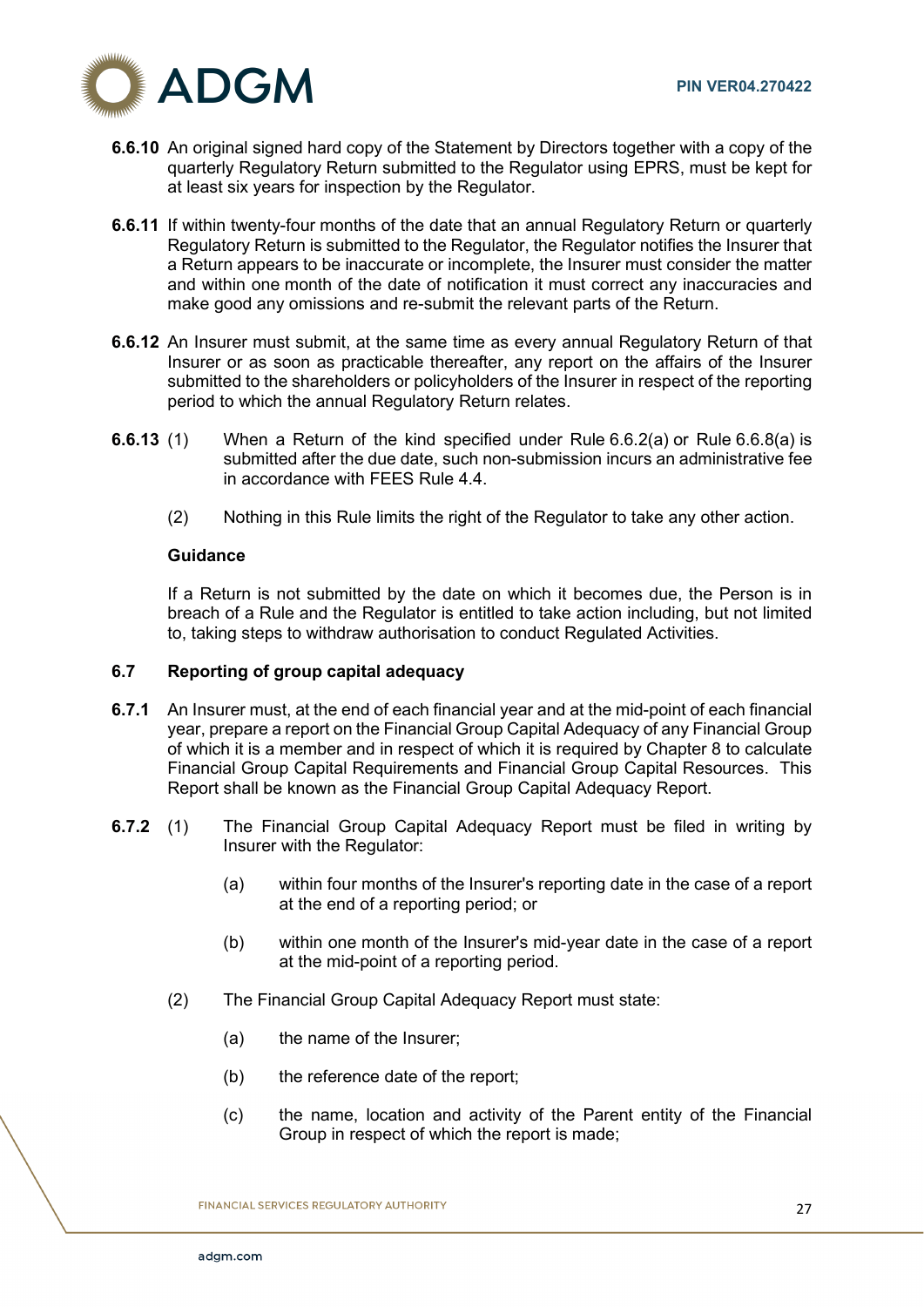

- (d) the Financial Group Capital Resources, calculated in accordance with Rule [8.3.5;](#page-42-0)
- (e) the Financial Group Capital Requirement, calculated in accordance with Rule [8.3.4;](#page-41-0)
- (f) the amount of surplus or deficit, expressed as the amount in  $(d)$  minus the amount in (e);
- (g) a list of all Financial Institutions and other Persons whose activities are primarily financial in nature in the Financial Group;
- (h) if any Authorised Person in the Financial Group is itself a Parent, the items referred to in (d), (e) and (f) in respect of the Financial Group headed by that Authorised Person; and
- (i) particulars of any Authorised Person, Financial Institutions or other Persons whose activities are primarily financial in nature in the Financial Group in respect of which the capital requirement calculated in accordance with Rule [8.3.4](#page-41-0) exceeds its Capital Resources or Adjusted Capital Resources calculated in accordance with Rule [8.3.5\(](#page-42-0)1)(b).
- (3) Amounts in the Financial Group Capital Adequacy Report must be expressed in thousands of dollars.
- (4) The Financial Group Capital Adequacy Report must be signed by:
	- (a) the Persons specified in Rule [6.6.3](#page-30-0) in the case of a report at the end of a reporting period; or
	- (b) the Persons specified in Rule [6.6.9](#page-30-5) in the case of a report at the mid-point of a reporting period.
- (5) The Financial Group Capital Adequacy Report must be accompanied by a statement by the Insurer's auditor, made in writing to the directors of the Insurer and to the Regulator, and stating whether any significant matter has come to the attention of the auditor to indicate that the report has not been properly compiled in accordance with the requirements of this section, from information provided to the Insurer by other members of the Financial Group and from the Insurer's own records.

Where information that would be contained in the Financial Group Capital Adequacy Report would be identical with information previously or concurrently provided to the Regulator pursuant to this or another provision of the Rulebook, and that information has not changed, the Regulator will normally accept a statement to that effect in the report in place of that information.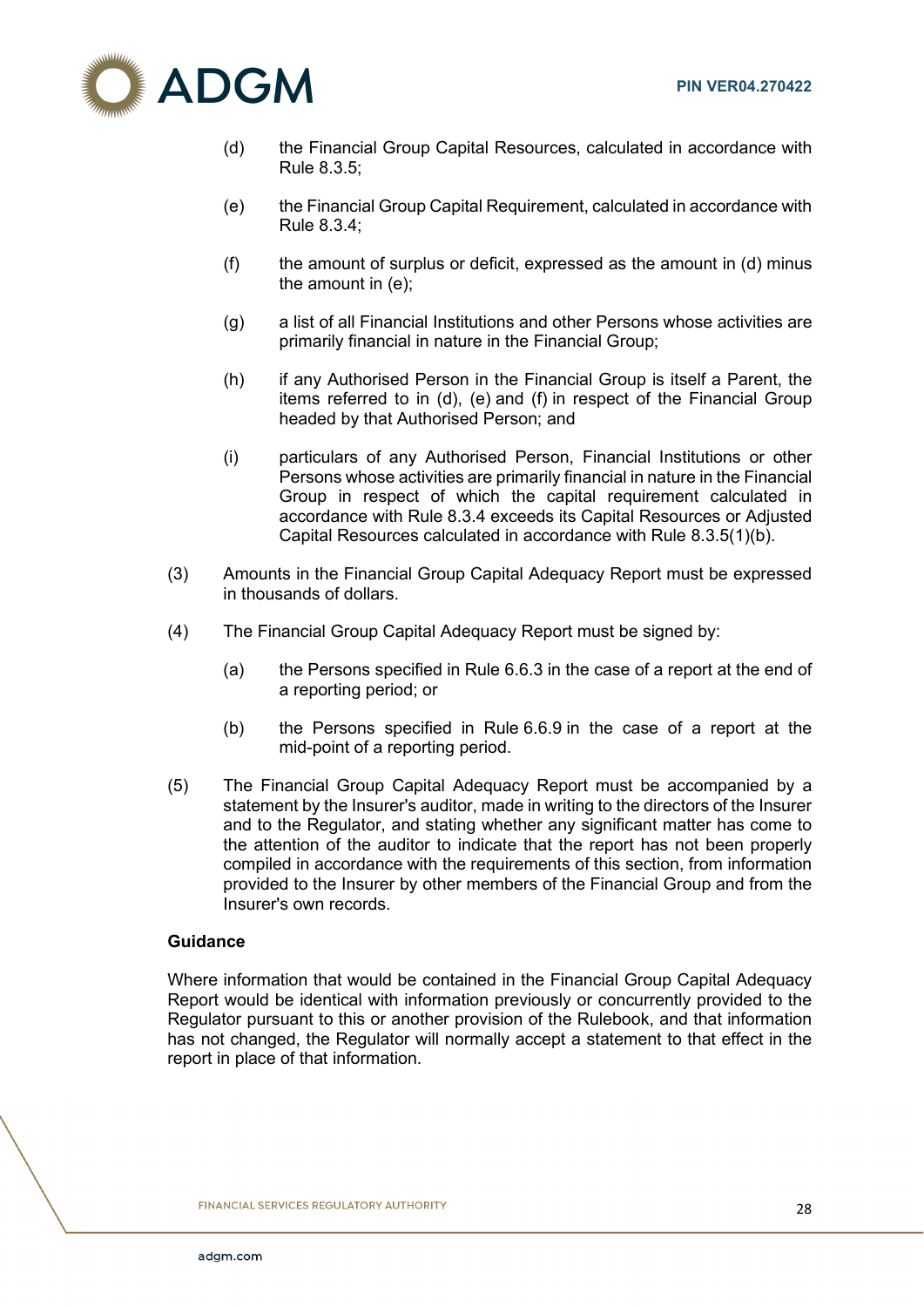

# <span id="page-33-0"></span>**7 ACTUARIES**

# <span id="page-33-1"></span>**7.1 Introduction**

### **Guidance**

This Chapter requires an Insurer to provide the Regulator with a report by an Actuary in respect of its Insurance Liabilities and assets arising in respect of those liabilities (that is, assets which are contingent on the existence and amount of the liabilities, such as reinsurance, salvage and subrogation recoveries). Separate provisions apply in respect of reports on General Insurance Business and Long-Term Insurance Business.

### <span id="page-33-2"></span>**7.2 The requirement for an actuarial report on General Insurance Business**

- **7.2.1** Subject to Rule [7.2.2,](#page-33-4) this section applies to Insurers conducting General Insurance **Business**
- <span id="page-33-4"></span>**7.2.2** Where an Insurer attributes General Insurance Business to a Long-Term Insurance Fund in accordance with Rule [3.3.2,](#page-11-3) this section does not apply to that business.
- **7.2.3** Every Insurer must provide to the Regulator as at each reporting date a written report relating to its General Insurance Business, prepared by an Actuary who has the qualifications set out in Rule [7.5.](#page-37-0)
- <span id="page-33-3"></span>**7.2.4** This report must provide details in respect of each Class of Business, of:
	- (a) significant aspects of the recent experience of the Insurer;
	- (b) the Actuary's estimate of the value of General Insurance Liabilities and of assets arising in respect of those liabilities, determined in accordance with Chapter [5;](#page-20-0)
	- (c) where there has been a change in the assumptions or in valuation method from that adopted at the previous valuation, the effect of these changes on the General Insurance Liabilities and assets arising in respect of those liabilities, as at the reporting date;
	- (d) the adequacy and appropriateness of data made available to the Actuary by the Insurer;
	- (e) procedures undertaken by the Actuary to assess the reliability of the data;
	- (f) the model or models used by the Actuary;
	- (g) the assumptions used by the Actuary in the valuation process including, without limitation, assumptions made as to inflation and discount rates, future expense rates and, where relevant, future investment income;
	- (h) the approach taken to estimate the variability of the estimate; and
	- (i) the nature and findings of sensitivity analyses undertaken.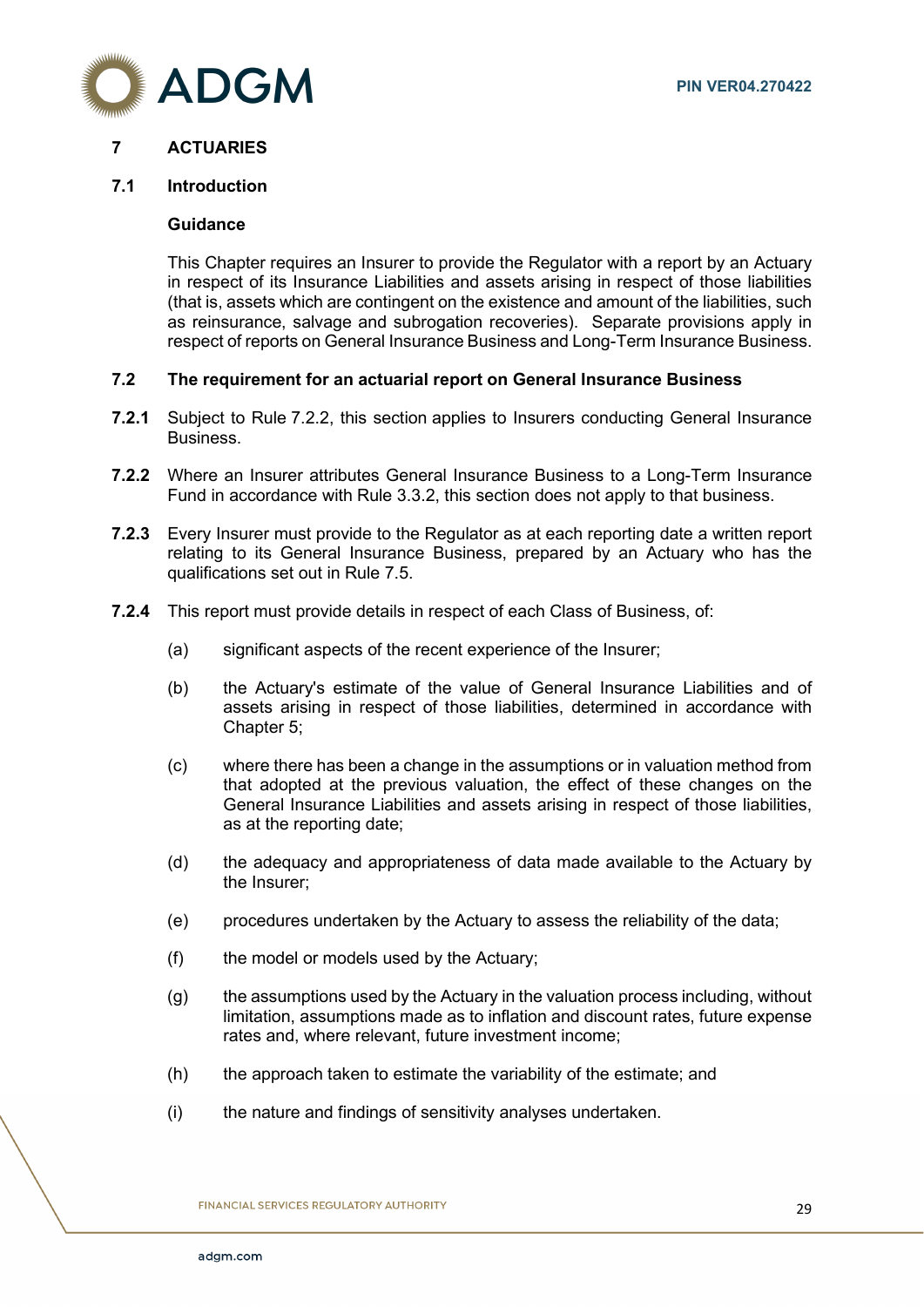

# <span id="page-34-0"></span>**7.3 The requirement for an actuarial investigation of and report on Long-Term Insurance Business**

- **7.3.1** This section applies to Insurers conducting Long-Term Insurance Business, in respect of each Long-Term Insurance Fund maintained or deemed to be maintained by the Insurer.
- <span id="page-34-3"></span>**7.3.2** Every Insurer must arrange for an actuarial investigation of the assets and liabilities of every Long-Term Insurance Fund maintained or deemed to be maintained by it, including a determination of surplus in each such fund, to be performed as at a Reference Date which must be not more than one year later than the date of establishment of the Long-Term Insurance Fund or the previous Reference Date (if later).
- **7.3.3** An investigation of the type set out in Rule [7.3.2](#page-34-3) must in any case be performed as at every reporting date of the Insurer.
- <span id="page-34-1"></span>**7.3.4** An actuarial investigation under this section must be performed by an Actuary who has the qualifications set out in Rule [7.5,](#page-37-0) and must be conducted according to principles approved by the Regulator.

# **Guidance**

Principles set out in professional standards issued by a professional actuarial body that is a full member of the International Actuarial Association will normally be approved by the Regulator for the purposes of Rule [7.3.4,](#page-34-1) to the extent that they do not conflict with the provisions of this Chapter.

- **7.3.5** When an Insurer arranges for an actuarial investigation under this section, the Insurer must provide to the Regulator a written report prepared by the Actuary conducting the actuarial investigation, not later than four months from the Reference Date of the actuarial investigation.
- <span id="page-34-5"></span><span id="page-34-4"></span><span id="page-34-2"></span>**7.3.6** This report must provide details of, in respect of each Class of Business:
	- (a) the product range;
	- (b) any discretionary charges and benefits, options and guarantees, and reversionary bonus entitlements, where such features are included in a product;
	- (c) reinsurance arrangements;
	- (d) significant aspects of the recent experience of the Insurer, including, where relevant, a commentary on significant deviations of actual experience compared to the assumptions made in the previous valuation;
	- (e) the Actuary's estimate of the value of Long-Term Insurance Liabilities, determined in accordance with Chapter [5;](#page-20-0)
	- (f) the method and assumptions used by the Actuary in the valuation process, including, where relevant, a commentary on significant differences between the assumptions used and recent actual experience of the Insurer;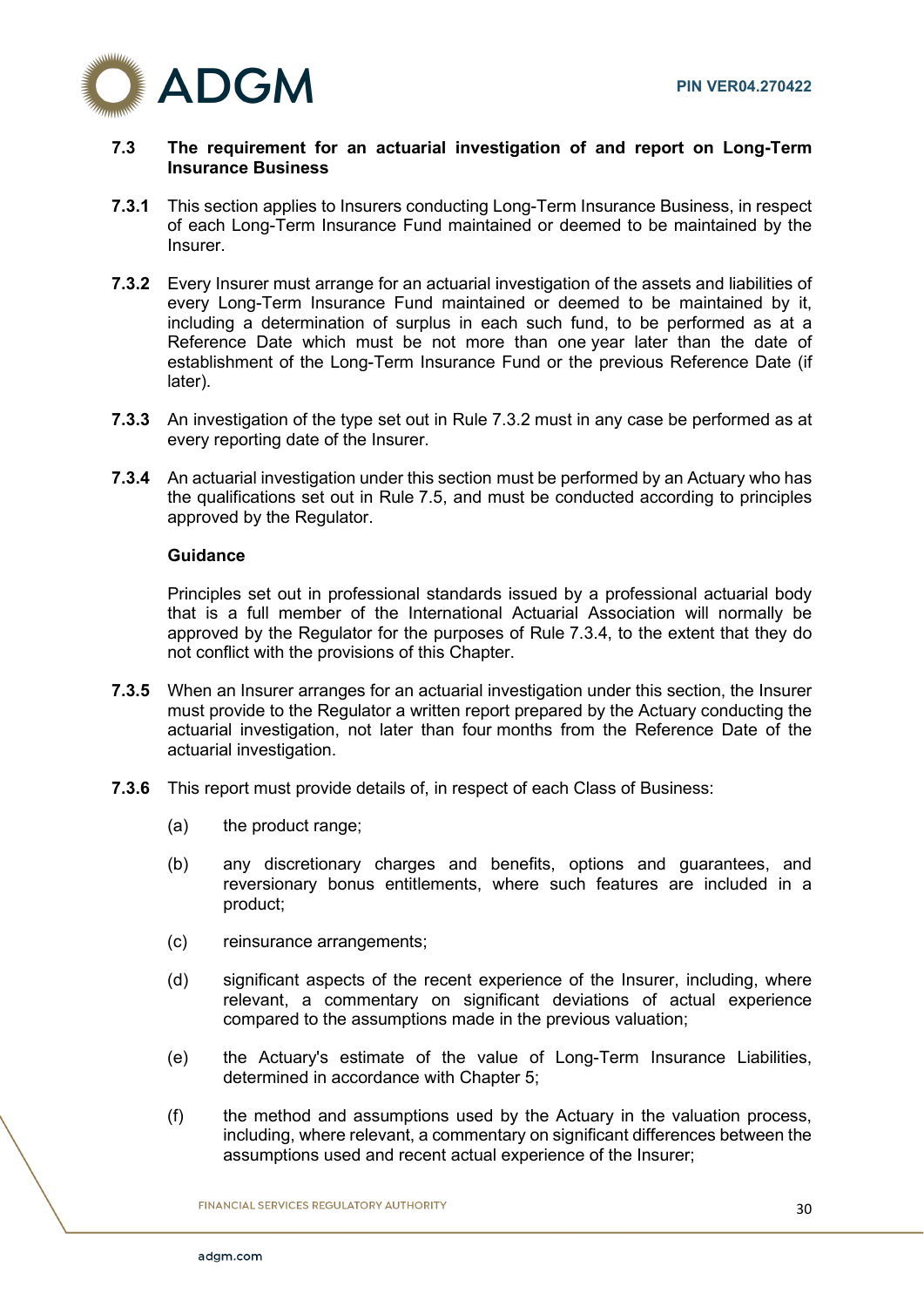

- (g) any expense reserves, mismatching reserves and any other special reserves included by the Actuary in the value of the Long-Term Insurance Liabilities, or recommended by the Actuary to be maintained, although not included in the valuation;
- <span id="page-35-0"></span>(h) a determination of the value of surplus in the Long-Term Insurance Fund, before any distribution of such surplus;
- (i) a description of the Invested Assets used to determine the risk-adjusted yield on which the discount rate used in the valuation was based;
- (j) the adequacy and appropriateness of data made available to the Actuary by the Insurer;
- (k) procedures undertaken by the Actuary to assess the reliability of the data;
- (l) the model or models used by the Actuary;
- (m) the approach taken to estimate the variability of the estimate;
- (n) the sensitivity analyses undertaken;
- (o) any significant changes to the matters reported on during the period since the previous valuation, including, in the case of the matters referred to in (f), and otherwise, where relevant, an estimate of the effect of these changes on the Long-Term Insurance Liabilities as at the Reference Date; and
- <span id="page-35-1"></span>(p) commentary on any other factors affecting the valuation.

- 1. The assumptions and comparisons referred to in Rule [7.3.6\(d\)](#page-34-4) and [\(f\)](#page-34-5) should cover all significant components of the valuation, including consideration of persistency, mortality, expense levels, and investment returns.
- 2. Where the business of the Insurer includes participating Long-Term Insurance Business, it will be necessary for the determination of surplus at Rule [7.3.6\(h\)](#page-35-0) for the decision on allocation of bonuses to be dealt separately from the surplus for the purposes of determining the capital adequacy of the Fund. For the former of these two purposes, the Insurer is identifying the pool, commonly known as surplus, that is available for allocation as bonuses (or equivalent) on participating policies. The allocation then reduces the surplus (by convention, this is treated as occurring at the reporting date). By contrast, for the latter of the two purposes, that portion of the remaining surplus that is expected to be allocated eventually to policyholders is also treated as a liability (in Rule [5.6.7\)](#page-24-5), on the grounds that it is not available to absorb losses of the Insurer. For that purpose, declaration of bonuses merely represents a transfer from one recognised liability to another.
- 3. Factors that the Actuary should consider for the purposes of Rule [7.3.6\(p\)](#page-35-1) may include risks that may vary between the jurisdictions in which business is carried on, as well as generic risks. The former category might include the risk of political unrest, and the latter operational risks such as fraud.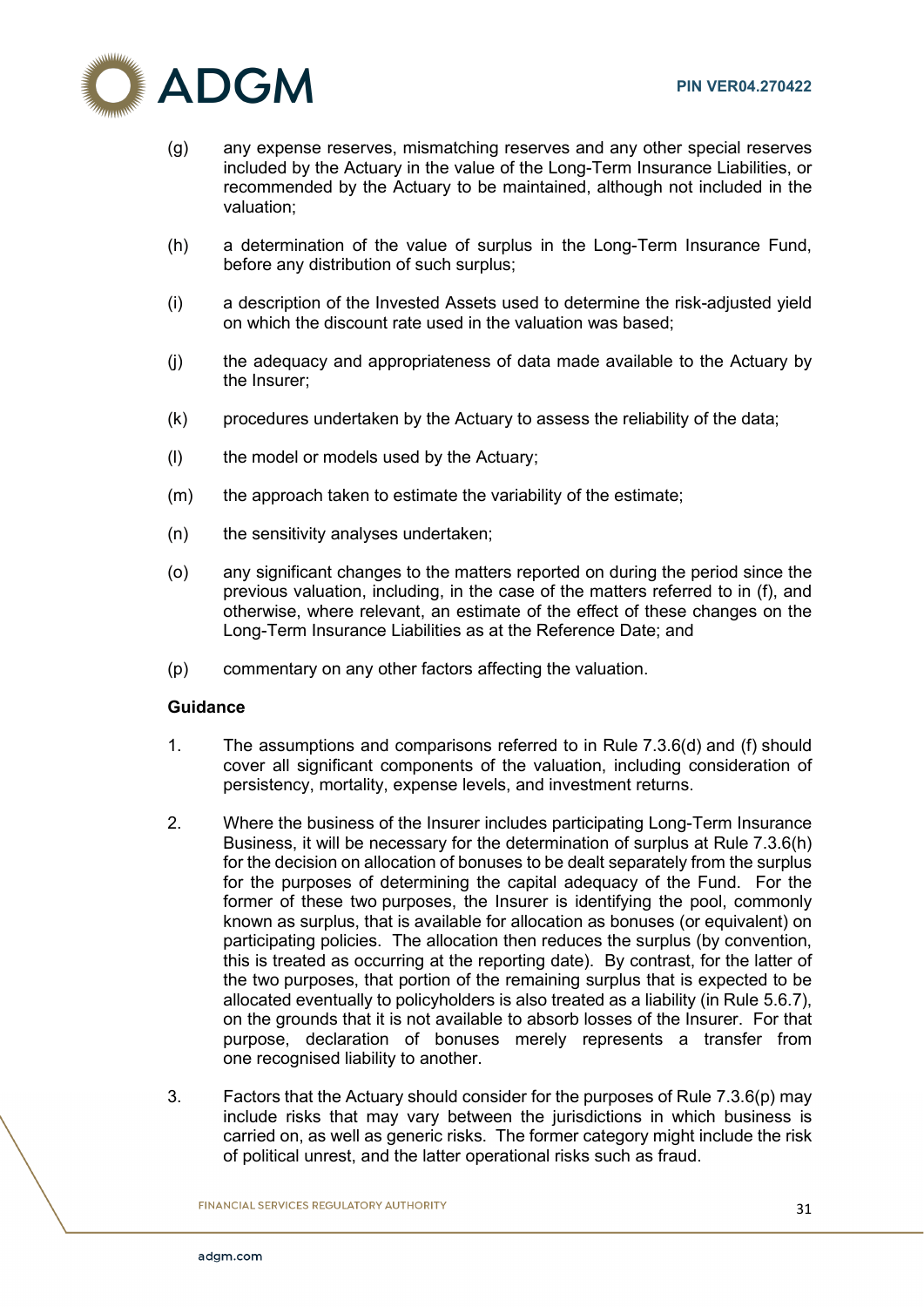

- 4. The Regulator may specify additional information to be presented in the Actuary's report. Guidance to Rule [3.6.1](#page-12-0) indicates that, where the Regulator permits an Insurer to carry on Direct Long-Term Insurance Business with features of a kind described in Rule [3.6.1\(](#page-12-0)1), it may, as a condition of that permission, require additional information to be provided in the Actuary's report. This additional information could include, for example, detail on market-consistent valuations of guarantees or options, and the results of scenario testing.
- **7.3.7** Subject to Rule [7.3.8,](#page-36-0) where an Insurer carries on Direct Long-Term Insurance Business, the report referred to in Rule [7.3.5](#page-34-0) must include the information set out in Rule [7.3.6](#page-34-1) in respect of such business segregated by the jurisdiction in which it is carried on.
- <span id="page-36-0"></span>**7.3.8** Where business in a jurisdiction is of limited significance, disclosures may, at the discretion of the Actuary, be aggregated for those jurisdictions.

# **7.4 Additional provisions relating to the report**

- **7.4.1** When appointing an Actuary to prepare a report under Rule [7.2](#page-33-0) or [7.3,](#page-34-2) an Insurer must ensure that there is an agreement in writing which legally binds the Actuary in accordance with the following provisions:
	- (a) the contract must require the Actuary to prepare his report in accordance with the provisions of Rule [7.2](#page-33-0) or [7.3](#page-34-2) as the case may be;
	- (b) the contract must require the Actuary to prepare the report using assumptions and methods that are, in the opinion of the Actuary, appropriate for the purposes of the report;
	- (c) the contract must require the Actuary to deliver the report to the Insurer's directors within such time as to give the directors a reasonable opportunity to consider and use the report in preparing the Insurer's annual Regulatory Return for the reporting period ended on the reporting date;
	- (d) the contract must require and permit the Actuary to address the directors of the Insurer if the Actuary believes that there is a matter relating to the financial position or operations of the Insurer that should be brought to the attention of the directors; and
	- (e) the contract must require and permit the Actuary to address the Regulator if the Actuary believes that a matter brought to the attention of the directors of the Insurer is not adequately dealt with by bringing it to the attention of the directors.
- **7.4.2** An Insurer that has appointed an Actuary to provide a report under Rule [7.2](#page-33-0) or must make arrangements to enable the Actuary to undertake his functions, and in particular must:
	- (a) keep the Actuary informed of the Insurer's business and other plans;
	- (b) ensure that the Actuary is fully informed of the Rules in PIN applicable to the Insurer, as well as any other information that the Regulator has provided to the Insurer that may assist the Actuary in performing his duties; and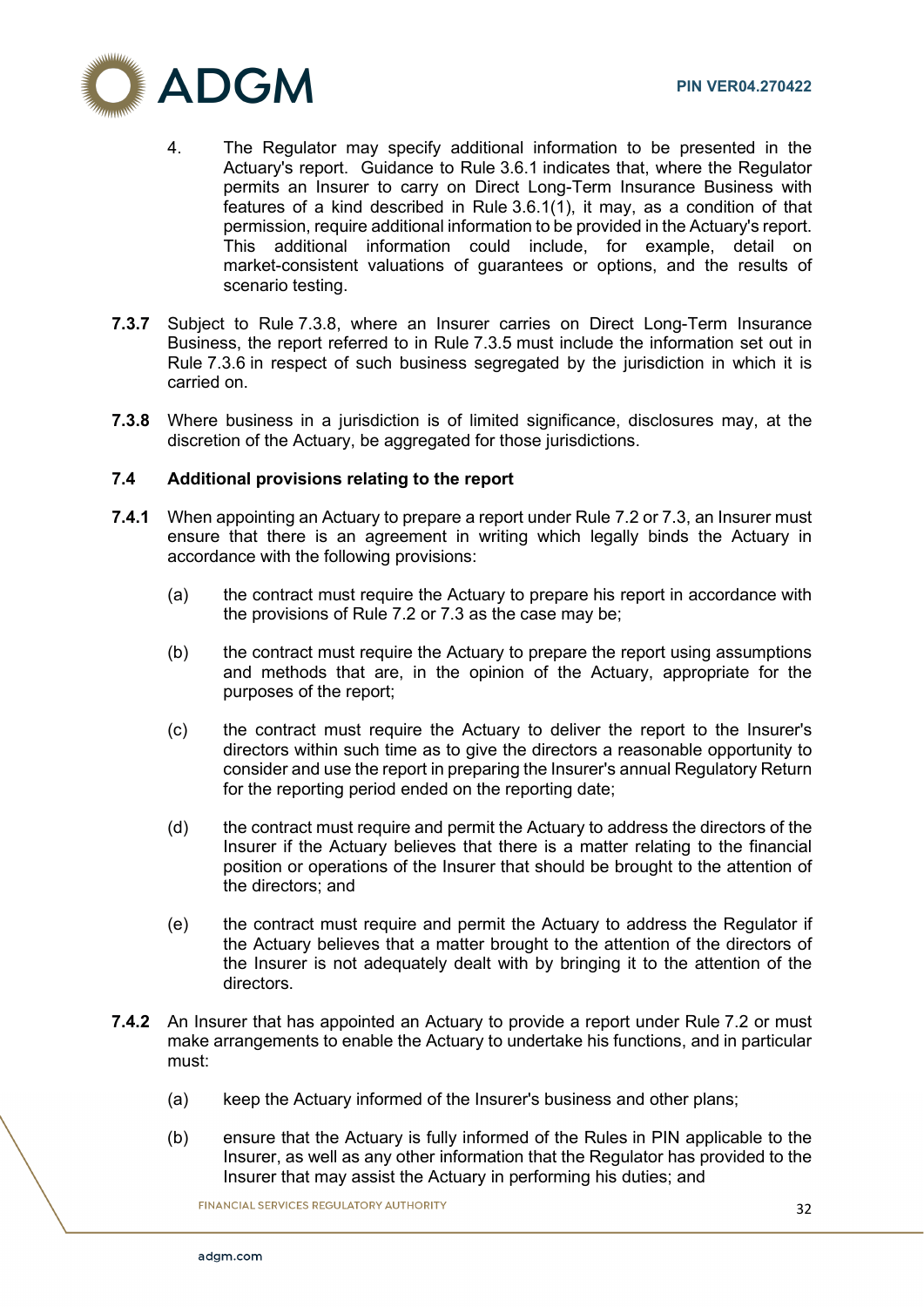

- (c) ensure that the Actuary has access at appropriate times to all relevant data and people which the Actuary reasonably believes is necessary to fulfil his obligations to the Insurer in respect of this Chapter.
- **7.4.3** The Insurer must submit the reports referred to in Rule [7.2](#page-33-0) and Rule [7.3](#page-34-2) to the Regulator, at the same time as it submits its annual Regulatory Return for the reporting period ended on the reporting date.
- **7.4.4** Where an Insurer is not an ADGM Incorporated Insurer, a report prepared under Rule [7.2](#page-33-0) or [7.3](#page-34-2) must deal separately with ADGM Insurance Business of the Insurer, and the Insurance Business of the Insurer as a whole.
- <span id="page-37-0"></span>**7.4.5** Abbreviated details may be provided in a report prepared under the requirements of this Chapter in respect of a Class of Business that is not material.

# **Guidance**

For the purposes of Rule [7.4.5,](#page-37-0) a Class of Business that accounts for less than 10% of the Insurer's Net Written Premium in the reporting period ended on the reporting date and that accounts for less than 10% of the Insurer's Insurance Liabilities as at the reporting date, will normally be considered immaterial.

# **7.5 Qualifications of the actuary**

- <span id="page-37-1"></span>**7.5.1** An Actuary appointed to provide an actuarial report under this Chapter must:
	- (a) have experience in the determination of liabilities in the Classes of Business dealt with in the actuarial report; and
	- (b) have the required skill and experience to perform his functions under the Rules and Regulations.

## **Guidance**

The Rules do not require an Insurer to use the same Actuary for all reports. An Insurer may provide separate reports, prepared by more than one Actuary, where the Insurer undertakes different Classes of Business, provided that each Actuary is appropriately qualified for the Classes of Business on which he reports. Similarly, an Insurer may appoint different Actuaries, each appropriately qualified, to provide reports in respect of Insurance Business conducted in or in respect of different geographical locations, for example ADGM Insurance Business and other Insurance Business.

- **7.5.2** An Insurer must notify the Regulator in writing of the name, professional qualifications and relevant experience of each person that the Insurer proposes to appoint to provide an actuarial report under this Chapter.
- **7.5.3** The Regulator may, if it does not believe that the Actuary proposed by the Insurer possesses the qualifications set out in Rule [7.5.1,](#page-37-1) notify the Insurer in writing that another Actuary must be appointed.
- **7.5.4** An Insurer must notify the Regulator immediately on the termination or resignation of its Actuary, giving the reasons for such termination or resignation.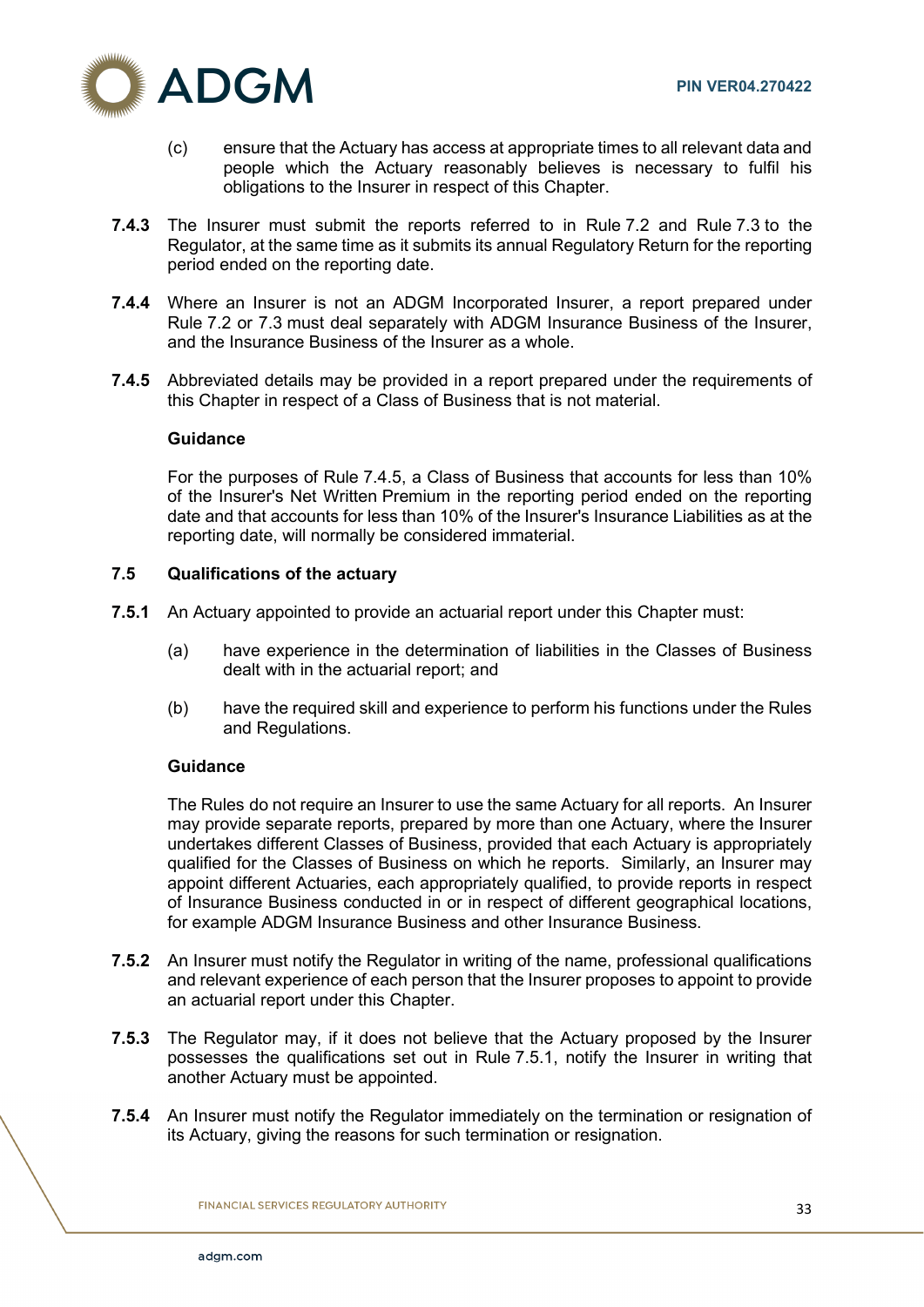

**PIN VER04.270422**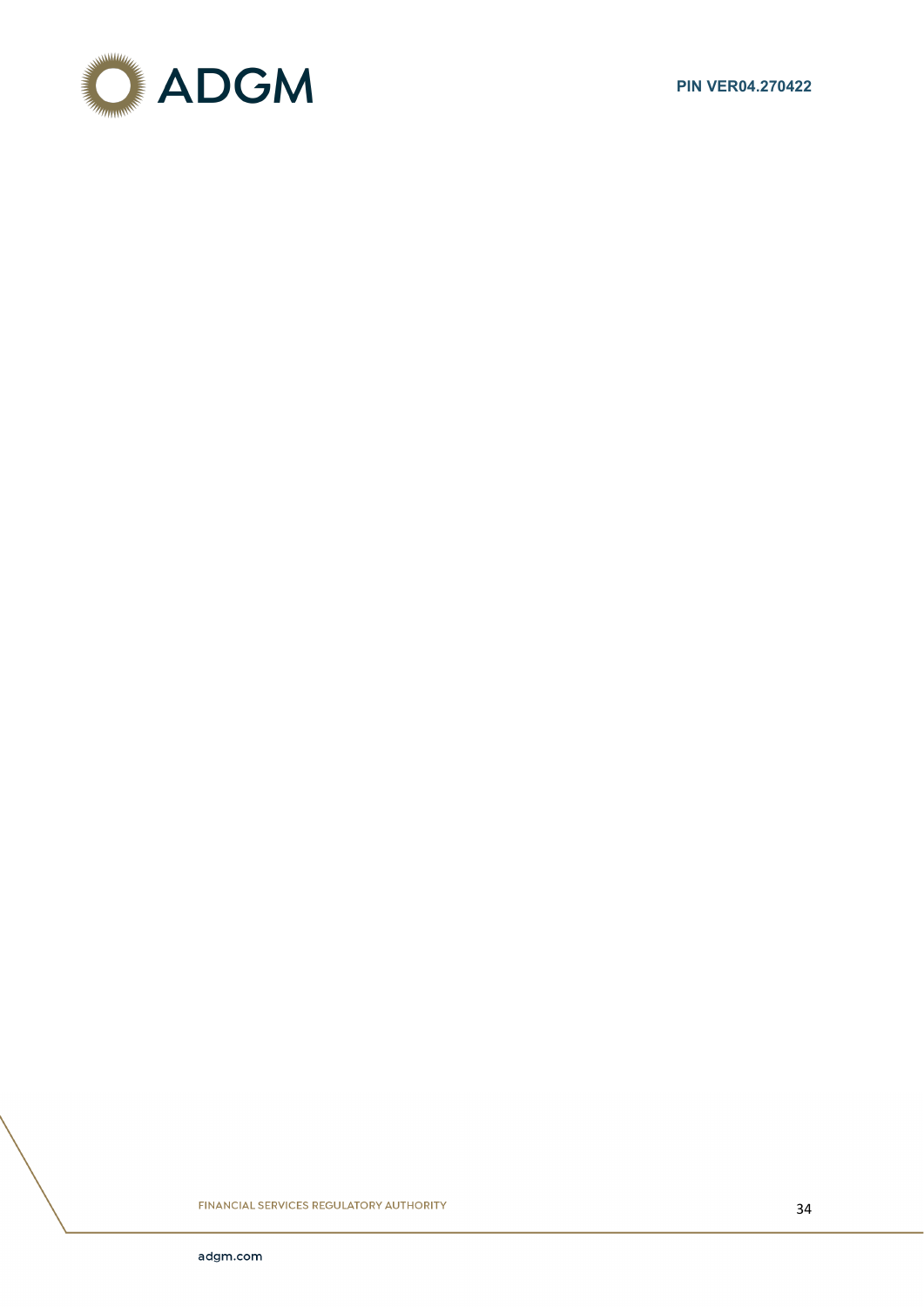

# **8 CONSOLIDATED SUPERVISION**

## **8.1 Introduction**

**8.1.1** This Chapter applies to all Insurers, except for Rule [8.5.1](#page-43-0) which applies only to ADGM Incorporated Insurers.

### **Guidance**

- 1. Group membership may be a source of both strength and weakness to an Insurer. The purpose of Group Risk requirements is to ensure that an Insurer takes proper account of the risks related to the Insurer's membership of a Group. The Group Risk requirements form a key part of the Regulator's overall approach to prudential supervision.
- 2. An Insurer is subject to separate reporting requirements in respect of changes in its Controllers. Those requirements are set out in GEN 8.8. It may also be required to provide reports in respect of any Close Links it possesses.
- <span id="page-39-0"></span>**8.1.2** (1) If an Insurer is a member of a Financial Group and the Regulator considers it necessary to extend the scope of the Financial Group to include entities outside of the Financial Group to ensure appropriate Financial Group supervision, an Insurer must also include in the scope of the Financial Group any entity the Regulator may direct the Insurer in writing to include.
	- (2) An Insurer may, for the purposes of this section, exclude from its Financial Group, any entity the inclusion of which would be misleading or inappropriate for the purposes of Financial Group supervision, provided the Insurer has obtained the Regulator's prior written approval to do so.
	- (3) An Insurer must provide to the Regulator, where requested, information regarding other Group entities, the Group structure and the systems and controls in place to manage Group Risk.

# **Guidance**

If more than one member of the same Group is subject to an obligation to provide information in respect of a position of the Group, one or more of those Authorised Persons may make application to the Regulator for an appropriate waiver or modification of these Rules.

## **8.2 Systems and controls requirements**

- **8.2.1** If an Insurer is a member of a Group, it must establish and maintain systems and controls for the purpose of:
	- (a) monitoring the effect on the Insurer of:
		- (i) its relationship with other members of its Group;
		- (ii) its membership in its Group; and
		- (iii) the activities of other members of its Group; and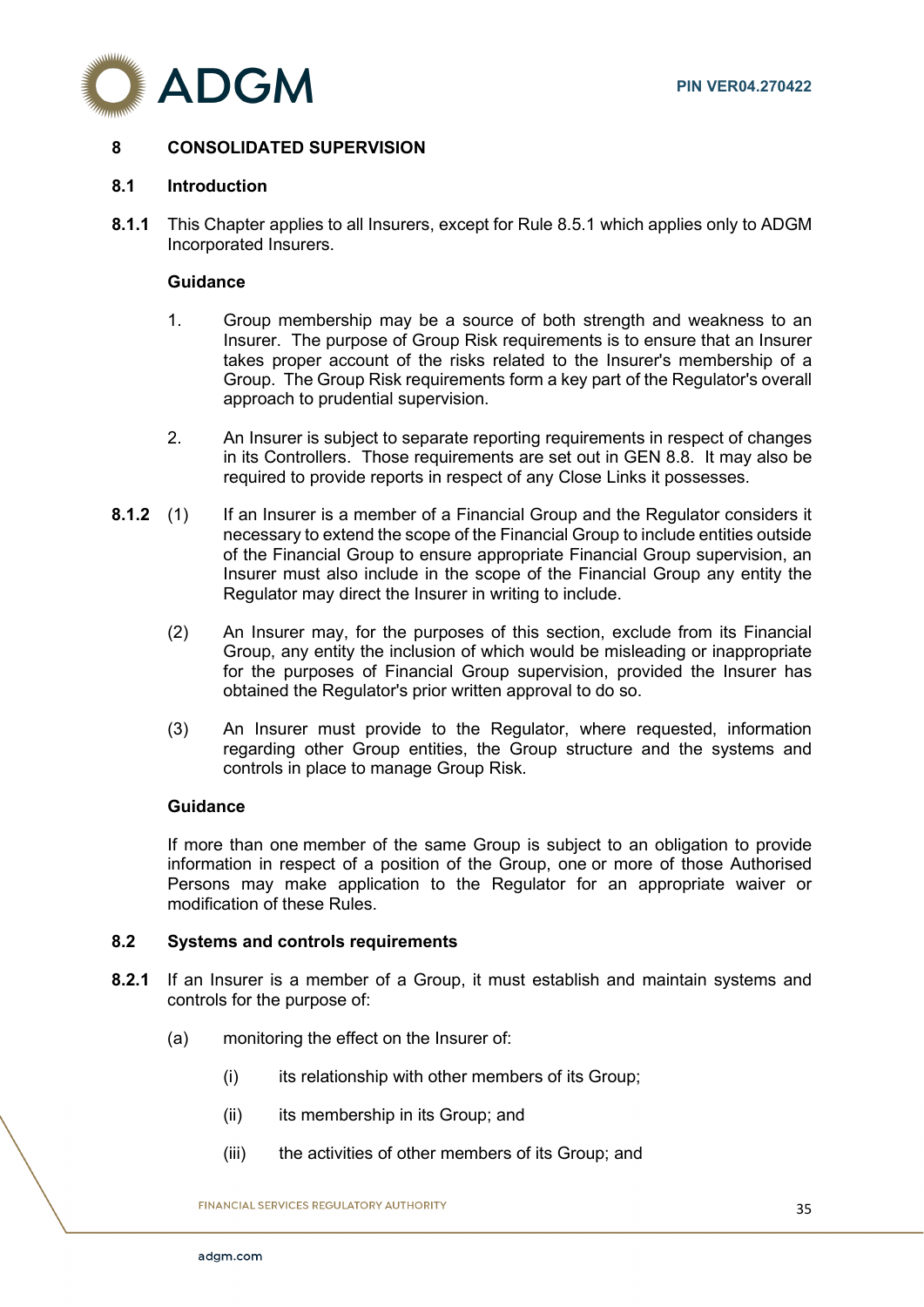- (b) monitoring compliance with Financial Group supervision requirements below, including systems for the production of relevant data:
	- (i) monitoring funding within the Financial Group; and
	- (ii) monitoring compliance with Financial Group reporting requirements.

## **Guidance**

- 1. For the purposes of the above requirement, an Insurer may take into account its position within its Group, the materiality of the risk to which it is exposed because of its membership of the Group, and the access that it has to the systems and controls of other members of its Group and any information produced by them or by Associates. For example, it would be reasonable for a small Insurer within a larger Group to place some reliance on its Parent to ensure that appropriate systems and controls are in place.
- 2. An Insurer may also consider together Groups whose Parents are all members of the same Group, except for any Group of which the Insurer is the Parent. An Insurer that is itself the Parent of a Group must give specific consideration to the risks to which it is exposed as the Parent. The Regulator will not otherwise however normally expect an Insurer to apply the provisions of this Rule to sub-Groups of a single Group.

### <span id="page-40-0"></span>**8.3 Financial Group Capital Requirements and Financial Group Capital Resources**

- <span id="page-40-2"></span><span id="page-40-1"></span>**8.3.1** (1) Rule [8.3](#page-40-0) does not apply to an Insurer if:
	- (a) the Insurer's Financial Group is already the subject of Financial Group prudential supervision by the Regulator as a result of the authorisation of another Financial Group member; or
	- (b) the Regulator has confirmed in writing, in response to an application from the Insurer, that it is satisfied that the Insurer's Group is the subject of consolidated prudential supervision by an appropriate regulator; or
	- (c) except where the Regulator has directed the inclusion of an entity pursuant to Rule [8.1.2\(](#page-39-0)1), the percentage of total assets of Authorised Persons and Financial Institutions in the Financial Group is less than 40% of the total Financial Group assets.
	- (2) Where an Insurer has received confirmation in writing from the Regulator in accordance with (1)(b), it must immediately advise the Regulator in writing if the circumstances upon which the confirmation was based change.
- <span id="page-40-3"></span>**8.3.2** Where a Financial Group contains both Insurers and Authorised Persons subject to the requirements in PRU, the Regulator shall determine which of the sectoral rules in Rule [8.3](#page-40-0) and PRU 8.3 shall apply in respect of the group.

## **Guidance**

1. The objective of Rule [8.3.1\(](#page-40-1)1[\)\(a\)](#page-40-2) is to avoid the necessity for multiple reporting of group capital adequacy.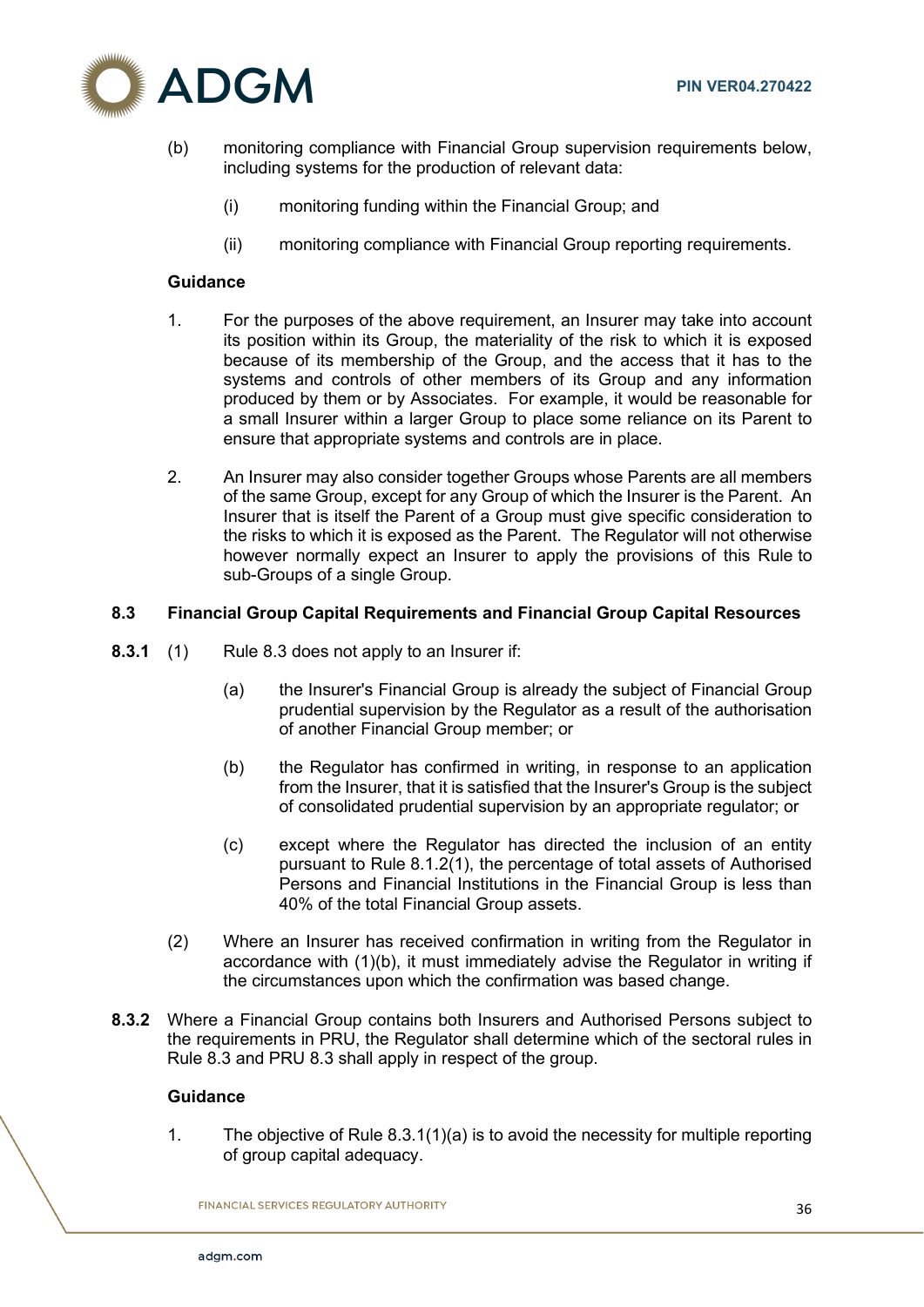

- 2. Where a Financial Group includes both Insurers and entities subject to PRU, it is necessary to determine whether the Financial Group supervision applicable to the Financial Group should be that set out in Chapter [8.3](#page-40-0) or PRU 8.3. Normally, the Regulator will exercise its power under Rule [8.3.2](#page-40-3) based on the relative size of the assets of the Financial Institutions undertaking Insurance Business (representing the insurance sector) and the assets of other Authorised Persons and Financial Institutions (representing a combined non-insurance sector). Pure holding companies will be excluded as being in neither sector. The Rules that will apply will be those of the sector with the larger total assets of the two. However, where the ratio of the assets of the two sectors differs by less than 1.5:1, the Regulator will consider a request from the Authorised Persons in the Financial Group to apply the sectoral rules applicable to the smaller of the two sectors.
- <span id="page-41-1"></span>**8.3.3** An Insurer must ensure at all times that its Financial Group Capital Resources, as calculated in Rule [8.3.5,](#page-42-0) are equal to or in excess of its Financial Group Capital Requirement as calculated in Rule [8.3.4.](#page-41-0)

### **Guidance**

If an Insurer breaches Rule [8.3.3,](#page-41-1) the Regulator will take into account the full circumstances of the case including any remedial steps taken by another regulator or the Authorised Person, in determining what action it will take.

#### **Financial group capital requirement**

- <span id="page-41-0"></span>**8.3.4** (1) An Insurer must calculate its Financial Group Capital Requirement as the sum of the entity requirements calculated in accordance with (2) and (3);
	- (2) Entity requirements for this purpose are:
		- (a) an Authorised Person's Capital Requirement or Minimum Capital Requirement calculated in accordance with the requirements of whichever of the PRU or PIN Rulebook applies to that Authorised Person;
		- (b) in the case of regulated entities supervised by a regulator other than the Regulator, then, with the written agreement of the Regulator, the capital requirement of that entity; and
		- (c) for other entities in the Financial Group, a notional capital requirement calculated as directed by the Regulator.
	- (3) Where an Authorised Person's Financial Group includes an entity under (c) of the definition of Financial Group in the GLO Rulebook, that Financial Institution's capital requirement is included on a proportionate basis.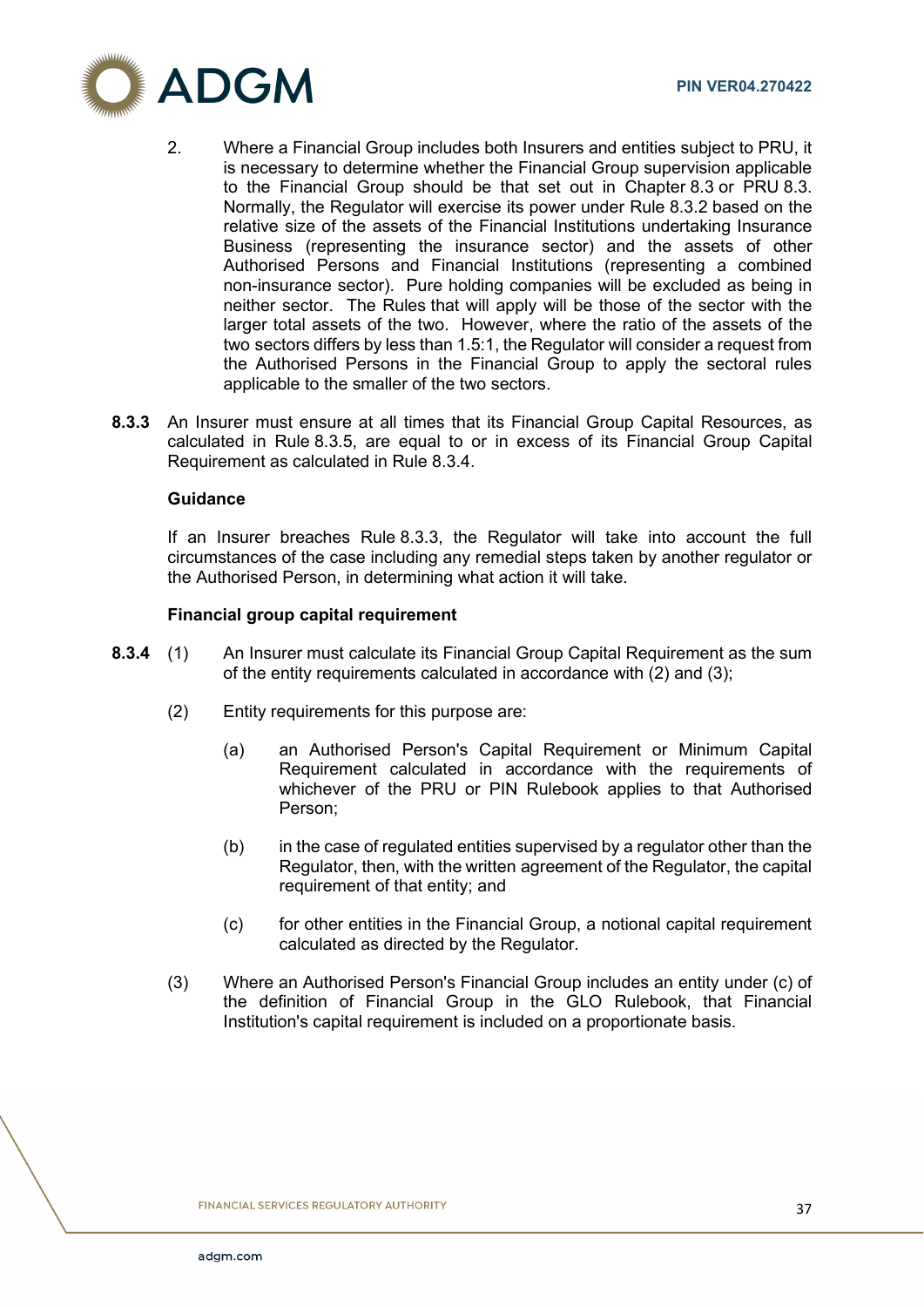

## **Financial Group Capital Resources**

- <span id="page-42-0"></span>**8.3.5** (1) An Insurer must calculate its Financial Group Capital Resources by applying either of the following methods, excluding those amounts referred to in Rule [8.3.6:](#page-42-1)
	- (a) the accounting consolidation method which calculates the Adjusted Capital Resources of the Financial Group based on the Financial Group's consolidated financial statements; or
	- (b) the aggregation method, which is the sum of:
		- (i) the Adjusted Capital Resources of the Parent of the Financial Group;
		- (ii) subject to (3), the Adjusted Capital Resources calculated in accordance with the PIN Rulebook, or the Capital Resources calculated in accordance with the PRU Rulebook, as may be appropriate, of Financial Institutions included in the Financial Group; and
		- (iii) subject to (3), the Financial Group's proportionate share of the Adjusted Capital Resources calculated in accordance with the PIN Rulebook, or the Capital Resources calculated in accordance with the PRU Rulebook, as may be appropriate, of Financial Institution participations included in the Financial Group.
	- (2) In calculating the Adjusted Capital Resources of a member of the Financial Group or of the Financial Group, an Insurer must follow the method of calculation set out in [A3.2,](#page-74-0) with the exception that the deduction set out in [A3.4.3\(b\)](#page-75-0) need not be made.
	- (3) For the purposes of (1)(b)(ii) and (iii) an investment by one Financial Group member in another must not be included.

## **Guidance**

- 1. The calculation of Financial Group Capital Resources is subject to Rule [3.5](#page-11-0) which limits the amount of hybrid capital (including subordinated debt) that may be included in Adjusted Capital Resources.
- 2. In the calculation of Capital Resources of Financial Institutions that are Financial Group members in accordance with the PRU Rulebook, an Insurer applies to that member the deductions for illiquid assets and material holdings and Qualifying Holdings set out in the PRU Rulebook.
- 3. The deduction set out at Rule [8.3.5\(](#page-42-0)3) need not be made to the extent that the investment has already been excluded in whole or part by virtue of the application of the limits described in paragraphs 1 and 2 of this Guidance.
- <span id="page-42-1"></span>**8.3.6** When calculating the Financial Group Capital Resources of a Financial Group, an Insurer must not include Capital Resources or Adjusted Capital Resources (as the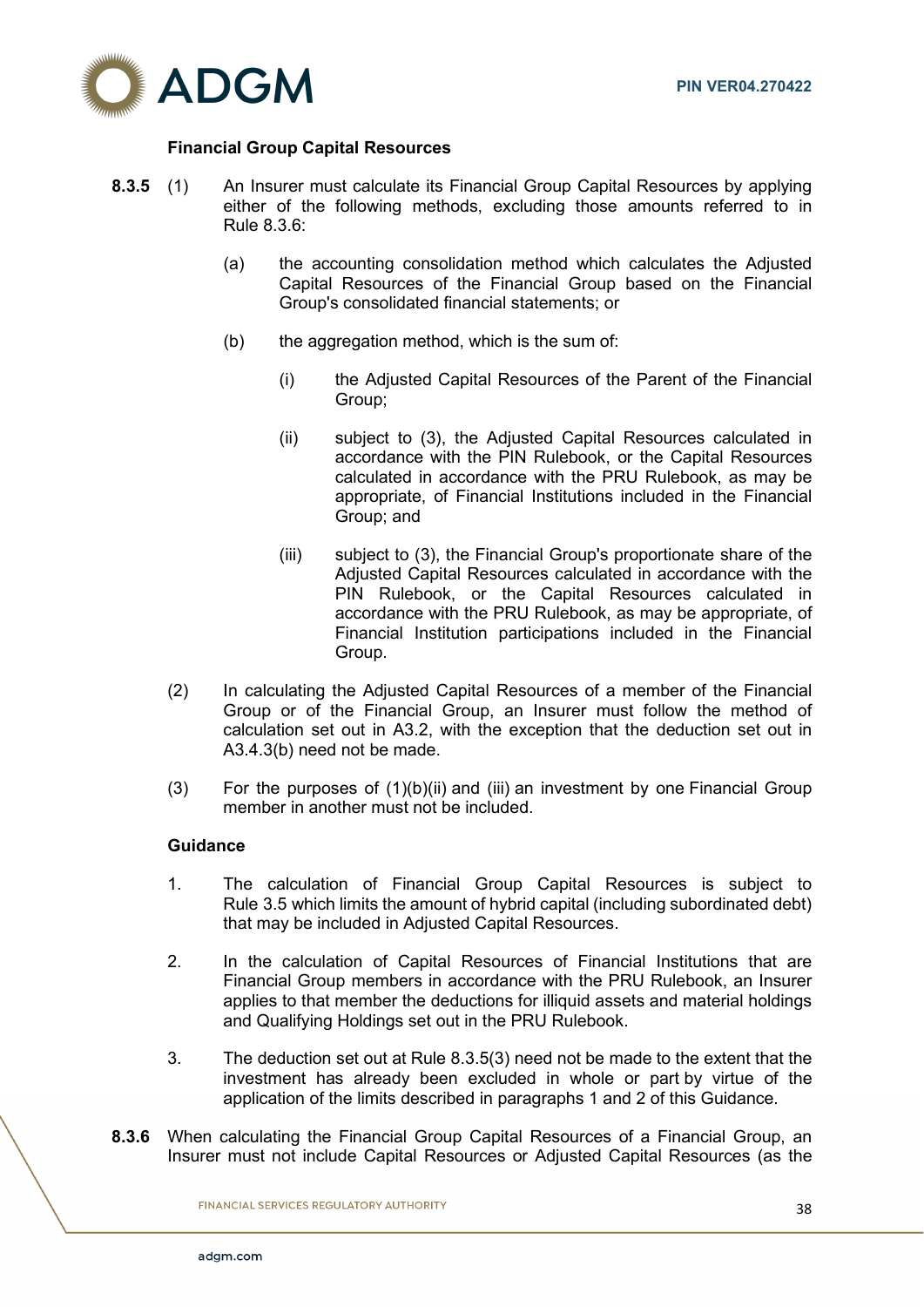

case may be) of Subsidiaries or participations to the extent that those Capital Resources or Adjusted Capital Resources:

- (a) exceed the entity requirement in respect of that Subsidiary or participation, calculated in accordance with Rule [8.3.4;](#page-41-0) and
- (b) are not freely transferable within the Financial Group.

### **Guidance**

- 1. Because the Financial Group Capital Requirement set out in Rule [8.3.4](#page-41-0) includes capital requirements in respect of Group entities, capital resources may be included in the calculation of Financial Group Capital Resources to the extent of those requirements. Capital that is surplus to those requirements is however subject to an additional condition before it may be taken into account for the purposes of capital adequacy of the Financial Group.
- 2. In general, Capital Resources or Adjusted Capital Resources are not considered to be freely transferable if they are subject to a legal or constructive limitation on their transferability, whether that transfer would be made by dividend, return or capital or other form of distribution. Examples of relevant limitations include obligations to maintain Minimum Capital Requirements to meet domestic solvency requirements, or comply with debt covenants.

### **8.4 Transactions within a group**

**8.4.1** This section applies to all Insurers in respect of all transactions that are material.

## **Guidance**

A single transaction or series of connected transactions that constitute a sale, purchase, exchange, loan or extension of credit, investment or guarantee involving one-half of one percent (0.5%) or less of surplus as at the end of the financial year preceding the effective date of the transaction will not normally be considered material for the purposes of this section.

- **8.4.2** Transactions entered into by an Insurer with Related entities must comply with the following conditions:
	- (a) the terms of the transactions must be fair and reasonable; and
	- (b) the books, accounts and records of the Insurer must clearly and accurately disclose the nature and details of the transactions including any accounting information necessary to support the fairness and reasonableness of the terms and conditions of the transactions.

## **8.5 Significant transactions other than group transactions**

<span id="page-43-0"></span>**8.5.1** (1) An ADGM Incorporated Insurer must not enter into a transaction of the type described in this Rule unless the directors of the Insurer are satisfied following reasonable enquiry that the transaction is at arms-length and does not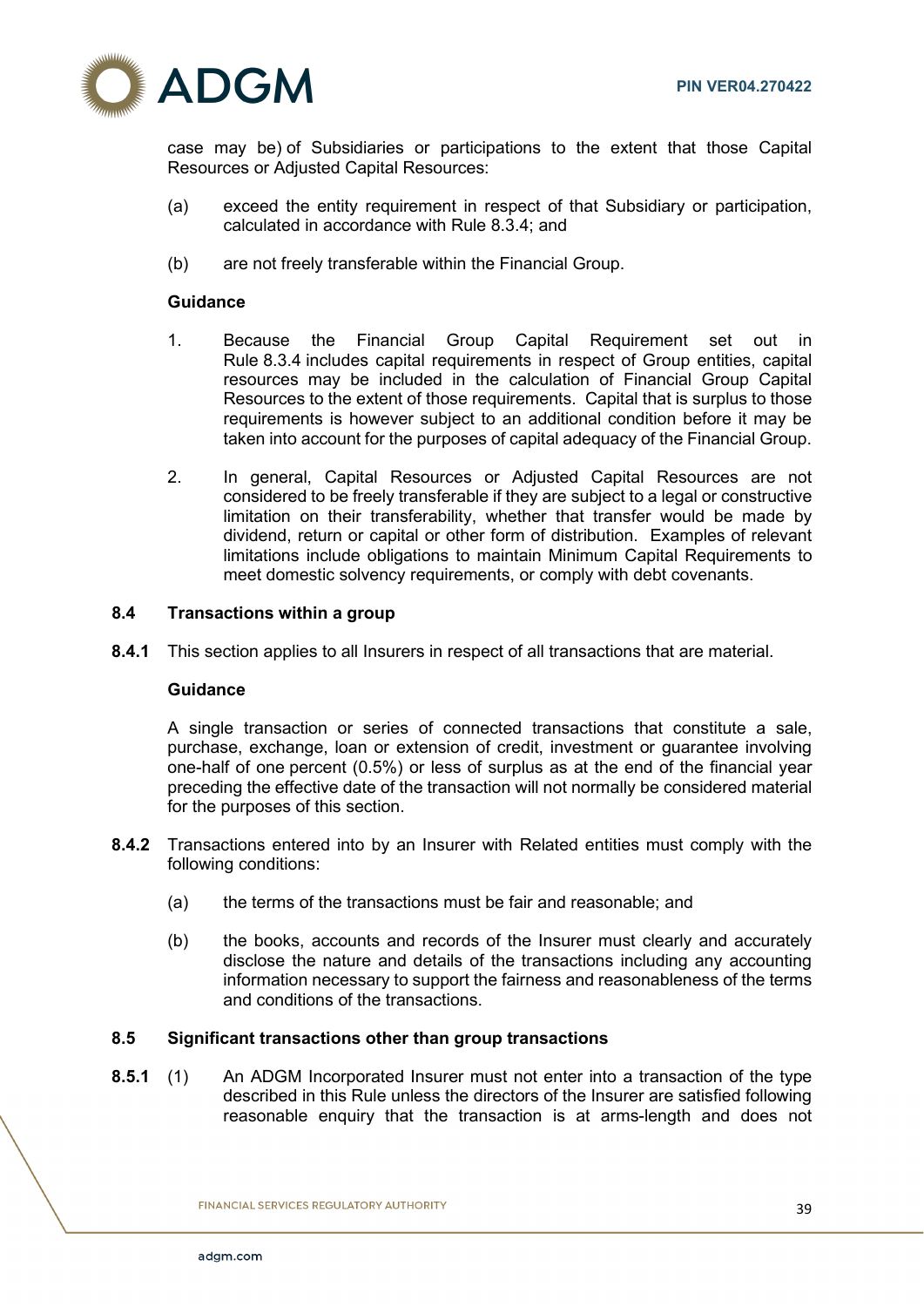

adversely affect the interests of policyholders. The transactions to be considered are:

- (a) a sale, purchase, exchange, loan or extension of credit, guarantee or investment where the counterparty is a Person Related to the Insurer and the amount of the transaction equals or exceeds 3% of the Insurer's surplus as at the end of the financial year immediately preceding the transaction;
- (b) a loan or extension of credit to any Person who is not Related to the Insurer, where the Insurer makes the loan or extension of credit with the agreement or understanding that the proceeds of the transaction, in whole or in substantial part, are to be used to make loans or extensions of credit to purchase assets of, or to make investments in, any Related party of the Insurer, where the amount of the transaction equals or exceeds 3% of the Insurer's surplus as at the end of the reporting period immediately preceding the transaction;
- (c) a reinsurance agreement or modification to a reinsurance agreement in which the reinsurance premium or a change in the Insurer's liabilities equals or exceeds 5% of the Insurer's surplus;
- (d) a reinsurance agreement or modification to a reinsurance agreement involving the transfer of assets from an Insurer to a Person not Related to the Insurer, if an agreement or understanding exists between the Insurer and that Person that any portion of the assets will be transferred to one or more other Persons Related to the Insurer and the reinsurance premium or a change in the Insurer's liabilities equals or exceeds 5% of the Insurer's surplus; and
- (e) any management agreement, service contract or cost-sharing arrangement.
- (2) For the purposes of (1), "surplus" means:
	- (a) in the case of an Insurer that is not a Cell Company, the Insurer's Adjusted Capital Resources; and
	- (b) in the case of an Insurer that is a Cell Company, the Insurer's Adjusted Cellular Capital Resources in respect of the Cell to which the transaction relates, where the transaction relates to a Cell, and otherwise the Insurer's Adjusted Non-Cellular Capital Resources.
- **8.5.2** An Insurer must report to the Regulator all dividends and other distributions to shareholders within twenty-one days following the declaration of the dividend or distribution.
- **8.5.3** An Insurer that is a Takaful Insurer must report to the Regulator all distributions of profit or surplus (however called or described) to policyholders within twenty-one days of the date of declaration of the distribution.
- **8.5.4** An Insurer must notify the Regulator in writing within thirty days if the Insurer makes an investment in a body corporate to which it is Related, if the total investment in the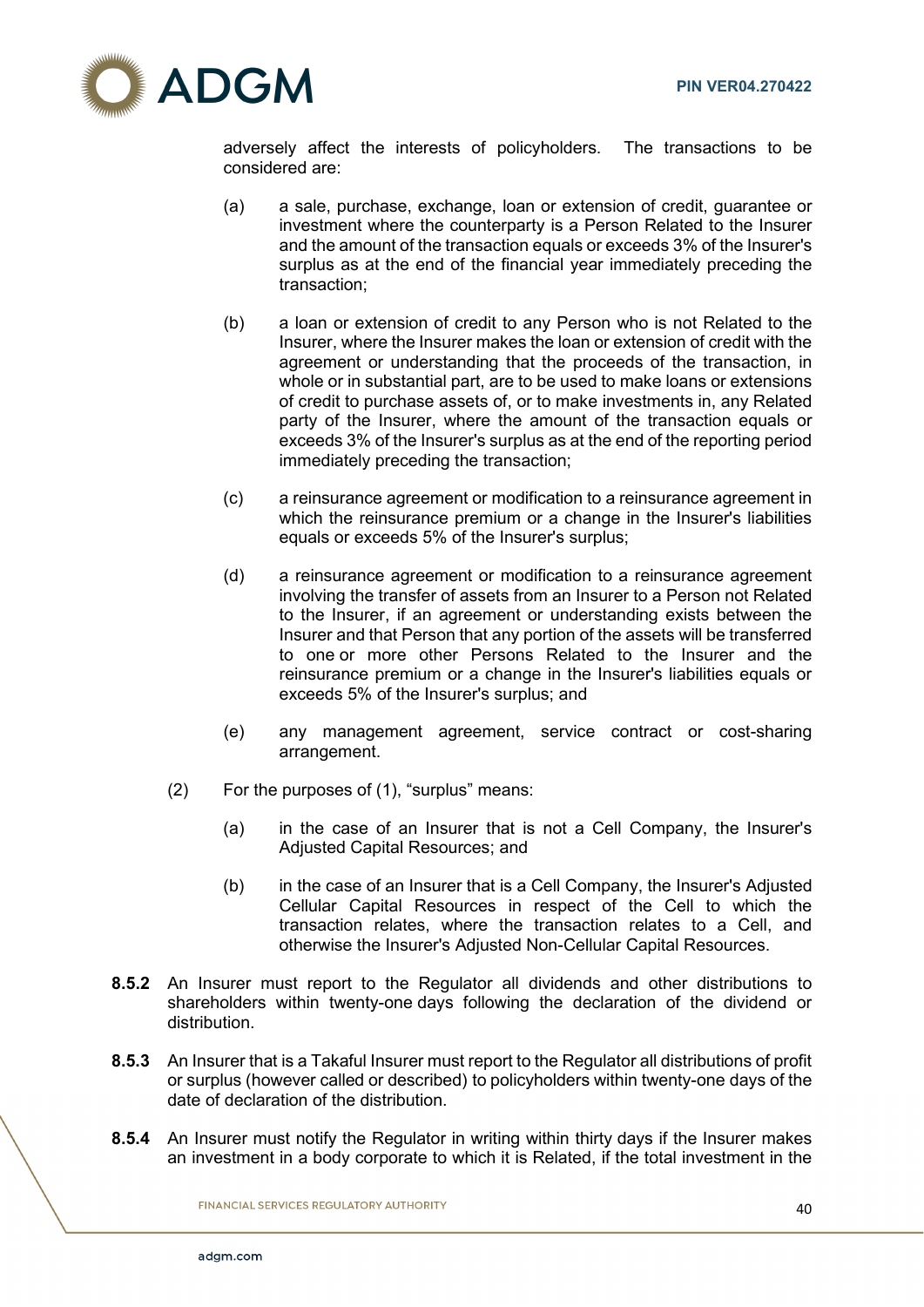

Related body corporate by the Insurer and other bodies corporate to which the Insurer is Related exceeds 10% of the body corporate's paid-up capital or voting rights.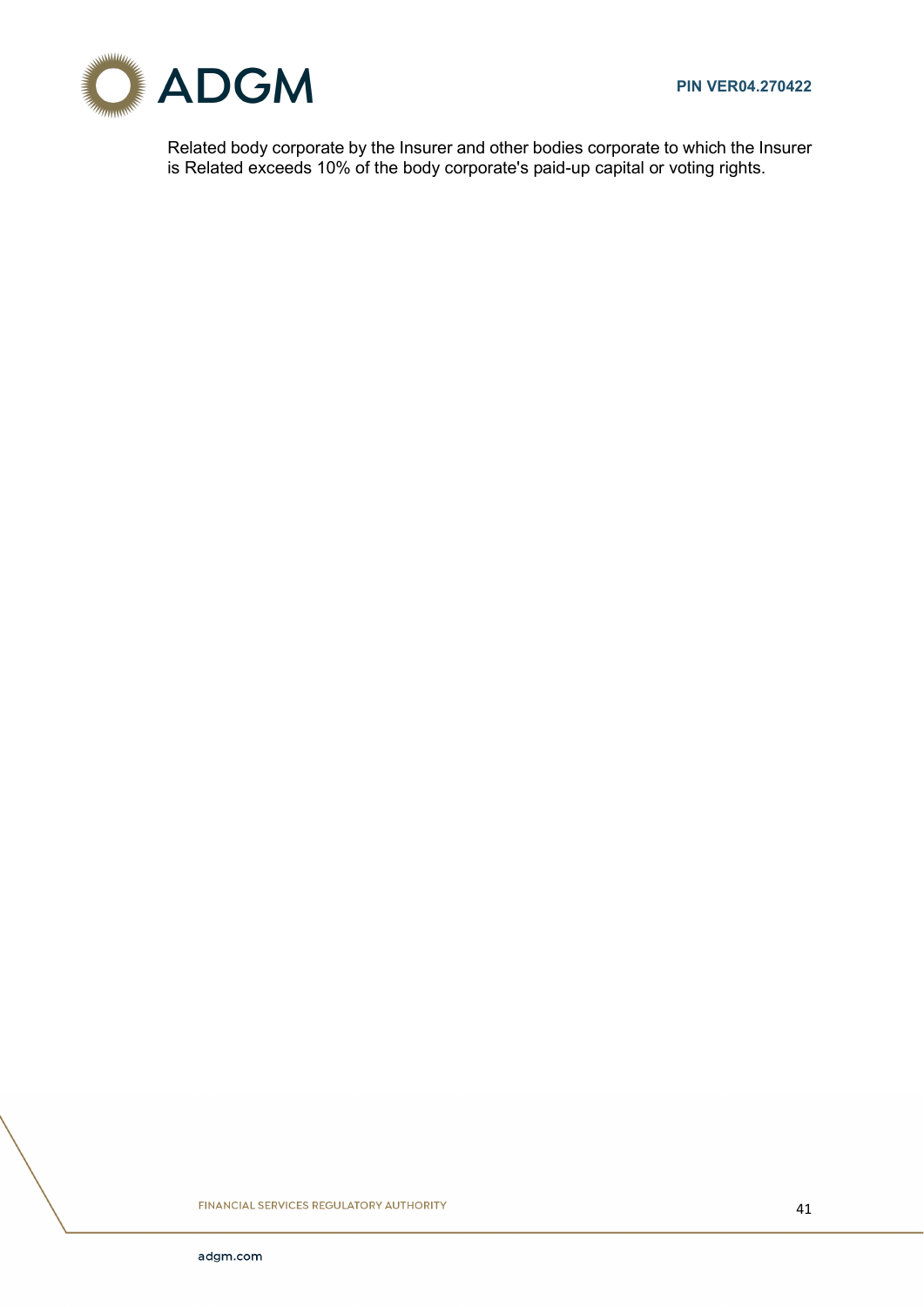

## **9 INSURERS IN RUN-OFF**

### **9.1 Introduction**

- **9.1.1** Subject to Rule [9.1.2,](#page-46-0) this Chapter applies to all Insurers.
- <span id="page-46-0"></span>**9.1.2** In the case of an Insurer that is not an ADGM Incorporated Insurer, this Chapter applies only in respect of an Insurance Business carried on by the Insurer through an establishment in ADGM.

### **Guidance**

- 1. This Chapter sets out prudential provisions applying to Insurers that cease to carry on Insurance Business, either wholly or in respect of a particular Class of Business. The provisions are also applicable to Cells and Long-Term Insurance Funds of Insurers, but do not (because of the effect of Rule [9.1.2\)](#page-46-0) apply to non-ADGM Insurance Business of Insurers that are not ADGM Incorporated Insurers.
- 2. Rules [9.2](#page-47-0) and [9.3](#page-47-1) set out actions that an Insurer is required to take when it decides to cease to effect or carry out Contracts of Insurance. Rules [9.4,](#page-49-0) [9.5](#page-52-0) and [9.6](#page-52-1) give the Regulator specific powers relating to the supervision of such Insurers.
- <span id="page-46-1"></span>**9.1.3** For the purposes of this Chapter, in determining whether an Insurer is effecting Contracts of Insurance, or has ceased effecting Contracts of Insurance, including Contracts of Insurance effected through a Cell or a Long-Term Insurance Fund, Contracts of Insurance effected under a term of an existing Contract of Insurance must be ignored.

# **Guidance**

The effect of Rule [9.1.3](#page-46-1) is to disregard, for the purposes of determining whether the Chapter applies, Contracts of Insurance that are effected by the Insurer, as a consequence of a term of an existing Contract of Insurance. A contract will normally only be regarded as being effected under a term of an existing contract if the Insurer does not have discretion to decline to effect the new contract, or if it would be unreasonable for the Insurer, having regard to the interests of the policyholder, to decline to effect it.

#### **9.1.4** In this Chapter:

- (a) an Insurer in run-off means an Insurer that has ceased to effect Contracts of Insurance in respect of the whole of its Insurance Business (or, in the case of an Insurer that is not an ADGM Incorporated Insurer, the whole of its Insurance Business carried on through an establishment in ADGM), and a Cell in run-off and a Long-Term Insurance Fund in run-off are construed accordingly; and
- (b) going into run-off or placing Insurance Business into run-off means ceasing to effect Contracts of Insurance, and placing a Cell or a Long-Term Insurance Fund into run-off are construed accordingly.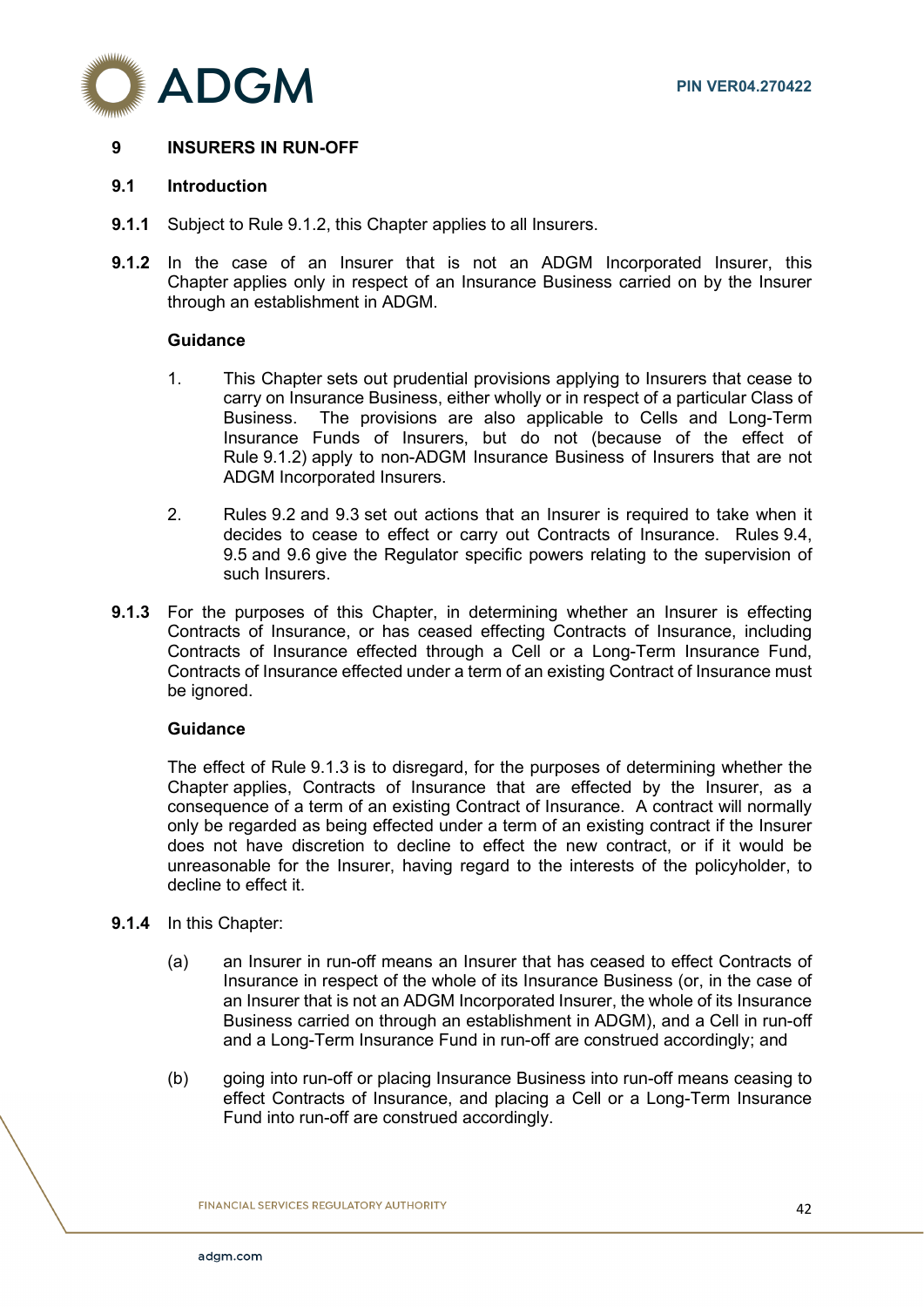

# <span id="page-47-0"></span>**9.2 Insurers ceasing to effect Contracts of Insurance in a Class of Business**

- **9.2.1** This section applies to an Insurer that ceases or decides to cease to effect new Contracts of Insurance:
	- (a) in a Class of Business in which the Insurer has previously carried on Insurance Business; or
	- (b) in respect of a Cell or a Long-Term Insurance Fund, in a Class of Business in which the Insurer has previously carried on Insurance Business through that Cell or Long-Term Insurance Fund.
- <span id="page-47-2"></span>**9.2.2** An Insurer to which this section applies must, within twenty-eight days of a decision to cease to effect new Contracts of Insurance in a Class of Business, notify the Regulator of its decision, in a written notice specifying the following details:
	- (a) the effective date of the decision to cease effecting Contracts of Insurance;
	- (b) the Class of Business to which the decision relates; and
	- (c) where relevant, the Cell or Long-Term Insurance Fund to which the decision relates.
- **9.2.3** An Insurer which has provided a notice to the Regulator in accordance with Rule [9.2.2](#page-47-2) must not effect any Contracts of Insurance in that Class of Business without the written permission of the Regulator. Where the notice referred to in Rule [9.2.2](#page-47-2) relates to a Cell or Long-Term Insurance Fund of the Insurer, the restriction set out in this Rule applies only to that Cell or Long-Term Insurance Fund.

# <span id="page-47-1"></span>**9.3 Run-off plans**

- **9.3.1** This section applies to:
	- (a) Insurers that are in run-off or that maintain Cells or Long-Term Insurance Funds that are in run-off;
	- (b) Insurers that go into run-off or that place Cells or Long-Term Insurance Funds into run-off;
	- (c) Insurers that make a decision to go into run-off or to place a Cell or Long-Term Insurance Fund into run-off; and
	- (d) Insurers whose permission to effect Contracts of Insurance in respect of their entire Insurance Business or in respect of the entire business of a Cell or Long-Term Insurance Fund is withdrawn by the Regulator.
- **9.3.2** If an Insurer takes a decision to go into run-off or to place a Cell or a Long-Term Insurance Fund into run-off, the Insurer must, at the same time as the notice referred to in Rule [9.2.2,](#page-47-2) provide the Regulator with a written run-off plan in respect of the Insurance Business being placed into run-off.
- **9.3.3** If the Regulator withdraws an Insurer's permission to effect Contracts of Insurance in respect of the Insurer's entire Insurance Business or the entire Insurance Business of a Cell or Long-Term Insurance Fund, the Insurer must, within twenty-eight days of the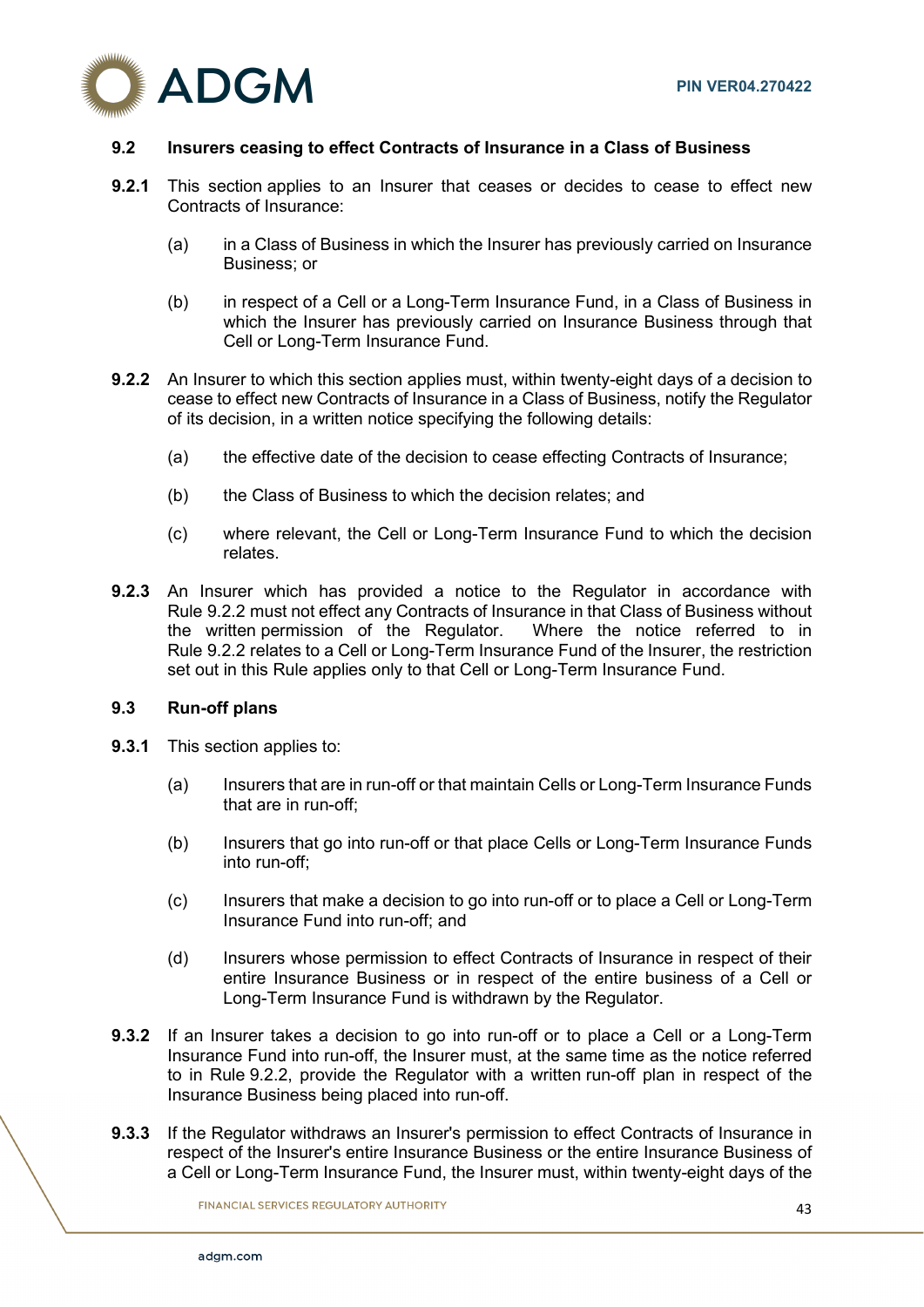

written notice of withdrawal of permission (or, if later, the period specified in that notice), provide the Regulator with a written run-off plan in respect of that Insurance Business.

- <span id="page-48-0"></span>**9.3.4** A run-off plan provided to the Regulator in accordance with this section must cover the period until all liabilities to policyholders relating to the Insurance Business in run-off are met and must include:
	- (a) an explanation of how, or to what extent, all liabilities to policyholders will be met in full as they fall due;
	- (b) an explanation of how, or to what extent, the Insurer will maintain its compliance with the requirements of Chapter [4](#page-14-0) until such time as all liabilities to policyholders are met;
	- (c) a description, appropriate to the scale and complexity of the Insurer's business, of the Insurer's business strategy;
	- (d) financial projections showing, in a form appropriate to the scale and complexity of the Insurer's operations, the forecast financial position of the Insurer as at the end of each financial year during the period to which the run-off plan relates; and
	- (e) an assessment of the sensitivity of the financial position of the Insurer to stress arising from realistic scenarios relevant to the circumstances of the Insurer.
- **9.3.5** Where an Insurer's Insurance Business in run-off relates to a Cell or a Long-Term Insurance Fund of that Insurer, the run-off plan must deal with the matters set out in Rule [9.3.4](#page-48-0) so far as they relate to that Cell or Long-Term Insurance Fund.
- <span id="page-48-1"></span>**9.3.6** An Insurer that has provided a written run-off plan to the Regulator must monitor the matters contained in the run-off plan and must notify the Regulator promptly and in writing of any significant departure from the run-off plan.

# **Guidance**

An Insurer should decide whether a matter constitutes a significant departure from a run-off plan, having regard to the nature and size of the matter and its materiality relative to the size and complexity of the Insurer and, where relevant, the size and complexity of the Cell or Long-Term Insurance Fund concerned. The following matters will normally be considered as representing a significant departure from a run-off plan:

- a. significant revision of the Insurer's strategy for managing risks, and in particular its strategy for the use of reinsurance;
- b. a significant deterioration in the Insurer's claims experience, financial position or solvency position (the amount by which the Insurer's capital resources, determined in accordance with the provisions of Chapter [4](#page-14-0) relevant to that Insurer, exceed the applicable minimum capital requirements set out in that Chapter); or
- c. any other transaction or circumstance that is likely to have a material effect upon the Insurer's solvency position.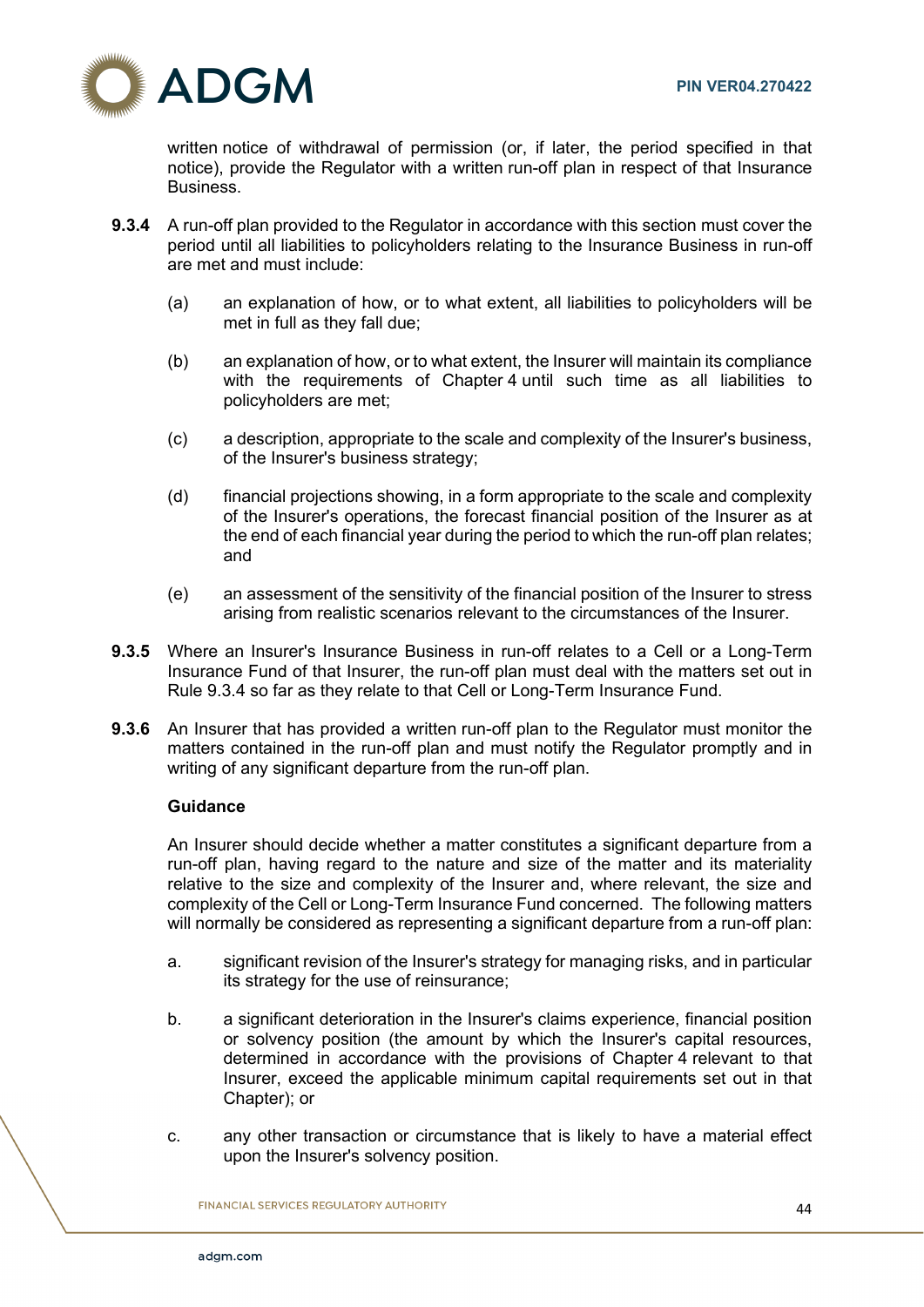

**9.3.7** Where an Insurer has notified a matter to the Regulator in accordance with Rule [9.3.6,](#page-48-1) the Regulator may by notice in writing require the Insurer to provide an amended run-off plan. The Insurer must provide an amended run-off plan within twentyeight days of receipt of the notice, unless the notice specifies a longer period.

### <span id="page-49-0"></span>**9.4 Requirements for collateral for Insurers in run-off**

#### **Guidance**

This section contains provisions that require an Insurer that is in run-off or going into run-off to post collateral assets or make equivalent arrangements by letter of credit, to support the Insurance Liabilities and Minimum Capital Requirements applicable to the Insurer. In considering whether to exercise the powers in this section, the Regulator will have regard to the circumstances of the Insurer and the interests of policyholders.

- <span id="page-49-5"></span>**9.4.1** This section applies only to an Insurer that:
	- (a) is in run-off as regards its entire Insurance Business or the entire Insurance Business of a Cell or Long-Term Insurance Fund;
	- (b) has provided a notice to the Regulator in accordance with Rule [9.2.2](#page-47-2) in respect of its entire Insurance Business or the entire Insurance Business of a Cell or Long-Term Insurance Fund; or
	- (c) has received a written notice from the Regulator withdrawing the Insurer's permission to effect Contracts of Insurance in respect of its entire Insurance Business or the entire Insurance Business of a Cell or Long-Term Insurance Fund.
- <span id="page-49-2"></span>**9.4.2** The Regulator may, by written notice (referred to in this Chapter as a 'collateral notice') require an Insurer to make available assets:
	- (a) of a type and in a manner described in Rule [9.4.6;](#page-50-0) and
	- (b) having a value, determined in accordance with the provisions of Chapter [5,](#page-20-0) of the lower of:
		- (i) the amount, if any, specified in the notice; and
		- (ii) the amount determined in accordance with Rule [9.4.5.](#page-49-1)
- <span id="page-49-3"></span>**9.4.3** An Insurer must comply with the requirements of a collateral notice within the period (if any) specified in the notice, or within two months of the date of the notice, whichever is the longer.
- **9.4.4** The Regulator may at any time, by written notice to the Insurer, vary or revoke a collateral notice issued under Rule 9.4.2
- <span id="page-49-4"></span><span id="page-49-1"></span>**9.4.5** The amount referred to in Rule [9.4.2\(b\)\(ii\)](#page-49-3) is calculated as follows:
	- (a) in the case of an Insurer that is not an ADGM Incorporated Insurer, the amount of the assets that the Insurer is required by Rule [4.6.2](#page-17-0) to make available;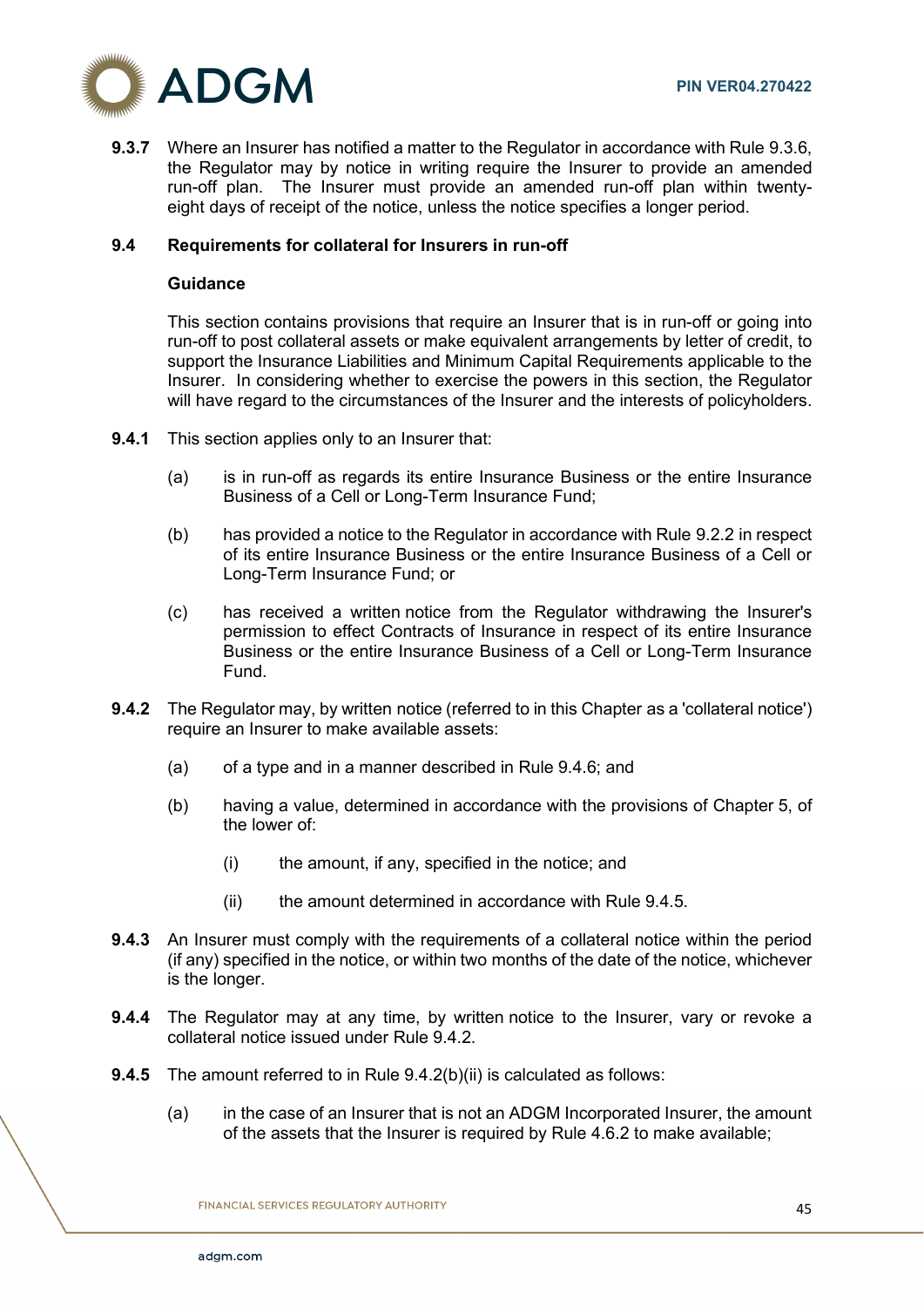

- (b) in the case of a Cell of an Insurer, the sum of the following two amounts:
	- (i) the Insurance Liabilities attributable to that Cell; and
	- (ii) the Minimum Cellular Capital Requirement applicable to that Cell.
- <span id="page-50-3"></span>(c) in the case of a Long-Term Insurance Fund, subject to [\(e\)](#page-50-1) and [\(f\),](#page-50-2) the sum of the following two amounts:
	- (i) the Insurance Liabilities attributable to that Long-Term Insurance Fund; and
	- (ii) the Minimum Fund Capital Requirement applicable to that Long-Term Insurance Fund;
- <span id="page-50-4"></span>(d) in the case of an Insurer that is an ADGM Incorporated Insurer and that is not a Cell Company, the sum of the following two amounts:
	- (i) the Insurer's Insurance Liabilities; and
	- (ii) the Insurer's Minimum Capital Requirement.
- <span id="page-50-1"></span>(e) in the case of an Insurer to which [\(a\)](#page-49-4) and [\(c\)](#page-50-3) both apply, the amount set out in [\(a\);](#page-49-4) and
- <span id="page-50-2"></span> $(f)$  in the case of an Insurer to which  $(c)$  and  $(d)$  both apply, the amount set out in [\(d\).](#page-50-4)

## **Guidance**

Rule [9.4.5](#page-49-1) describes the maximum amount of assets that the Regulator may require to be made available as collateral. The Rule includes provisions to avoid imposing multiple collateral requirements on the same Insurer in respect of the same Insurance Business in run-off.

- <span id="page-50-5"></span><span id="page-50-0"></span>**9.4.6** The assets referred to in Rule [9.4.2](#page-49-2) must be made available in one of the following two manners or in a combination of those two manners:
	- (a) assets of a type described in Rule [4.6.3](#page-18-0) may be deposited with a custodian nominated or approved in writing by the Regulator; or
	- (b) a Financial Institution nominated or approved in writing by the Regulator may issue a confirmed letter of credit in favour of the Regulator, for the amount of the assets required to be made available.
- <span id="page-50-6"></span>**9.4.7** The terms and conditions of a custody arrangement referred to in Rule [9.4.6\(a\)](#page-50-5) or a letter of credit referred to in Rule [9.4.6\(b\)](#page-50-6) and any change to those terms and conditions, must be notified to the Regulator, which may within two months of such notification require the Insurer to make any change to the terms and conditions of the arrangement or letter of credit.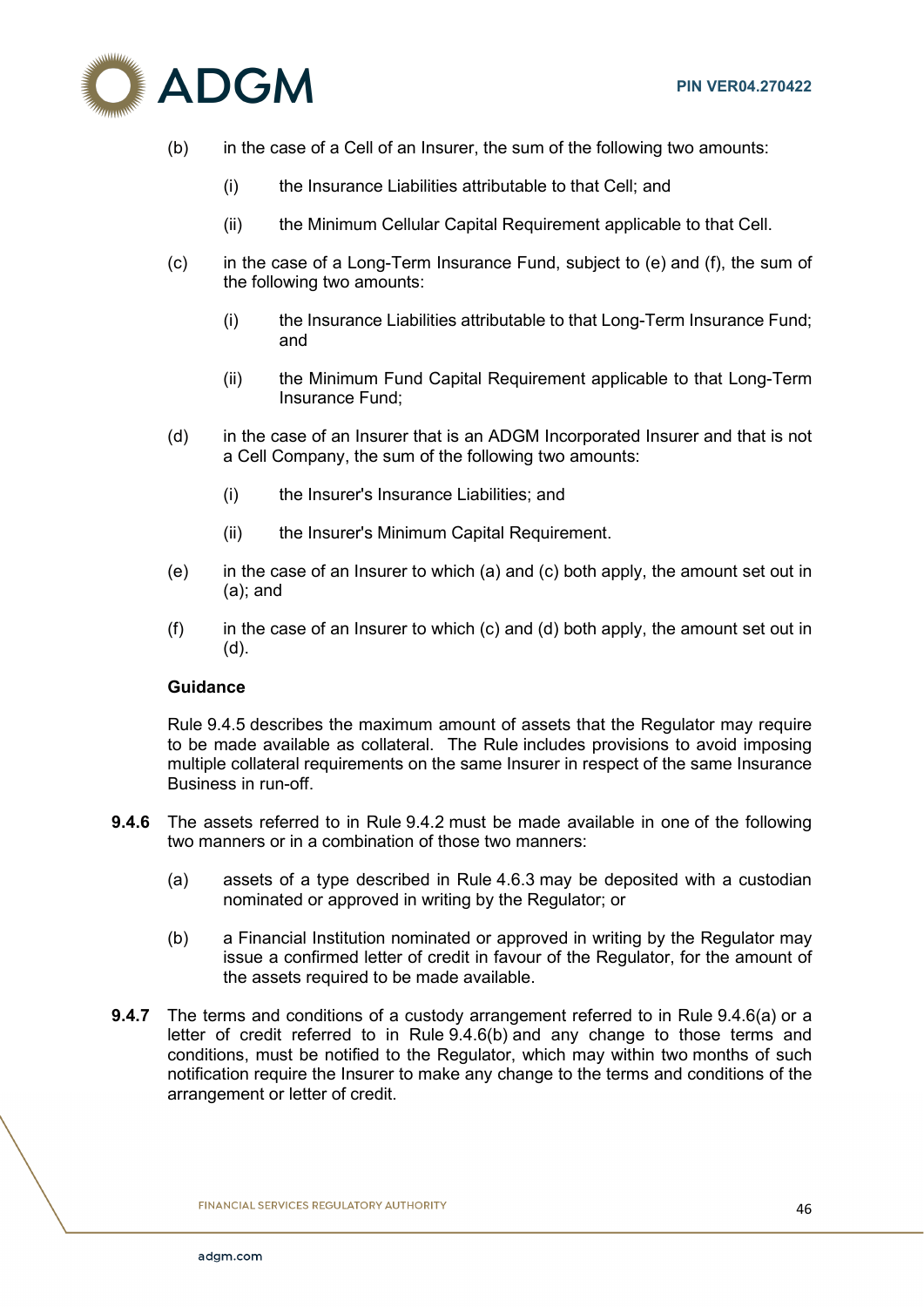

### **Guidance**

The terms and conditions of an arrangement or letter of credit will normally be expected to include provisions having the following effect:

- a. the arrangement or letter of credit is not revocable or cancellable at the option of the Insurer, and contains no provision for automatic cancellation on the insolvency of the Insurer;
- b. the Regulator has the right to apply assets deposited, or to draw upon the letter of credit, for the purpose of meeting Insurance Liabilities of the Insurer and any expenses incidental to that activity;
- c. in the case of a custody arrangement, the Insurer is prohibited from applying, directly or indirectly, the assets deposited, except in the following manners:
	- i. in settlement of Insurance Liabilities of the Insurer that are in respect of the Insurance Business that is in run-off;
	- ii. in exchange for fair value, for other assets of a type described in Rule [4.6.3](#page-18-0) and deposited with the same custodian under the same conditions;
	- iii. in consideration for the transfer to another Insurer of Insurance Liabilities of the Insurer that are in respect of the Insurance Business that is, or has been placed into, run-off;
	- iv. withdrawal from the custody of the custodian for deposit with a different custodian approved by the Regulator;
	- v. withdrawal from the custody of the custodian in accordance with Rule [9.4.12;](#page-52-2) or
	- vi. withdrawal from the custody of the custodian in accordance with a written notice issued by the Regulator revoking or varying the collateral notice; and
- d. in the case of a letter of credit, the amount of the letter of credit may be reduced only:
	- i. in order to achieve, in accordance with Rule [9.4.12](#page-52-2) a reduction in the amount of assets made available by the Insurer; or
	- ii. in accordance with a written notice issued by the Regulator revoking or varying the collateral notice.
- **9.4.8** The Regulator may, by written notice to an Insurer, require the Insurer to charge in favour of the Regulator part or all of any assets deposited with a custodian in accordance with Rule [9.4.6\(a\).](#page-50-5)
- <span id="page-51-0"></span>**9.4.9** The Insurer must reassess, as at the end of each quarter in each calendar year, the amount of the assets that the Insurer is required by a collateral notice to make available, and the amount of assets made available by the Insurer.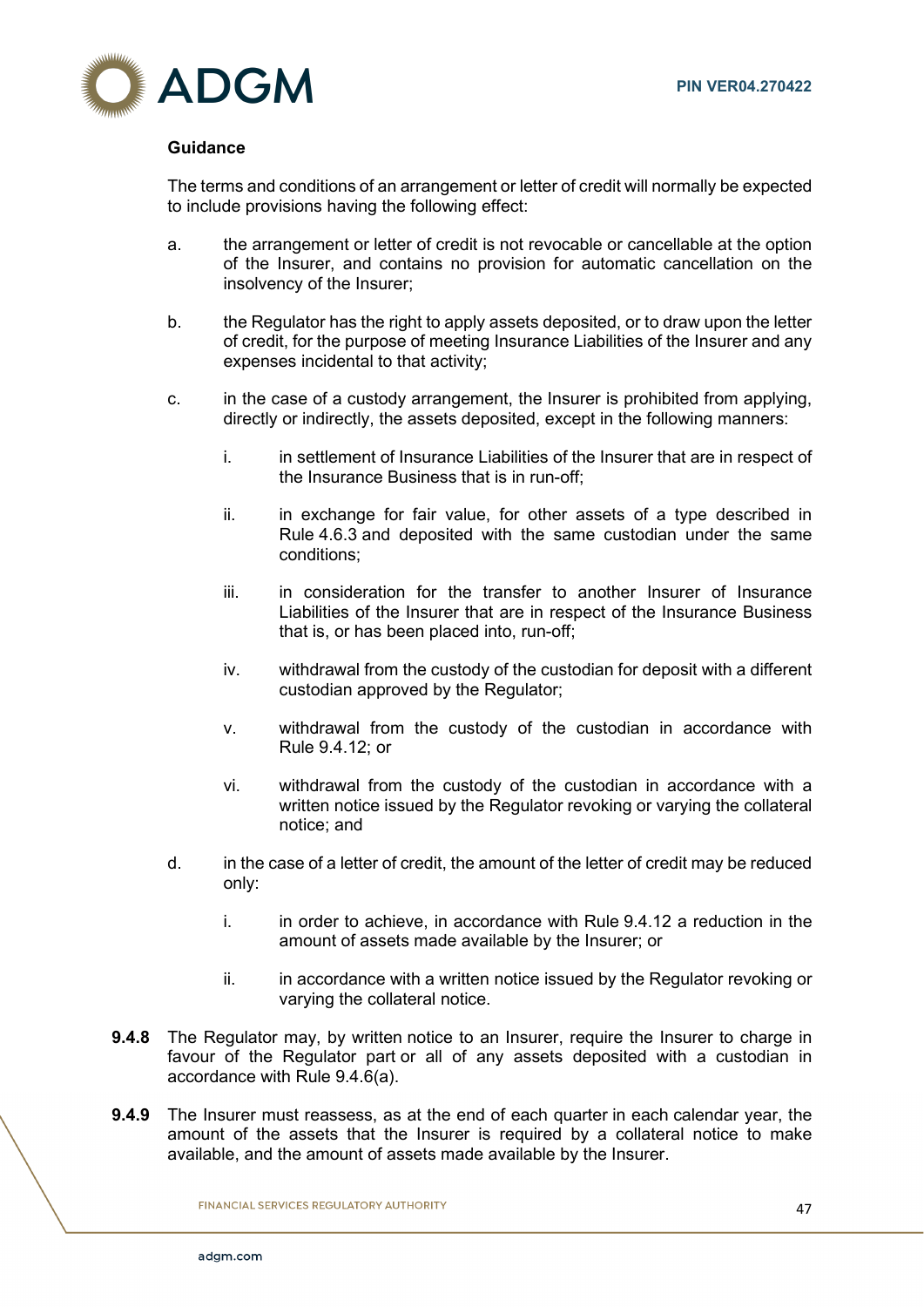

- **9.4.10** The Insurer must report to the Regulator, within two months of the date as at which the reassessment referred to in Rule [9.4.9](#page-51-0) is performed, the results of that reassessment and details of any action taken or proposed to be taken as a result of that assessment.
- **9.4.11** If the reassessment referred to in Rule [9.4.9](#page-51-0) shows that the amount of assets made available is less than the amount that the insurer is required to make available, the insurer must, within two months of the effective date of the reassessment, make additional assets available so that the Insurer complies with the requirements of the collateral notice.
- <span id="page-52-2"></span>**9.4.12** If the reassessment shows that the amount of assets made available is more than the amount that the insurer is required to make available, the Insurer may, with the written consent of the Regulator, remove assets from those made available provided that the Insurer complies with the requirements of the collateral notice after the assets have been removed.

# <span id="page-52-0"></span>**9.5 Provisions in respect of contracts relating to Insurance Business in run-off**

- **9.5.1** This section applies to any Insurer referred to in Rule [9.4.1.](#page-49-5)
- <span id="page-52-3"></span>**9.5.2** An Insurer to which this section applies must inform the Regulator in writing of the existence and principal features of any contract which it enters into in respect of its Insurance Business in run-off, including Insurance Business carried on through a Cell or a Long-Term Insurance Fund that is in run-off, or that is in existence at the time the Insurer places that Insurance Business into run-off, and that is of any of the following types:
	- (a) contracts, other than Contracts of Insurance effected by the Insurer prior to going into run-off, with parties that are Related to the Insurer;
	- (b) contracts relating to the management of the Insurance Business in run-off, and any other contracts with the same counterparty or parties Related to that counterparty; or
	- (c) contracts for reinsurance of the Insurance Business that is in run-off, and any other contracts with the same counterparty or parties Related to that counterparty.
- **9.5.3** The Regulator may by written notice require an Insurer to provide additional information as specified in that notice in respect of any contract notified to the Regulator in accordance with Rule [9.5.2](#page-52-3)

## <span id="page-52-1"></span>**9.6 Limitations on distributions by ADGM Incorporated Insurers in run-off**

**9.6.1** No ADGM Incorporated Insurer that is in run-off may make any distribution of profits or surplus however called or described, or return of capital, or any payment of management fees (other than fees payable under a contract notified to the Regulator in accordance with Rule [9.5.2\)](#page-52-3), without the written consent of the Regulator. Any such distribution or return of capital or payment of management fees must be made within the period, if any, specified in the written notice of consent given by the Regulator.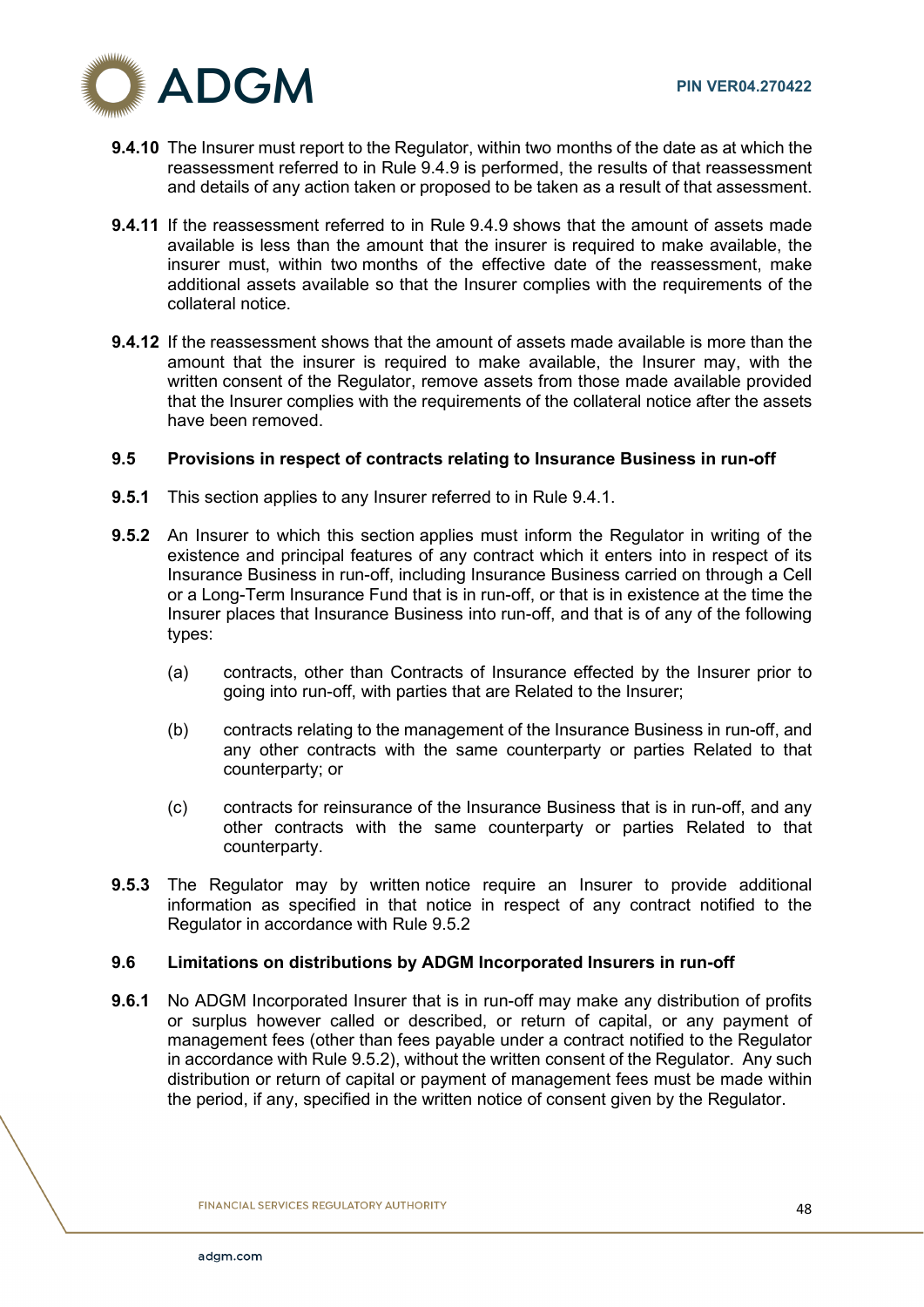

# **10 INSURANCE SPECIAL PURPOSE VEHICLES**

# **10.1 Application**

- **10.1.1** This Chapter applies only to Insurers that are Authorised ISPVs.
- <span id="page-53-0"></span>**10.1.2** An Authorised ISPV must ensure that at all times its assets are equal to or greater than its liabilities.

## **Guidance**

It is the policy of the Regulator that an Authorised ISPV should be fully funded. The Regulator considers that to be fully funded an ISPV must have actually received the proceeds of the debt issuance or other mechanism by which it is financed. The Regulator would not, for example, authorise an ISPV where part of the financing for its reinsurance liabilities was on a contingent basis, i.e. a stand-by facility or letter of credit.

**10.1.3** The assets of an Authorised ISPV must be held by, or on behalf of:

- (a) the Authorised ISPV; or
- (b) the insurer which cedes to the Authorised ISPV the risks in respect of which the relevant assets are held.
- **10.1.4** An Authorised ISPV must develop, implement and maintain a risk management system to address all material risks to which it is subject. In particular, it must have regard to the Guidance on managing investment risk set out in Rule [A2.6.](#page-60-0)
- **10.1.5** An Authorised ISPV must include in each of its contracts of reinsurance terms which ensure that its aggregate maximum liability at any time under those contracts of reinsurance does not exceed the amount of its assets at that time.
- **10.1.6** An Authorised ISPV must ensure that under the terms of any debt issuance or other financing arrangements used to fund its reinsurance liabilities the rights of the providers of that debt or other financing are fully subordinated to the claims of creditors under its contracts of reinsurance.
- <span id="page-53-1"></span>**10.1.7** An Authorised ISPV must only enter into contracts or otherwise assume obligations which are necessary for it to give effect to the reinsurance arrangements which represent the special purpose for which it has been established.
- **10.1.8** Where the Authorised ISPV is a Cell Company, Rules [10.1.2](#page-53-0) to [10.1.7](#page-53-1) should be read as applying to each Cell individually.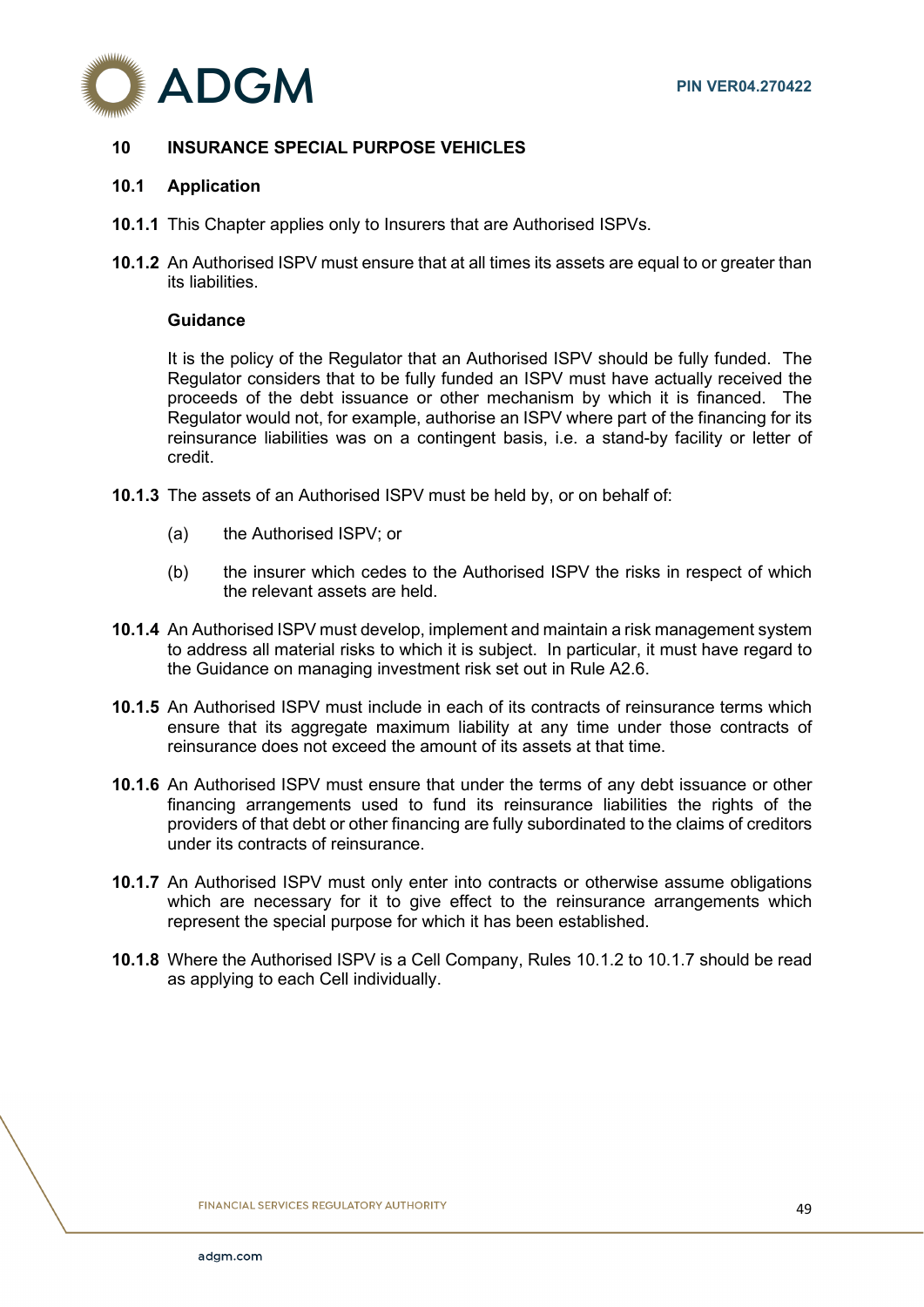

# **APP1 GUIDE TO THE APPENDICES**

### **A1.1 Guide to the appendices**

#### **Guidance**

- 1. In PIN, appendices have been used to present detailed material which would otherwise break up the flow of the main text.
- 2. [APP2](#page-55-0) presents detailed guidance on systems and controls issues particularly relevant to Insurers.
- 3. The remaining appendices are all concerned with capital adequacy calculations and reporting.
- 4. A fundamental requirement of Chapter [4](#page-14-0) of the Rules is that an Insurer's capital resources should be at least equal to its capital requirement.
- 5. [APP3](#page-74-1) contains the Rules for the calculation of an Insurer's capital resources and [APP5](#page-93-0) and [APP7](#page-108-0) contain the corresponding rules for a Cell Company and a segregated Long-Term Insurance Fund, respectively.
- 6. [APP4](#page-78-0) contains the Rules for the calculation of an Insurer's capital requirement. [APP6](#page-99-0) and [APP8](#page-111-0) contain the corresponding rules for a Cell Company and a segregated Long-Term Insurance Fund respectively. They make frequent reference to [APP4.](#page-78-0)
- 7. [APP9](#page-117-0) contains the rules for the calculation of ADGM Business Risk Capital Requirement referred to in Rule [4.6.2\(c\).](#page-18-1) It is only applicable to Insurers incorporated outside ADGM.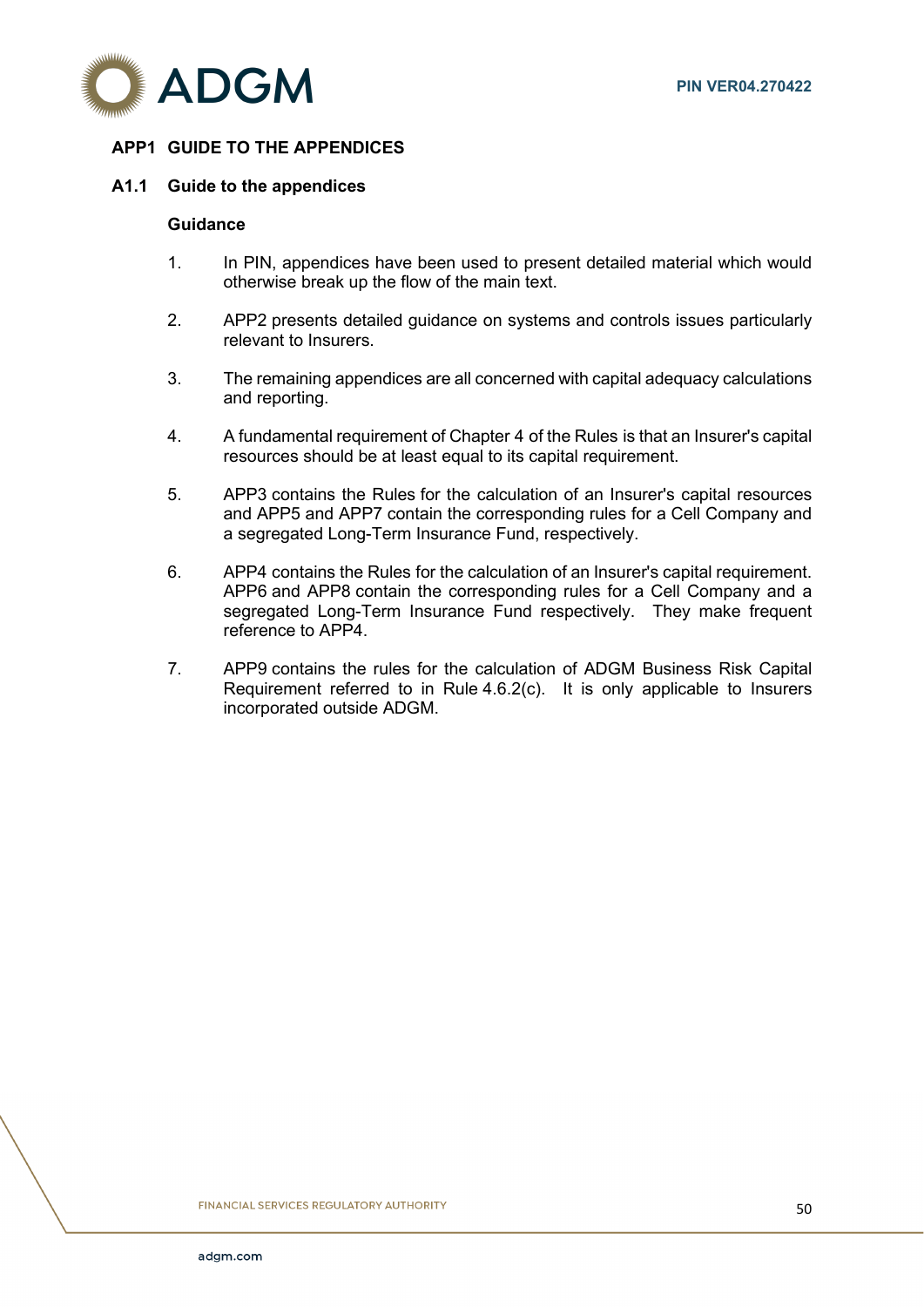

# <span id="page-55-0"></span>**APP2 MANAGEMENT AND CONTROL OF RISK**

## **A2.1 Introduction**

#### **Guidance**

- 1. This Guidance relates to the Rules on management and control of risk contained in Chapter [2.](#page-6-0) It has been prepared to assist directors of Insurers, their Auditors, and others concerned in applying those Rules.
- 2. The Rules in Chapter [2](#page-6-0) require an Insurer to address specific areas of risk, as well as maintain a sound and effective risk management system. Insurers have some flexibility in their approach to these requirements.
- 3. This appendix provides some general comment on the objectives of the Rules, risk management and control mechanisms. It also provides specific comment on the following selected aspects of the five broad areas of risk identified in Rule [2.3,](#page-7-0) that are considered to be of particular relevance to Insurers:
	- a. Balance sheet risk components:
		- i. reserving risk;
		- ii. investment risk (including risks associated with the use of derivatives);
		- iii. underwriting risk;
		- iv. claims management risk;
		- v. product design and pricing risk; and
		- vi. liquidity management risk;
	- b. Credit quality risk;
	- c. Non-financial or operational risk components:
		- i. business continuity planning risk; and
		- ii. outsourcing risk;
	- d. Reinsurance risk; and
	- e. Group risk.
- 4. It is not the purpose of this appendix to provide guidance in areas that are common to many, if not all, Authorised Persons other than Insurers. The principal objective is to address areas that are of specific relevance to Insurers.
- 5. The procedures set out in this appendix do not constitute a checklist of necessary procedures. An Insurer cannot assume that implementing all of the procedures set out in this appendix will guarantee that the Insurer complies with the requirements to which it is subject.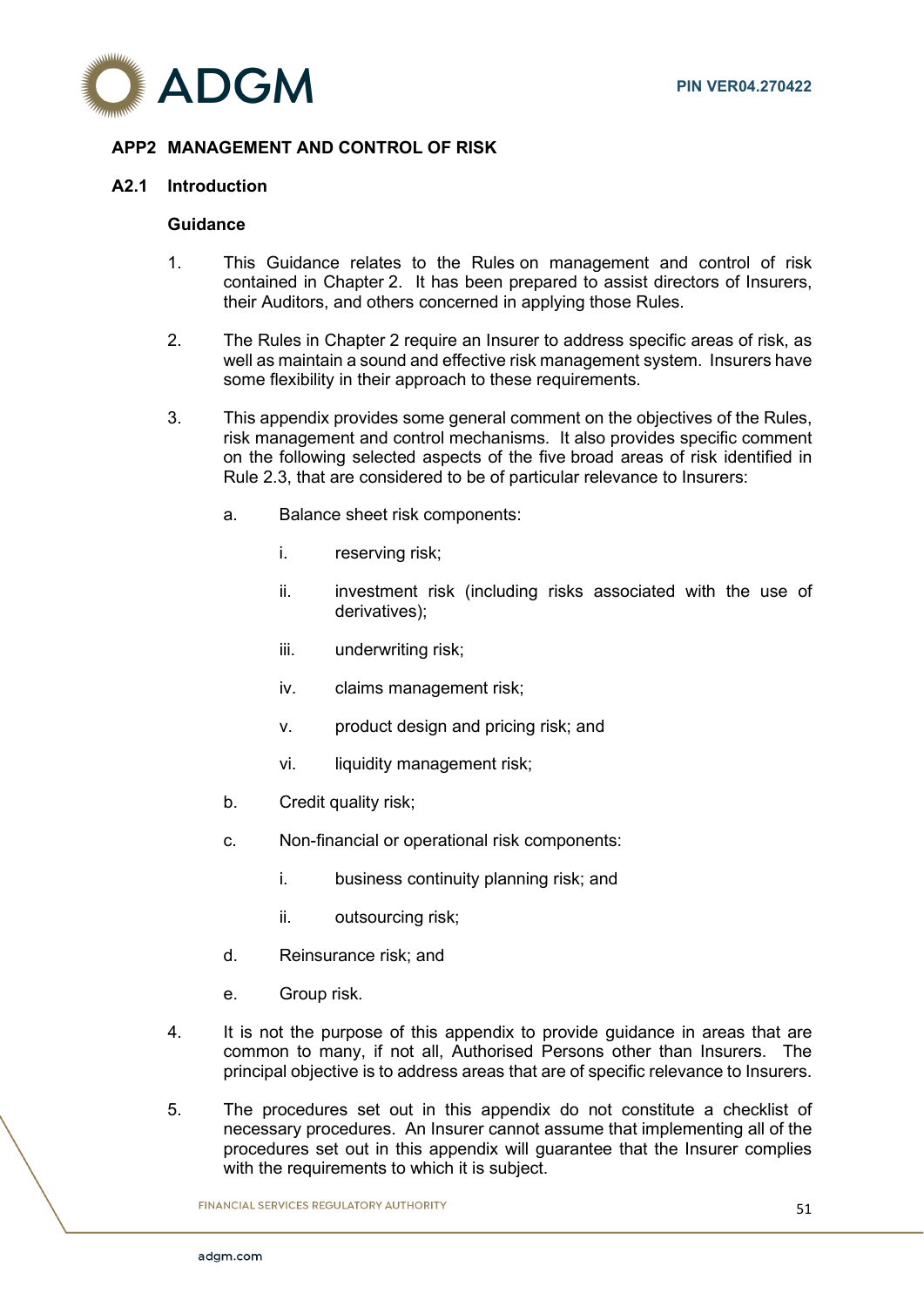6. Since this appendix is not intended to be prescriptive or exhaustive, it cannot be regarded as a substitute for reading the Rules themselves and taking professional advice. An Insurer should contact the Regulator if there are any areas which it would like to discuss further.

# **A2.2 Objectives of the rules**

### **Guidance**

- 1. The objective of the Rules contained in Chapter [2](#page-6-0) is that Insurers should control their own risks through sound and prudent risk management systems, such as to minimise the likelihood that events, internal or external to the Insurer, cause the Insurer to fail financially or operationally.
- 2. The risk management systems required by the Rules should be integrated with the operational processes of a business. Insurers are expected to instil a strong risk control culture throughout their operations, so that material risks and potential problems that emerge can be identified, managed and promptly resolved in the normal course of business operations. The absence of such a control culture is likely to be taken as evidence that more specific control objectives are unlikely to be attained.

### **A2.3 Risk management systems**

#### **Guidance**

- 1. The Rules require an Insurer to develop, implement and maintain sound and prudent risk management systems, appropriate to the size, business mix and complexity of the Insurer's operations. The responsibility for ensuring compliance lies with the Governing Body and senior management of the Insurer.
- 2. The nature and extent of the systems and controls which an Insurer will need to maintain will depend upon a variety of factors including:
	- a. the nature, size and complexity of its business;
	- b. the diversity of its operations, including geographical diversity;
	- c. the volume and size of its transactions; and
	- d. the degree of risk associated with each area of its operations.
- 3. To enable it to comply with its obligation to maintain appropriate systems and controls, an Insurer should regularly review its risk management policies in the context of relevant environmental and operational factors and changes in those factors.
- 4. The Rules lay down certain minimum processes and procedures that must be maintained by Insurers. These include a written risk management strategy, risk management policies and procedures, and allocated responsibilities and controls.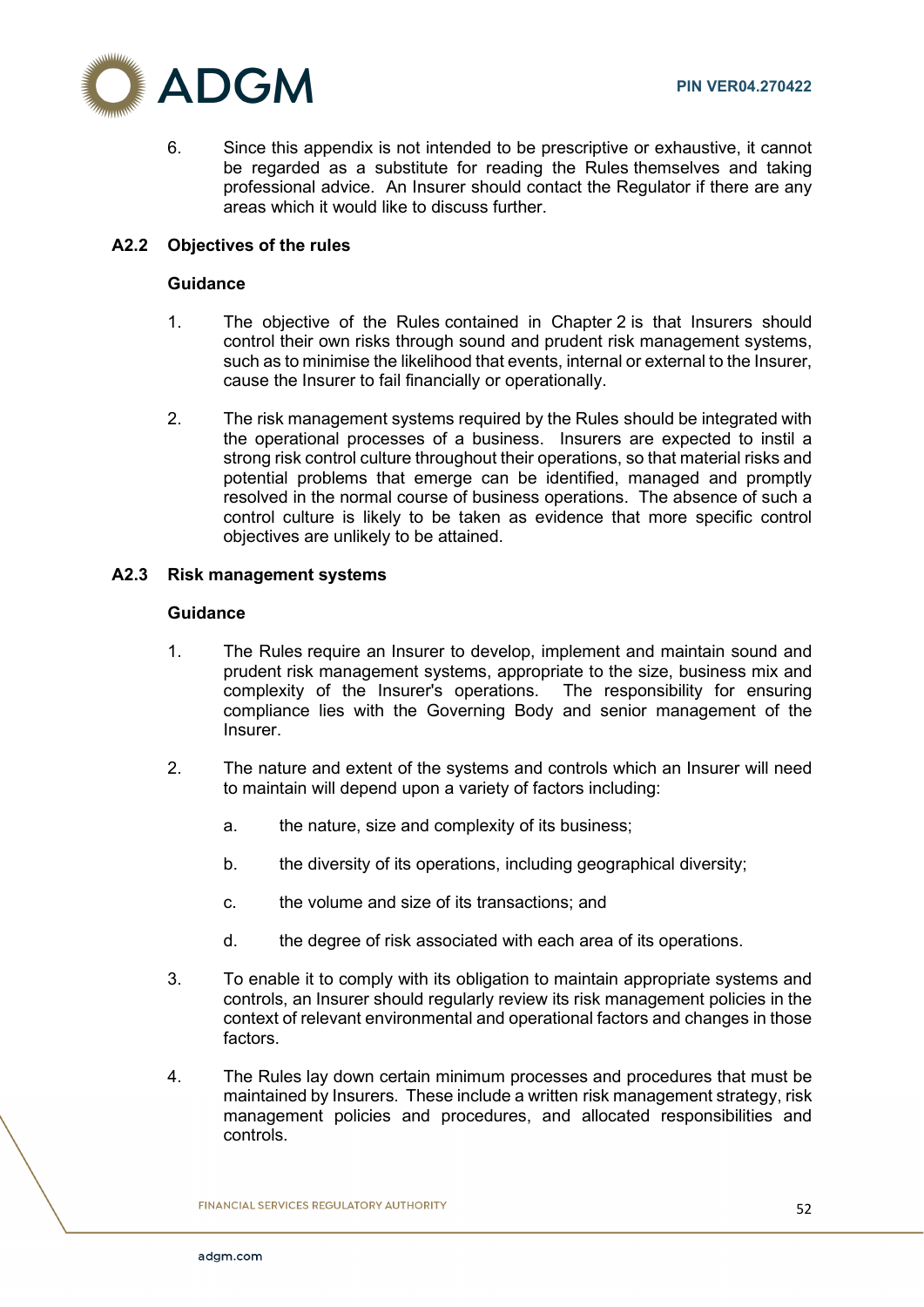

- 5. The risk management strategy should cover not only the identification, assessment, control and monitoring of risks but also contingency plans to deal with the crystallisation of risks or adverse developments in important areas of risk. This will be assisted by stress and scenario testing tailored to the risk characteristics of the Insurer.
- 6. While the risk management systems of an Insurer must address all material risks, Rule [2.3](#page-7-0) lays down specific requirements for an Insurer to maintain risk management systems in respect of the following areas:
	- a. balance sheet risk;
	- b. credit quality risk;
	- c. non-financial or operational risk;
	- d. reinsurance risk; and
	- e. Group risk.
- 7. An Insurer should have regard to the need for adequate risk management systems at the level of any Group the Insurer is a member of (subject to exemptions for Groups that are intermediate Groups or Groups that are headed by Insurers, in which case the holding company is already subject to the risk management requirements in its own right). The Insurer bears a responsibility to take reasonable actions to ensure that the Group as a whole complies with the risk management requirements of the Rules. Although an Insurer may not be in a position to control the risk management systems of the Group, Group risk management systems are likely to have a material impact on the exposure of the Insurer to risks arising from its membership of the Group.
- 8. Further considerations in respect of Group risk generally are contained in Rule [A2.5.](#page-58-0)
- 9. The Rules do not prohibit an Insurer from outsourcing its risk management systems. Where the Insurer is a member of a Group, it may be practicable for some processes to be performed on a Group-wide basis. An Insurer would not normally outsource risk management systems outside the Group. However the Insurer remains responsible under the Rules for the adequacy of its risk management systems, whether or not those processes are outsourced. Senior management cannot delegate their regulatory responsibility for ensuring that the Insurer's risk management systems are adequate. The fact that a system is partially or wholly outsourced would be a factor in the Insurer's assessment of whether the system was adequate. To decide whether any system is adequate, senior management would be expected to have assessed the design and operation of the system, including the design and the operations of controls over outsourcing decisions and monitoring. Because an Insurer must be in a position to demonstrate that it has complied with its regulatory requirements, adequate documentary evidence of these assessments should be maintained.
- 10. Further considerations in respect of outsourcing generally are contained in [A2.13.](#page-68-0)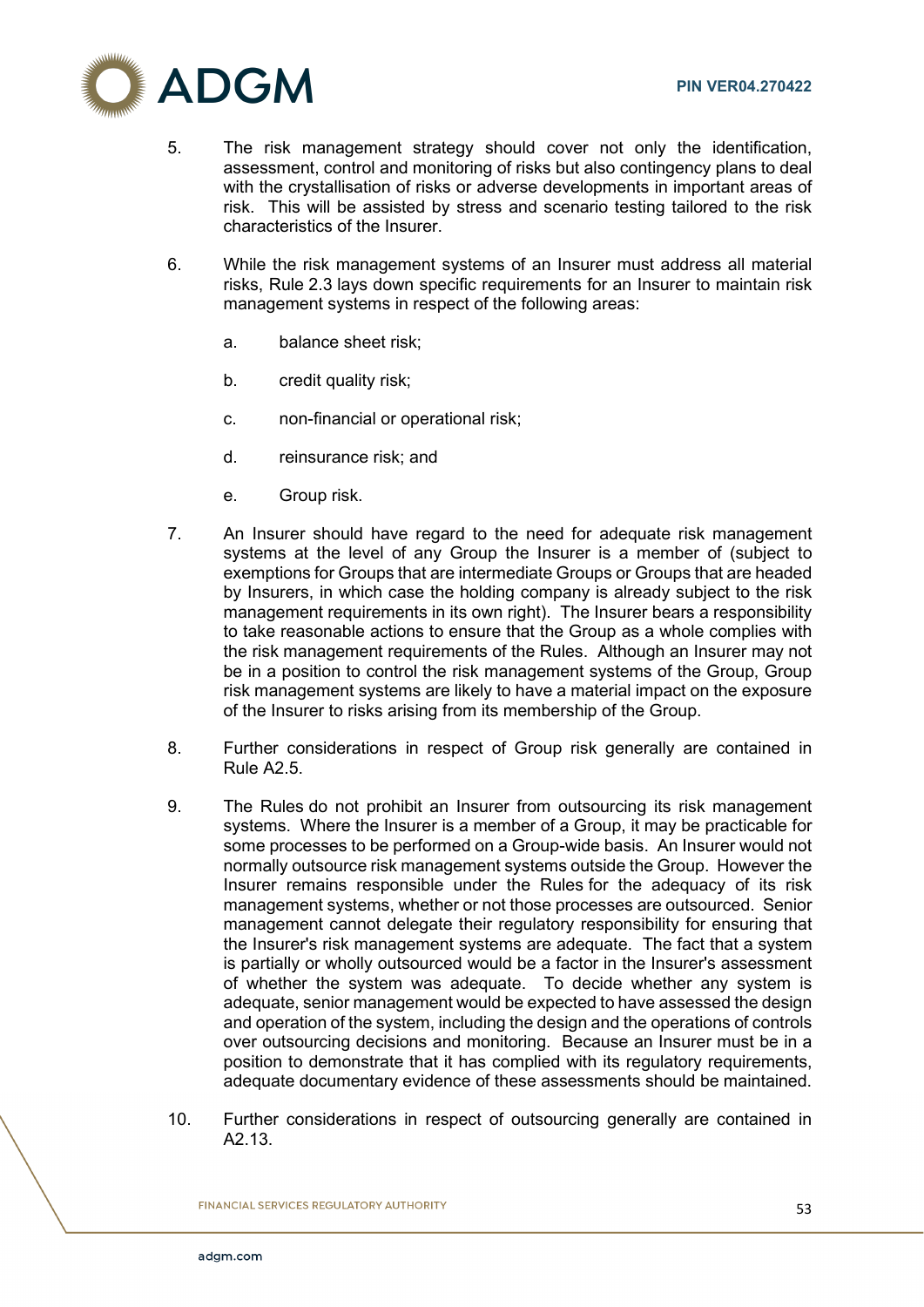

# **A2.4 Control mechanisms**

## **Guidance**

- 1. An Insurer should have appropriate control mechanisms in place to ensure that the policies and procedures established for risk management are adhered to at all times.
- 2. Control mechanisms would normally include:
	- a. clearly defined management responsibilities;
	- b. adequate segregation of duties;
	- c. a risk committee or audit function to establish and maintain the control processes;
	- d. a system of approvals, limits, authorisations and reporting lines;
	- e. policies to document the Insurer's procedural controls;
	- f. activity controls for each division or department;
	- g. verifications of activities such as underwriting, pricing and claims management, and reconciliations of relevant data;
	- h. reviews by Governing Body, senior management and internal audit; and
	- i. physical controls.
- 3. The directors should monitor the overall effectiveness of the Insurer's risk management systems. Depending on the size and complexity of operations of an Insurer, risk management systems may be monitored on an ongoing or periodic basis. At a minimum there should be periodic internal audits with results being reported directly to the Governing Body and senior management.
- 4. Where deficiencies are identified as part of the monitoring process or internal audit, these should be reported in a timely manner to the responsible member of the management or appropriate management body and addressed. Material deficiencies should be reported to the Governing Body and senior management. A material deficiency can result not only from a single deficiency, but also from a number of small deficiencies that, when considered together, amount to a material deficiency.

## <span id="page-58-0"></span>**A2.5 Reserving risk**

## **Guidance**

1. Reserving risk is the risk that Insurance Liabilities recorded by the Insurer, net of reinsurance and other recoveries in respect of those liabilities, will be inadequate to meet the net amount payable when the Insurance Liabilities crystallise. Insurance Liabilities include the liability for claims incurred up to the reporting date, as well as the Premium Liability. In the case of General Insurance, reinsurance recoveries anticipated in respect of those liabilities are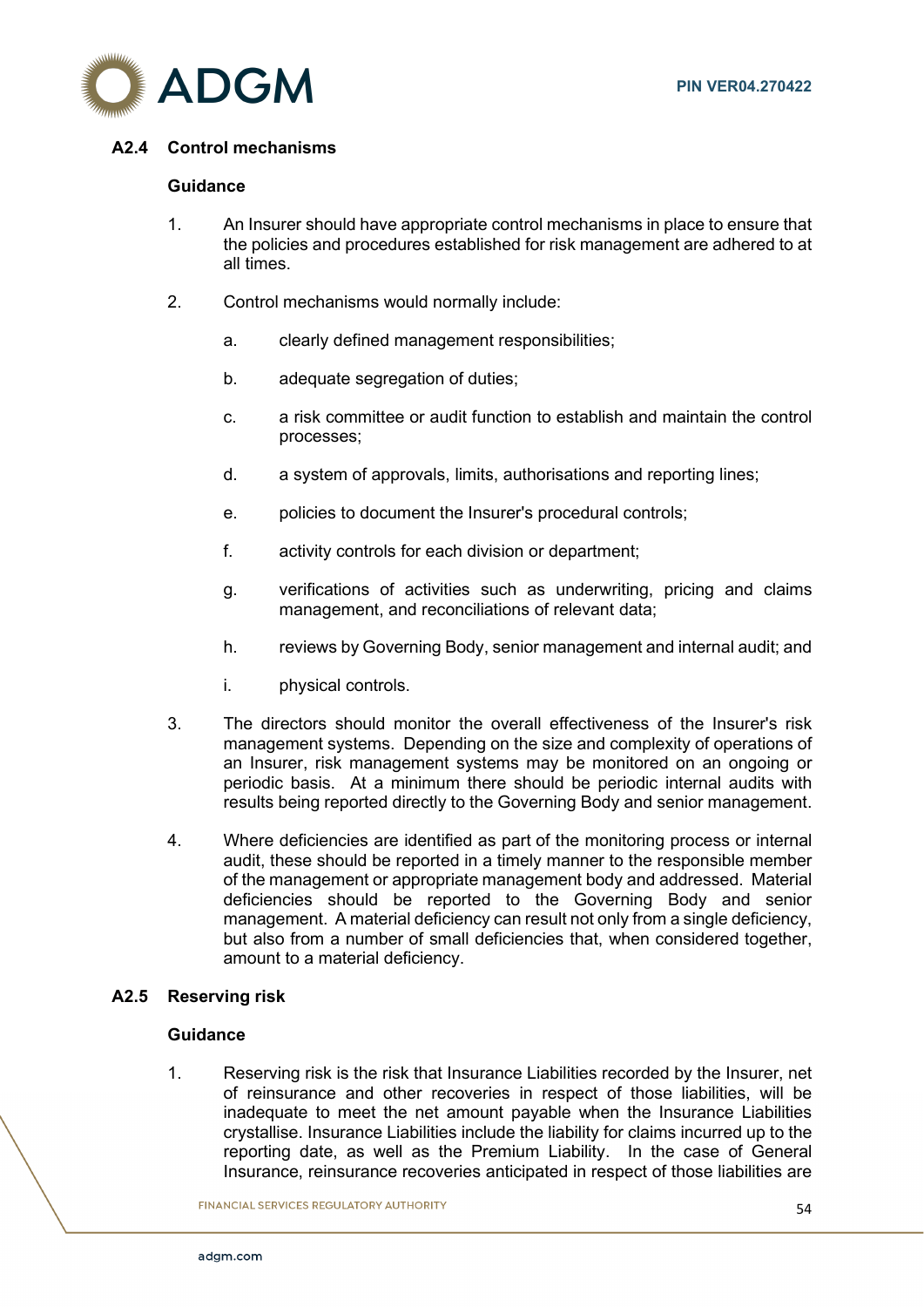

generally recognised as a separate asset. In the case of Long-Term Insurance, Insurance Liabilities include also the net value of future Policy Benefits and the effects of reinsurance arrangements are taken into account when these are estimated.

- 2. An Insurer's risk management system should therefore include a process for ongoing review and appraisal of the Insurance Liability valuation framework (i.e. assumptions made, reinsurance recoveries estimated etc). In conducting this review, consideration should be given to emerging pricing and claim payment trends.
- 3. An Insurer should maintain appropriate systems, controls and procedures to ensure that the provision for Insurance Liabilities is, at all times, sufficient to cover any liabilities that have been incurred, or are yet to be incurred on Contracts of Insurance accepted by the Insurer, as far as can be reasonably estimated.
- 4. Appropriate methods should be applied in estimating the provision for Insurance Liabilities, including provisions in respect of individual notified incurred claims. In determining a provision estimation method, managers may consider using alternative approaches before selecting those which may be regarded as most appropriate to the nature of the business.
- 5. Appropriate methods should be applied in estimating the amount of the asset in respect of reinsurance recoveries that are expected to arise on crystallisation of the gross Insurance Liabilities. The manner of estimating those assets should be consistent with the manner estimating the gross liabilities, except where there is a sound justification for doing otherwise.
- 6. Suitable systems and controls should be put in place to ensure that the selected approaches are applied accurately and on a consistent basis.
- 7. Procedures should be in place to review and monitor, on a regular basis, the out-turn of provisions made in previous years for Insurance Liabilities, both gross and net of reinsurance recoveries.
- 8. An Insurer is required by Chapter [7](#page-33-1) to obtain an annual report by an Actuary on the valuation of its Insurance Liabilities and associated assets. The Rules do not require the performance of an actuarial valuation at other times, however an Insurer should consider the use of actuaries or other appropriately qualified and experienced loss reserving specialists to estimate Insurance Liabilities periodically through the year. The Insurer should in any case undertake periodic testing of its reserving processes and the level of its reserves, including continual reassessment of assumptions used, and testing the sensitivity of the valuation of Insurance Liabilities to stress arising from realistic scenarios relevant to the circumstances of the Insurer. Whether in-house or outside experts are used, appropriate procedures should be in place to ensure that the specialist selected possesses the appropriate level of skill and experience and has available the necessary information to carry out the estimation required.
- 9. Suitable controls should be in place to ensure that the data used in determining the Insurance Liabilities are extracted from the underlying records accurately and to the necessary level of detail. The level of detail should be sufficient to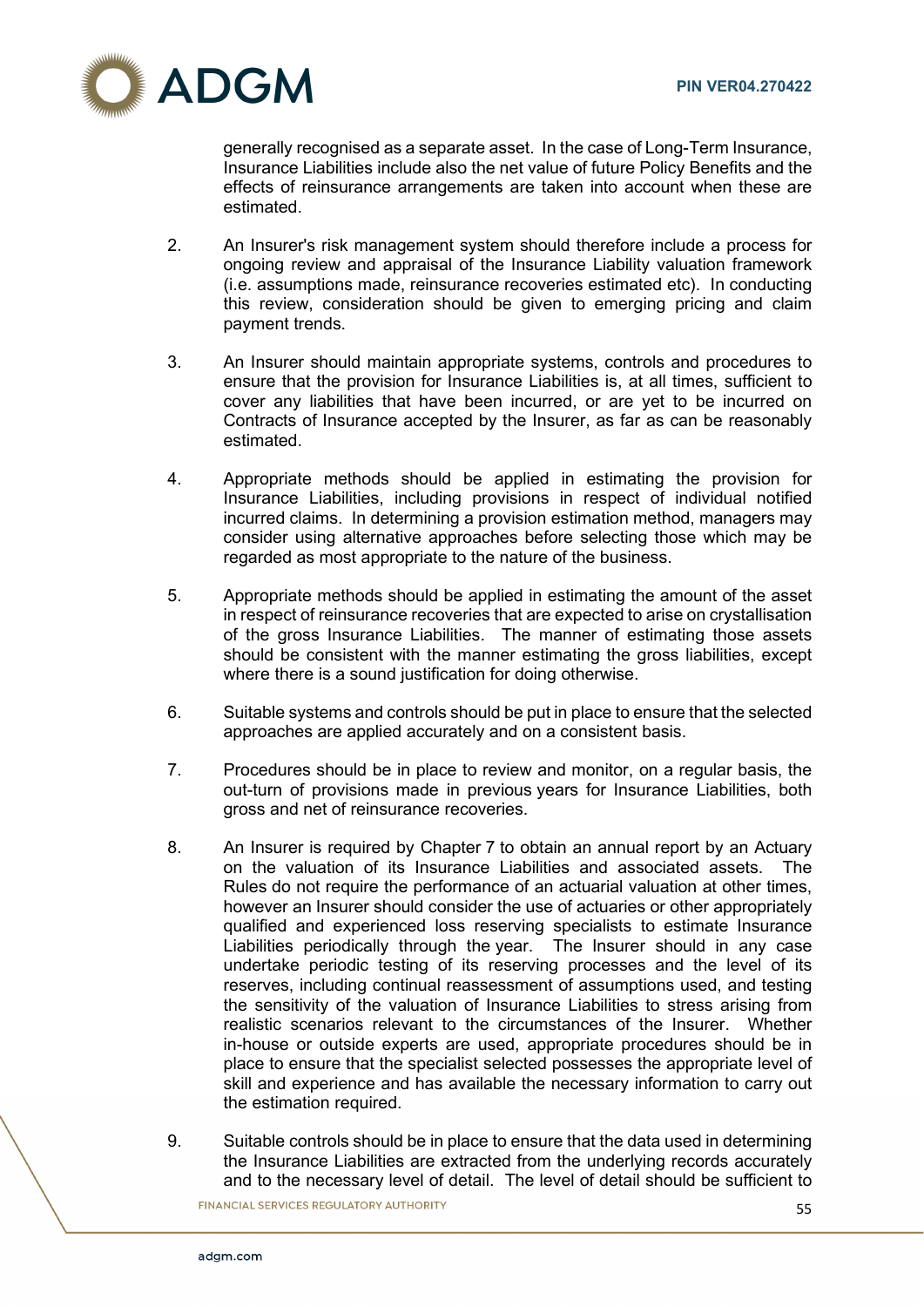

ensure that the data available to managers in their assessment of Insurance Liabilities covers the whole of its liabilities and exposures under Contracts of **Insurance** 

10. Scenario testing should cover a period of several years into the future, particularly in the case of an Insurer carrying on Long-Term Insurance Business.

## <span id="page-60-0"></span>**A2.6 Investment risk**

## **Guidance**

- 1. Investment risk refers to the possibility of an adverse movement in the value of an Insurer's on-balance sheet assets or certain off-balance sheet obligations. Investment risk derives from a number of sources including market risk (e.g. equity, interest rate and foreign exchange risk), credit quality risk (dealt with separately in this appendix), investment concentration risk and asset and liability mismatch risk (e.g. in terms of currency, maturity, and location). Associated risks include political risk, e.g. the risk of inability to realise assets in a particular location, and the risk of correlation such that a single event has adverse impacts on both assets and liabilities. Investment risk includes risk associated with the use of derivatives and other complex investment instruments, including asset backed securities, credit linked notes and insurance linked notes.
- 2. Suitable controls and management information systems should be in place to enable an Insurer to implement an appropriate investment strategy.
- 3. Appropriate procedures should be in place to enable an Insurer to monitor the interaction of its assets and liabilities so as to ensure that exposure to equity, interest rate and foreign exchange risk is contained within limits approved by the Insurer. Procedures should include testing of sensitivity to realistic scenarios that are relevant to the circumstances of the Insurer.
- 4. Appropriate procedures should be in place to enable an Insurer to monitor the location of its assets and liabilities, so as to ensure that risk of localisation mismatch is contained within limits approved by the Insurer. Procedures should include testing of sensitivity to realistic scenarios, including political risk scenarios that are relevant to the circumstances of the Insurer.
- 5. Insurers should remain alert to the need to consider asset and liability risks on an integrated basis. Systems should not consider only risks taken in isolation, but should consider how even when individual risks are addressed, combinations of circumstances may still expose an Insurer to loss. This is of particular relevance where a single outcome is exposed to more than one risk, for example where assets need to be available not only in a particular location but also in a specific currency.
- 6. Appropriate procedures should be in place for assessing the credit-worthiness of counterparties to whom the Insurer is significantly exposed. Further guidance in this area is provided in [A2.11.](#page-67-0)
- 7. Appropriate procedures should be in place for setting prudent limits for the Insurer's aggregate exposure to certain categories of asset. Such limits should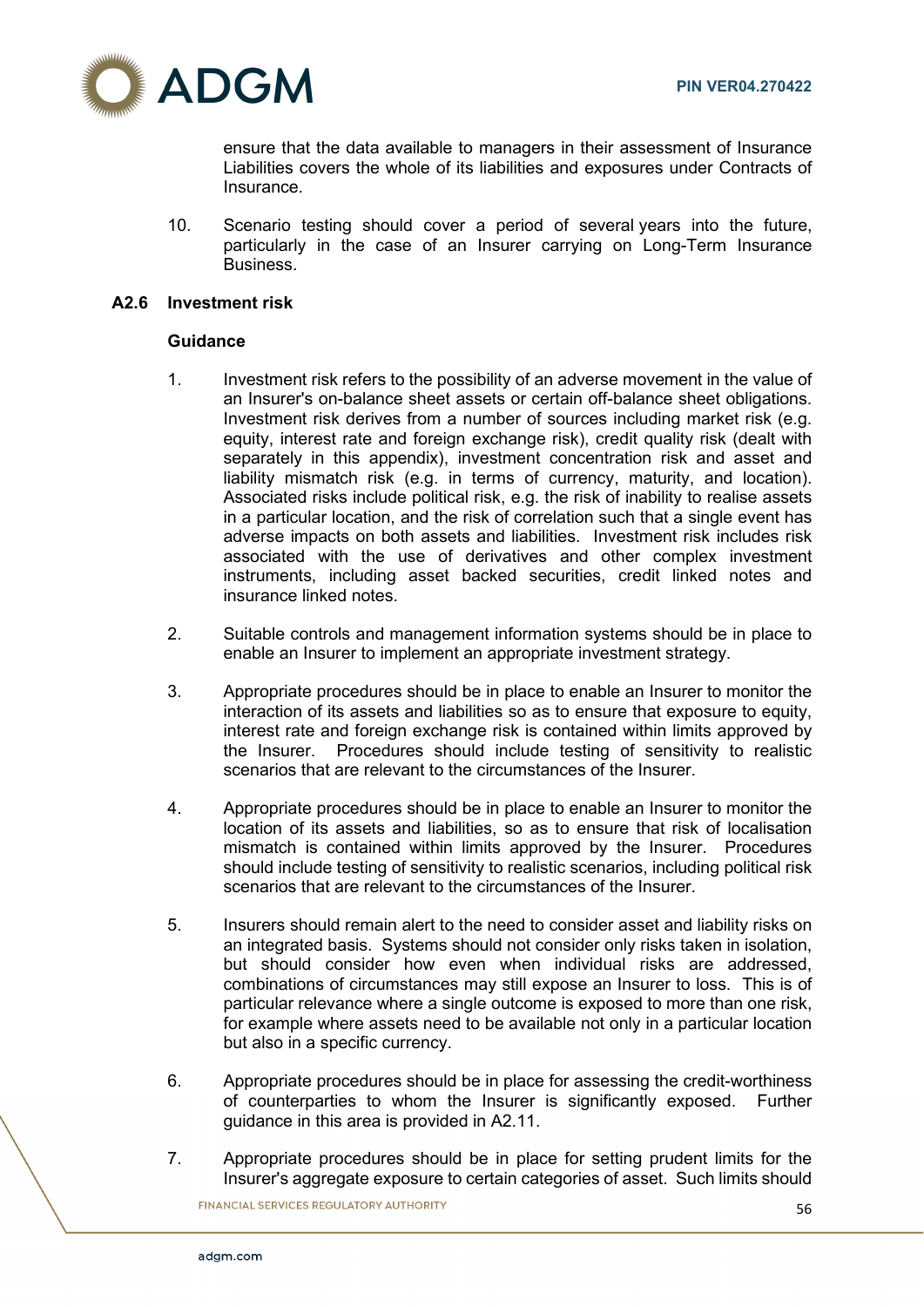

take account of the suitability of assets covering Insurance Liabilities. They may take account of the Insurer's other assets bearing in mind the possibility that such assets might be needed in the future to meet Insurance Liabilities.

- 8. The investment strategy should be reflected in clear terms of reference from the Insurer to its investment managers, who should be qualified and competent to carry out their assigned task. The work of the investment managers should be monitored sufficiently closely by management to ensure that the Insurer's strategy is being followed and that the systems are effective.
- 9. Insurers should ensure that controls over derivatives and other complex investment instruments have been implemented and are adequate to ensure that risks are properly assessed, regularly reviewed in the light of changing market conditions and experience, and consistent with the overall investment strategy decided upon and approved by the Insurer. In particular senior management and directors of Insurers should:
	- a. fully understand the nature of derivatives trading and trading in any other complex investment instruments being undertaken by the organisation and the related risks, and where relevant, are suitably qualified and competent to transact the range and type of transactions being undertaken and understand the nature of the exposures (including both counterparty and market risk) which their use will create;
	- b. have documented clearly the objectives and policies for the use of derivatives contracts, and other complex investment instruments and monitor their use (including by way of compliance audits of investment managers) to ensure their use is in line with those objectives and policies. Insurers should ensure that policies are sufficiently clear and precise to ensure that new types of instrument are not dealt in without due prior consideration. They should also define any associated limits on exposures or volumes that are considered appropriate;
	- c. have due regard to uncovered transactions in the context of the above controls so that in no circumstances is the Insurer's capital adequacy endangered. Systems should be adequate to prevent exposure to unacceptable, exceptionally volatile risks and to monitor transactions with a frequency commensurate with volatility and risk. The systems should trigger a hedge or close out a transaction whenever adverse movements or events threaten a significant worsening of the Insurer's capital adequacy position;
	- d. have ensured that those who have responsibility for the control of investments in derivatives and other complex instruments, are sufficiently independent of the day-to-day operators to ensure effective control;
	- e. be capable of analysing and monitoring the risk of all transactions undertaken by the Insurer individually and in aggregate (including interest rate risk, foreign exchange risk, fraud, error, unauthorised access to information and other operational risks);
	- f. be provided regularly with appropriate statistics and information on the trading volumes of derivatives contracts by type of product including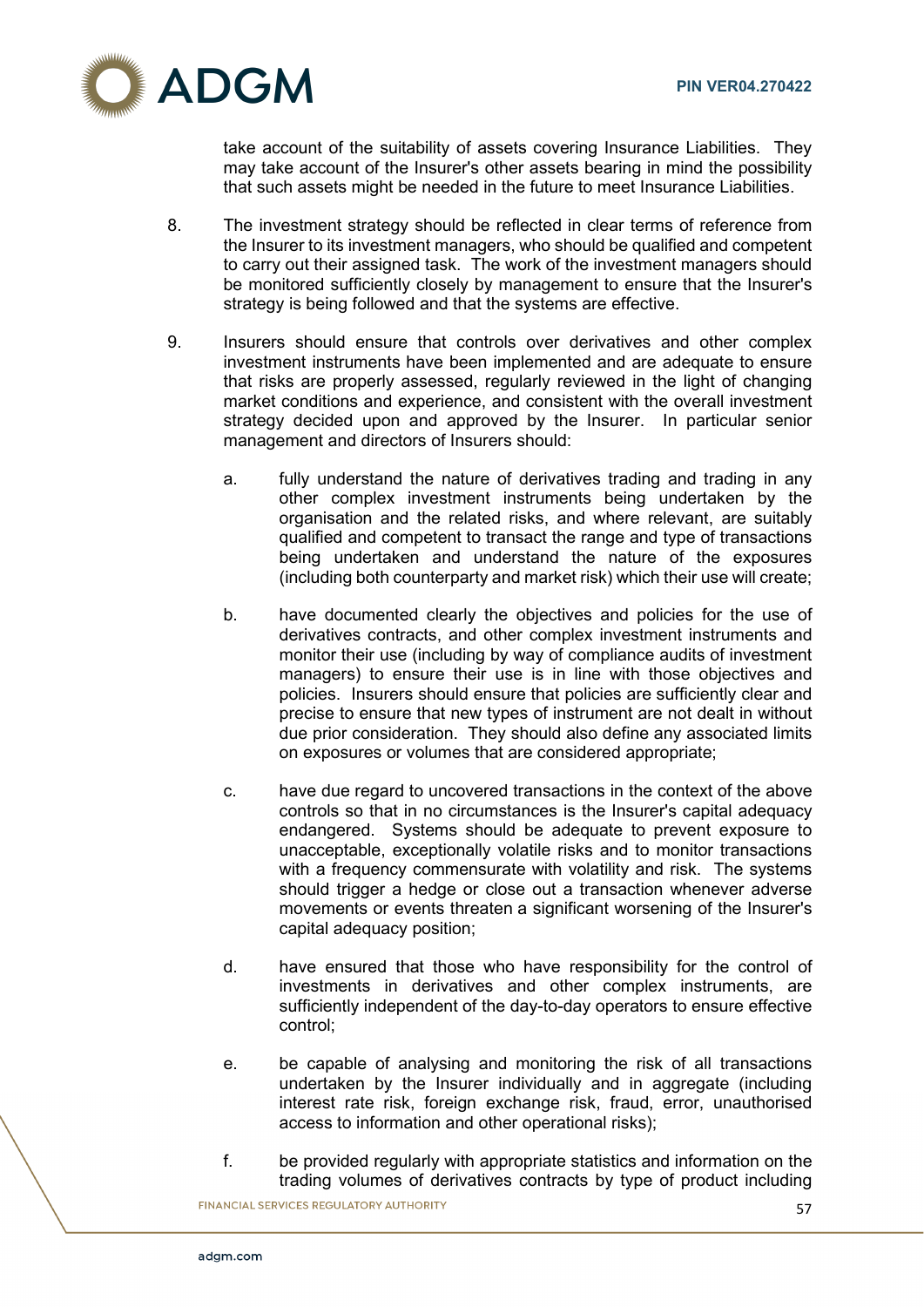

regular reports of all off-balance sheet transactions, contingencies and commitments;

- g. be satisfied that sufficient systems and controls relevant to derivative products and other complex investment instruments have been put in place, including independent agreement and reconciliation of positions, independent checking of prices, appropriate authorisation where dealing limits have been exceeded, etc; and
- h. have tested adequately and approved valuation models which are used to value open positions and derivative contracts, and other complex investment instruments, including controls preventing unauthorised programme amendments. Such models should include appropriate testing of the robustness of the portfolio in changing investment conditions, using realistic scenarios relevant to the circumstances of the Insurer.
- 10. Stress and scenario testing should consider the impact of possible deteriorations in investment conditions, including where relevant the impact of simultaneous deteriorations in more than one market. It should also consider effects on liquidity, including where relevant those from an inability to repatriate assets from elsewhere. Where the insurance industry's holdings are large in relation to the turnover of the domestic market, scenario modelling should take account of the possible effect on the market of simultaneous liquidation of assets.

# **A2.7 Underwriting risk**

## **Guidance**

- 1. Underwriting is the process by which an Insurer determines whether and under what conditions to accept a risk. Weaknesses in the systems and controls surrounding the underwriting process can expose an Insurer to the risk of unexpected losses which may threaten the capital adequacy of the Insurer.
- 2. The risk management system for underwriting risk should normally include at least the following policies and procedures:
	- a. clear identification and quantification of the Insurer's willingness and capacity to accept risk;
	- b. clear identification of the classes and characteristics of insurance business that the Insurer is prepared to underwrite including:
		- i. geographical areas;
		- ii. the types of risk that may be underwritten; and
		- iii. criteria for the use of policy exclusions and reinsurance;
	- c. formal evaluation processes for the effective assessment of risks underwritten including:
		- i. criteria for assessing risk;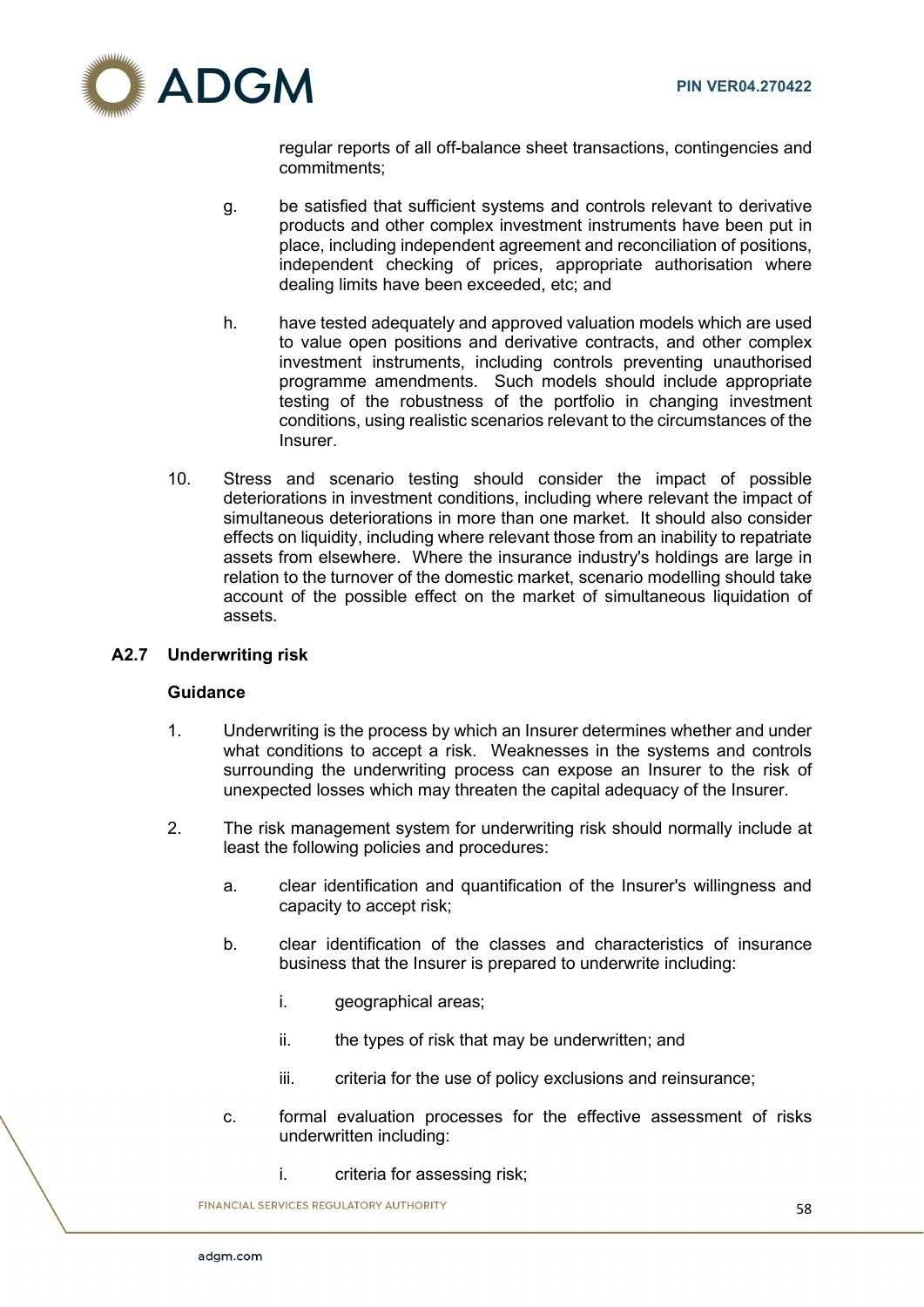

- ii. methods for monitoring emerging experience; and
- iii. methods by which emerging experience is taken into account in updating the underwriting process;
- d. appropriate approval authorities and limits to those authorities that are definitive and specific (including controls surrounding any delegations that are given to intermediaries of the Insurer);
- e. concentration limits; and
- f. methods for monitoring compliance with underwriting policies and procedures such as:
	- i. minimum standards of documentation;
	- ii. internal audit:
	- iii. peer review of policies underwritten;
	- iv. assessments of brokers' procedures and systems to ensure the quality of information provided to the Insurer is of a suitable standard; and
	- v. in the case of reinsurers, audits of ceding companies to ensure that reinsurance assumed is in accordance with treaties in place.

## **A2.8 Claims management risk**

#### **Guidance**

- 1. Claims management is the process by which Insurers fulfil their contractual obligation to policyholders. An Insurer's duties when a claim is made under a Contract of Insurance may be summarised as:
	- a. verify the contractual obligation to pay the claim;
	- b. make an assessment of the amount and incidence of the claim liability, including loss adjustment expenses; and
	- c. manage the claim settlement process.
- 2. The risk management system for claims management risk should normally include at least the following policies and procedures:
	- a. clear definition and appropriate levels of delegations of authority;
	- b. clear claim settlement procedures, including claim determination and investigation procedures and the criteria for accepting or rejecting claims;
	- c. clear and objective loss estimation procedures (including estimation of reinsurance recoveries); and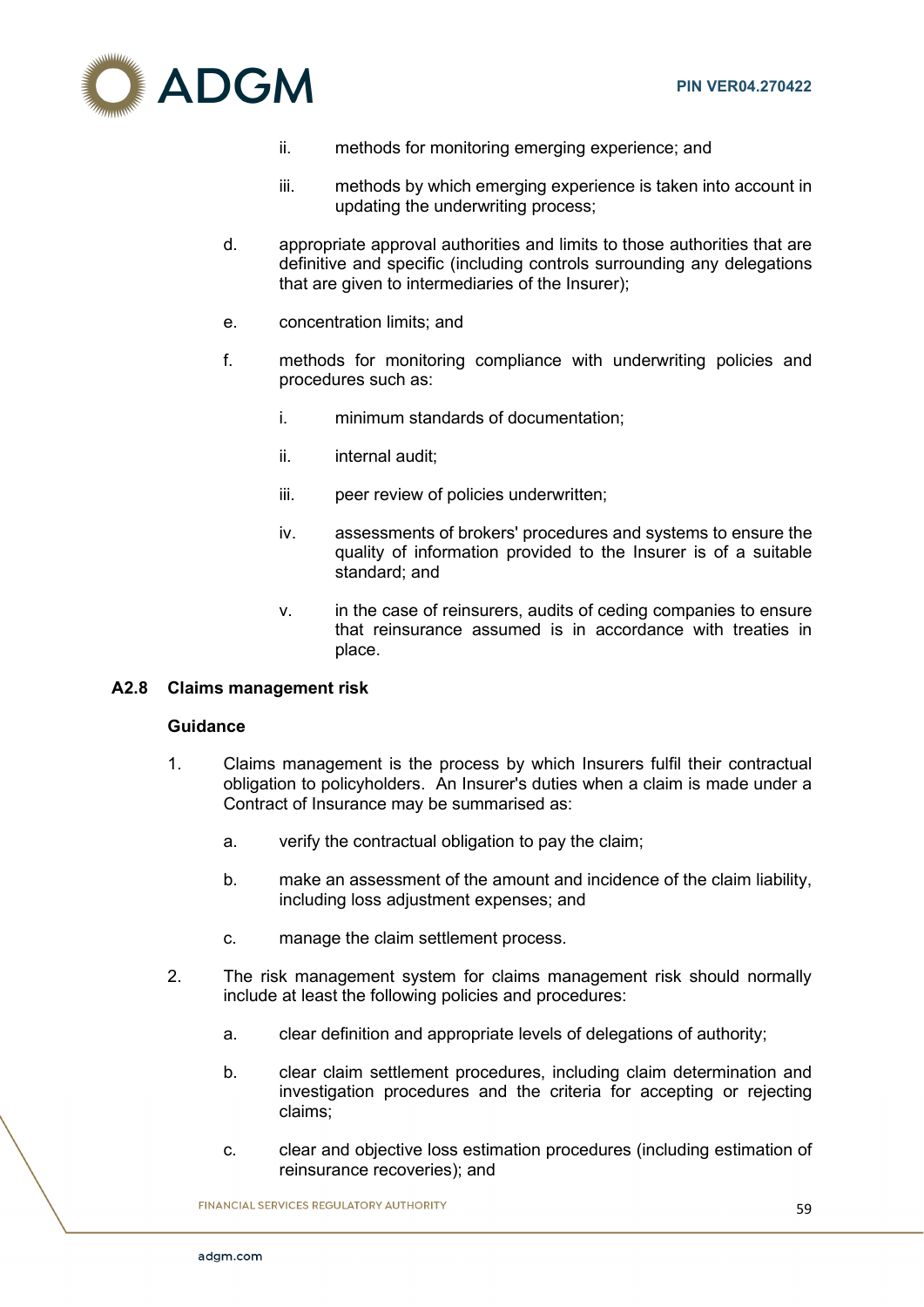

- d. methods for monitoring compliance with claims management processes and procedures such as:
	- i. minimum documentation standards;
	- ii. internal audit:
	- iii. peer review of claims paid;
	- vi. assessment of brokers' procedures and systems to ensure the quality of information provided to the Insurer is of a suitable standard; and
	- vii. audits of ceding companies to ensure that the value of claims paid is in accordance with treaties in place.
- 3. In establishing and maintaining effective claims handling systems and procedures, senior management of Insurers should consider factors including the following:
	- a. appropriate systems and controls should be in place to ensure that all liabilities or potential liabilities notified to the Insurer are recorded promptly and accurately. Accordingly, the systems and controls in place should ensure that a proper record is established for each notified claim;
	- b. suitable systems should be in place to identify and quantify, for the key claims handling procedures, timeliness of processing, the effects of processing backlogs and the need for any corrective action;
	- c. suitable controls should be maintained to ensure that estimates for reported claims and additional estimates based on statistical evidence are appropriately made on a consistent basis and are properly categorised;
	- d. regular reviews of the actual outcome of the estimates made should be carried out to check for inconsistencies and to ensure that procedures remain appropriate. The reviews should include the use of statistical techniques to compare the estimates with the eventual cost of settling the claims, after deducting the amounts already paid at the time the estimates were made;
	- e. appropriate systems and procedures should be in place to ensure that claim files without activity are reviewed on a regular basis;
	- f. appropriate systems and procedures should be in place to assess the validity of notified claims by reference to the underlying Contracts of Insurance and reinsurance treaties;
	- g. suitable systems and procedures should be in place to accommodate the use of suitable experts such as loss adjusters, lawyers, actuaries, accountants etc. as and when appropriate, and to monitor their use; and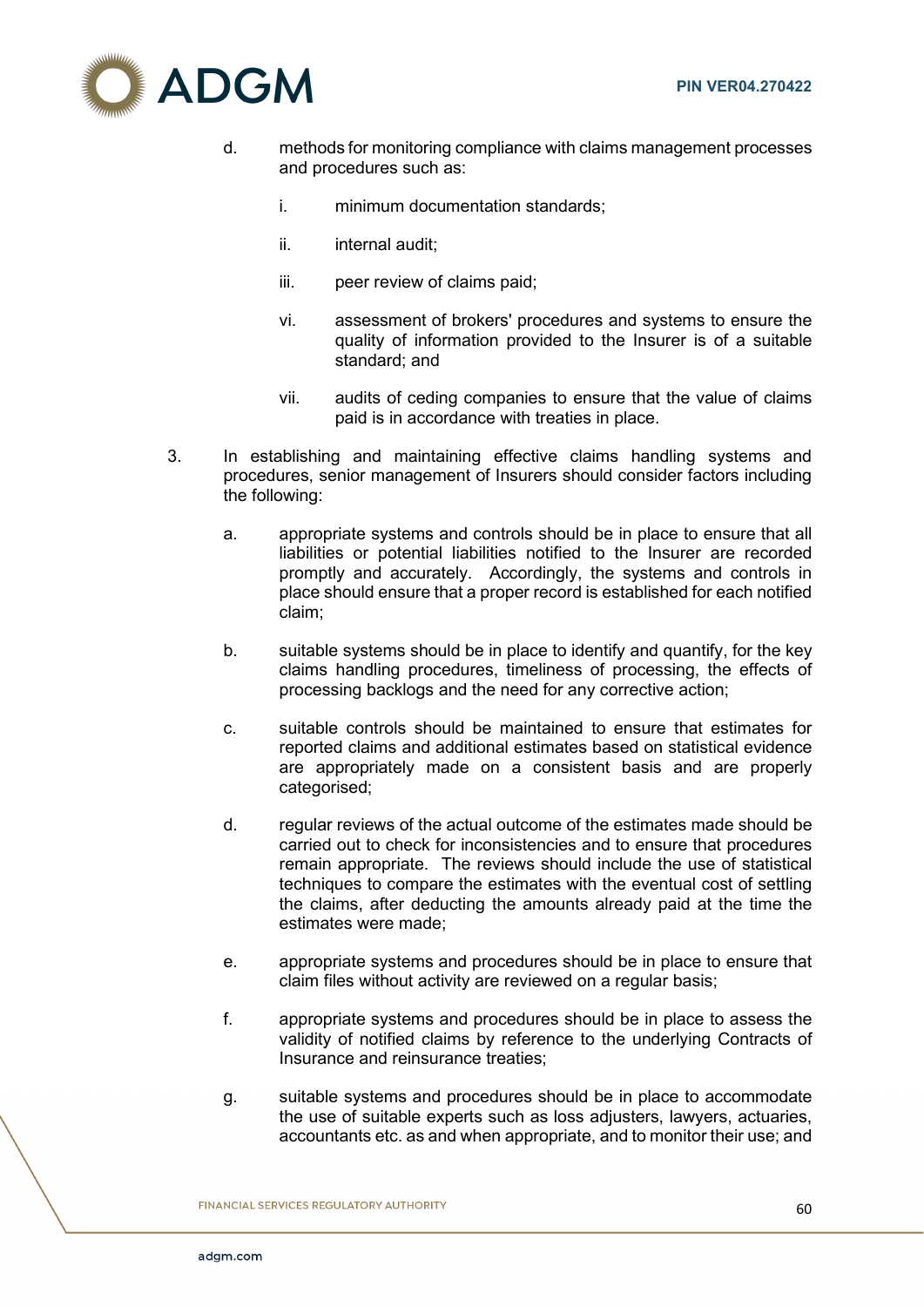

h. there should be suitable systems and procedures in place to identify and handle large or unusual claims, including systems to ensure that senior management are involved from the outset in the processing of claims that are significant because of their size or nature.

# **A2.9 Product design and pricing risk**

### **Guidance**

- 1. The pricing of an insurance product involves the estimation of claims and costs arising from that product and the estimation of investment income arising from the investment of premium income attaching to the product. An Insurer may be exposed to significant loss where the claims, costs or investment returns arising from the sale of a product are inaccurately calculated. This risk is particularly acute in the case of Long-Term Insurance, where the Insurer does not have the option to cancel an unprofitable policy, but is also relevant to General Insurance.
- 2. The risk management system for product design and pricing should normally include at least the following policies and procedures:
	- a. minimum requirements for documentation of pricing and design decisions;
	- b. clear identification of product lines that the Insurer is prepared to engage in or has chosen not to engage in;
	- c. clearly defined and appropriate levels of delegation for approval of all material aspects of product design and pricing;
	- d. processes for assessing specific risks, including risks arising from:
		- i. inflation;
		- ii. anti-selection (the tendency of poorer risks in a population to seek insurance while better risks self-insure);
		- iii. moral hazard (the tendency of insured persons to manage their own risk less effectively, in the knowledge that they are insured);
		- iv. changes in mortality and morbidity patterns;
		- v. technology changes;
		- vi. catastrophes, natural or man-made;
		- vii. legal decisions;
		- viii. changes in government policy; and
		- ix. investment returns;
	- e. procedures for limiting risk through, for example, diversification, exclusions and reinsurance;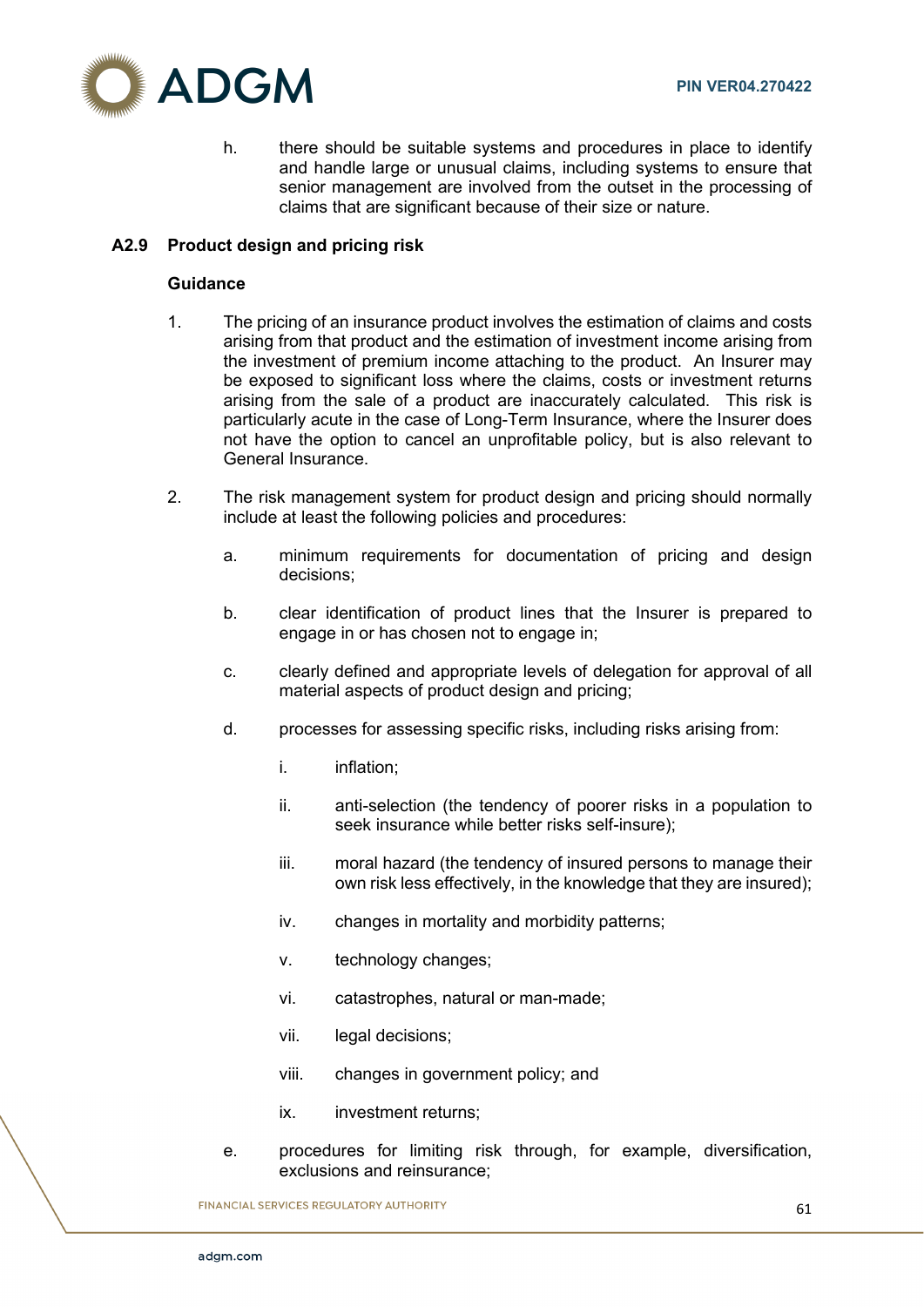

- f. processes to ensure that policy documentation is adequately drafted to give effect to the proposed level of coverage under the product;
- g. how emerging experience is to be reflected in price adjustments;
- h. how the Insurer's product pricing responds to competitive pressures; and
- i. methods for monitoring compliance with product design and pricing policies and procedures.

# **A2.10 Liquidity management risk**

### **Guidance**

- 1. An Insurer should have access to sufficient liquidity to meet all cash outflow commitments to policyholders (and other creditors) as and when they fall due. The nature of insurance activities means that the timing and amount of cash outflows are uncertain. This uncertainty may affect the ability of an Insurer to meet its obligations to policyholders or may require Insurers to incur additional costs through, for example, raising additional funds at a premium on the market or through the sale of assets.
- 2. The risk management system for liquidity should normally include at least the following policies and procedures:
	- a. procedures to identify and control the level of mismatch between expected asset and liability cash flows under normal and stressed operating conditions (using realistic scenarios relevant to the circumstances of the Insurer);
	- b. procedures to monitor the liquidity and realisability of assets;
	- c. procedures to identify and monitor commitments to meet liabilities including Insurance Liabilities;
	- d. procedures to monitor the uncertainty of incidence, timing and magnitude of Insurance Liabilities;
	- e. procedures to identify and monitor the level of liquid assets held by the Insurer; and
	- f. procedures to identify and monitor other sources of funding including reinsurance, borrowing capacity, lines of credit and the availability of intra-group funding, and to identify the need for such sources to be made available.
- 3. When assessing its liquidity requirements an Insurer should also consider the currency in which the assets and liabilities are denominated, and the locations in which those assets and liabilities are situated or payable.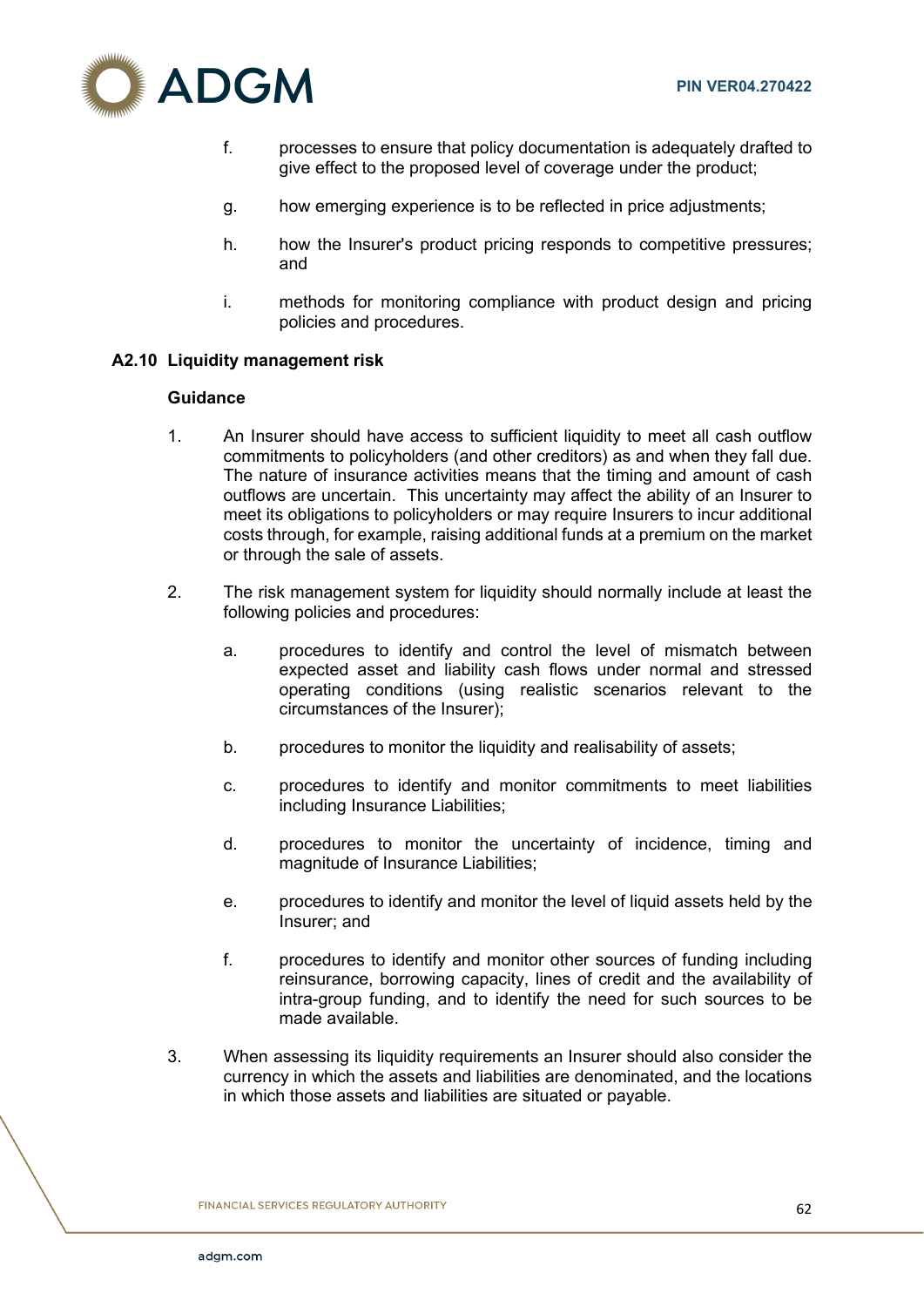

# <span id="page-67-0"></span>**A2.11 Credit quality risk**

## **Guidance**

- 1. Credit exposures can increase the risk profile of an Insurer and adversely affect financial viability. Credit exposure includes both on-balance sheet and off-balance sheet exposures (including guarantees, derivative financial instruments and performance related obligations) to single and Related counterparties.
- 2. An Insurer's risk management system in respect of credit quality risk will normally be expected to include at least the following policies and procedures:
	- a. limits (where relevant, at both an individual and consolidated level) for credit exposures to:
		- i. single counterparties and groupings of counterparties that are related to each other;
		- ii. entities to which the Insurer is Related;
		- iii. single industries; and
		- iv. single geographical locations;
	- b. processes to monitor and control credit exposures against pre-approved limits;
	- c. processes for identifying breaches of limits and for ensuring that breaches of limits are brought within the pre-approved limits within a set timeframe;
	- d. processes for reducing or cancelling limits to a particular counterparty where the counterparty is known to be experiencing problems;
	- e. processes for approving requests for temporary increases in limits;
	- f. processes to review credit exposures (at least annually but more frequently in cases where there is evidence of a deterioration in credit quality);
	- g. a management information system that is capable of aggregating exposures to any one counterparty (or group of Related counterparties), asset class, industry or region in a timely manner; and
	- h. a process for reporting to the Governing Body and senior management:
		- i. significant breaches of limits; and
		- ii. large exposures and other credit risk concentrations.
- 3. Further guidance in respect of credit quality risk in respect of reinsurance counterparties is contained at Rule [A2.14.](#page-70-0)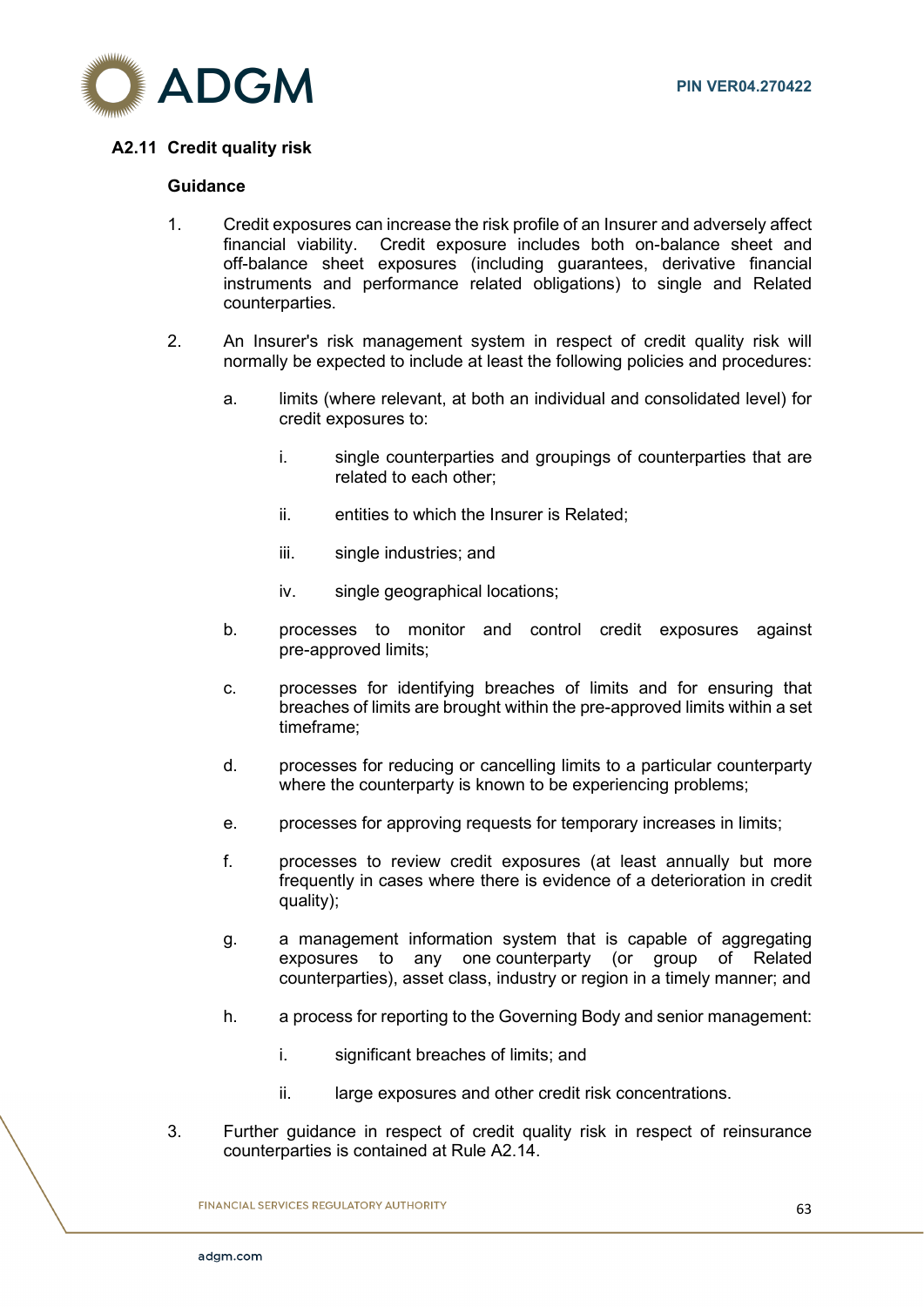

## **A2.12 Business continuity planning risk**

# **Guidance**

- 1. Disruptions in an Insurer's business can lead to unexpected losses of both a financial and non-financial nature (e.g. data, premises, reputation etc). Disruptions may occur as a result of events such as power failure, denial of access to premises or work areas, systems failure (computers, data, building equipment), fire, fraud and loss of key staff.
- 2. An Insurer's risk management system in respect of business continuity planning risk will normally be expected to include at least the following policies and procedures:
	- a. processes for identifying:
		- i. events that may lead to a disruption in business continuity;
		- ii. the likelihood of those events occurring;
		- iii. the processes most at risk; and
		- iv. the consequences of those events.
	- b. a business continuity plan (BCP) describing:
		- i. procedures to be followed if business continuity problems arise;
		- ii. detailed procedures for enacting the BCP, including manual processes, the activation of an off-site recovery site (if needed) and the person(s) responsible for activating the BCP;
		- iii. a communications strategy and contact information for relevant staff, suppliers, regulators, market authorities (including exchanges), major clients, the media and other key people;
		- iv. a schedule of critical systems covered by the BCP and the timeframe for restoring these systems:
		- v. the pre-assigned responsibilities of staff and procedures for training staff on all aspects of the BCP; and
		- vi. procedures for regular testing and review of the BCP; and
	- c. procedures for backing up important data on a regular basis and storing the information off site.

# <span id="page-68-0"></span>**A2.13 Outsourcing risk**

## **Guidance**

1. Financial firms frequently decide to outsource aspects of their operations to other parties, Related or not. Outsourcing can bring significant benefits to a firm in terms of efficiency, cost reduction and risk management. However, both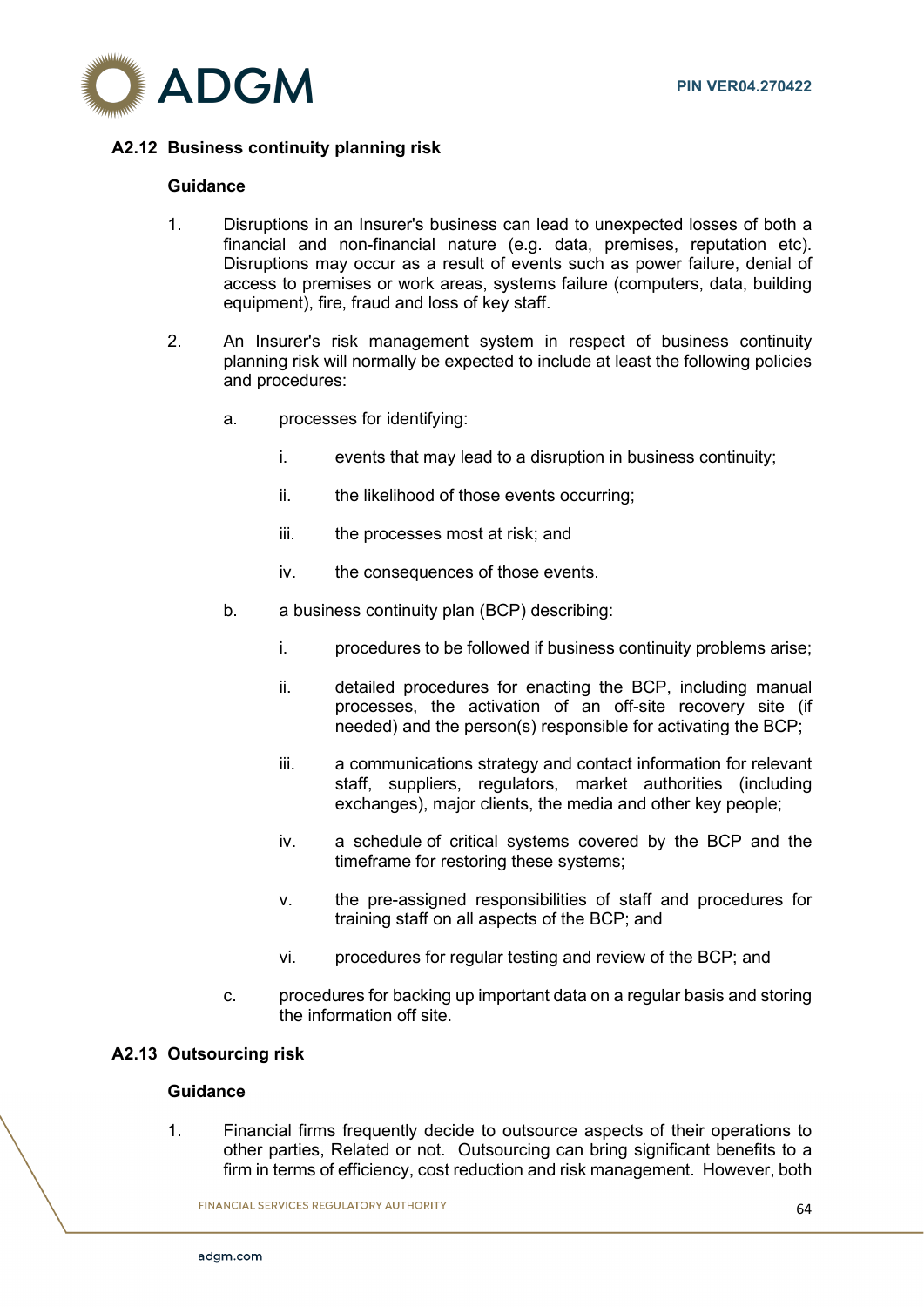

the process of implementing outsourcing arrangements and the outsourcing relationship itself may expose a firm to additional risk. It is therefore important that firms take care to supervise the conduct of activities that are outsourced. GEN 3.3.32(1) requires an Authorised Person to inform the Regulator about any material outsourcing arrangement.

- 2. The activities of outsource contractors have the ability to undermine the risk management activities of Insurers. Insurers should take particular care if outsourcing activities such as underwriting and claims management, where inappropriate performance of the functions can expose the Insurer to serious financial loss, for example through acceptance of inappropriate insurance risks, mis-pricing, failure to obtain appropriate reinsurance cover, or failure to detect invalid claims. These considerations apply to such arrangements as binding authorities and other agencies appointed by Insurers.
- 3. In negotiating a contract with an outsource contractor or in assessing an existing agreement, an Insurer should give consideration to matters relevant to risk management, including the following:
	- a. setting and monitoring of authority limits and referral requirements;
	- b. the identification and assessment of performance targets;
	- c. procedures for evaluation of performance against targets;
	- d. provisions for remedial action;
	- e. reporting requirements imposed on the outsource contractors (including both content and frequency of reports);
	- f. the ability of the Insurer and its risk management functions (for example, internal auditors), and its external auditors, to obtain access to the outsource contractors and their records;
	- g. protection of intellectual property rights;
	- h. protection of customer and firm confidentiality;
	- i. the adequacy of any guarantees, indemnities or insurance cover that the outsource contractor agrees to put in place;
	- j. the ability of the outsource contractor to provide continuity of business; and
	- k. arrangements for change to the outsource contract or termination of the contract.
- 4. Insurers should take care to manage the risk that the sound and prudent management of the Insurer's business may be compromised by conflicting incentives in the outsource agreement. In particular, Insurers should consider whether the Remuneration structure creates any perverse incentives. For example, an outsource contractor with underwriting authority may have an incentive to accept poorer quality business if Remuneration is based on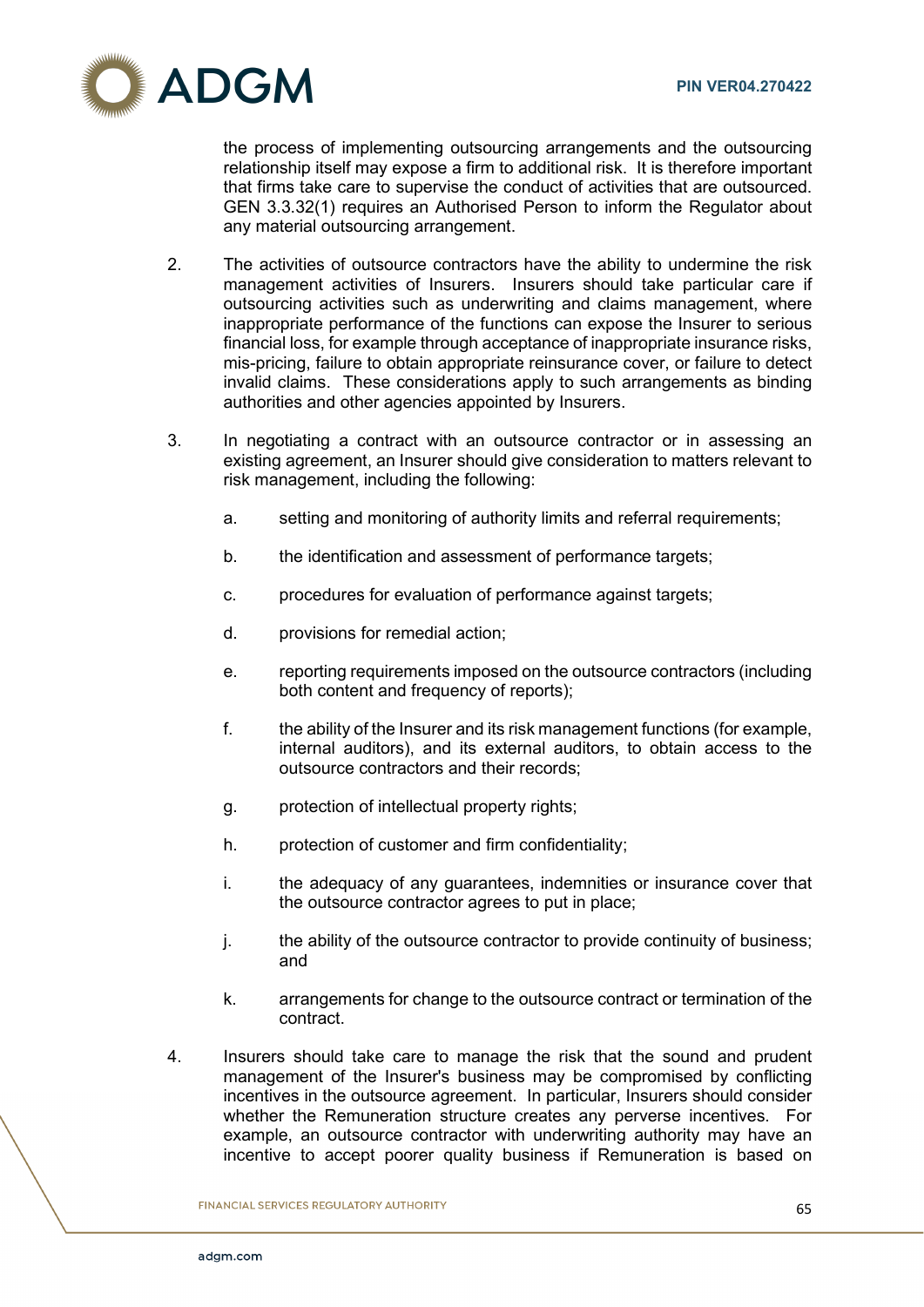

commission (especially if bonuses are given for volume) and Remuneration is not affected by the performance of the Contracts of Insurance accepted.

5. Intra-group outsourcing may be perceived as subject to lower risks than using outsource contractors from outside a Group. However it is not risk-free and an Insurer must still assess the associated risks and make appropriate arrangements for their management.

## <span id="page-70-0"></span>**A2.14 Reinsurance risk**

### **Guidance**

- 1. Management of reinsurance risk relates to the selection, monitoring, review and control of reinsurance arrangements – that is, where some part of an Insurer's individual or aggregate insurance risks is ceded to other Insurers, whether by a direct Insurer to a reinsurer or by a reinsurer to other reinsurers.
- 2. An Insurer should inform the Regulator immediately if there is a likelihood of a problem arising with its reinsurance arrangements that is likely to materially detract from its current or future capacity to meet its obligations, and discuss with the Regulator its plans to redress this situation. Problems that might trigger such a situation could include the insolvency of a reinsurer with a significant share in the Insurer's programme, discovery of exposures without current reinsurance coverage, or exhaustion of reinsurance covers through multiple losses.
- 3. Each Insurer is required (by Rule [2.3.5\)](#page-8-0) to maintain a written reinsurance management strategy appropriate to the size and complexity of operations of the Insurer and which defines and documents the Insurer's objectives and strategy for reinsurance management.
- 4. An Insurer's reinsurance management strategy should, at a minimum, include the following elements:
	- a. systems for the selection of reinsurance brokers and other reinsurance advisers;
	- b. systems for selecting and monitoring reinsurance programmes;
	- c. clearly defined managerial responsibilities and controls;
	- d. clear methodologies for determining all aspects of a reinsurance programme, including:
		- i. identification and management of aggregations of risk exposure;
		- ii. selection of maximum probable loss factors;
		- iii. selection of realistic disaster scenarios, return periods and geographical aggregation areas; and
		- iv. identification and management of vertical and horizontal coverage of the reinsurance programme;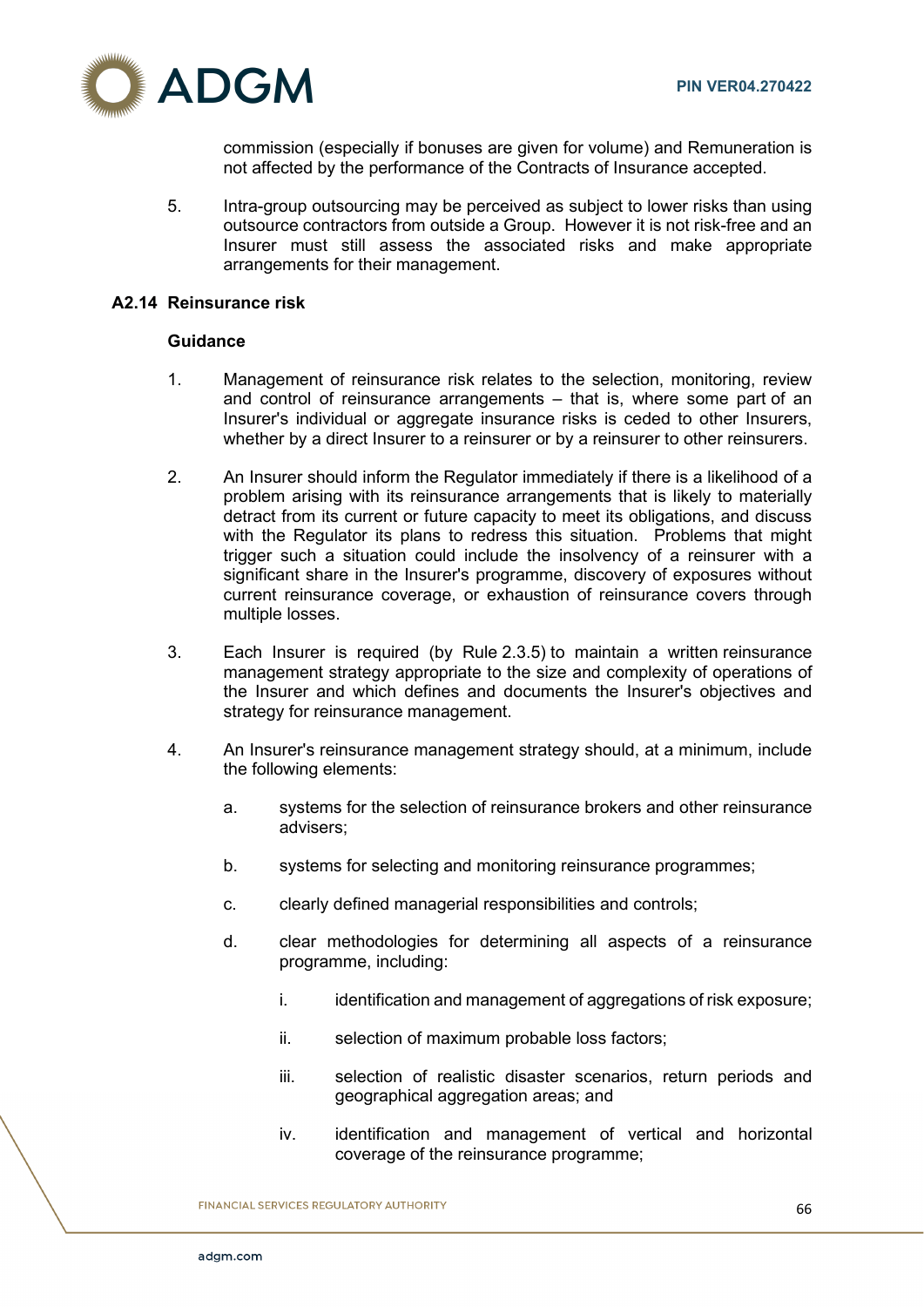

- e. selection of participants on reinsurance contracts, including consideration of diversification and credit worthiness; and
- f. systems for identifying credit exposures (actual and potential) to individual reinsurers or Groups of connected reinsurers on programmes that are already in place.
- 5. Senior management should review an Insurer's reinsurance management systems on a regular basis. The review should cover:
	- a. the identification and recording of policies underwritten to which reinsurance is attached;
	- b. the identification of the dates when an obligation to pay reinsurance premiums arises;
	- c. the identification of losses triggering recoveries under reinsurance contracts;
	- d. management of the timing of payments to, and collections from, reinsurance counterparties;
	- e. the credit standing and capacity of reinsurance counterparties to meet obligations to which they are subject as a result of claims incurred or to which they would become subject in the event of occurrence of losses;
	- f. any concentration of reinsurance arrangements with reinsurance counterparties which would create large exposures or detract from diversification benefits in the event of occurrence of losses;
	- g. the extent of reliance on reinsurance with related parties, and the accessibility of intra-group funding under a range of realistic conditions; and
	- h. the impact of any adverse trends in estimated Insurance Liabilities on the adequacy of the Insurer's reinsurance arrangements, and any implications for the capacity of the Insurer to meet its future policyholder obligations.
- 6. Procedures for assessing the credit standing of reinsurance counterparties may include the following:
	- a. establishment of a security committee with a specific brief to undertake the procedures;
	- b. obtaining appropriate advice from reinsurance brokers;
	- c. review of ratings published by ratings agencies;
	- d. monitoring of key performance indicators in reinsurers' published reports; and
	- e. consideration of general conditions in the relevant reinsurance market.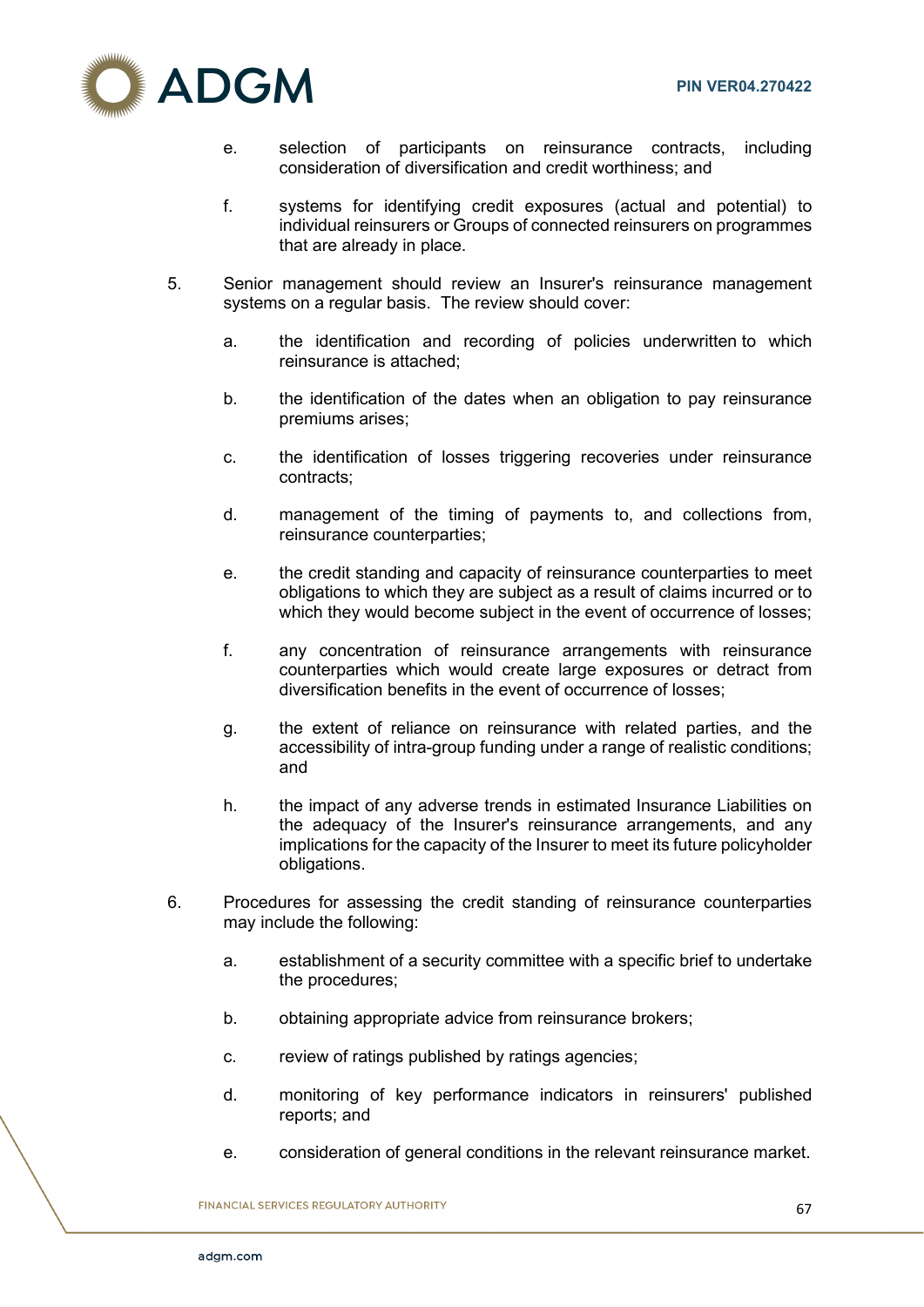

# **A2.15 Group risk**

## **Guidance**

- 1. The senior management of an Insurer remain responsible for its regulatory compliance, including in any areas that are delegated or outsourced to other Group members.
- 2. The overall governance, high-level controls and reporting lines within the Group should be clear so far as they affect the Insurer. An Insurer should not, for example, be subject to material control or influence from other Group members that is exercised through informal or undocumented channels.
- 3. Reliance upon functions performed at a Group level (for example, Group risk management, capital planning, liquidity and compliance) should be subject to approval and monitoring by senior management of the Insurer.
- 4. Where an Insurer relies upon functions that are performed at a Group level the protocols for the performance of those functions should be clear.
- 5. Senior management should establish and maintain systems and controls to identify and monitor the effect on the Insurer of its relationship with other members of the Group and the activities of other members of its Group. These systems and controls should include procedures to monitor the following matters:
	- a. changes in relationships between Group members;
	- b. changes in the activities of Group members;
	- c. conflicts of interest arising within the Group; and
	- d. events in the Group, particularly those that may affect the Insurer's own regulatory compliance (for example, failures of control or compliance in other Group members).
- 6. The Insurer should have in place procedures to insulate the Insurer, so far as practicable, from potentially adverse effects of Group activities (for example, transfer pricing or fronting) or Group events that may expose the Insurer to risk. Such procedures could include requirements for transactions with Group members to be at arm's length, and for maintenance of 'Chinese walls', and development of contingency plans.
- 7. Senior management should take reasonable steps to ensure that:
	- a. relevant Group members are aware of the Insurer's Group risk management and reporting obligations;
	- b. Group capital and Group risk reporting requirements are complied with; and
	- c. information in respect of the Group provided to the Regulator is of appropriate quality.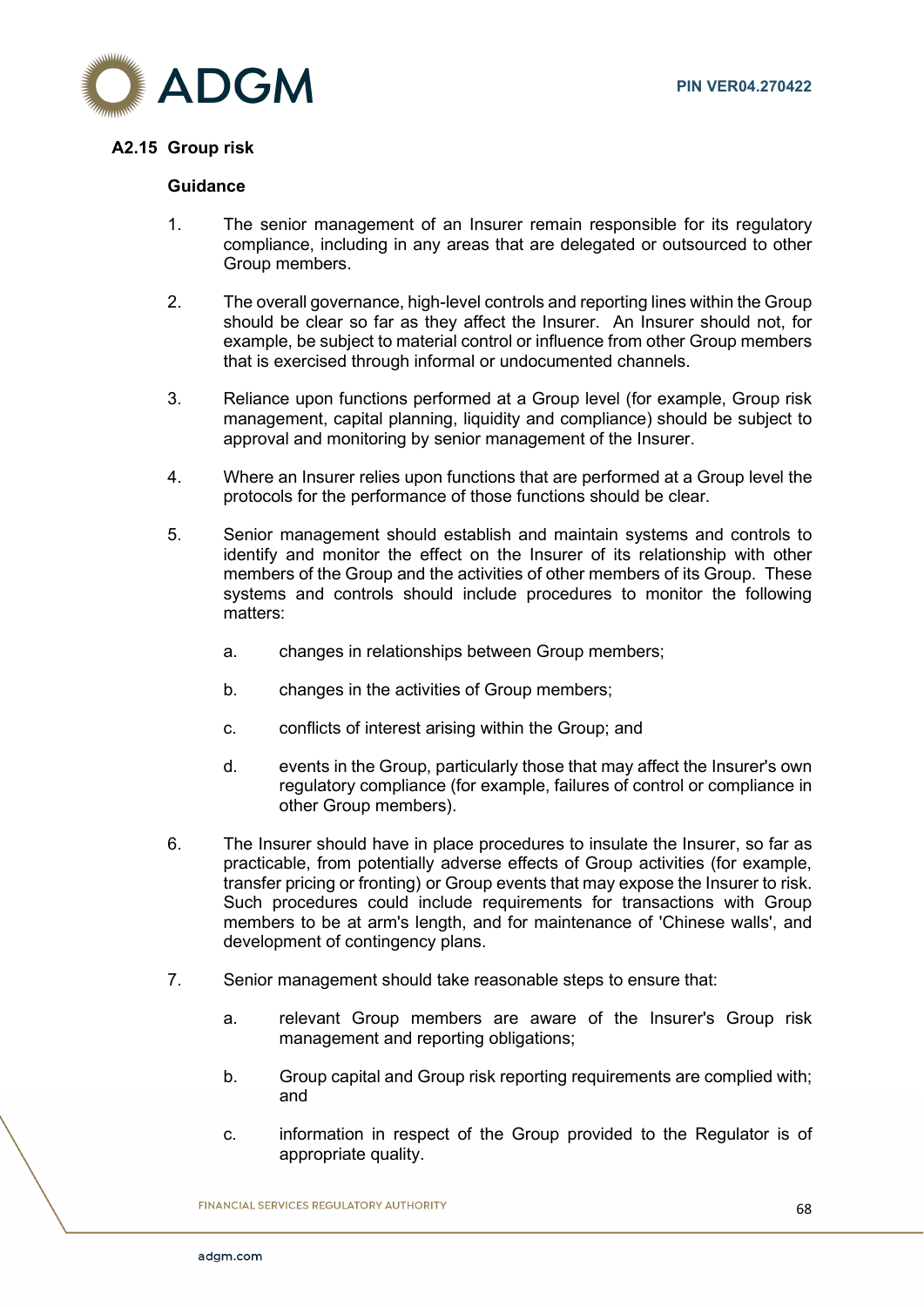

**PIN VER04.270422**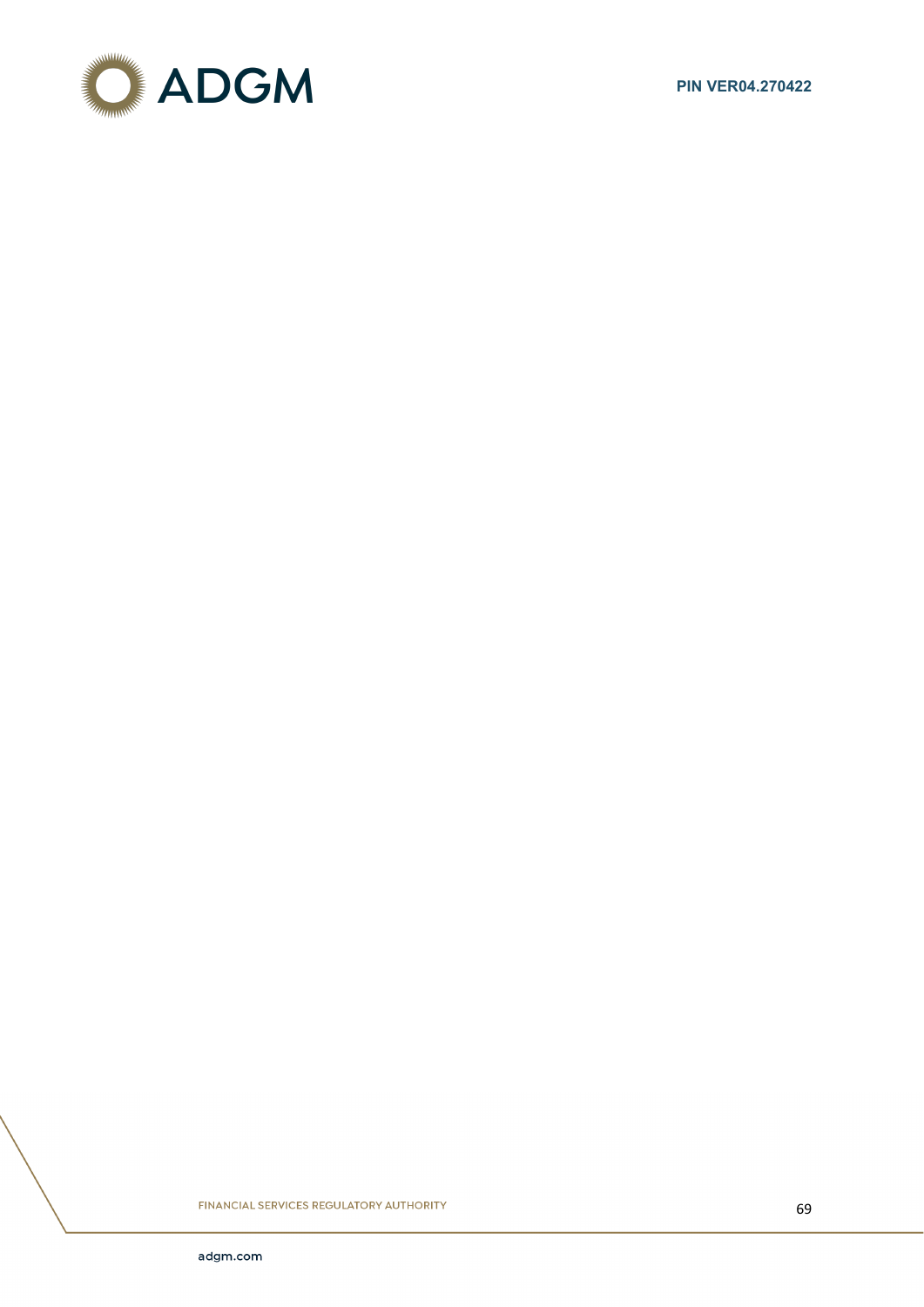

## <span id="page-74-2"></span>**APP3 CALCULATION OF ADJUSTED CAPITAL RESOURCES**

### **A3.1 Purpose and general provisions**

**A3.1.1** This appendix applies to all Insurers to which Rule [4.3](#page-16-0) applies.

## **Guidance**

- 1. This appendix sets out the manner in which an Insurer that is not a Cell Company is required to calculate its Adjusted Capital Resources. The equivalent provisions for Insurers that are Cell Companies are set out in [APP5.](#page-93-0)
- 2. The Adjusted Capital Resources are calculated by making adjustments to the Insurer's equity as at the Solvency Reference Date.

### **A3.2 Adjusted Capital Resources**

**A3.2.1** An Insurer must calculate its Adjusted Capital Resources according to the formula:

 $ACR = AE - HCA$ 

where:

ACR means the Insurer's Adjusted Capital Resources;

AE means the Insurer's adjusted equity; and

HCA means the Insurer's hybrid capital adjustment.

**A3.2.2** Adjusted equity is calculated as set out in Rule [A3.4.](#page-75-0) The hybrid capital adjustment is set out in Rule [A3.5.](#page-76-0)

#### **A3.3 Base capital**

### **Guidance**

The commencement point for calculating an Insurer's adjusted equity is the Insurer's base capital.

- <span id="page-74-1"></span><span id="page-74-0"></span>**A3.3.1** Subject to Rules [A3.3.2,](#page-75-1) [A3.3.3](#page-75-2) and [A3.4,](#page-75-0) an Insurer's base capital consists of the following capital instruments and equity reserves of the Insurer:
	- (a) paid-up ordinary shares, except for shares referred to in Rule [A3.5.1\(d\);](#page-76-1)
	- (b) general reserves;
	- (c) in the Insurance Fund of a Takaful Insurer, amounts provided from the Owners' Equity by loan to the Insurance Fund and not repaid as at the Solvency Reference Date;
	- (d) retained earnings;
	- (e) current year's earnings after tax; and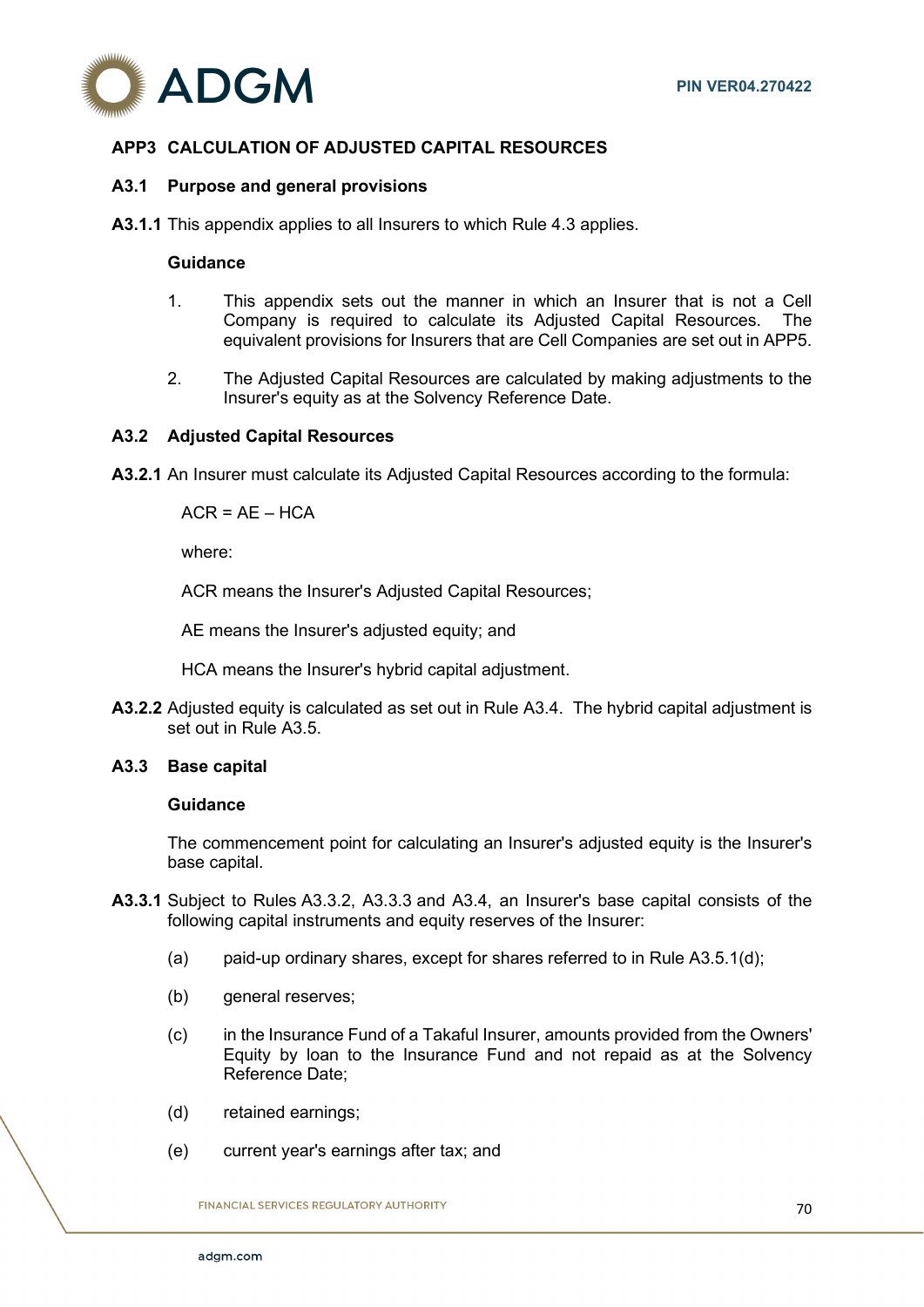

- (f) hybrid capital, as defined in Rule [A3.5.1.](#page-76-2)
- <span id="page-75-1"></span>**A3.3.2** Where an Insurer is not an ADGM Incorporated Insurer, base capital may include capital instruments and equity reserves that are approved in writing by the Regulator as equivalent to the capital instruments and equity reserves described in Rule [A3.3.1.](#page-74-0)
- <span id="page-75-2"></span>**A3.3.3** Owner's Equity in a Takaful Insurer other than amounts referred to in Rule [A3.3.1\(c\)](#page-74-1) must be classified as hybrid capital for the purposes of this section if:
	- (a) under the constitutional documents of the Insurer or the terms of Contract of Insurance or both, participation in the surpluses and losses of Takaful business is limited to the policyholders of the Insurer; and
	- (b) the Owners' Equity is available for loan to the Insurance Fund of the Insurer.
- **A3.3.4** Hybrid capital having a term to maturity of less than five years may only be included in base capital with the written consent of the Regulator.

### <span id="page-75-0"></span>**A3.4 Adjusted equity**

**A3.4.1** An Insurer must calculate its adjusted equity by adding items to and deducting them from its base capital, as set out in this section.

## **Guidance**

The purpose of these adjustments is to provide a consistent basis for the determination of the Insurer's Adjusted Capital Resources and to exclude from those resources assets that may not be readily realisable for the purposes of meeting Insurance Liabilities of the Insurer.

- <span id="page-75-3"></span>**A3.4.2** The following items must be added to base capital, to the extent that the Insurer has excluded them in determining its base capital:
	- (a) any minority interests in companies that are Subsidiaries of the Insurer; and
	- (b) any amount in respect of dividends to be paid by the Insurer in the form of shares.
- **A3.4.3** The following items must be deducted from base capital, to the extent that the Insurer has not excluded them in determining its base capital, or has added them to base capital under Rule [A3.4.2:](#page-75-3)
	- (a) any amounts in respect of appropriations to be made from profit in respect of the reporting period most recently ended, including dividends, distributions by Takaful Insurers of surplus, bonuses, pensions and welfare charges that are determined on the basis of the profit of that reporting period, whether or not the amounts have been approved by the Insurer for payment;
	- (b) Owners' Equity in a Takaful Insurer that does not, under the constitutional documents of the Insurer or the terms of the Contracts of Insurance or both, participate in the surpluses and losses of Takaful business;
	- (c) the amount of any investment by the Insurer or by a Subsidiary of the Insurer, in the Insurer's own shares;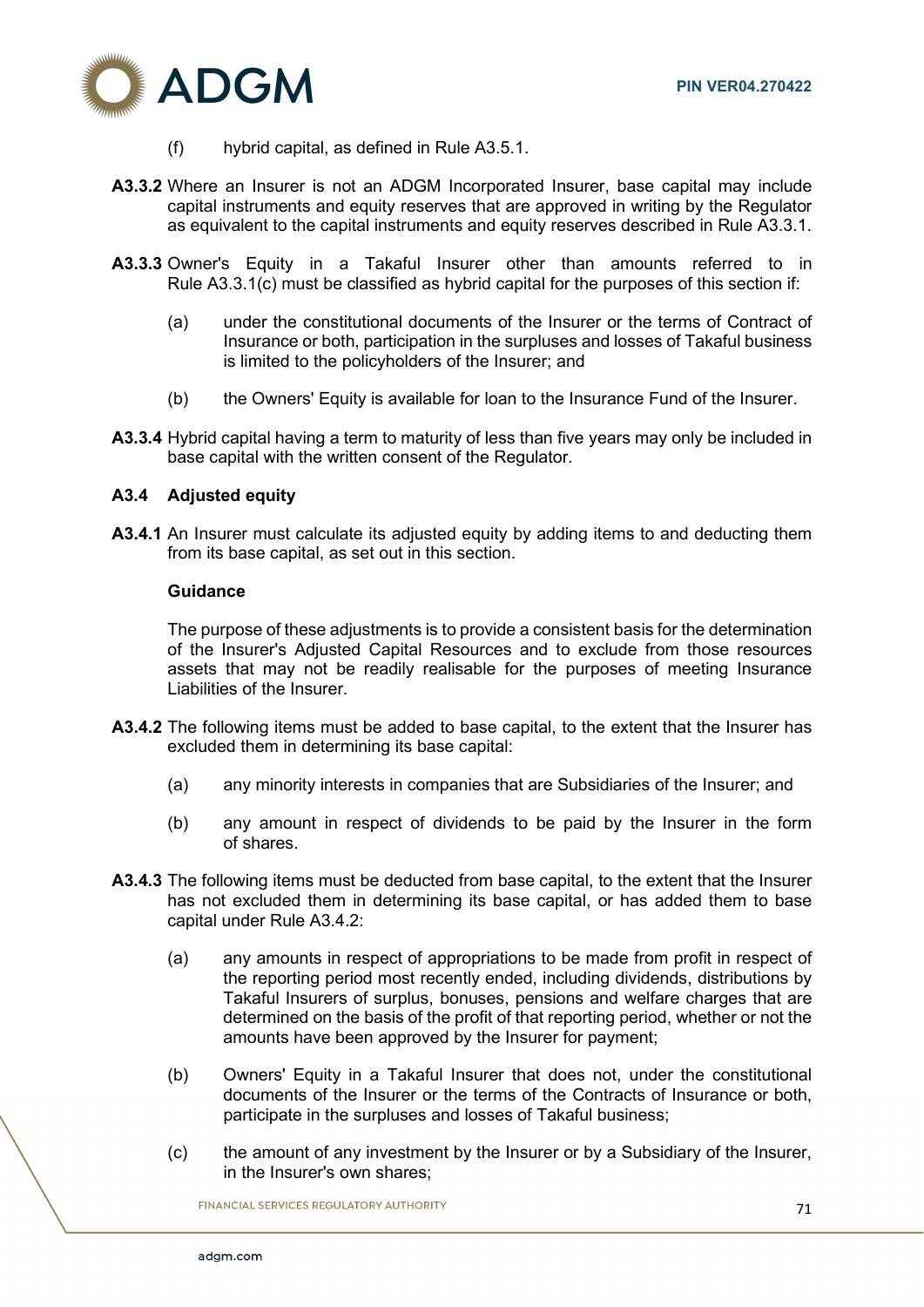

- (d) the amount of any tax liability that would be attributable to unrealised gains on investments, if those gains were realised;
- <span id="page-76-6"></span>(e) the amount of deferred acquisition costs;
- <span id="page-76-7"></span>(f) the amount of any deferred tax asset;
- <span id="page-76-8"></span>(g) the amount of any asset representing the value of in-force Long-Term Insurance Business of the Insurer;
- <span id="page-76-9"></span>(h) the amount of any goodwill, patents, service rights, brands and any other intangible items;
- (i) the amount of any Zakah or charity fund of a Takaful Insurer;
- <span id="page-76-10"></span>(j) the amount of any operating assets, including inventories, plant and equipment, and vehicles; and
- <span id="page-76-3"></span>(k) the amount of any other assets that may not be applied to meet Insurance Liabilities of the Insurer.
- **A3.4.4** Rule [A3.4.3\(k\)](#page-76-3) does not require an Insurer to exclude assets attributable to a Long-Term Insurance Fund maintained by the Insurer.

## <span id="page-76-0"></span>**A3.5 Hybrid capital adjustment**

### **Guidance**

- 1. This section acts to limit hybrid capital to 15% of an Insurer's adjusted equity.
- 2. The purpose of the hybrid capital adjustment is to limit the extent to which an Insurer may rely for its Adjusted Capital Resources on instruments that do not or may not constitute permanent capital of the Insurer. Such instruments include share capital contributed by a Holding Company, where the Holding Company's investment is financed by debt rather than by its own capital.

<span id="page-76-2"></span>**A3.5.1** Hybrid capital includes the following items:

- (a) subordinated debt;
- (b) preference shares;
- (c) Owners' Equity in a Takaful Insurer, of the type described in Rule [A3.3.3;](#page-75-2) and
- <span id="page-76-1"></span>(d) ordinary shares issued by an Insurer to a Holding Company whose own paid-up ordinary share capital, taken together with its general reserves, is lower than that of the Insurer.
- <span id="page-76-5"></span>**A3.5.2** Subject to Rule [A3.5.3,](#page-76-4) an Insurer must calculate its hybrid capital adjustment as the amount by which the total amount of hybrid capital exceeds 15% of adjusted equity.
- <span id="page-76-4"></span>**A3.5.3** The Regulator may at its discretion and on the application of an Insurer, permit that Insurer to apply Rule [A3.5.2](#page-76-5) as though the figure of 15% was replaced with a higher figure approved in writing by the Regulator. The approved figure may not be more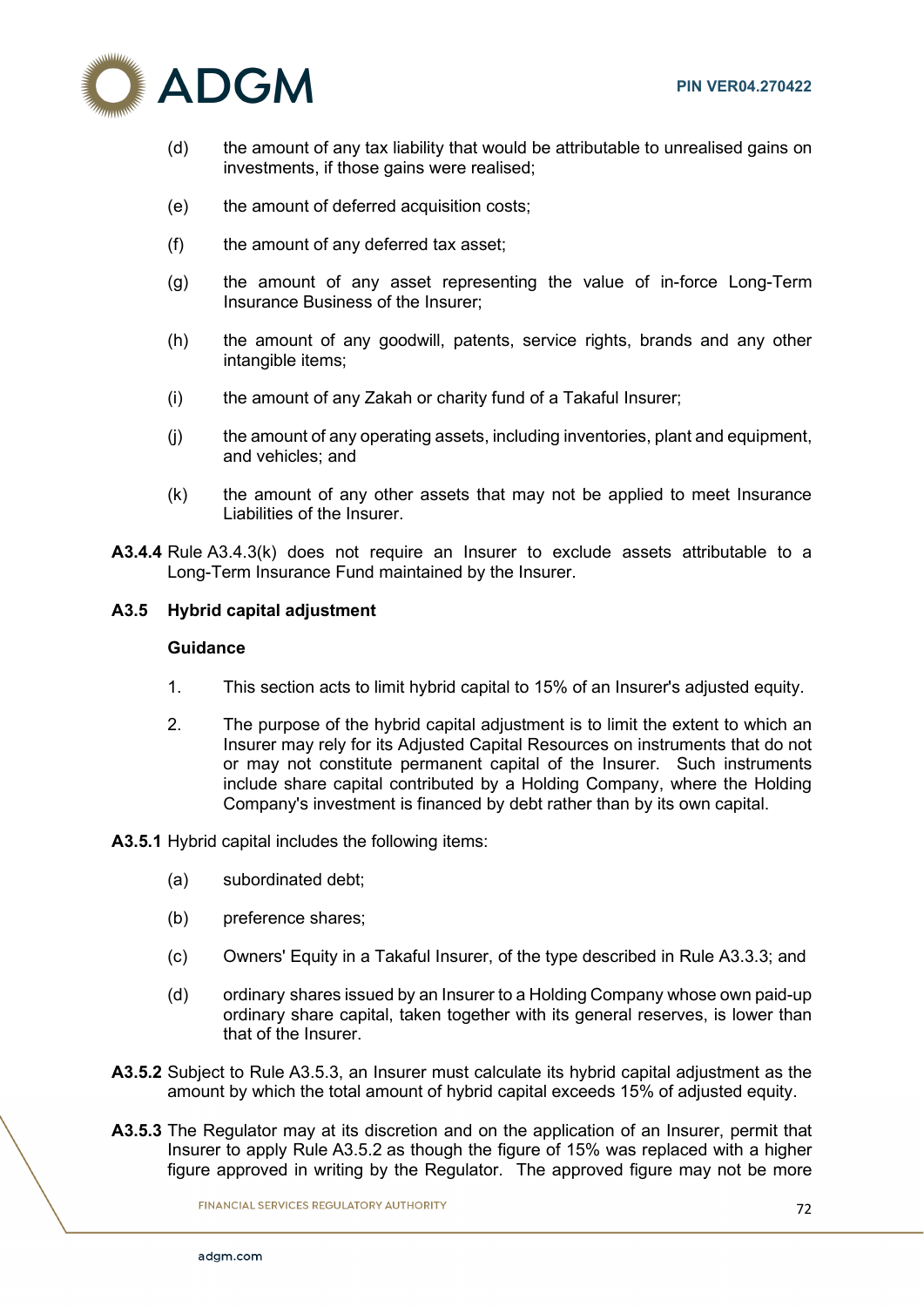

than the actual percentage which the hybrid capital represents of adjusted equity, and may not in any case exceed 30%.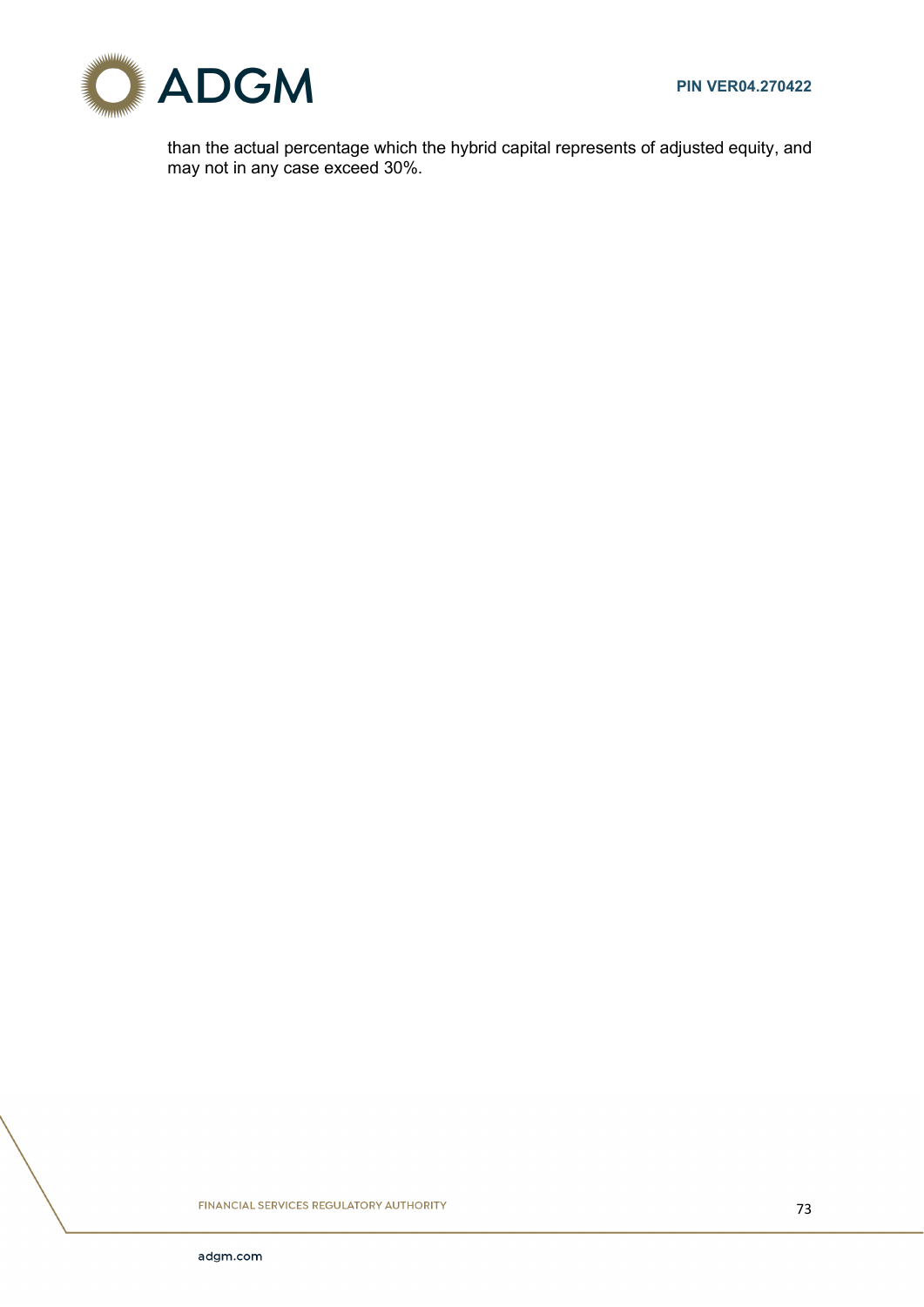

## <span id="page-78-2"></span>**APP4 CALCULATION OF MINIMUM CAPITAL REQUIREMENT**

### **A4.1 Purpose and general provisions**

**A4.1.1** This appendix applies to all Insurers to which Rule [4.3](#page-16-0) applies.

### **Guidance**

- 1. This appendix sets out the manner in which an Insurer that is not a Cell Company is required to calculate its Minimum Capital Requirement. The equivalent provisions for Insurers that are Cell Companies are set out in [APP6.](#page-99-0)
- 2. The Minimum Capital Requirement is calculated by determining individual components in respect of various specific risks that the Insurer is exposed to, and adding those components together to arrive at the Minimum Capital Requirement.

### **A4.2 Minimum Capital Requirement**

<span id="page-78-1"></span>**A4.2.1** Subject to Rule [A4.2.2,](#page-78-0) an Insurer must calculate its Minimum Capital Requirement according to the formula:

MCR = DRC + IVRC + OARC + OLRC + CRC + SFAC + URC + RRC + LIRC + AMRC

| Term        | <b>Definition</b>                                     |  |  |  |
|-------------|-------------------------------------------------------|--|--|--|
| <b>MCR</b>  | Insurer's Minimum Capital Requirement;                |  |  |  |
| <b>DRC</b>  | Insurer's default risk component;                     |  |  |  |
| <b>IVRC</b> | Insurer's investment volatility risk component;       |  |  |  |
| <b>OARC</b> | Insurer's off-balance sheet asset risk component;     |  |  |  |
| <b>OLRC</b> | Insurer's off-balance sheet liability risk component; |  |  |  |
| <b>CRC</b>  | Insurer's concentration risk component;               |  |  |  |
| <b>SFAC</b> | Insurer's size factor adjustment component;           |  |  |  |
| <b>URC</b>  | Insurer's underwriting risk component;                |  |  |  |
| <b>RRC</b>  | Insurer's reserving risk component;                   |  |  |  |
| <b>LIRC</b> | Insurer's Long-Term Insurance risk component; and     |  |  |  |
| <b>AMRC</b> | Insurer's asset management risk component.            |  |  |  |

Where the following definitions apply:

<span id="page-78-0"></span>**A4.2.2** The methods of calculation of the components referred to in Rule [A4.2.1](#page-78-1) are set out in Rules [A4.4,](#page-79-0) [A4.5,](#page-81-0) [A4.6,](#page-82-0) [A4.7,](#page-83-0) [A4.8,](#page-84-0) [A4.9,](#page-85-0) [A4.10,](#page-86-0) [A4.11,](#page-88-0) [A4.12](#page-89-0) and [A4.13.](#page-92-0)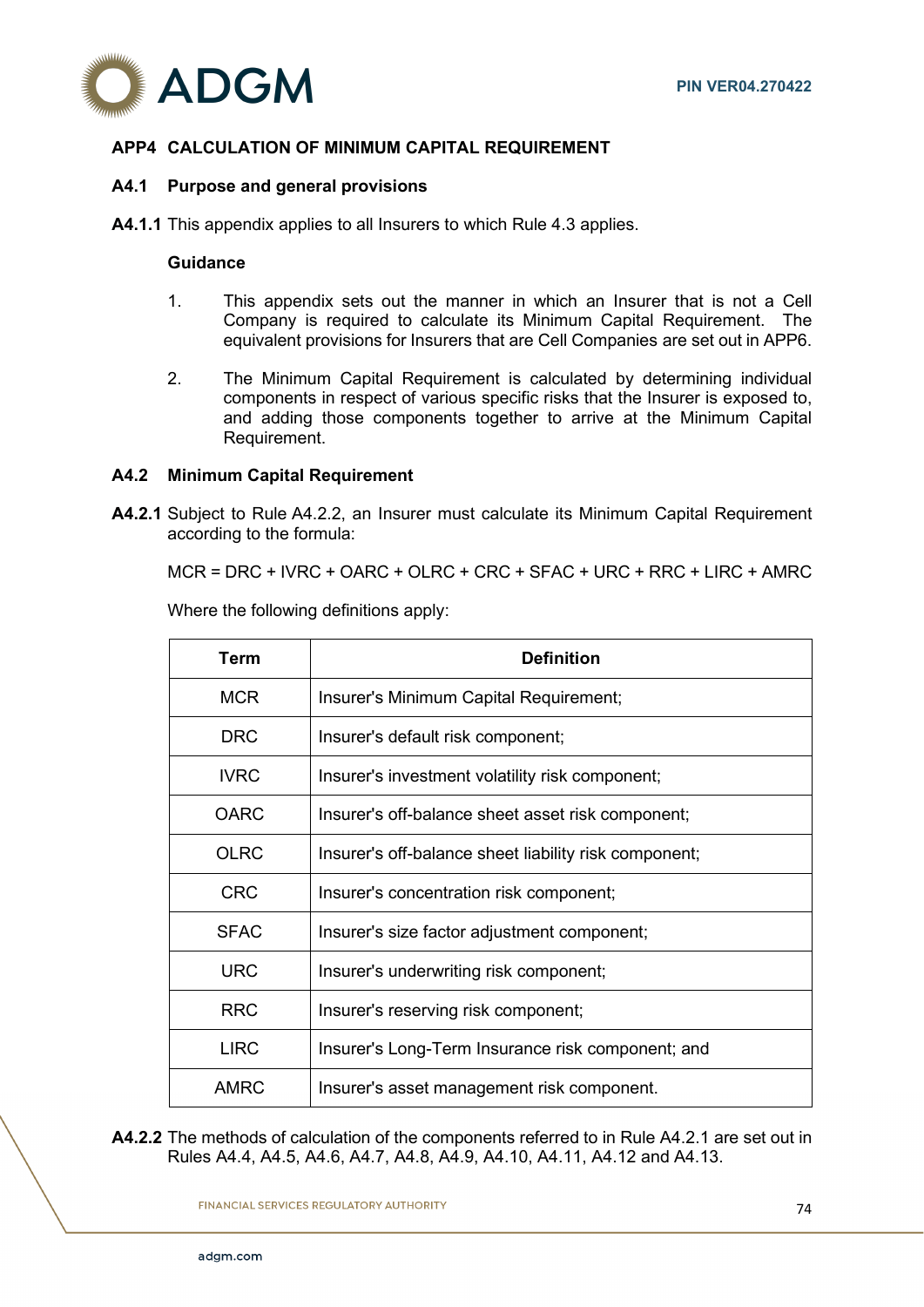

**A4.2.3** Captive Insurer Minimum Capital Requirements are set out in the CIB rulebook.

## **A4.3 Applicability of components to assets of the Insurer**

- **A4.3.1** Subject to Rule [A4.3.2,](#page-79-1) an Insurer must calculate those components of its Minimum Capital Requirement that are relevant to assets, in respect of every asset that is owned by the Insurer and that is available to meet the liabilities of the Insurer.
- <span id="page-79-1"></span>**A4.3.2** Where an Insurer arranges its affairs such that its Invested Assets are held in a Related entity, the Insurer may, with the written approval of the Regulator, calculate components of its Minimum Capital Requirement by reference to the Insurer's interest in the assets that are held by the Related entity, instead of by reference to the interest that the Insurer has in that Related entity. In that case this appendix shall be interpreted as though the assets (representing the Insurer's interest) held by the Related entity were held directly by the Insurer.

## **Guidance**

The effect of Rule [A4.3.2](#page-79-1) is to provide flexibility for Insurers whose investments are managed on a pooled basis within a Group, or which establish specialist Subsidiaries to manage their investments. While the Insurer's asset in such cases is a balance with, or investment in, a Related entity, this Rule permits the Insurer to 'look through' the corporate arrangement and apply this appendix to the assets of the Related entity as though they were the Insurer's own.

# <span id="page-79-0"></span>**A4.4 Default risk component**

## **Guidance**

The purpose of the default risk component is to require an Insurer to set aside capital to cover the risk that amounts receivable from counterparties will not be received. The basic calculation model for this component, set out in [A4.4.1,](#page-79-2) is modified by additional provisions that permit an Insurer to take account of the reduced default risk where an asset is covered by guarantees or collateral, and impose additional capital charges on assets that are encumbered. In addition, certain assets that are left out of account in calculating an Insurer's Adjusted Capital Resources are exempt from the default risk component calculation. Excluding these assets from Adjusted Capital Resources already effectively imposes a 100% capital requirement.

<span id="page-79-2"></span>**A4.4.1** An Insurer must calculate its default risk component as the sum of the amounts obtained by multiplying the value of each asset of the Insurer with the percentage applicable to that asset, as set out in the tables contained in this Rule and subject to the provisions of Rules [A4.4.2,](#page-80-0) [A4.4.5,](#page-81-1) [A4.4.6](#page-81-2) and [A4.4.7.](#page-81-3)

|                        | Asset                                                          | %   |
|------------------------|----------------------------------------------------------------|-----|
| (a                     | Bonds Rated 'AAA', issued by a Government or Government agency | 0.0 |
| (b)                    | Bonds not included in (a), Rated 'A' or better                 | 0.4 |
| $\mathsf{C}\mathsf{I}$ | <b>Bonds Rated 'BBB'</b>                                       | 3.3 |

<span id="page-79-3"></span>(a) Assets that are Invested Assets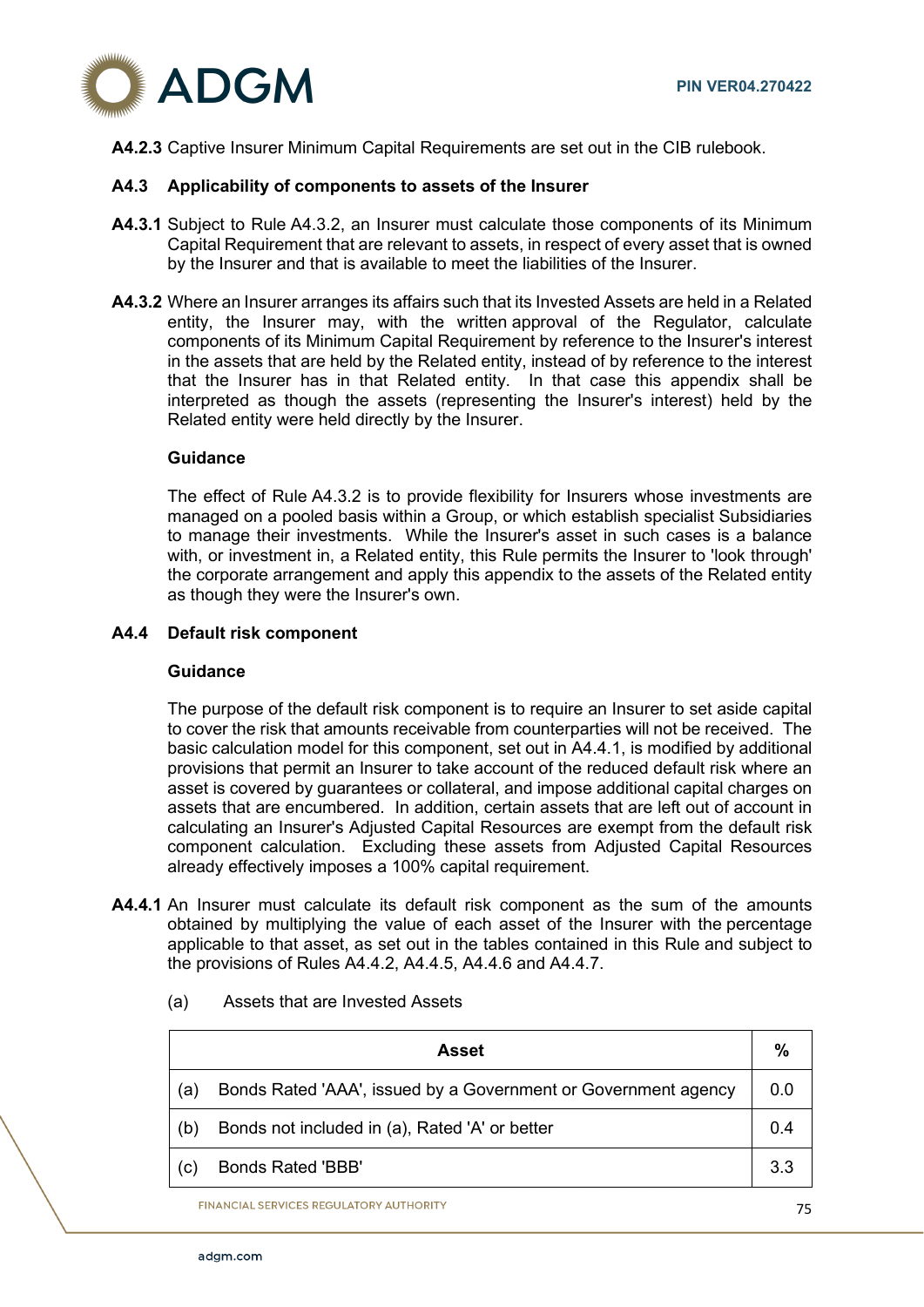

|       | Asset                                                                                                                    | $\%$  |
|-------|--------------------------------------------------------------------------------------------------------------------------|-------|
| (d)   | Bonds Rated 'BB'                                                                                                         | 7.5   |
| (e)   | Bonds Rated 'B'                                                                                                          | 13.7  |
| (f)   | <b>Bonds Rated 'CCC'</b>                                                                                                 | 20.2  |
| (g)   | Other Rated bonds                                                                                                        | 30.0  |
| (h)   | Secured loans – performing                                                                                               | 2.0   |
| (i)   | Secured loans – Non-Performing                                                                                           | 14.0  |
| (j)   | Loans to directors of the Insurer or to directors of Related parties, or<br>to the dependent relatives of such directors | 100.0 |
| (k)   | Unsecured loans to employees (except loans of less than \$1,000)                                                         | 100.0 |
| $($ l | Other bonds and loans                                                                                                    | 50.0  |

## <span id="page-80-1"></span>(b) Assets that are not Invested Assets

|     | <b>Asset</b>                  | $\%$ |  |
|-----|-------------------------------|------|--|
|     | Reinsurance recoverable from: |      |  |
| (a) | reinsurers Rated 'AAA'        | 0.5  |  |
| (b) | reinsurers Rated 'AA'         | 1.2  |  |
| (c) | reinsurers Rated 'A'          | 1.9  |  |
| (d) | reinsurers Rated 'BBB'        | 4.7  |  |
| (e) | reinsurers Rated 'BB'         | 9.6  |  |
| (f) | reinsurers Rated 'B'          | 23.8 |  |
| (g) | reinsurers Rated 'CCC'        | 49.7 |  |
| (h) | reinsurers Rated 'R'          | 50.0 |  |
| (i) | other reinsurers              | 25.0 |  |
| (i) | Other assets                  | 3.0  |  |

<span id="page-80-0"></span>**A4.4.2** Reinsurance recoverable includes amounts recoverable in respect of outstanding claims and in respect of Premium Liabilities. Insurers may make reasonable approximations where it is not possible to identify exactly the reinsurers to which amounts recoverable relate (for example, in the case of recoveries in respect of Premium Liabilities and in respect of claims incurred but not reported).<br>FINANCIAL SERVICES REGULATORY AUTHORITY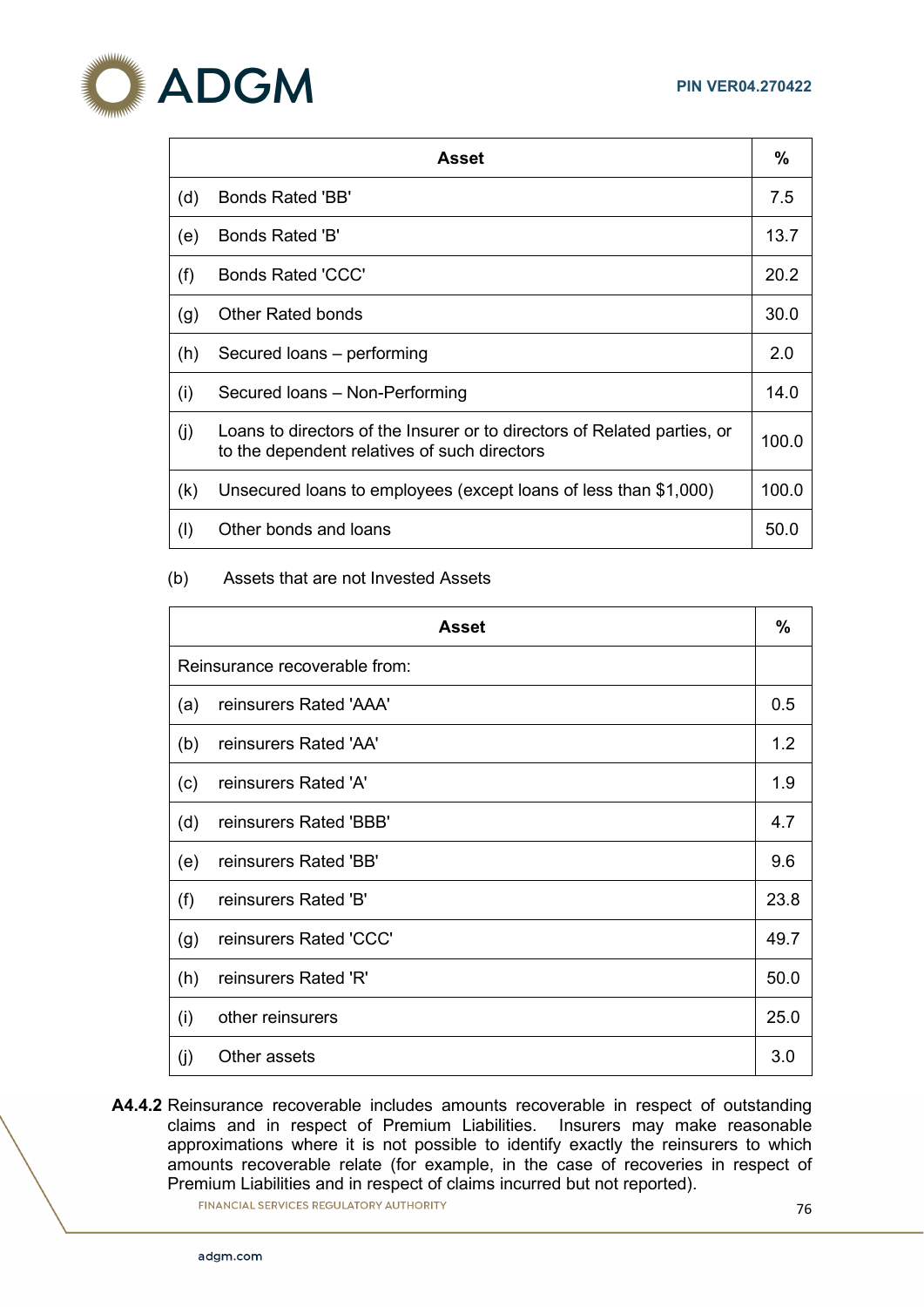

- <span id="page-81-7"></span>**A4.4.3** Where an asset falls within more than one category in the table in Rules [A4.4.1\(a\)](#page-79-3) or [A4.4.1\(b\),](#page-80-1) the highest of the percentages applicable to that asset must be applied.
- <span id="page-81-4"></span>**A4.4.4** Where an asset has been explicitly, unconditionally and irrevocably guaranteed for its remaining term, by a guarantor with a rating of 'A' or better who is not Related to the Insurer, the Insurer may at its option use, in place of the relevant percentage in the table in Rules [A4.4.1\(a\)](#page-79-3) or [A4.4.1\(b\),](#page-80-1) the percentage in those tables that would apply to a debt due from the guarantor.
- <span id="page-81-1"></span>**A4.4.5** Where an Insurer holds collateral against an asset, and the collateral consists of a charge, mortgage or other security interest in cash or in debt securities whose issuer has a rating of 'A' or above, the Insurer may at its option use, in place of the relevant percentage in the tabl[e A4.4.1\(a\)](#page-79-3) or in Rule [A4.4.1\(b\),](#page-80-1) the percentage in those tables that would apply to the collateral.
- <span id="page-81-2"></span>**A4.4.6** The provisions of Rules [A4.4.4](#page-81-4) and [A4.4.5](#page-81-1) apply only to the extent that the asset is covered by the guarantee or the collateral.
- <span id="page-81-3"></span>**A4.4.7** Notwithstanding anything else in this section:
	- (a) the amount included in the default risk component in respect of any asset that is subject to a fixed or floating charge, mortgage or other encumbrance must be 100% of the value of the asset to the extent of that charge, mortgage or encumbrance. In the case of such assets, the percentages set out in the tables above must be applied only to the amount, if any, by which the value of the asset exceeds the amount of the charge, mortgage or encumbrance; and
	- (b) no amount must be included in the default risk component in respect of assets excluded from Adjusted Capital Resources in accordance with Rules [A3.4.3\(e\),](#page-76-6) [A3.4.3\(f\),](#page-76-7) [A3.4.3\(g\),](#page-76-8) [A3.4.3\(h\),](#page-76-9) [A3.4.3\(j\)](#page-76-10) or [A3.4.3\(k\).](#page-76-3)

## <span id="page-81-5"></span><span id="page-81-0"></span>**A4.5 Investment volatility risk component**

## **Guidance**

The purpose of the investment volatility risk component is to require an Insurer to set aside capital to cover the risk of deterioration in the values of Invested Assets. Invested Assets that are linked to liabilities of Investment-Linked Insurance contracts are exempted from the calculation, since there is a direct correlation between the values of the assets and the values of the liabilities to which they are linked.

<span id="page-81-6"></span>**A4.5.1** Subject to Rule [A4.5.2,](#page-82-1) an Insurer must calculate its investment volatility risk component as the sum of the amounts obtained by multiplying the value of each Invested Asset with the relevant percentage applicable to that asset as set out in the following table.

|     | Asset                                   | $\%$ |
|-----|-----------------------------------------|------|
| (a` | All bonds up to 1 year to maturity      |      |
| (c) | Bonds between 1 and 2 years to maturity | 20   |
| (d) | Bonds between 2 and 5 years to maturity |      |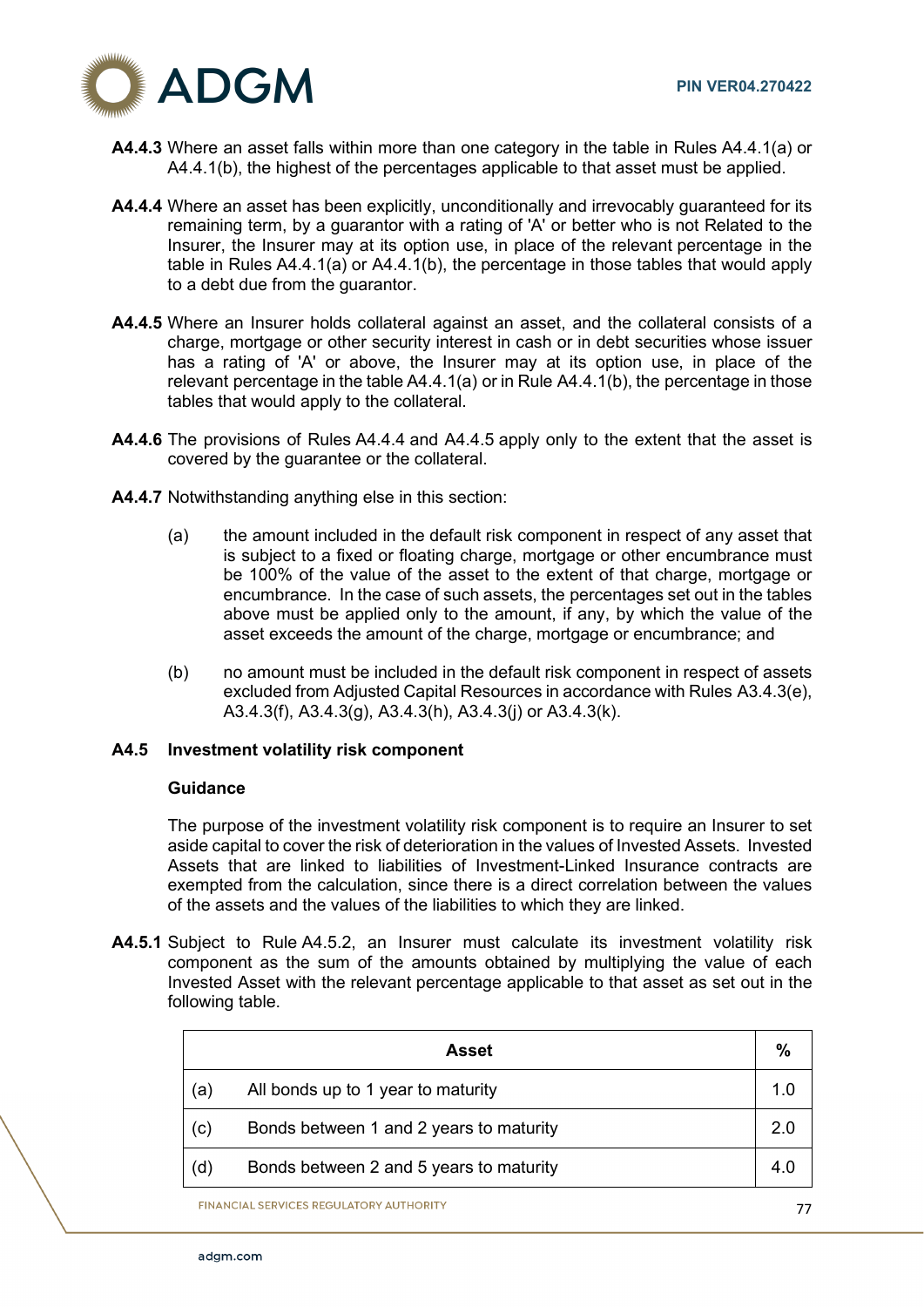

|                                                                                 | <b>Asset</b>                             | %    |  |
|---------------------------------------------------------------------------------|------------------------------------------|------|--|
| (a)                                                                             | Bonds between 5 and 10 years to maturity | 6.0  |  |
| (e)                                                                             | All other bonds                          | 8.0  |  |
| (f)                                                                             | Equity investments*                      | 15.0 |  |
| (g)                                                                             | Preference shares                        | 6.0  |  |
| *Note: Item (f) includes equity shares, participations in collective investment |                                          |      |  |

schemes (whether or not the underlying investments are themselves equity investments), participations in joint ventures, and certificates of Mudaraba and Musharaka.

- <span id="page-82-1"></span>**A4.5.2** No amount must be included in the calculation of the investment volatility risk component in respect of:
	- (a) investments that are linked to liabilities of Investment-Linked Insurance contracts; or
	- (b) assets referred to in Rule [A4.4.7\(b\).](#page-81-5)

# <span id="page-82-0"></span>**A4.6 Off-balance sheet asset risk component**

### **Guidance**

The purpose of the off-balance sheet asset risk component is to require an Insurer to set aside capital to cover the risk of default and deterioration in value in respect of exposures that the Insurer has because it is a party to a derivative contract.

- <span id="page-82-3"></span>**A4.6.1** An Insurer is required to calculate an off-balance sheet asset risk component, if the Insurer is, as at the Solvency Reference Date, a party to a derivative contract, including a forward, future, swap, option or other similar contract, but not including:
	- (a) a put option serving as a guarantee;
	- (b) a foreign exchange contract having an original maturity of fourteen days or less; or
	- (c) an instrument traded on a futures or options exchange, which is subject to daily mark-to-market and margin payments.
- <span id="page-82-4"></span>**A4.6.2** An Insurer must calculate its off-balance sheet asset risk component as the sum of the amounts obtained by applying the calculations set out in Rule [A4.6.3](#page-82-2) in respect of each derivative contract entered into by the Insurer that meets the description in Rule [A4.6.1.](#page-82-3)
- <span id="page-82-2"></span>**A4.6.3** The amount in respect of a derivative contract is obtained by calculating, for an asset equivalent amount as determined in Rule [A4.6.4,](#page-83-1) a default risk component as set out in Rule [A4.4](#page-79-0) and an investment volatility risk component as set out in Rule [A4.5,](#page-81-0) as though the asset equivalent amount were a debt obligation due from the derivative counterparty.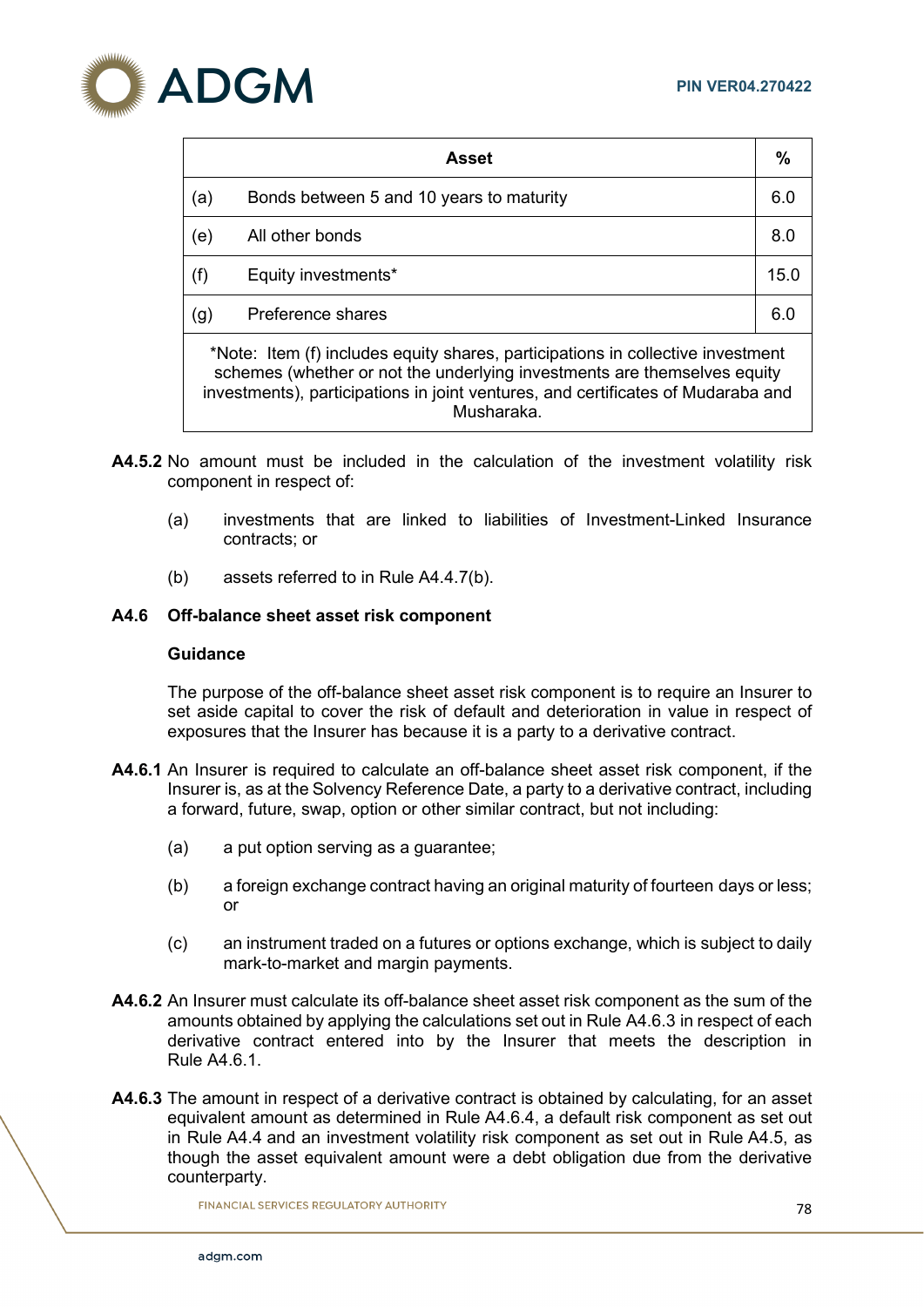

<span id="page-83-1"></span>**A4.6.4** The asset equivalent amount in respect of a derivative is calculated as the sum of the current mark-to-market exposure of the derivative (where this is positive) and the amount obtained by multiplying the notional principal amount of the derivative by the factors specified in the following table, according to the nature and residual maturity of the derivative.

|     | <b>Residual maturity</b>                 | A          | в    | С     | D    | Е     |
|-----|------------------------------------------|------------|------|-------|------|-------|
| (a  | Less than 1 year                         | <b>NIL</b> | 1.0% | 6.0%  | 7.0% | 10.0% |
| (b) | 1 year or more, but less than<br>5 years | 0.5%       | 5.0% | 8.0%  | 7.0% | 12.0% |
| c,  | 5 years or more                          | 1.5%       | 7.0% | 10.0% | 8.0% | 15.0% |

Where:

**A** means interest rate contracts;

**B** means foreign exchange and gold contracts;

**C** means equity contracts;

**D** means precious metal contracts (other than gold); and

**E** means other contracts.

# <span id="page-83-0"></span>**A4.7 Off-balance sheet liability risk component**

## **Guidance**

The purpose of the off-balance sheet liability risk component is to require an Insurer to set aside capital to cover the risk that it will be required to perform on a guarantee, letter of credit or other credit substitute that it has entered into. Although such items are not liabilities of the Insurer as at the Solvency Reference Date, they have the capacity to crystallise as liabilities at a subsequent date and therefore to affect the Insurer's capital position.

- **A4.7.1** An Insurer must calculate an off-balance sheet liability risk component if the Insurer has issued guarantees, including put options serving as guarantees, letters of credit or any other credit substitute (other than an insurance contract) in favour of another party, so that the Insurer is exposed to the risk of having to make payment on those instruments should the guaranteed party default.
- **A4.7.2** An Insurer must calculate its off-balance sheet liability risk component as the sum of the amounts obtained by applying the calculations set out in Rule [A4.7.3](#page-83-2) in respect of each guarantee, letter of credit or other credit substitute.
- <span id="page-83-2"></span>**A4.7.3** The amount in respect of a guarantee, letter of credit or other credit substitute (other than an insurance contract) is obtained by calculating, for the nominal amount of the guarantee, letter of credit or other credit substitute, a default risk component as set out in Rule [A4.4](#page-79-0) and an investment volatility risk component as set out in Rule [A4.5,](#page-81-0) in respect of the obligation or asset over which the guarantee, letter of credit or other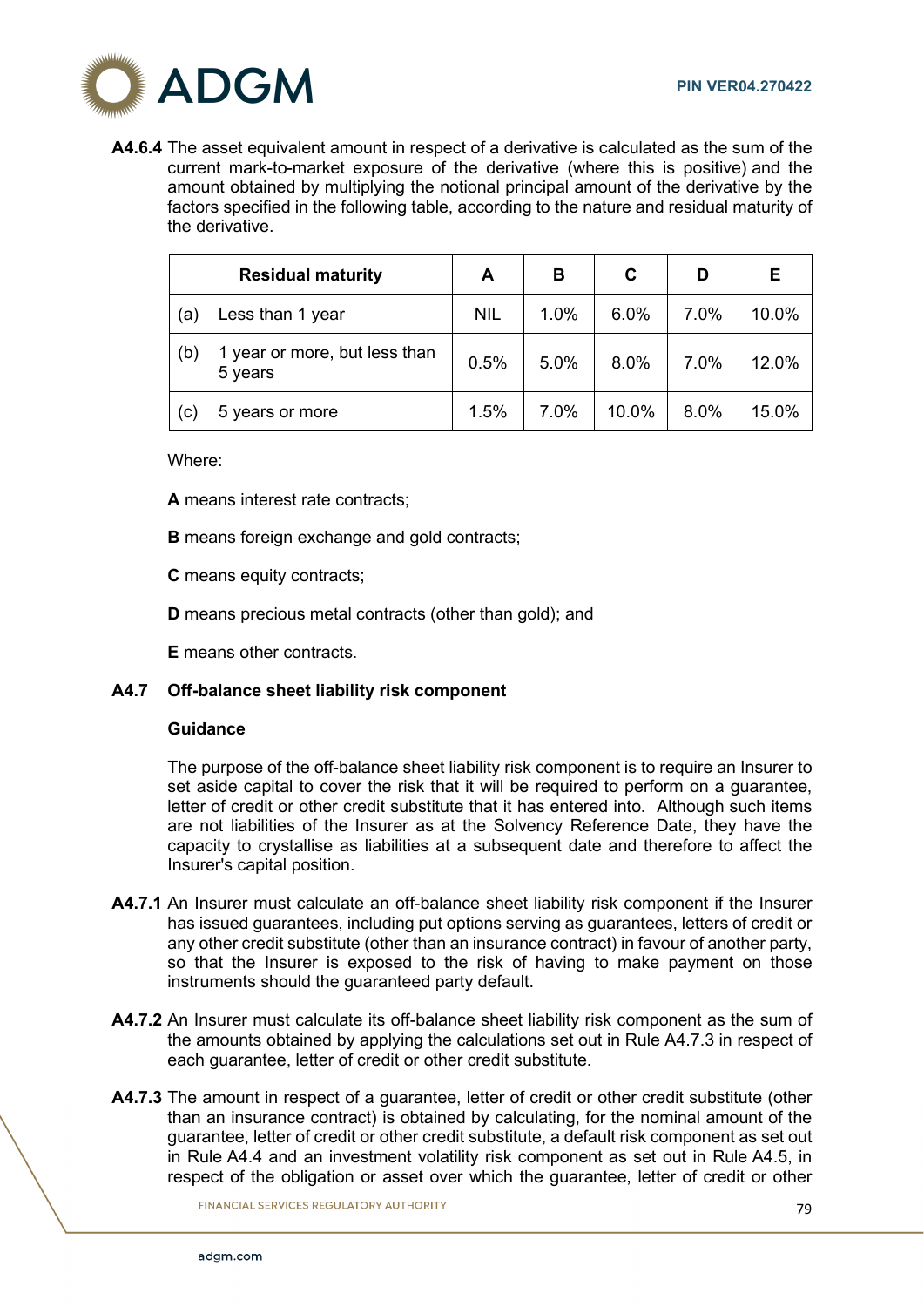

credit substitute is written, as though that obligation or asset were an obligation or asset of the Insurer.

## <span id="page-84-0"></span>**A4.8 Concentration risk component**

### **Guidance**

The purpose of the concentration risk component is to require an Insurer to set aside capital to cover the sensitivity that it has to default or volatility in respect of assets and exposures to single counterparties or groupings of connected counterparties, or single properties. The additional capital requirement applies to investment exposures, including off-balance sheet exposures, and amounts outstanding under finite risk reinsurance contracts in respect of Long-Term Insurance. It is calculated on the basis of the Insurer's total exposure to the counterparty, grouping of connected counterparties or property, and operates on a sliding scale depending on the size of that exposure relative to the Insurer's Adjusted Capital Resources. The total amount of the concentration risk component in respect of any asset is limited to 100% of the value of the asset, and certain assets that are left out of account in calculating an Insurer's Adjusted Capital Resources are excluded from the calculation.

- <span id="page-84-1"></span>**A4.8.1** An Insurer must calculate a concentration risk component if the Insurer has, as at the Solvency Reference Date, an investment exposure to a single counterparty or (taken in the aggregate) to a grouping of two or more counterparties who are Related to each other, or to a single property, that exceeds 10% of the Insurer's Adjusted Capital Resources.
- **A4.8.2** For the purposes of the calculation referred to in Rule [A4.8.1:](#page-84-1)
	- (a) 'investment exposure' means the aggregate value of all equity, bond or other investments in or in respect of the counterparty or grouping of Related counterparties or property in question, together with off-balance sheet exposures to the same counterparty or grouping of Related counterparties or property that the Insurer has because it has issued guarantees, letters of credit or other credit substitutes (other than insurance contracts), or because it has entered into derivative contracts, and any amounts referred to in Rule [A4.12.6](#page-91-0) in respect of that counterparty or grouping of Related counterparties, but excluding any assets excluded from base capital by reason of any of the Rules referred to in Rule [A4.4.7\(b\);](#page-81-5) and
	- (b) 'AAA'-Rated Governments and 'AAA'-Rated Government agencies are not counterparties.
- <span id="page-84-2"></span>**A4.8.3** An Insurer must calculate its concentration risk component as the sum of the amounts obtained by applying to each investment exposure that exceeds 10% of the Insurer's Adjusted Capital Resources the relevant formula set out in the following table, subject to Rule [A4.8.4.](#page-85-1)

| <b>Exposure expressed as</b><br>a percentage of adjusted<br>capital resources |                  | Formula to determine concentration risk<br>component                                  |  |
|-------------------------------------------------------------------------------|------------------|---------------------------------------------------------------------------------------|--|
| (a)                                                                           | Over 10 up to 25 | 20% of the amount by which the investment<br>exposure exceeds 10% of Adjusted Capital |  |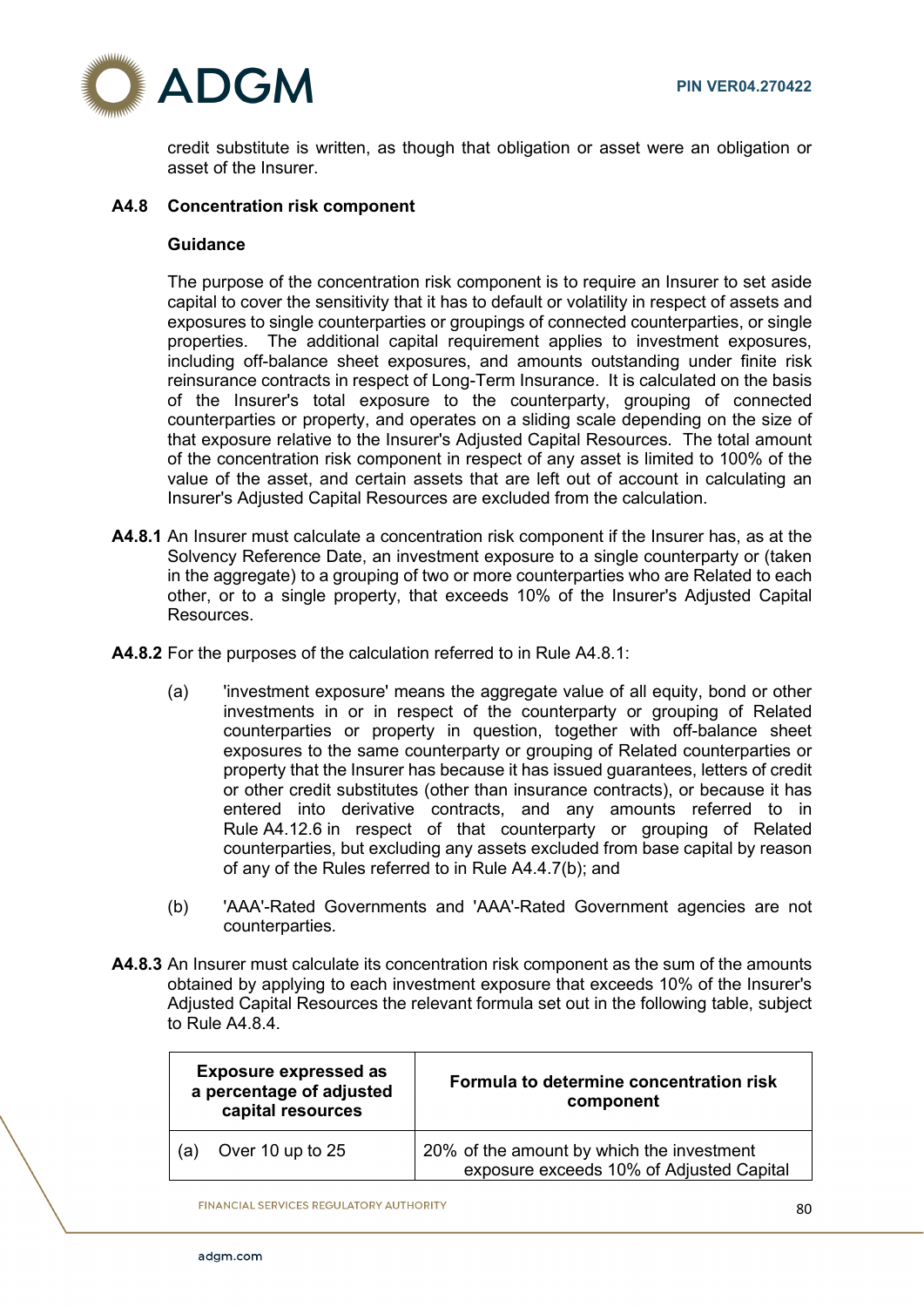

|     | <b>Exposure expressed as</b><br>a percentage of adjusted<br>capital resources | Formula to determine concentration risk<br>component |                                                                                                                                                                                                                                                   |
|-----|-------------------------------------------------------------------------------|------------------------------------------------------|---------------------------------------------------------------------------------------------------------------------------------------------------------------------------------------------------------------------------------------------------|
|     |                                                                               |                                                      | Resources, up to a limit equivalent to 3% of<br><b>Adjusted Capital Resources.</b>                                                                                                                                                                |
| (b) | Over 25 up to 50                                                              | $3\%$                                                | of the amount of Adjusted Capital<br>Resources, plus 40% of the amount by<br>which the investment exposure exceeds<br>25% of Adjusted Capital Resources, up to a<br>limit in total equivalent to 13% of Adjusted<br>Capital Resources.            |
| (c) | Over 50 up to 75                                                              |                                                      | 13% of the amount of Adjusted Capital<br>Resources, plus 60% of the amount by<br>which the investment exposure exceeds<br>50% of Adjusted Capital Resources, up to a<br>limit in total equivalent to 28% of Adjusted<br><b>Capital Resources.</b> |
| (d) | Over 75 up to 100                                                             |                                                      | 28% of the amount of Adjusted Capital<br>Resources, plus 80% of the amount by<br>which the investment exposure exceeds<br>75% of Adjusted Capital Resources, up to a<br>limit in total equivalent to 48% of Adjusted<br><b>Capital Resources.</b> |
| (e) | Over 100                                                                      |                                                      | 48% of the amount of Adjusted Capital<br>Resources, plus 100% of the amount by<br>which the investment exposure exceeds<br>100% of Adjusted Capital Resources.                                                                                    |

<span id="page-85-1"></span>**A4.8.4** If the amount included in the concentration risk component in respect of an investment exposure, aggregated with the sum of the amounts included in the default risk component, investment volatility risk component and off-balance sheet asset risk component in respect of the assets and off-balance sheet exposures comprising that investment exposure, exceeds 100% of that investment exposure, the concentration risk component in respect of that investment exposure must be reduced so that the total of the four components in respect of that investment exposure is equal to 100% of that investment exposure.

# <span id="page-85-0"></span>**A4.9 Size factor component**

## **Guidance**

The effect of the size factor component is to provide a relatively higher capital requirement in respect of Insurers with smaller portfolios of Invested Assets. The calculation adjusts the aggregate of the default risk component, investment volatility risk component and concentration risk component in respect of Invested Assets, by a factor that varies according to the total size of Invested Assets.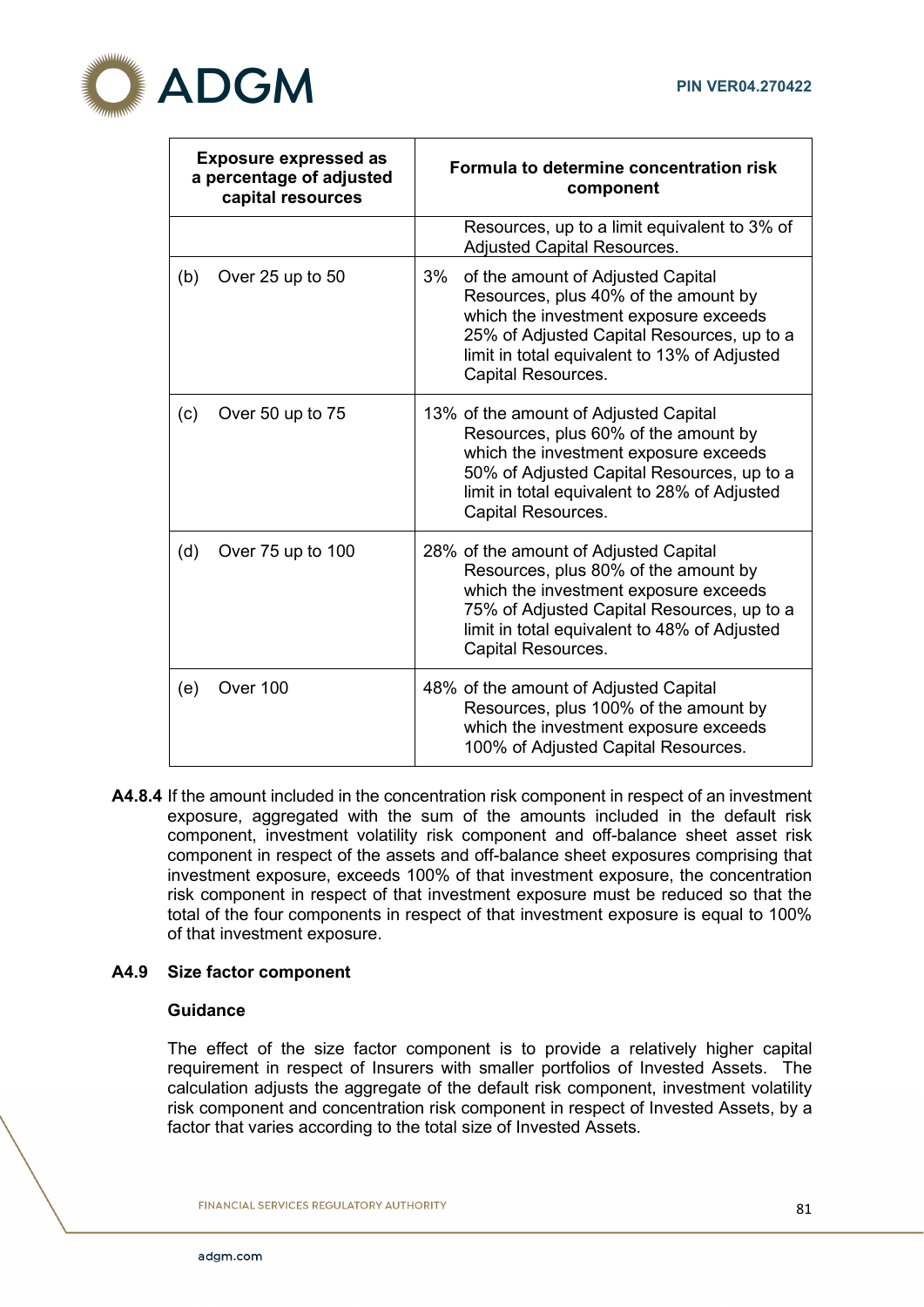

- <span id="page-86-1"></span>**A4.9.1** The base figure for the size factor component is determined by aggregating the following components:
	- (a) the default risk component determined in accordance with Rule [A4.4,](#page-79-0) so far only as concerns the Insurer's Invested Assets;
	- (b) the investment volatility risk component determined in accordance with Rule [A4.5;](#page-81-0) and
	- (c) the concentration risk component determined in accordance with Rule [A4.8,](#page-84-0) so far only as concerns the Insurer's Invested Assets.
- **A4.9.2** An Insurer must calculate its size factor component by multiplying the base figure determined in accordance with Rule [A4.9.1](#page-86-1) by the factor derived by applying the following formula, where x represents the total Invested Assets expressed in millions of dollars:
	- (a) If  $x \le 100$ , the factor is 1.5.
	- (b) If  $100 < x \le 200$ , the factor is  $(150 + 0.5(x-100))/x$ .
	- (c) If  $200 < x \le 1,200$ , the factor is  $(200 0.2(x 200))/x$ .
	- (d) If  $x > 1,200$ , the factor is zero.

## <span id="page-86-0"></span>**A4.10 Underwriting risk component**

#### **Guidance**

The purpose of the underwriting risk component of the Minimum Capital Requirement is to require an Insurer to set aside capital to address the risk that the cost of claims in respect of General Insurance Business will vary from the cost implicit in the premiums being charged. The basic calculation model set out in Rule [A4.10.2](#page-87-0) applies different factors to the premium in respect of different Classes of Business, based on the different perceived risk of variability associated with each. The model is modified by additional provisions dealing with certain Classes of Business. This section also restricts the extent to which reinsurance may be taken into account when calculating the underwriting risk component.

<span id="page-86-2"></span>**A4.10.1** Subject to the other provisions of this section, an Insurer must calculate its underwriting risk component as the sum of the amounts obtained by multiplying the Insurer's base premium, for each Class of Business, by the percentage factors set out in the following table.

| <b>Class of Business</b> |                 | <b>Percentage factor</b> |                             |                                                    |  |
|--------------------------|-----------------|--------------------------|-----------------------------|----------------------------------------------------|--|
|                          |                 | Direct insurance         | Proportional<br>reinsurance | Non-proportional<br>and facultative<br>reinsurance |  |
| a.                       | Classes 1 and 2 | 18                       | 18                          | 27                                                 |  |
|                          | Class 3         |                          | 12                          | 18                                                 |  |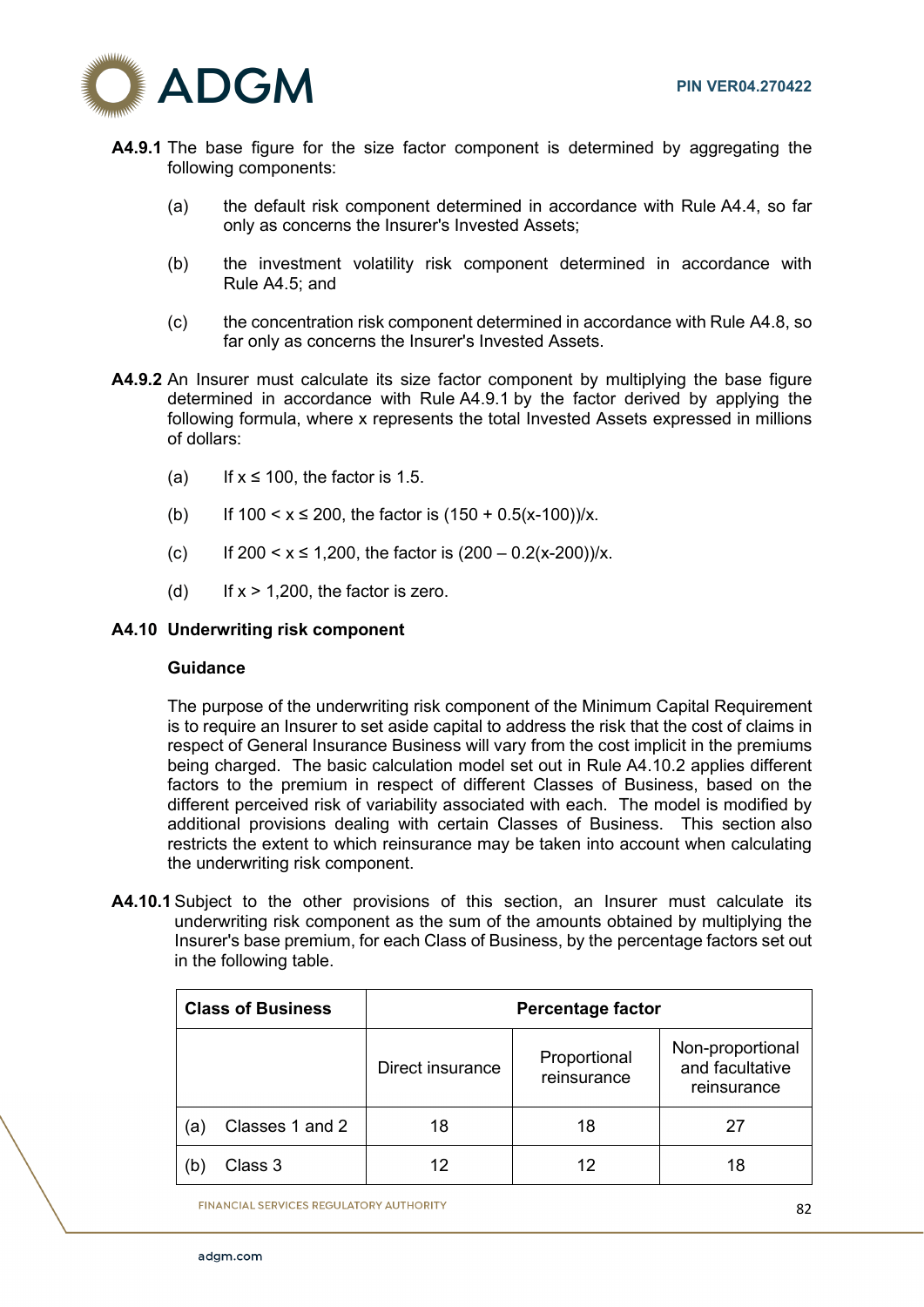

| <b>Class of Business</b> |                 |    | <b>Percentage factor</b> |     |
|--------------------------|-----------------|----|--------------------------|-----|
| (c)                      | Class 4         | 17 | 17                       | 26  |
| (d)                      | Class 5         | 19 | 19                       | 30  |
| (e)                      | Class 6         | 27 | 27                       | 29  |
| (f)                      | Classes 7 and 8 | 90 | 90                       | 140 |
| (g)                      | Class 9         | 18 | 18                       | 27  |

- <span id="page-87-0"></span>**A4.10.2** Where an Insurer underwrites Contracts of Insurance in Class 1 or Class 2, and those contracts constitute Long-Term Insurance contracts, the Insurer must not calculate an underwriting risk component in respect of those contracts but must instead calculate a Long-Term Insurance risk component as set out in [A4.12.](#page-89-0)
- **A4.10.3** The Regulator may, on written application by an Insurer undertaking business in Class 2, give consent in writing to the use of percentages other than those stated in item [A4.10.1\(](#page-86-2)a), if the Regulator is satisfied that adequate mortality and morbidity information exists in respect of that business, to provide a reasonable basis for reliance on actuarial principles. The percentages that may be used must be those stated in the notice giving consent, but may not be lower than 12% in the case of direct insurance and proportional reinsurance, and 18% in the case of non-proportional or facultative reinsurance.
- <span id="page-87-1"></span>**A4.10.4** Where the Insurer's estimated net retention as at the Solvency Reference Date in respect of a property catastrophe exceeds the sum of the amounts calculated in accordance with Rule [A4.10.1](#page-86-2) in respect of Class 5, before taking account of this Rule, the sum of those amounts must be replaced by the Insurer's estimated net retention in respect of a property catastrophe when calculating the underwriting risk component.
- **A4.10.5** For the purposes of Rule [A4.10.4,](#page-87-1) the Insurer's net retention means the sum of claims expected to be paid, associated direct and indirect settlement costs and reinstatement premiums expected to be paid in respect of reinsurance recoveries resulting from those claims, less the sum of reinstatement premiums expected to be received and reinsurance and other recoveries expected to be received resulting from those claims, in the event of a property catastrophe representing a return period of not less than one hundred years.
- <span id="page-87-2"></span>**A4.10.6** For the purposes of this section, and subject to Rule [A4.10.8,](#page-88-1) the Insurer's base premium means the higher of the two following amounts:
	- (a) the amount of the Insurer's Net Written Premium during the reference period; and
	- (b) 50% of the amount of the Insurer's Gross Written Premium during the reference period.
- **A4.10.7** In Rule [A4.10.6,](#page-87-2) the reference period means the reporting period ending next before the Solvency Reference Date, except where the Insurer's forecast Net Written Premium, according to its business plan, for the reporting period next after **FINANCIAL SERVICES REGULATORY AUTHORITY**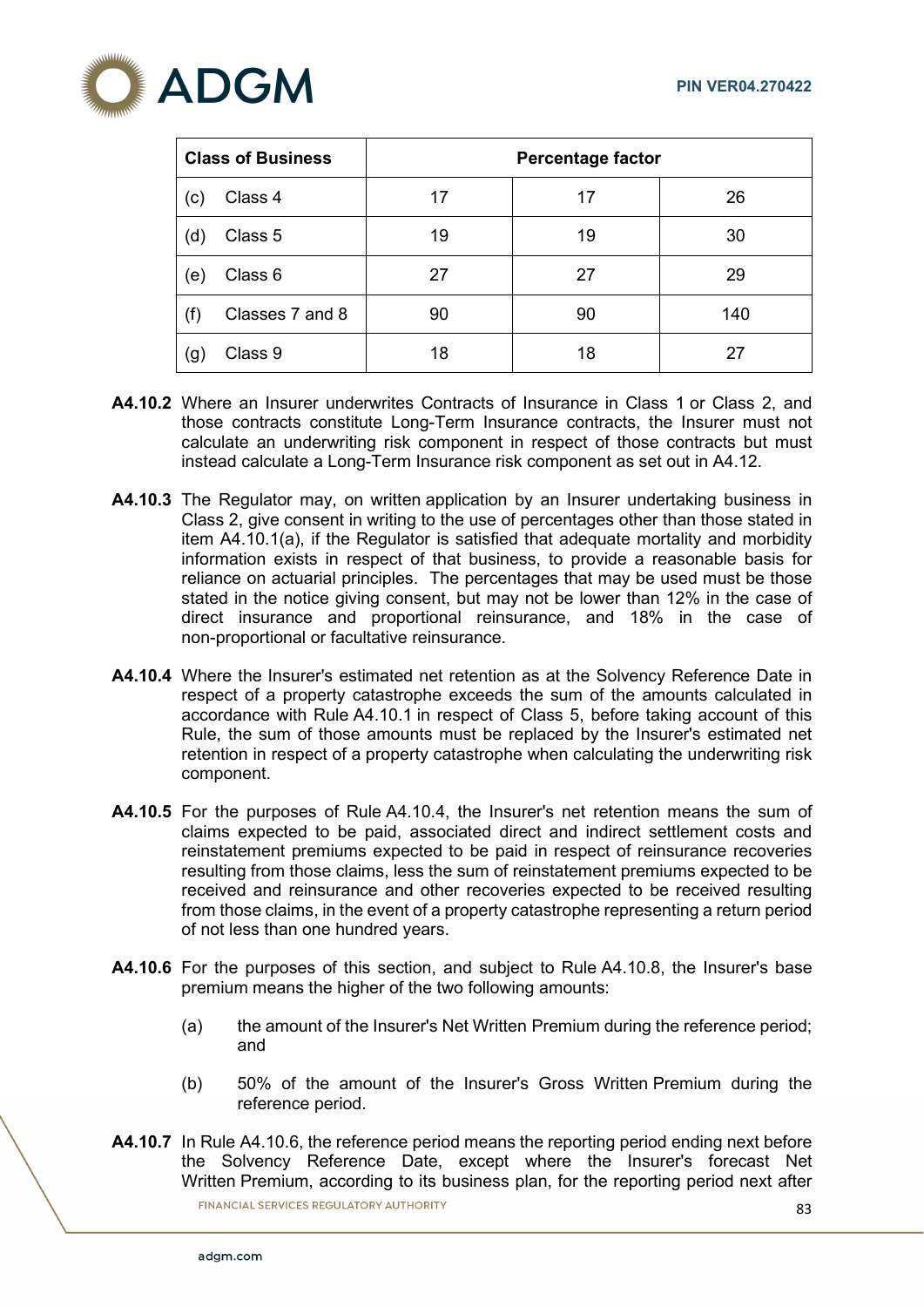

that reporting period, is higher, in which case the reference period will be the second of the two reporting periods and the Net Written Premium and Gross Written Premium used for the purposes of Rule [A4.10.6](#page-87-2) must be the forecast Net Written Premium and Gross Written Premium for that second reporting period.

- <span id="page-88-1"></span>**A4.10.8** Where an Insurer enters, as Insurer or cedant, into a General Insurance contract of longer than twelve months' duration, the premium or reinsurance premium on that contract must not be included fully in the calculation of base premium in the reporting period in which the contract was effected, but must be apportioned over the duration of the contract by allocating to each reporting period a fraction of the premium proportionate to the fraction of the contract period that falls into that reporting period, or on a different basis approved in writing by the Regulator.
- **A4.10.9** Where an Insurer enters as reinsurer into a finite risk reinsurance contract in respect of General Insurance Business, the underwriting risk component in respect of that contract, regardless of the Class of Business it relates to, must be 4% of the base premium on the contract.

## <span id="page-88-0"></span>**A4.11 Reserving risk component**

### **Guidance**

The purpose of the reserving risk component of the Minimum Capital Requirement is to require an Insurer to set aside capital to address the risk that the cost of claims in respect of General Insurance Business will vary from the amounts recorded as liabilities in the Insurer's balance sheet. This calculation applies only to liabilities in respect of outstanding claims (the risk of deterioration in Premium Liability is addressed in the underwriting risk component in Rule [A4.10\)](#page-86-0). The principles of the calculation are similar to those in Rule [A4.10.](#page-86-0)

<span id="page-88-2"></span>**A4.11.1** Subject to the other provisions of this section, an Insurer must calculate its reserving risk component as the sum of the amounts obtained by multiplying the Insurer's base claims reserve under Contracts of Insurance and reinsurance effected by it, for each Class of Business, by the percentage factors set out in the following table.

| <b>Class of Business</b> |                 | <b>Percentage factor</b> |                             |                                                    |  |
|--------------------------|-----------------|--------------------------|-----------------------------|----------------------------------------------------|--|
|                          |                 | Direct insurance         | Proportional<br>reinsurance | Non-proportional<br>and facultative<br>reinsurance |  |
| (a)                      | Classes 1 and 2 | 28                       | 28                          | 28                                                 |  |
| (b)                      | Class 3         | 12                       | 12                          | 12                                                 |  |
| (c)                      | Class 4         | 16                       | 16                          | 16                                                 |  |
| (d)                      | Class 5         | 22                       | 22                          | 22                                                 |  |
| (e)                      | Class 6         | 10                       | 10                          | 10                                                 |  |
| (f)                      | Classes 7 and 8 | 31.25                    | 31.25                       | 31.25                                              |  |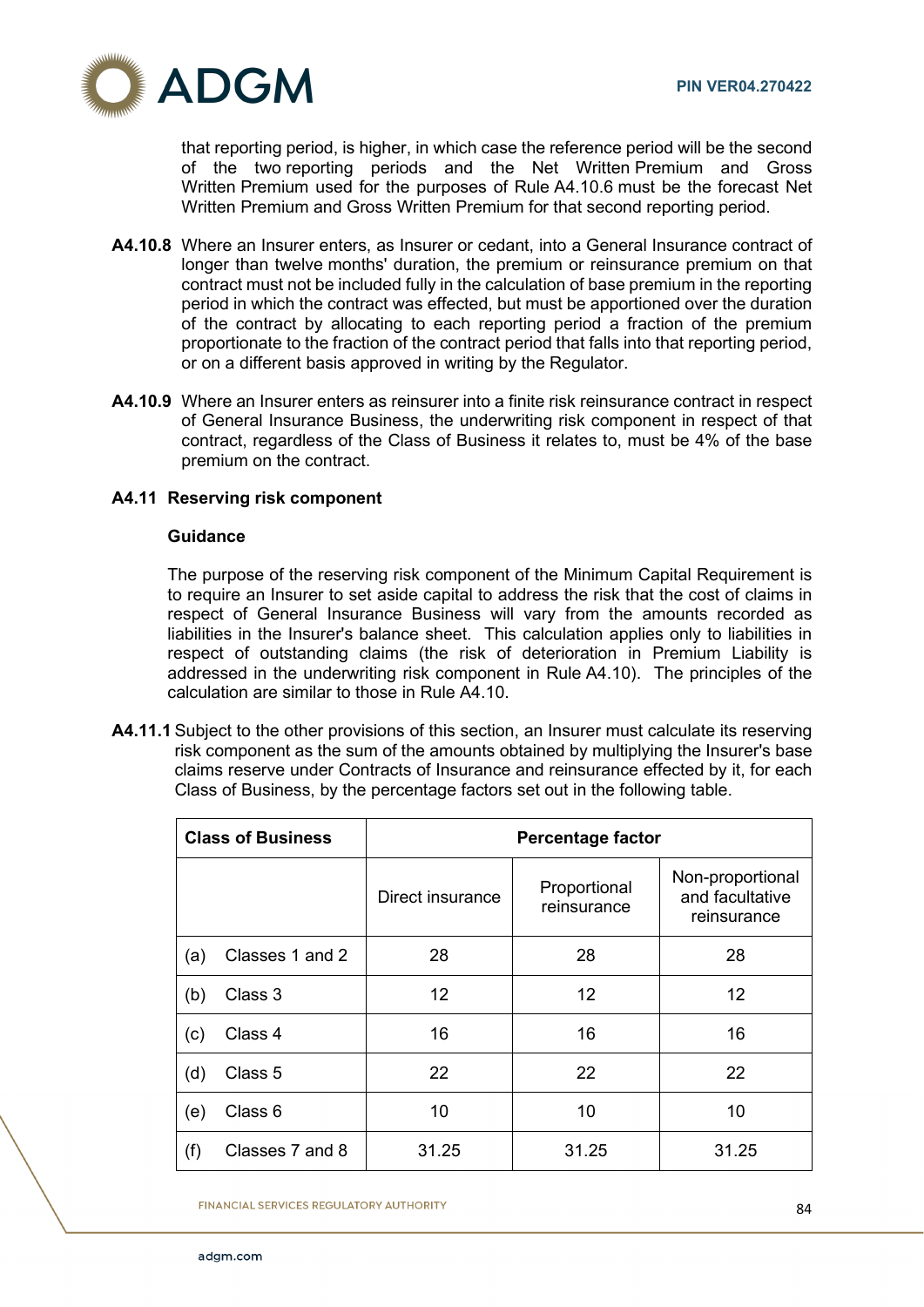

| 2001<br>◡<br>oldoo o<br>Ö |  |  |  |
|---------------------------|--|--|--|
|---------------------------|--|--|--|

- A4.11.2 Where an Insurer underwrites Contracts of Insurance in Class 1 or Class 2, and those contracts constitute Long-Term Insurance contracts, the Insurer must not calculate a reserving risk component in respect of those contracts but must instead calculate a Long-Term Insurance risk component as set out in Rule [A4.12.](#page-89-0)
- **A4.11.3** The Regulator may, on written application by an Insurer undertaking Insurance Business in Class 2, give consent in writing to the use of percentages other than those stated in Rule [A4.11.1\(](#page-88-2)a), if the Regulator is satisfied that adequate mortality and morbidity information exists in respect of that business, to provide a reasonable basis for reliance on actuarial principles. The percentages that may be used must be those stated in the notice giving consent, but may not be lower than 5%.
- **A4.11.4** For the purposes of Rule [A4.11.1,](#page-88-2) the Insurer's base claims reserve means the higher of the following two amounts:
	- (a) the amount of the Insurer's provision for Gross Outstanding Claims, less the amount of reinsurance and other recoveries expected to be received in respect of that liability; and
	- (b) 50% of the amount of the Insurer's provision for Gross Outstanding Claims.
- **A4.11.5** Where an Insurer has entered as reinsurer into a finite risk reinsurance contract, the reserving risk component in respect of that contract, regardless of the Class of Business it relates to, must be 6% of the base claims reserve on the contract.

## <span id="page-89-0"></span>**A4.12 Long-term insurance risk component**

## **Guidance**

- 1. The purpose of the Long-Term Insurance risk component of the Minimum Capital Requirement is to require an Insurer to set aside capital to address the risk that the net present value of future Policy Benefits will vary from the amounts recorded as Long-Term Insurance Liabilities in the Insurer's balance sheet.
- 2. The calculation model set out in Rule [A4.12.1](#page-90-0) deals separately with Direct Long-Term Insurance Business, with proportional and non-proportional reinsurance of Long-Term Insurance Business, and with finite risk reinsurance of Long-Term Insurance Business.
- 3. To determine the amount for proportional reinsurance business, the calculation model applies ratios to the Insurer's premium, to its liability and to the capital at risk in respect of such business. To determine the amount for non-proportional reinsurance, a ratio is applied to the Insurer's non-proportional reinsurance premium. To determine the amount for finite risk reinsurance, ratios are applied to the balance outstanding on contracts, depending on the rating of the Insurer and the term to completion. To determine the amount for Direct Long-Term Insurance Business, the calculation model applies ratios to the Insurer's liability and to its capital at risk in respect of such business. Additional or alternative charges are made in respect of particular Classes of Business.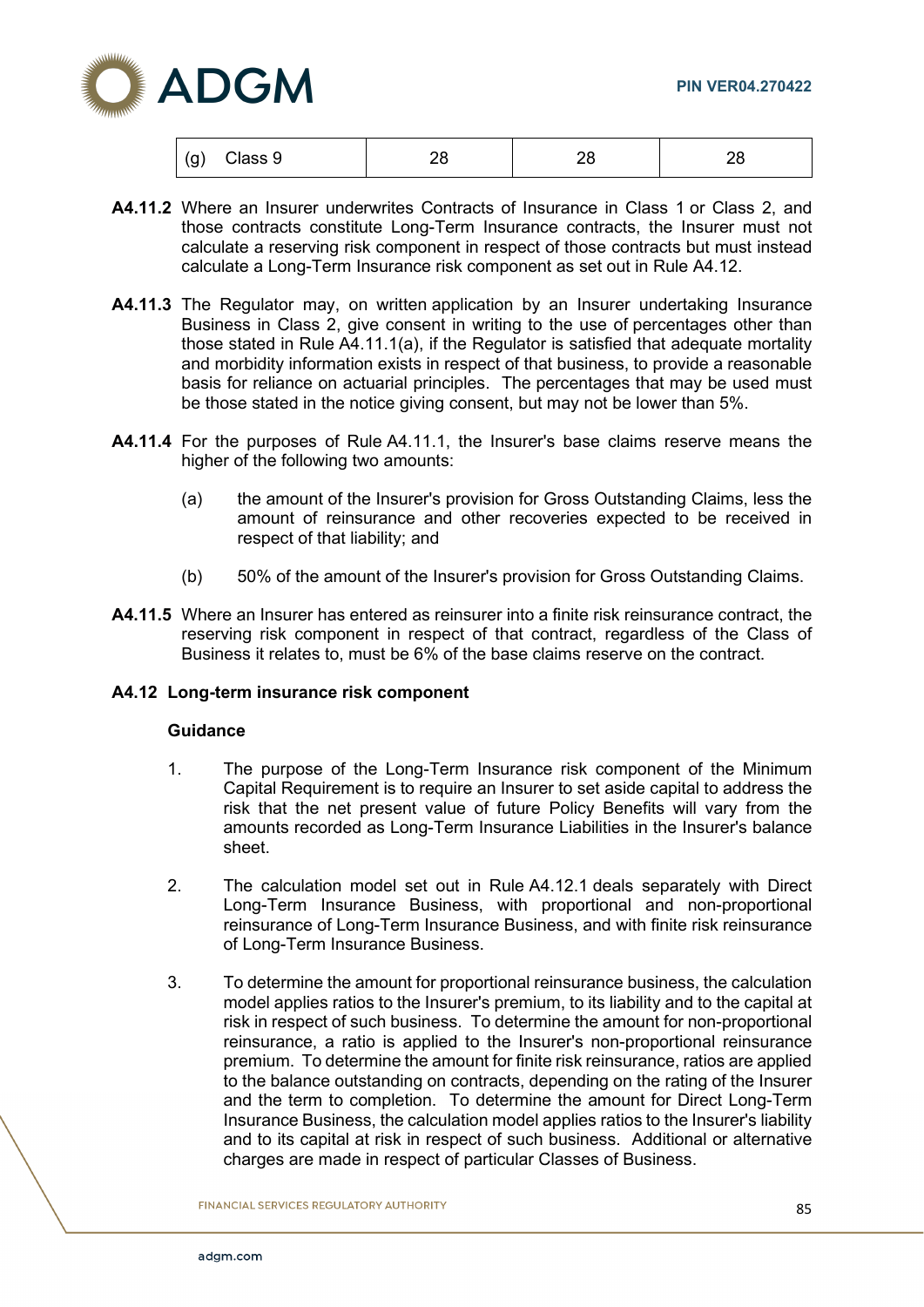

<span id="page-90-0"></span>**A4.12.1** An Insurer must calculate its Long-Term Insurance risk component as the sum of the proportional reinsurance element determined in accordance with Rule [A4.12.3,](#page-90-1) the non-proportional reinsurance element determined in accordance with Rule [A4.12.4,](#page-91-1) the finite risk reinsurance element determined in accordance with Rule [A4.12.5](#page-91-2) and the Direct Long-Term Insurance element determined in accordance with Rule [A4.12.8.](#page-91-3)

**A4.12.2** In Rules [A4.12.3,](#page-90-1) [A4.12.4](#page-91-1) and [A4.12.8:](#page-91-3)

- (a) contracts of finite risk reinsurance must be excluded from the calculation of the proportional reinsurance element and the non-proportional reinsurance element;
- (b) 'provisions in respect of Long-Term Insurance Business' means the amount of Long-Term Insurance Liability in respect of the contracts concerned, except that the amount may not be less than 85% of the liability determined without taking reinsurance into account; and
- (c) 'capital at risk' means the aggregate amount of sums assured on contracts of Long-Term Insurance issued by an Insurer, minus the aggregate amount of provisions in respect of those contracts. Where the contract is an annuity, the sum assured must be taken to be the present value of the annuity payments. The capital at risk must be determined separately for each contract, and where the capital at risk calculated for a contract is less than zero, the capital at risk for that contract must be taken as zero.
- <span id="page-90-4"></span><span id="page-90-3"></span><span id="page-90-2"></span><span id="page-90-1"></span>**A4.12.3** The proportional reinsurance element is calculated as the sum of the following six amounts, so far only as they relate to proportional reinsurance business of the Insurer:
	- (a) 2% of the amount of the Insurer's Net Written Premium;
	- (b) 3% of the amount of provisions in respect of Long-Term Insurance Business that is annuity and pensions business and is not Investment-Linked Insurance;
	- (c) 1.25% of the amount of provisions in respect of Long-Term Insurance Business that is Investment-Linked Insurance, where the contracts are subject to a capital guarantee;
	- (d) 0.5% of the amount of provisions in respect of Long-Term Insurance Business that is Investment-Linked Insurance, where the contracts are not subject to a capital guarantee;
	- (e) 0.5% of the amount of provisions in respect of Long-Term Insurance Business other than business described in Rules [\(b\),](#page-90-2) [\(c\),](#page-90-3) and [\(d\);](#page-90-4) and
	- (f) the amount obtained by applying to the aggregate amount of capital at risk in respect of Long-Term Insurance contracts the formulae set out in the following table: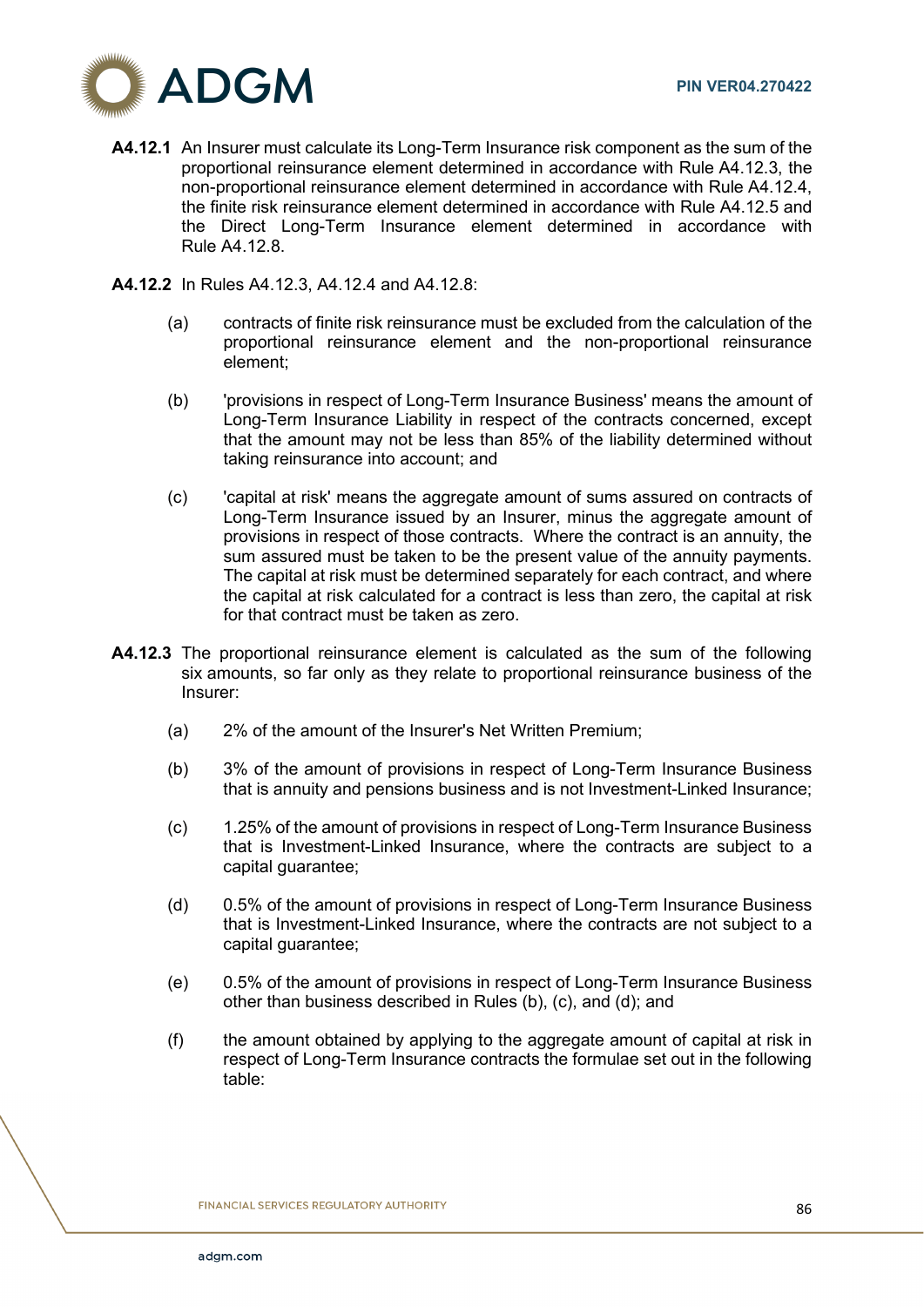

| Amount of capital at risk<br>expressed in dollars |                                         | Formula to determine the amount<br>referred to in Rule (5)   |
|---------------------------------------------------|-----------------------------------------|--------------------------------------------------------------|
| (a)                                               | less than \$500 million                 | 0.20% of the amount of capital at risk                       |
| (b)                                               | over \$500 million up to<br>\$5 billion | 0.13% of the amount of capital at risk,<br>plus \$350,000    |
| (c)                                               | over \$5 billion up to<br>\$25 billion  | 0.10% of the amount of capital at risk,<br>plus \$1,850,000  |
| (d)                                               | over \$25 billion                       | 0.08% of the amount of capital at risk,<br>plus \$6,850,000. |

- <span id="page-91-1"></span>**A4.12.4** The non-proportional reinsurance element is calculated as 52% of the Insurer's Net Written Premium.
- <span id="page-91-2"></span>**A4.12.5** The finite risk reinsurance element is determined as the sum of the following three amounts:
	- (a) subject to Rule [A4.12.7,](#page-91-4) the sum of the amounts obtained by applying, to the amount outstanding in respect of each cedant, the percentages set out in Rule [A4.4.1\(a\)\(](#page-79-3)i) as though the cedant were a reinsurer and the amount outstanding were reinsurance recoverable;
	- (b) the sum of the amounts obtained by applying, to the amount outstanding under each contract, the percentages set out in Rule [A4.5.1,](#page-81-6) as though the amount outstanding were a bond; and
	- (c) 2.25% of the amount outstanding.
- <span id="page-91-5"></span><span id="page-91-0"></span>**A4.12.6** In Rule [A4.12.5,](#page-91-2) the amount outstanding means the amount of any experience account or advance, however called or described, that, under the terms of the contract, will be paid to the Insurer on or before the termination of the contract.
- <span id="page-91-4"></span>**A4.12.7** For the purposes of Rule [A4.12.5\(b\),](#page-91-5) Rules [A4.4.4,](#page-81-4) [A4.4.5](#page-81-1) and [A4.4.6](#page-81-2) apply mutatis mutandis to the amount outstanding.
- <span id="page-91-3"></span>**A4.12.8** An Insurer who carries on Direct Long-Term Insurance Business through a branch located outside ADGM must calculate the Direct Long-Term Insurance Business element of its Long-Term Insurance risk component as the aggregate of the following, in respect of those contracts:
	- (a) the following proportions of provisions in respect of Long-Term Insurance Business:
		- (i) in the case of Class I, Class II, and Class VI, 4%;
		- (ii) in the case of Class III and Class VII, where the Insurer bears investment risk, 4%; and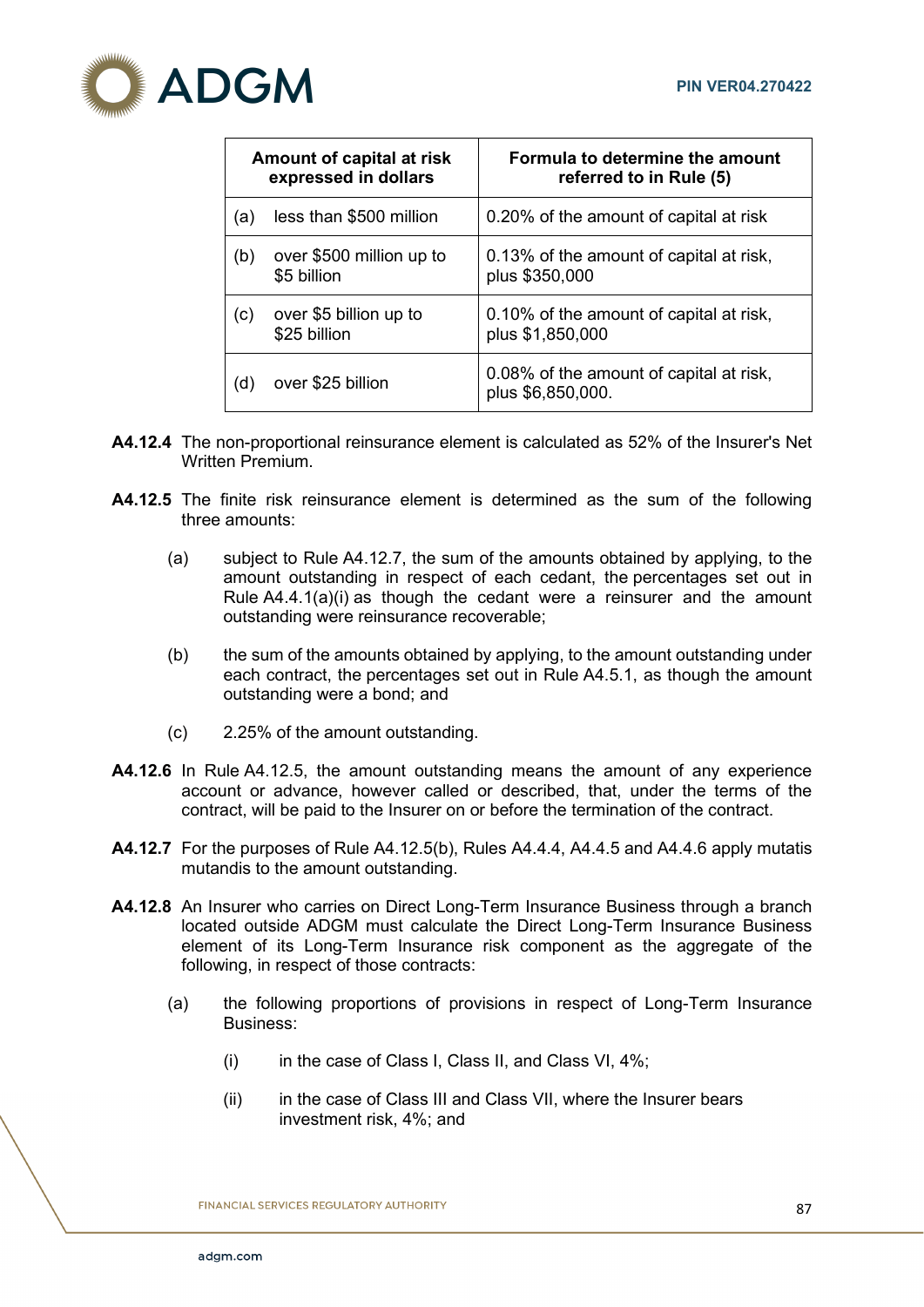

- (iii) in the case of Class III, where the Insurer bears no investment risk but the allocation to cover management expenses is fixed for more than five years, 1%;
- (b) in the case of all contracts where the Insurer bears a death risk under the contract, the following percentage of capital at risk, subject to a maximum reduction for reinsurance of 50%:
	- (i) where the contract is term assurance of not more than three years, 0.1%;
	- (ii) where the contract is term assurance of between three and five years, 0.15%; and
	- $(iii)$  in all other cases,  $0.3\%$ ;
- (c) in the case of Class III, where the Insurer bears no investment risk and the allocation to cover management expenses is not fixed for more than five years, 25% of the Insurer's net administrative expenses in the past financial year pertaining to such business;
- (d) in the case of Class IV, the higher of:
	- (i) 18% of Gross Written Premium, reducing to 16% for the amount of Gross Written Premium in excess of \$50 million, and subject to a maximum reduction for reinsurance of 50%; and
	- (ii) 26% of the average gross claims incurred over the three preceding financial years, reducing to 23% for the amount of that average in excess of \$35 million, and subject to a maximum reduction for reinsurance of 50%; and
- (e) in the case of Class V, 1% of the assets of the tontine.

## <span id="page-92-0"></span>**A4.13 Asset management risk component**

## **Guidance**

This section requires an Insurer to set aside capital in respect of assets that it manages. The circumstances under which an Insurer may conduct asset management activities are restricted by COBS.

- **A4.13.1** An Insurer must calculate its asset management risk component as 0.5% of the market value of assets managed by it.
- **A4.13.2** Assets that are recognised as assets of the Insurer in accordance with generally accepted accounting principles are not assets managed by it.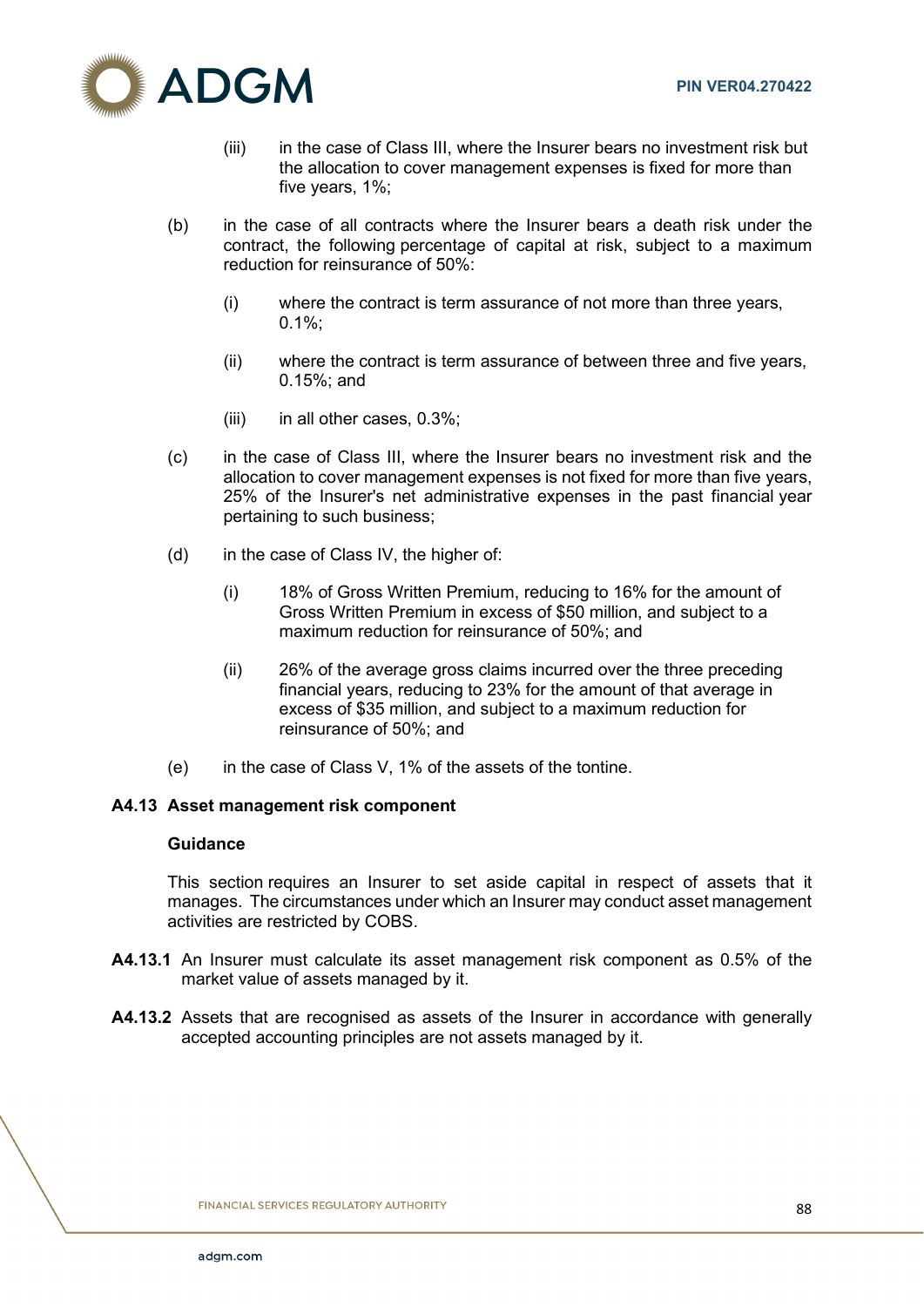

# <span id="page-93-0"></span>**APP5 CALCULATION OF ADJUSTED NON-CELLULAR CAPITAL RESOURCES AND ADJUSTED CELLULAR CAPITAL RESOURCES**

# **A5.1 Purpose and general provisions**

**A5.1.1** This appendix applies to all Insurers to which Rule [4.4](#page-16-1) applies.

### **Guidance**

- 1. This appendix sets out the manner in which an Insurer that is a Cell Company is required to calculate its Adjusted Non-Cellular Capital Resources and the Adjusted Cellular Capital Resources applicable to each Cell. The calculation is in each case analogous to that applicable to Insurers that are not Cell Companies, so that (except where changes are necessary to reflect structural differences) the capital of each Cell, and of the non-cellular portion of the Insurer, is determined as though it was an Insurer subject to [APP3.](#page-74-2)
- 2. The Adjusted Non-Cellular Capital Resources and Adjusted Cellular Capital Resources are calculated by making adjustments to the non-cellular equity of the Insurer or cellular equity of the Cell, as at the Solvency Reference Date.
- 3. Provisions in respect of adjusted non-cellular capital resources are set out in Rules [A5.2](#page-93-1) t[o A5.5.](#page-95-0) Provisions in respect of adjusted cellular capital resources are set out in Rules [A5.6](#page-96-0) to [A5.10.](#page-99-1)

## <span id="page-93-1"></span>**A5.2 Adjusted Non-Cellular Capital Resources**

**A5.2.1** An Insurer must calculate its Adjusted Non-Cellular Capital Resources according to the formula:

 $ANCE = ANE - HNCA$ 

where:

ANCR means the Insurer's Adjusted Non-Cellular Capital Resources;

ANE means the Insurer's adjusted non-cellular equity; and

HNCA means the Insurer's hybrid non-cellular capital adjustment.

**A5.2.2** Adjusted non-cellular equity is calculated as set out in Rule [A5.4.](#page-94-0) The hybrid non-cellular capital adjustment is set out in Rule [A5.5](#page-95-0)

### **A5.3 Base non-cellular capital**

### **Guidance**

The commencement point for calculating an Insurer's adjusted non-cellular equity is the Insurer's base non-cellular capital.

- **A5.3.1** Subject to Rules [A5.5.2](#page-95-1) and [A5.5.3,](#page-95-2) an Insurer's base non-cellular capital consists of the following capital instruments and equity reserves of the Insurer:
	- (a) paid-up ordinary shares, except for shares referred to in Rule  $A5.5.1(c)$ ;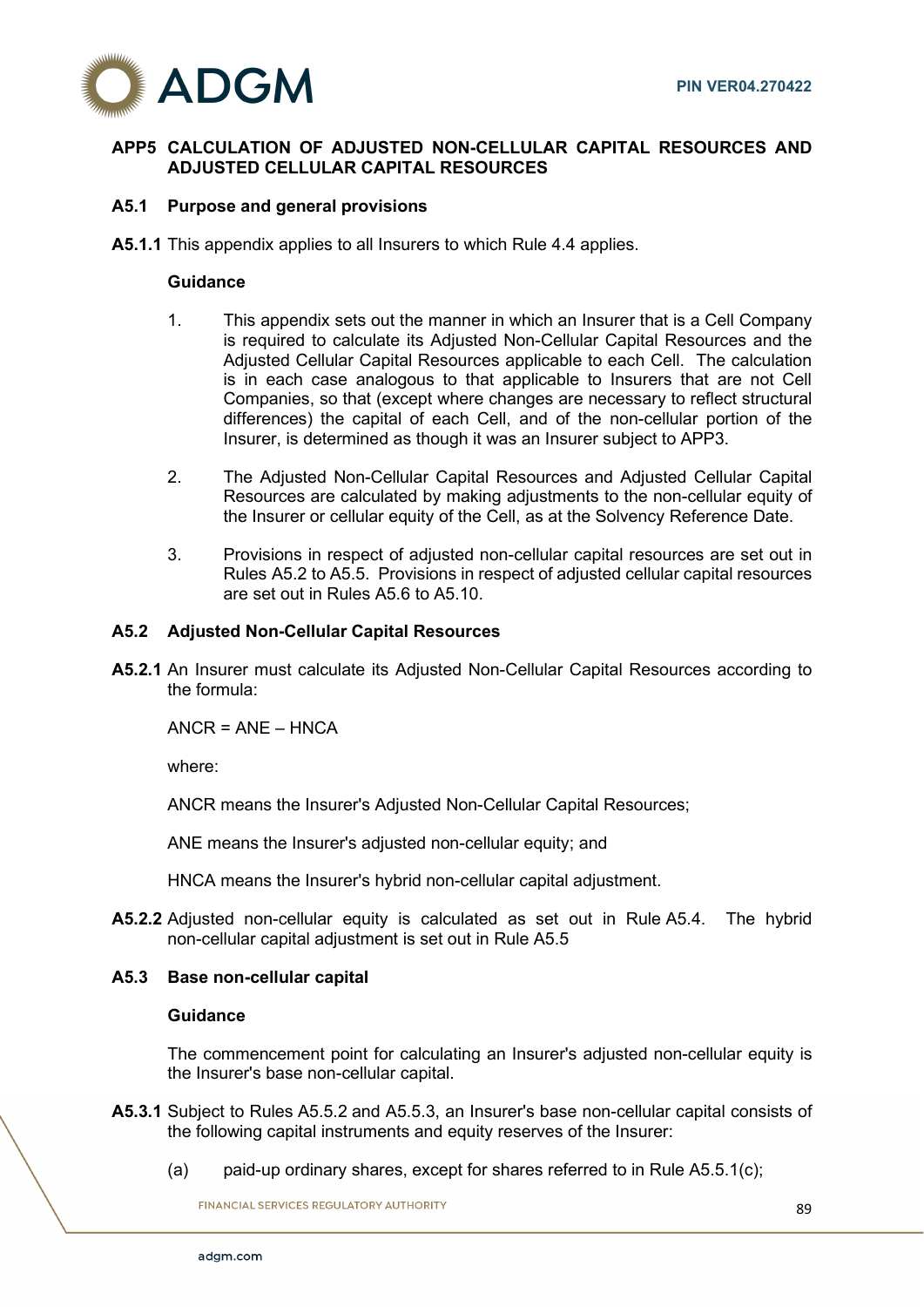

- (b) general reserves;
- (c) retained earnings;
- (d) current year's earnings after tax; and
- (e) hybrid non-cellular capital (as defined in Rule [A5.5.1\)](#page-95-4).
- **A5.3.2** All Cell Share Capital and any capital instruments or equity reserves of the Insurer that are attributable to a Cell must be excluded from base non-cellular capital.
- **A5.3.3** Hybrid non-cellular capital having a term to maturity of less than five years may only be included in base non-cellular capital with the written consent of the Regulator.

# <span id="page-94-0"></span>**A5.4 Adjusted non-cellular equity**

**A5.4.1** An Insurer must calculate its adjusted non-cellular equity by adding items to and deducting them from its base non-cellular capital, as set out in this section.

### **Guidance**

- 1. The purpose of these adjustments is to provide a consistent basis for the determination of the Insurer's Adjusted Non-Cellular Capital Resources and to exclude from those resources assets that may not be readily realisable for the purposes of meeting any Non-Cellular Liabilities of the Insurer.
- 2. A Takaful Insurer may not count as non-cellular capital amounts loaned to Insurance Funds that are attributable to Cells, as those amounts will be counted towards base cellular capital of the Cells concerned.
- <span id="page-94-1"></span>**A5.4.2** The following items must be added to base non-cellular capital, to the extent that the Insurer has excluded them in determining its base non-cellular capital:
	- (a) any minority interests in companies that are Subsidiaries of the Insurer, where the Insurer's interest in those companies constitutes a Non-Cellular Asset of the Insurer; and
	- (b) any amount in respect of dividends to be paid by the Insurer in the form of shares other than Cell Shares.
- **A5.4.3** The following items must be deducted from base non-cellular capital, to the extent that the Insurer has not excluded them in determining its base non-cellular capital, or has added them to base non-cellular capital under Rule [A5.4.2:](#page-94-1)
	- (a) any amounts in respect of appropriations to be made from profit in respect of the reporting period most recently ended, including dividends, bonuses, pensions and welfare charges that are determined on the basis of the profit of that reporting period, whether or not the amounts have been approved by the Insurer for payment;
	- (b) Owners' Equity in a Takaful Insurer that does not, under the constitutional documents of the Insurer or the terms of insurance contracts or both, participate in the surpluses and losses of Takaful business;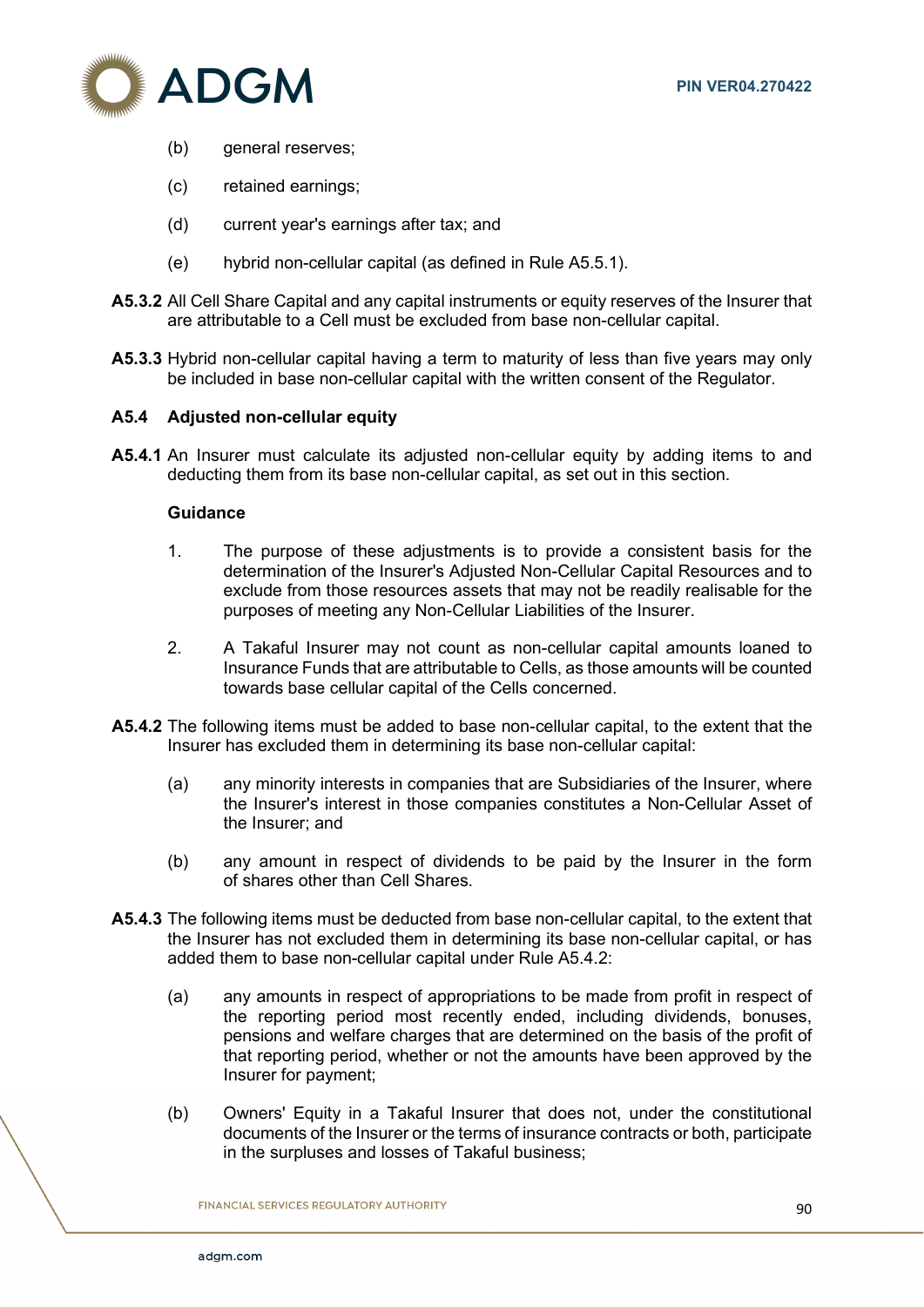

- (c) the amount of any investment by the Insurer or by a Subsidiary of the Insurer, in the Insurer's own shares;
- (d) the amount of any tax liability that would be attributable to unrealised gains on investments, if those gains were realised;
- <span id="page-95-5"></span>(e) the amount of any deferred tax asset;
- <span id="page-95-6"></span>(f) the amount of any goodwill, patents, service rights, brands and any other intangible items;
- (g) in a Takaful Insurer, the amount of any loan made from the Owners' Equity to an Insurance Fund that is attributable to a Cell, that has not been repaid as at the Solvency Reference Date;
- (h) the amount of any Zakah or charity fund of a Takaful Insurer;
- <span id="page-95-7"></span>(i) the amount of any operating assets, including inventories, plant and equipment, and vehicles; and
- <span id="page-95-8"></span>(j) the amount of any other assets that may not be applied to meet Non-Cellular Liabilities of the Insurer.

# <span id="page-95-0"></span>**A5.5 Hybrid non-cellular capital adjustment**

### **Guidance**

- 1. This section acts to limit hybrid non-cellular capital to 15% of an Insurer's adjusted non-cellular equity.
- 2. The purpose of the hybrid non-cellular capital adjustment is to limit the extent to which an Insurer may rely for its Adjusted Non-Cellular Capital Resources on instruments that do not or may not constitute permanent capital of the Insurer. Such instruments include share capital contributed by a Holding Company, where the Holding Company's investment is financed by debt rather than by its own capital.

<span id="page-95-4"></span>**A5.5.1** Subject to Rule [A5.5.2,](#page-95-1) hybrid non-cellular capital includes the following items:

- (a) subordinated debt;
- (b) preference shares; and
- <span id="page-95-3"></span>(c) ordinary shares issued by an Insurer to a Holding Company whose own paid-up ordinary share capital, taken together with its general reserves, is lower than that of the Insurer.

<span id="page-95-1"></span>**A5.5.2** Hybrid non-cellular capital excludes any instrument that is attributable to a Cell.

<span id="page-95-2"></span>**A5.5.3** Subject to Rule [A5.5.4,](#page-96-1) an Insurer must calculate its hybrid non-cellular capital adjustment as the amount by which the total amount of hybrid non-cellular capital exceeds 15% of adjusted non-cellular equity.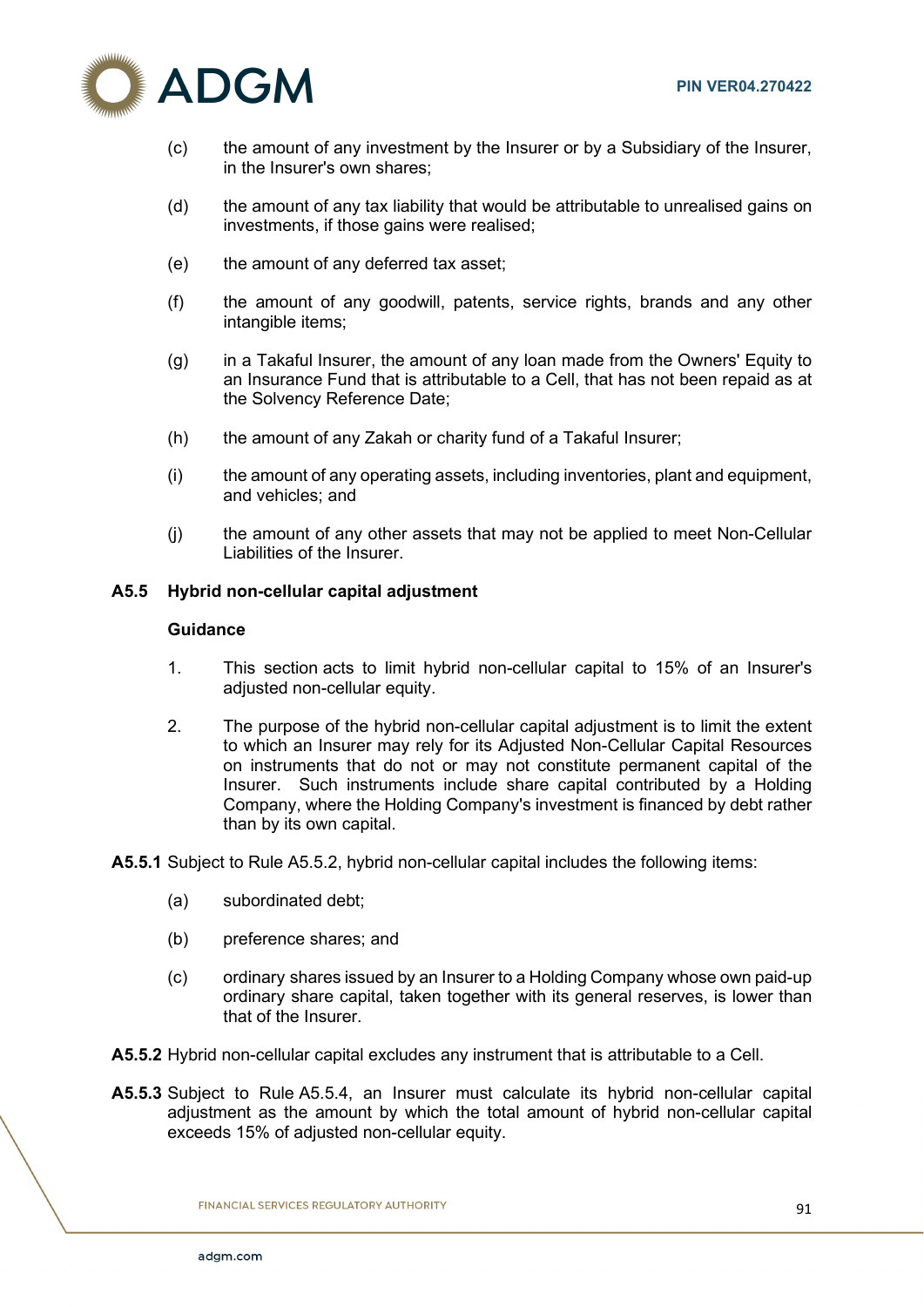

<span id="page-96-1"></span>**A5.5.4** The Regulator may at its discretion and on the application of an Insurer, permit that Insurer to apply Rule [A5.5.3](#page-95-2) as though the figure of 15% was replaced with a higher figure approved in writing by the Regulator. The approved figure may not be more than the actual percentage which the hybrid non-cellular capital represents of adjusted non-cellular equity, and may not in any case exceed 30%.

### <span id="page-96-0"></span>**A5.6 Adjusted Cellular Capital Resources**

**A5.6.1** An Insurer must calculate the Adjusted Cellular Capital Resources in respect of a Cell according to the formula:

## $ACCR = ACE + CCA - HCCA$

where, in respect of that Cell:

ACCR means the Adjusted Cellular Capital Resources;

ACE means the adjusted cellular equity

CCA means the non-cellular capital adjustment; and

HCCA means the hybrid cellular capital adjustment.

**A5.6.2** Adjusted cellular equity is calculated as set out in Rule [A5.8.](#page-97-0) The non-cellular capital adjustment is determined as set out in Rule [A5.9.](#page-98-0) The hybrid non-cellular capital adjustment is set out in Rule [A5.10.](#page-99-1)

## **A5.7 Base cellular capital**

#### **Guidance**

The commencement point for calculating the adjusted cellular equity in respect of a Cell is the base cellular capital in respect of that Cell.

- <span id="page-96-2"></span>**A5.7.1** Subject to Rules [A5.7.2](#page-97-1) and [A5.7.3,](#page-97-2) the base cellular capital in respect of a Cell consists of the following capital instruments and equity reserves that are attributable to that Cell:
	- (a) paid-up Cell Shares, except for shares referred to in Rule [A5.10.1\(d\);](#page-99-2)
	- (b) general reserves;
	- (c) in the Insurance Fund of a Takaful Insurer, where the Insurance Fund is attributable to the Cell, amounts provided from the Owners' Equity by loan to the Insurance Fund and not repaid as at the Solvency Reference Date;
	- (d) retained earnings;
	- (e) current year's earnings after tax; and
	- (f) hybrid cellular capital (as defined in Rule [A5.10.1\)](#page-99-3).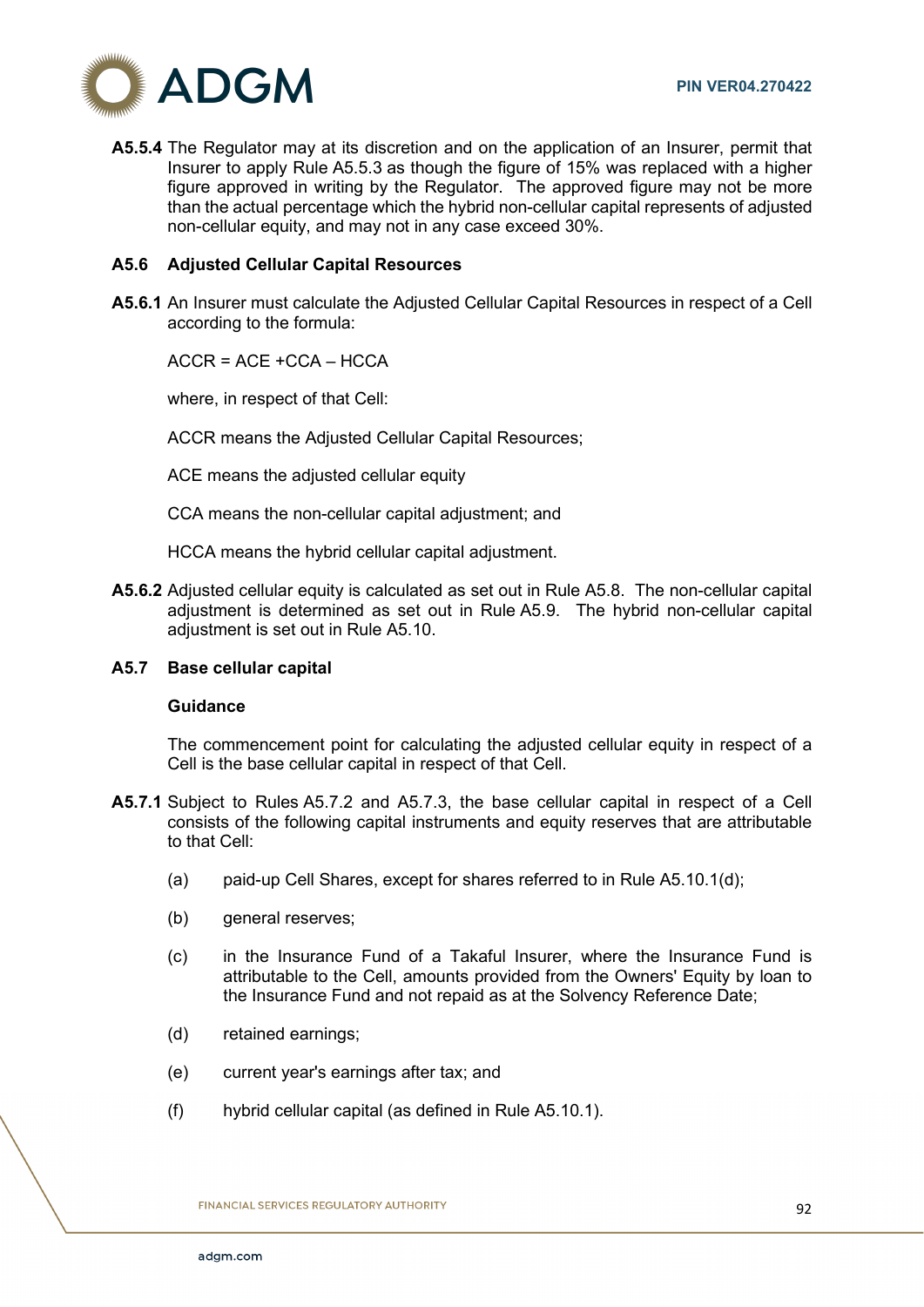

- <span id="page-97-1"></span>**A5.7.2** Owners' Equity in a Takaful Insurer other than amounts referred to in Rule [A5.7.1\(c\)](#page-96-2) must be classified as hybrid capital for the purposes of this section if:
	- (a) under the constitutional documents of the Insurer or the terms of insurance contracts or both, participation in the surpluses and losses of Takaful business is limited to the policyholders of the Insurer; and
	- (b) the Owners' Equity is available for loan to the Insurance Fund of the Insurer.
- <span id="page-97-2"></span>**A5.7.3** Hybrid cellular capital having a term to maturity of less than five years may only be included in base cellular capital with the consent of the Regulator.

### <span id="page-97-0"></span>**A5.8 Adjusted cellular equity**

**A5.8.1** An Insurer must calculate its adjusted cellular equity in respect of each Cell by adding items to and deducting them from the base cellular capital of that Cell, as set out in this section.

### **Guidance**

The purpose of these adjustments is to provide a consistent basis for the determination of the Adjusted Cellular Capital Resources in respect of a Cell and to exclude from those resources assets that may not be readily realisable for the purposes of meeting any Cellular Liabilities of that Cell.

- <span id="page-97-3"></span>**A5.8.2** The following items must be added to base cellular capital, to the extent that the Insurer has excluded them in determining base cellular capital:
	- (a) any minority interests in companies that are Subsidiaries of the Insurer, where the Insurer's interest in those companies constitutes a Cellular Asset of that Cell; and
	- (b) any amount in respect of dividends to be paid by the Insurer in the form of Cell Shares of that Cell.
- **A5.8.3** The following items must be deducted from base cellular capital, to the extent that the Insurer has not excluded them in determining base cellular capital, or has added them to base cellular capital under Rule [A5.8.2:](#page-97-3)
	- (a) any amounts in respect of appropriations to be made from profit of the Cell in respect of the reporting period most recently ended, including dividends, bonuses, pensions and welfare charges that are determined on the basis of the profit of that reporting period, whether or not the amounts have been approved by the Insurer for payment;
	- (b) Owners' Equity in a Takaful Insurer that does not, under the constitutional documents of the Insurer or the terms of insurance contracts or both, participate in the surpluses and losses of Takaful business;
	- (c) the amount of any investment by the Insurer or by a Subsidiary of the Insurer, in the Insurer's own shares, where that investment or the Subsidiary concerned is a Cellular Asset;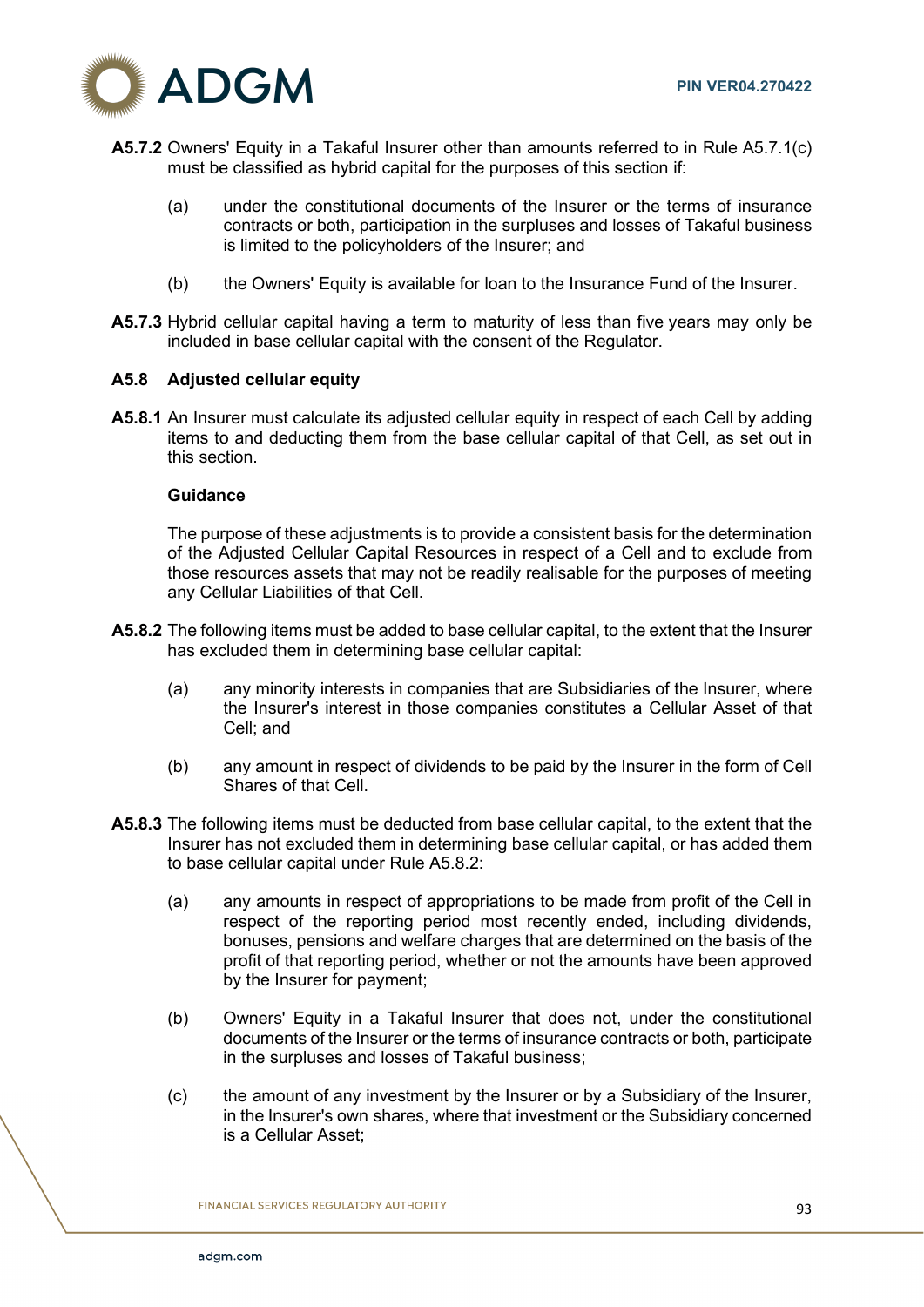

- (d) the amount of any tax liability that would be attributable to unrealised gains on investments that are Cellular Assets, if those gains were realised;
- <span id="page-98-2"></span>(e) the amount of deferred acquisition costs that are Cellular Assets;
- <span id="page-98-3"></span>(f) the amount of any deferred tax asset that is a Cellular Asset;
- <span id="page-98-4"></span>(g) the amount of any Cellular Asset representing the value of in-force Long-Term Insurance Business of the Insurer;
- <span id="page-98-5"></span>(h) the amount of any goodwill, patents, service rights, brands and any other intangible items that are Cellular Assets;
- (i) the amount of any Zakah or charity fund of a Takaful Insurer;
- <span id="page-98-6"></span>(j) the amount of any operating assets, including inventories, plant and equipment, and vehicles, that are Cellular Assets; and
- <span id="page-98-1"></span>(k) the amount of any other Cellular Assets that may not be applied to meet Cellular Liabilities of that Cell.
- **A5.8.4** Rule [A5.8.3\(k\)](#page-98-1) does not require an Insurer to exclude Cellular Assets attributable to a Long-Term Insurance Fund maintained by the Insurer.

## <span id="page-98-0"></span>**A5.9 Non-cellular capital adjustment**

**A5.9.1** Where an Insurer that is a Cell Company is organised such that Non-Cellular Assets may be used to meet Cellular Liabilities of a Cell, the Insurer may determine a non-cellular capital adjustment in respect of that Cell.

## **Guidance**

The purpose of the non-cellular capital adjustment is to permit an Insurer to allocate all or part of its Adjusted Non-Cellular Capital Resources to support the Adjusted Cellular Capital Resources of its Cells. The adjustment is limited to the amount of Adjusted Non-Cellular Capital Resources that could be made available to meet Cellular Liabilities.

- **A5.9.2** The amount of the non-cellular capital adjustment in respect of a Cell is an amount selected by the Insurer, subject to the following constraints:
	- (a) the non-cellular capital adjustment in respect of a Cell must not be negative; and
	- (b) the sum of the non-cellular capital adjustments in respect of all Cells must not exceed the amount that could be made available to meet the Cellular Liabilities in the event of insolvency of the Insurer, after taking into consideration all other potential calls on the Insurer's Adjusted Non-Cellular Capital Resources.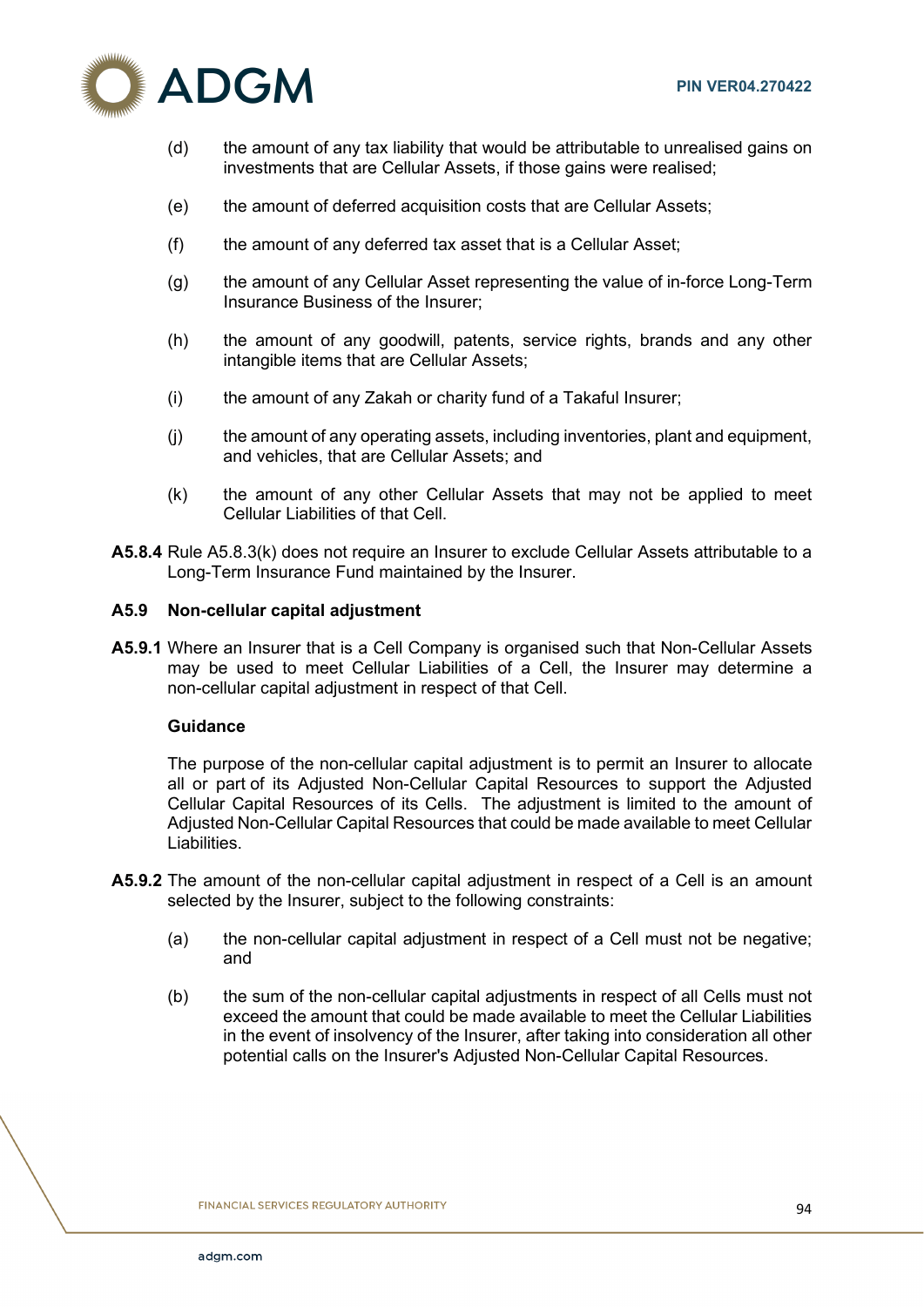

## <span id="page-99-1"></span>**A5.10 Hybrid cellular capital adjustment**

## **Guidance**

- 1. This section acts to limit hybrid cellular capital to 15% of an Insurer's adjusted cellular equity in respect of a Cell.
- 2. The purpose of the hybrid cellular capital adjustment is to limit the extent to which an Insurer may rely for its Adjusted Cellular Capital Resources in respect of a Cell on instruments that do not or may not constitute permanent capital of that Cell. Such instruments include share capital contributed by an investor where the investor's investment in the Cell is financed by debt rather than by the investor's own capital.

<span id="page-99-3"></span>**A5.10.1** Subject to Rule [A5.10.2,](#page-99-4) hybrid cellular capital includes the following items:

- (a) subordinated debt;
- (b) preference shares;
- (c) Owners' Equity in a Takaful Insurer, of the type described in Rule [A5.7.2;](#page-97-1) and
- <span id="page-99-2"></span>(d) Cell shares issued by a Cell to an investor who stands in the position of a Holding Company in relation to the Cell, and whose own paid-up ordinary share capital, taken together with its general reserves, is lower than that of the Cell.
- <span id="page-99-4"></span>**A5.10.2** Hybrid cellular capital excludes any instrument that is not attributable to a Cell.
- <span id="page-99-6"></span>**A5.10.3** Subject to Rule [A5.10.4,](#page-99-5) an Insurer must calculate the hybrid cellular capital adjustment in respect of a Cell as the amount by which the total amount of hybrid cellular capital exceeds 15% of adjusted non-cellular equity.
- <span id="page-99-5"></span>**A5.10.4** The Regulator may at its discretion and on the application of an Insurer, permit that Insurer to apply Rule [A5.10.3](#page-99-6) as though the figure of 15% was replaced with a higher figure approved in writing by the Regulator. The approved figure may not be more than the actual percentage which the hybrid cellular capital represents of adjusted cellular equity, and may not in any case exceed 30%.

# <span id="page-99-0"></span>**APP6 CALCULATION OF MINIMUM NON-CELLULAR CAPITAL REQUIREMENT AND MINIMUM CELLULAR CAPITAL REQUIREMENT**

#### **A6.1 Purpose and general provisions**

- **A6.1.1** This appendix applies to all Insurers to which Rule [4.4](#page-16-1) applies.
- **A6.1.2** In this appendix, the term 'segment' includes both:
	- (a) a Cell of a Cell Company; and
	- (b) the portion of a Cell Company that is not a Cell; and the term 'segmental' is construed accordingly.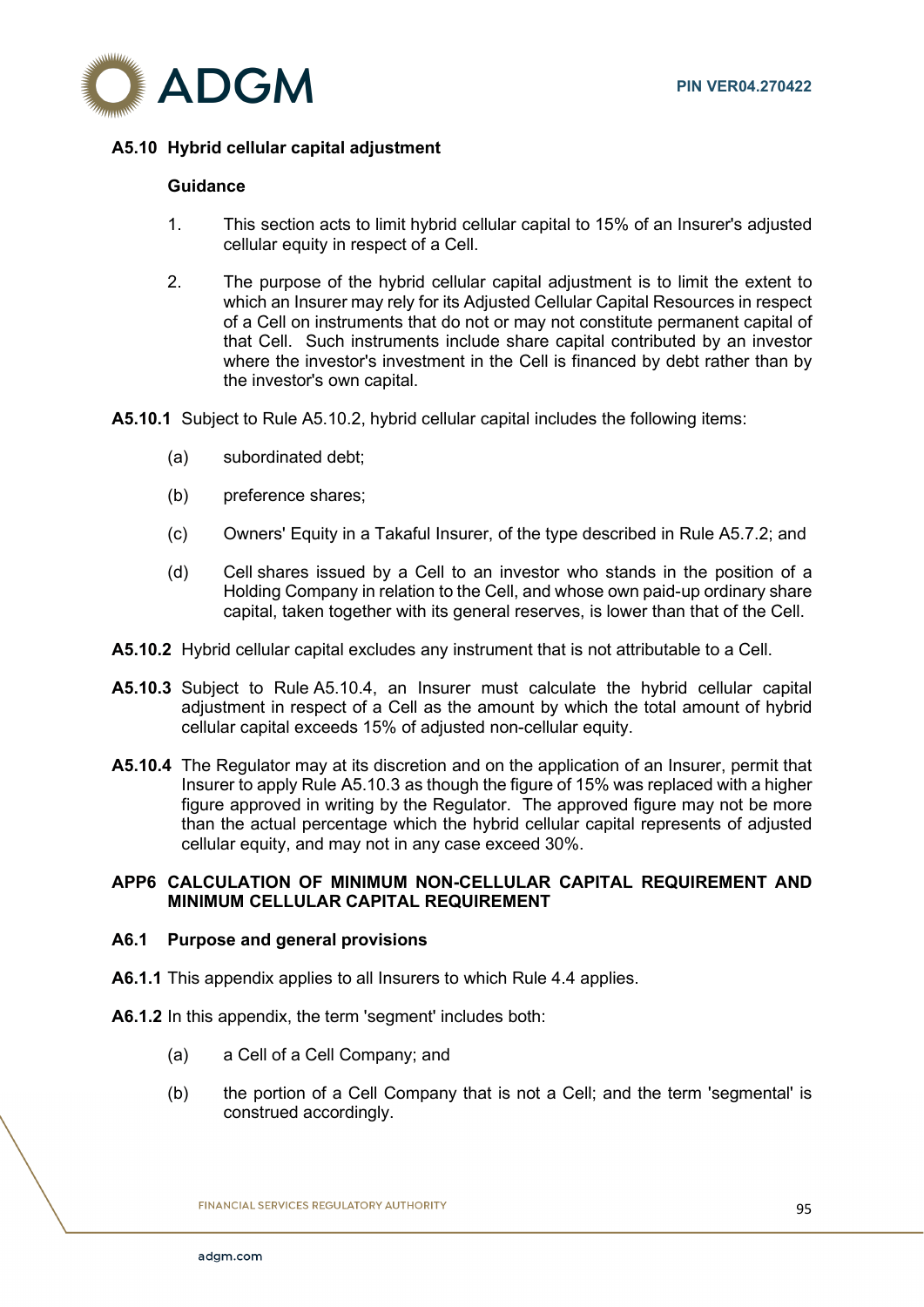

### **Guidance**

- 1. This appendix sets out how an Insurer that is a Cell Company is required to calculate its Minimum Non-Cellular Capital Requirement and the Minimum Cellular Capital Requirement applicable to each Cell.
- 2. The Minimum Non-Cellular Capital Requirement and the Minimum Cellular Capital Requirement are calculated on a basis that is analogous to the basis of calculation of the Minimum Capital Requirement for Insurers that are not Cell Companies, as set out in [APP4.](#page-78-2) This appendix therefore incorporates references to the provisions of [APP4.](#page-78-2)
- 3. The calculation of the Minimum Non-Cellular Capital Requirement takes into account only Non-Cellular Assets and Non-Cellular liabilities, while the Minimum Cellular Capital Requirement in respect of a Cell takes into account only Cellular Assets of that Cell and Cellular Liabilities of the same Cell.
- 4. The methods of calculation for the Minimum Non-Cellular Capital Requirement and the Minimum Cellular Capital Requirement in respect of a Cell are identical, so the term Minimum Segmental Capital Requirement is used to refer to both. Similarly, the term 'segment' is used in this appendix to refer to both a Cell and the non-cellular part of an Insurer.

## **A6.2 Minimum Segmental Capital Requirement**

- **A6.2.1** Every Insurer must calculate its Minimum Non-Cellular Capital Requirement and the Minimum Cellular Capital Requirement applicable to each Cell, in accordance with this appendix.
- <span id="page-100-0"></span>**A6.2.2** Subject to Rules [A6.2.4,](#page-101-0) [A6.2.5,](#page-101-1) and [A6.2.6,](#page-101-2) an Insurer must calculate its Minimum Segmental Capital Requirement according to the formula:

MSCR = DRC + IVRC + OARC + OLRC + CRC + SFAC + URC + RRC + LIRC + AMRC

where:

| Term        | <b>Definition</b>                                                                   |
|-------------|-------------------------------------------------------------------------------------|
| <b>MSCR</b> | Insurer's Minimum Segmental Capital Requirement;                                    |
| <b>DRC</b>  | Insurer's default risk component in respect of that segment;                        |
| <b>IVRC</b> | Insurer's investment volatility risk component in respect of that<br>segment;       |
| <b>OARC</b> | Insurer's off-balance sheet asset risk component in respect of that<br>segment;     |
| <b>OLRC</b> | Insurer's off-balance sheet liability risk component in respect of that<br>segment; |
| <b>CRC</b>  | Insurer's concentration risk component in respect of that segment;                  |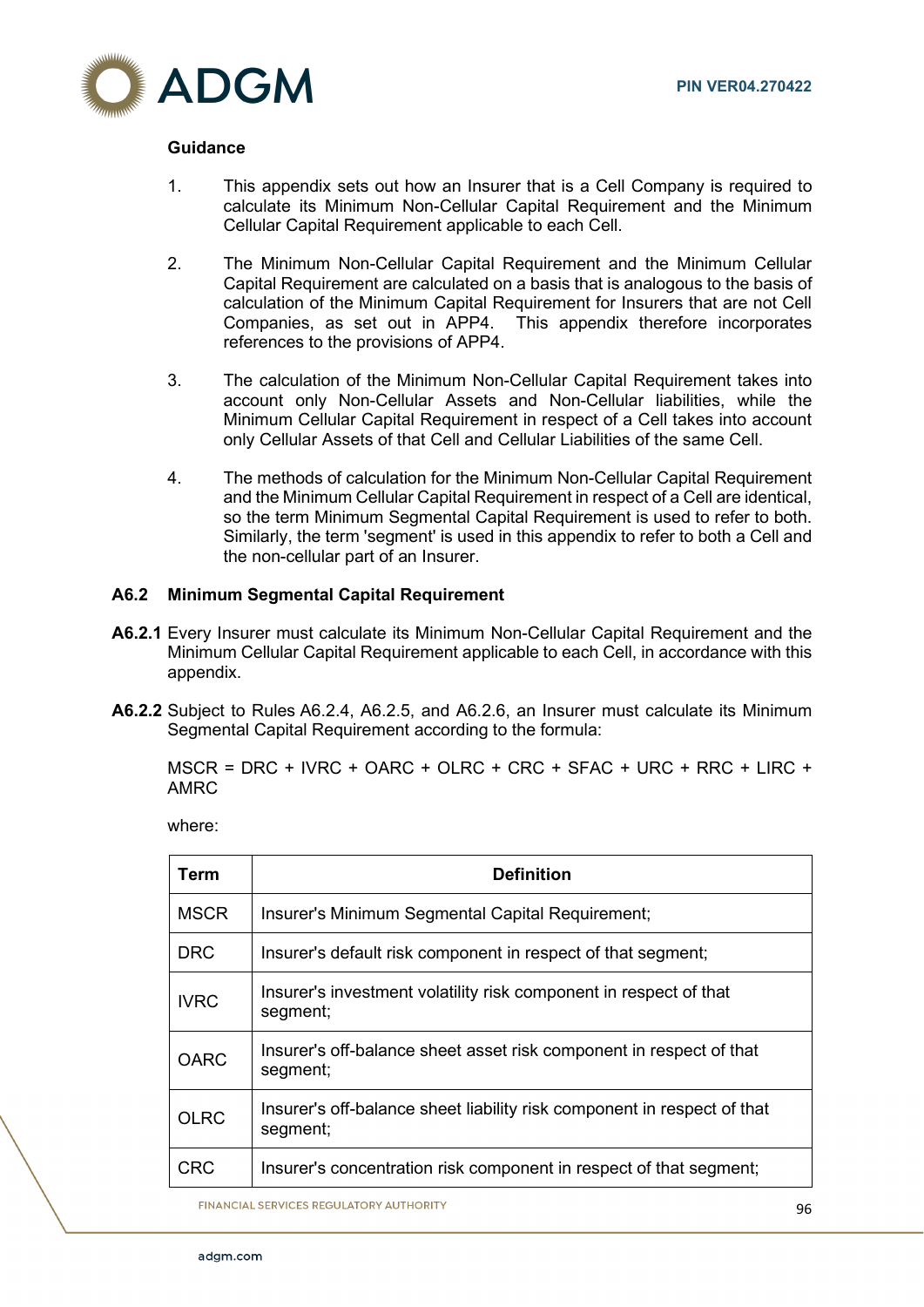

| Term        | <b>Definition</b>                                                           |
|-------------|-----------------------------------------------------------------------------|
| <b>SFAC</b> | Insurer's size factor adjustment component in respect of that segment;      |
| <b>URC</b>  | Insurer's underwriting risk component in respect of that segment;           |
| <b>RRC</b>  | Insurer's reserving risk component in respect of that segment;              |
| <b>LIRC</b> | Insurer's Long-Term Insurance risk component in respect of that<br>segment; |
| <b>AMRC</b> | Insurer's asset management risk component in respect of that segment.       |

## **Guidance**

Because of the provision in Chapter [1](#page-5-0) that all Insurance Business of an Insurer that is a Cell Company must be conducted through its Cells, the URC, RRC and LIRC components will apply only to Cells.

- **A6.2.3** The methods of calculation of the components referred to in Rule [A6.2.2](#page-100-0) are set out in Rules [A6.4,](#page-102-0) [A6.5,](#page-103-0) [A6.6,](#page-103-1) [A6.7,](#page-104-0) [A6.8,](#page-104-1) [A6.9,](#page-105-0) [A6.10,](#page-106-0) [A6.11,](#page-106-1) [A6.12](#page-107-0) and [A6.13.](#page-107-1)
- <span id="page-101-0"></span>**A6.2.4** An Insurer's Minimum Non-Cellular Capital Requirement must always be equal to or higher than \$50,000.
- <span id="page-101-1"></span>**A6.2.5** The Minimum Cellular Capital Requirement in respect of a Cell must always be equal to or higher than \$50,000.
- <span id="page-101-2"></span>**A6.2.6** Where the aggregate of the Minimum Segmental Capital Requirements of the segments of an Insurer, calculated in accordance with the formula set out in Rule [A6.2.2](#page-100-0) is less than \$250,000, the difference between that aggregate and \$250,000 must be added to the Minimum Non-Cellular Capital Requirement.

## **A6.3 Applicability of components to assets of the Insurer**

- **A6.3.1** Subject to Rules [A6.3.2](#page-101-3) and [A6.3.3,](#page-102-1) an Insurer must calculate those components of a Minimum Segmental Capital Requirement that are relevant to assets, in respect of every asset that is attributable to that segment and that is available to meet liabilities attributable to that segment.
- <span id="page-101-3"></span>**A6.3.2** Where an Insurer arranges its affairs such that Invested Assets attributable to a segment are held in a Related entity, the Insurer may, with the written approval of the Regulator, calculate components of the relevant Minimum Segmental Capital Requirement by reference to the Insurer's interest in the assets that are held by the Related entity, instead of by reference to the interest that the Insurer has in that Related entity. In that case this appendix shall be interpreted as though the assets (representing the Insurer's interest) held by the Related entity were held directly by the **Insurer**

## **Guidance**

adgm.com

The effect of Rule [A6.3.2](#page-101-3) is to provide flexibility for Insurers whose investments are managed on a pooled basis within a Group, or which establish specialist Subsidiaries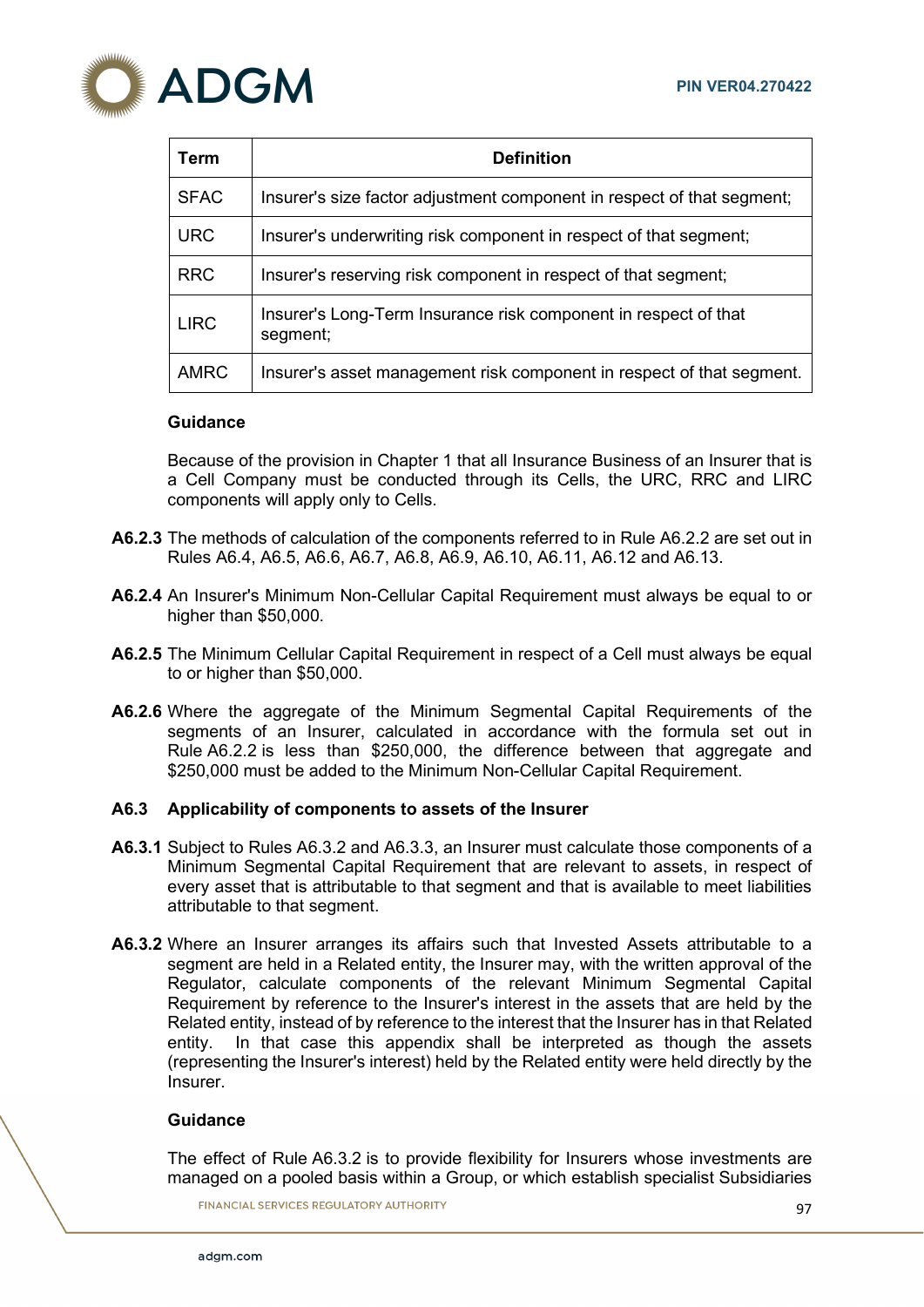

to manage their investments. While the Insurer's asset in such cases is a balance with, or investment in, a Related entity, this Rule permits the Insurer to 'look through' the corporate arrangement and apply this appendix to the assets of the Related entity as though they were the Insurer's own.

<span id="page-102-1"></span>**A6.3.3** Where an Insurer that is a Cell Company arranges its affairs such that the Invested Assets of a segment are held in another segment of the same Insurer, the Insurer may, with the written approval of the Regulator, calculate relevant components of its Minimum Segmental Capital Requirement in respect of the first segment, by reference to the segment's interest in the assets that are held by the second segment, instead of by reference to the interest that the first segment has in the second segment. In that case this appendix shall be interpreted as though the assets (representing the first segment's interest) held by the second segment were held directly by the first segment.

# **Guidance**

- 1. The effect of Rule [A6.3.3](#page-102-1) is to extend the flexibility given by Rule [A6.3.2](#page-101-3) to cover situations where one segment of an Insurer uses another segment of the same Insurer as a specialist investment entity.
- 2. Where Rule [A6.3.3](#page-102-1) is applied, the Insurer still needs to calculate the Minimum Segmental Capital Requirement for the specialist investment segment, in respect of the Invested Assets which the specialist investment segment owns. Two segments would therefore be required to hold capital in respect of those Invested Assets.

# <span id="page-102-0"></span>**A6.4 Default risk component**

## **Guidance**

The purpose of the default risk component is to require an Insurer to set aside capital to cover the risk that amounts receivable from counterparties will not be received. The basic calculation model for this component, as it applies to Insurers that are not Cell Companies, is set out in Rule [A4.4.](#page-79-0) The provisions in this section apply this basic model to the segments of a Cell Company.

- **A6.4.1** An Insurer must calculate the default risk component in respect of a segment as the sum of the amounts obtained by multiplying the value of each asset of the segment with the relevant percentage, in accordance with the following tables and subject to the provisions of Rules [A4.6.2](#page-82-4) and [A4.6.3:](#page-82-2)
	- (a) assets that are Invested Assets: the table set out in Rule [A4.4.1\(a\);](#page-79-3) and
	- (b) assets that are not Invested Assets: the table set out in Rule [A4.4.1\(b\).](#page-80-1)
- **A6.4.2** The provisions of Rules [A4.4.2,](#page-80-0) [A4.4.3,](#page-81-7) [A4.4.4,](#page-81-4) [A4.4.5,](#page-81-1) and [A4.4.6](#page-81-2) must be applied, mutatis mutandis, to assets of a segment as though references in those Rules to an Insurer were instead references to a segment.

**A6.4.3** Notwithstanding anything else in this section:

(a) the default risk component in respect of any asset that is subject to a fixed or floating charge, mortgage or other encumbrance must be 100% of the value of the asset to the extent of that charge, mortgage or encumbrance. In the case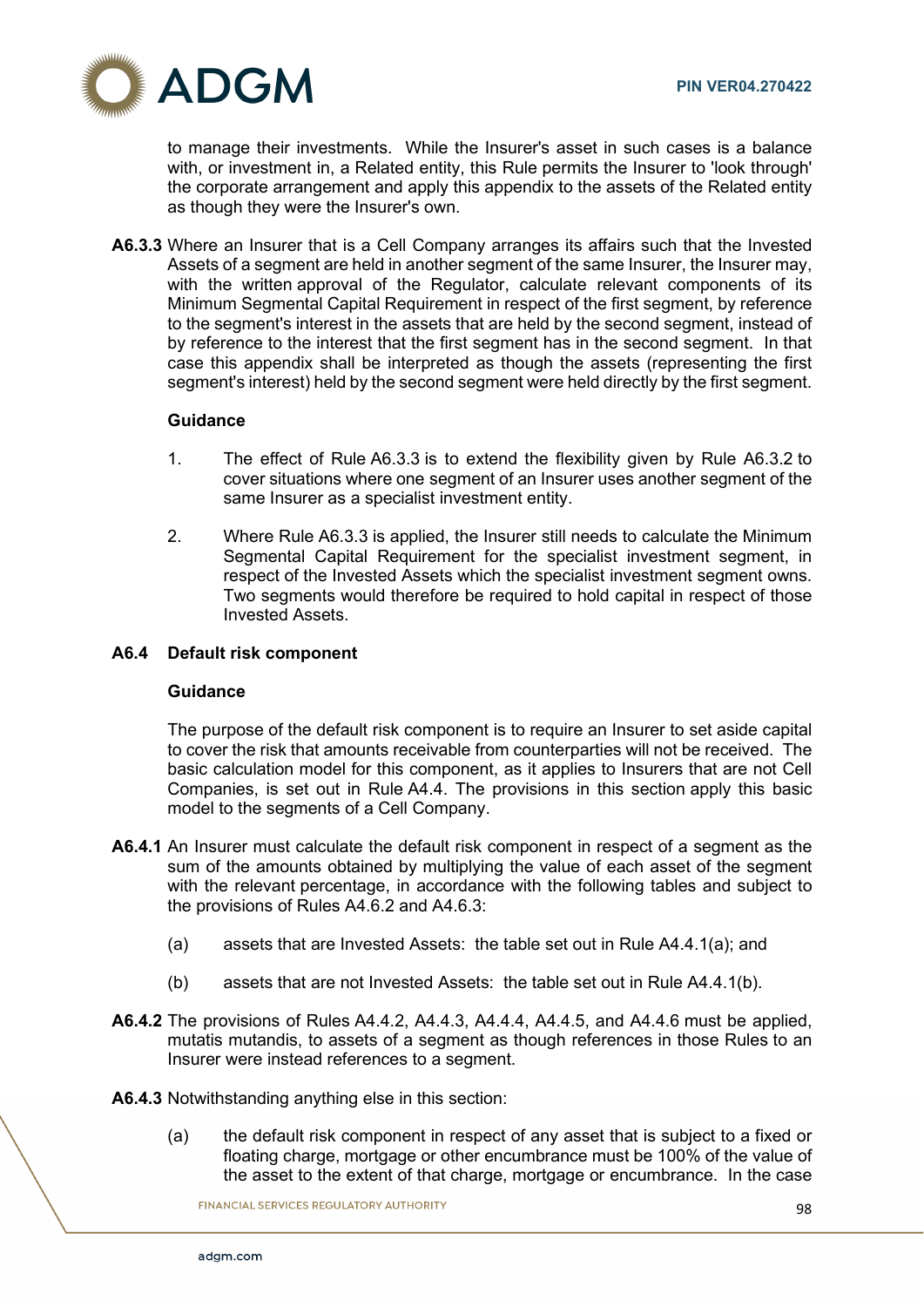

of such assets, the percentages set out in the tables referred to above must be applied only to the amount, if any, by which the value of the asset exceeds the amount of the charge, mortgage or encumbrance; and

<span id="page-103-4"></span>(b) no default risk component must be calculated in respect of assets excluded from Adjusted Cellular Capital Resources or Adjusted Non-Cellular Capital Resources in accordance with Rules [A5.4.3\(e\),](#page-95-5) [A5.4.3\(f\),](#page-95-6) [A5.4.3\(i\),](#page-95-7) [A5.4.3\(j\),](#page-95-8) [A5.8.3\(e\),](#page-98-2) [A5.8.3\(f\),](#page-98-3) [A5.8.3\(g\),](#page-98-4) [A5.8.3\(h\),](#page-98-5) [A5.8.3\(j\)](#page-98-6) or [A5.8.3\(k\).](#page-98-1)

## <span id="page-103-0"></span>**A6.5 Investment volatility risk component**

## **Guidance**

The purpose of the investment volatility risk component is to require an Insurer to set aside capital to cover the risk of deterioration in the values of Invested Assets. The basic calculation model for this component, as it applies to Insurers that are not Cell Companies, is set out in Rule [A4.5.](#page-81-0) The provisions in this section apply this basic model to the segments of a Cell Company.

**A6.5.1** An Insurer must calculate the investment volatility risk component in respect of a segment as the sum of the amounts obtained by multiplying the value of each Invested Asset attributable to the segment with the relevant percentage, in accordance with the table set out in Rule [A4.5.1,](#page-81-6) but subject to the provisions of Rule [A4.5.2.](#page-82-1)

## <span id="page-103-1"></span>**A6.6 Off-balance sheet asset risk component**

### **Guidance**

The purpose of the off-balance sheet asset risk component is to require an Insurer to set aside capital to cover the risk of default and deterioration in value in respect of exposures that the Insurer has because it is a party to a derivative contract. The provisions in this section apply the basic provisions of Rule [A4.4.6](#page-81-2) to the segments of a Cell Company.

- <span id="page-103-3"></span>**A6.6.1** An Insurer is required to calculate an off-balance sheet asset risk component, if the Insurer is, as at the Solvency Reference Date, a party to a derivative contract, including a forward, future, swap, option or other similar contract, but not including:
	- (a) a put option serving as a guarantee;
	- (b) a foreign exchange contract having an original maturity of fourteen days or less; or
	- (c) an instrument traded on a futures or options exchange, which is subject to daily mark-to-market and margin payments.
- **A6.6.2** An Insurer must calculate the off-balance sheet asset risk component in respect of a segment as the sum of the amounts obtained by applying the calculations set out in Rule [A6.6.3](#page-103-2) in respect of each derivative contract entered into by the Insurer in respect of that segment that meets the description in Rule [A6.6.1.](#page-103-3)
- <span id="page-103-2"></span>**A6.6.3** The amount in respect of a derivative contract is obtained by calculating, for an asset equivalent amount as determined in Rule [A6.6.4,](#page-104-2) a default risk component as set out in Rule [A6.4](#page-102-0) and an investment volatility risk component as set out in Rule [A6.5,](#page-103-0) as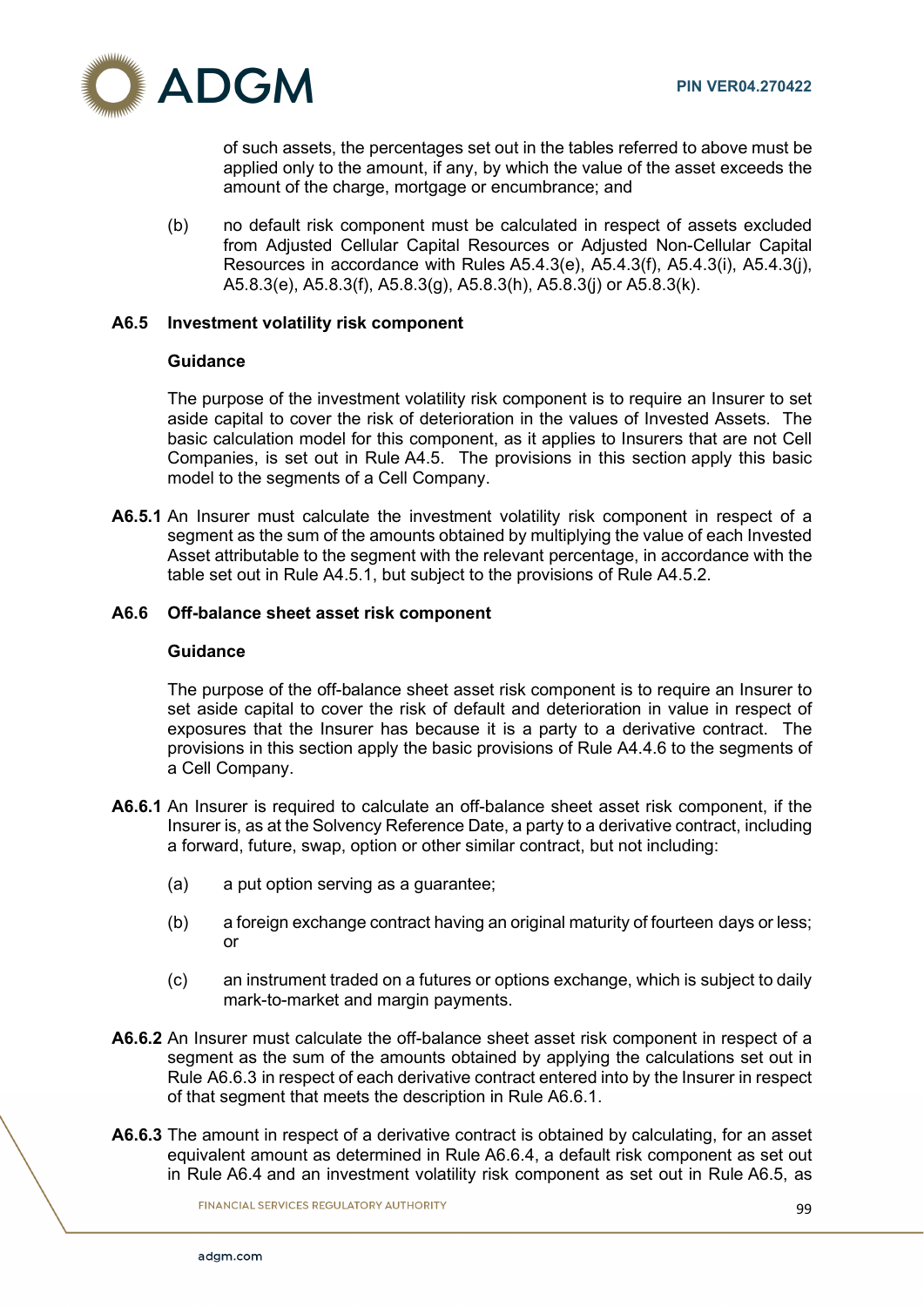

though the asset equivalent amount were a debt obligation due from the derivative counterparty.

<span id="page-104-2"></span>**A6.6.4** The asset equivalent amount in respect of a derivative is calculated as the sum of the current mark-to-market exposure of the derivative (where this is positive) and the amount obtained by multiplying the notional principal amount of the derivative by the factors specified in the table set out in Rule [A4.6.4,](#page-83-1) according to the nature and residual maturity of the derivative.

## <span id="page-104-0"></span>**A6.7 Off-balance sheet liability risk component**

### **Guidance**

The purpose of the off-balance sheet liability risk component is to require an Insurer to set aside capital to cover the risk that it will be required to perform on a guarantee, letter of credit or other credit substitute that it has entered into. Although such items are not liabilities of the Insurer as at the Solvency Reference Date, they have the capacity to crystallise as liabilities at a subsequent date and therefore to affect the Insurer's capital position. The provisions in this section apply the relevant provisions of Rule [A4.7](#page-83-0) to the segments of a Cell Company.

- **A6.7.1** An Insurer must calculate an off-balance sheet liability risk component in respect of a segment if the Insurer has issued guarantees, including put options serving as guarantees, letters of credit or any other credit substitute (other than an insurance contract) in favour of another party, so that the segment is exposed to the risk of having to make payment on those instruments should the guaranteed party default.
- **A6.7.2** An Insurer must calculate its off-balance sheet risk component as the sum of the amounts obtained by applying the calculations set out in Rule [A6.7.3](#page-104-3) in respect of each guarantee, letter of credit or other credit substitute.
- <span id="page-104-3"></span>**A6.7.3** The amount in respect of a guarantee, letter of credit or other credit substitute (other than an insurance contract) is obtained by calculating, for the nominal amount of the guarantee, letter of credit or other credit substitute, a default risk component as set out in Rule [A6.4](#page-102-0) and an investment volatility risk component as set out in Rule [A6.5](#page-103-0) in respect of the obligation or asset over which the guarantee, letter of credit or other credit substitute is written, as though that obligation or asset were an obligation or asset of the Insurer.

## <span id="page-104-1"></span>**A6.8 Concentration risk component**

## **Guidance**

The purpose of the concentration risk component is to require an Insurer to set aside capital to cover the sensitivity that it has to default or volatility in respect of assets and exposures to single counterparties or groupings of connected counterparties, or single properties. The provisions in this section apply the relevant provisions of Rule [A4.8](#page-84-0) to the segments of a Cell Company.

<span id="page-104-4"></span>**A6.8.1** An Insurer is required to calculate a concentration risk component in respect of a segment if the segment has, as at the Solvency Reference Date, an investment exposure to a single counterparty or group of Related counterparties, or to a single property, that exceeds 10% of the adjusted segmental capital resources.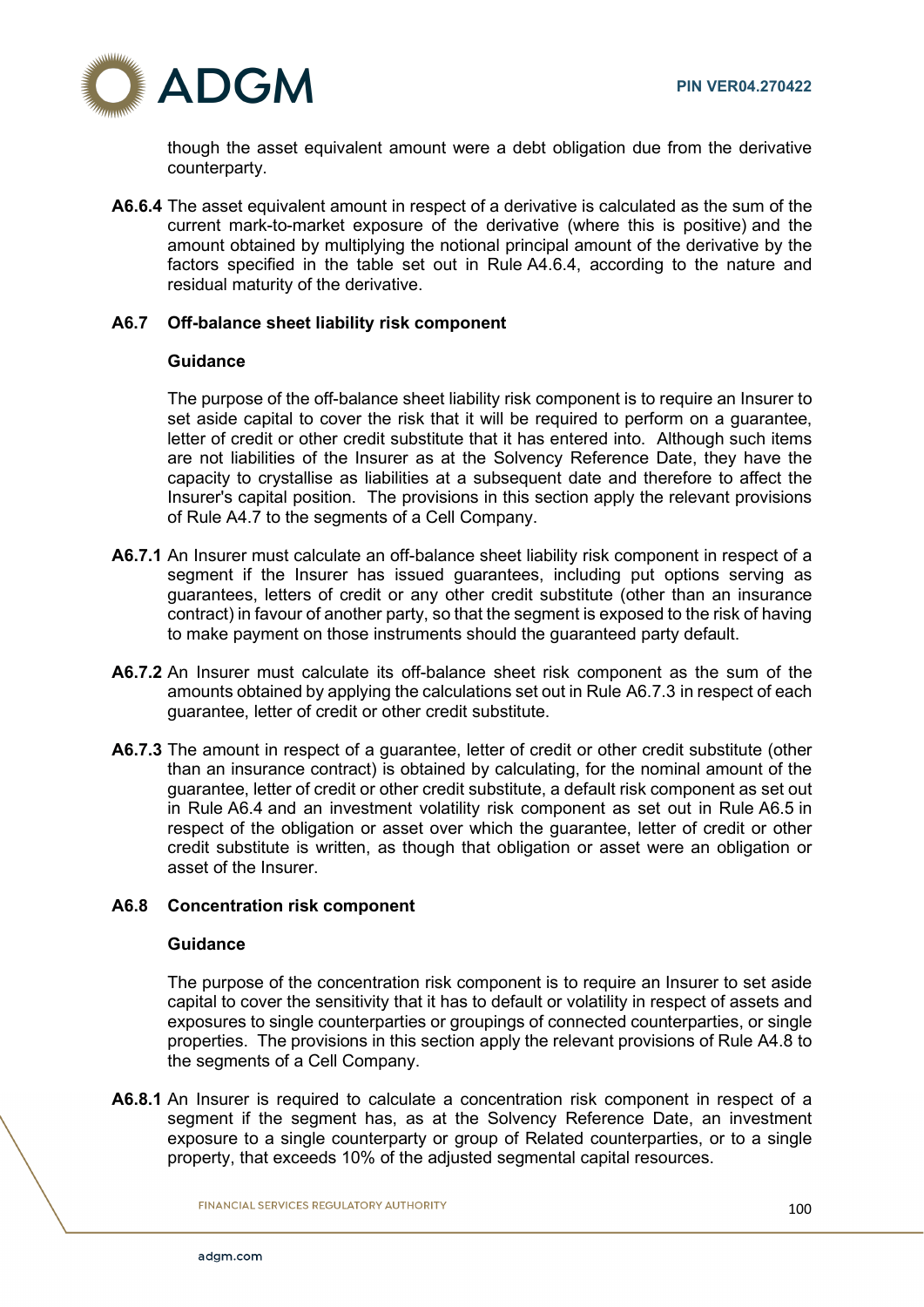

**A6.8.2** For the purposes of the calculation referred to in Rule [A6.8.1:](#page-104-4)

- (a) 'investment exposure' means the aggregate value of all equity, bond or other investments in or in respect of the counterparty or group of Related parties or property in question, together with off-balance sheet exposures to the same counterparty or group of Related counterparties or property that the Insurer has because it has issued guarantees, letters of credit or other credit substitutes (other than insurance contracts), or because it has entered into derivative contracts, but excluding any assets excluded from base cellular capital or base non-cellular capital by reason of any of the Rules referred to in Rule [A6.4.3\(b\);](#page-103-4)
- (b) 'adjusted segmental capital resources' in respect of a segment means Adjusted Cellular Capital Resources in respect of that segment (where the segment is a Cell) or the Insurer's Adjusted Non-Cellular Capital Resources (where the segment is not a Cell); and
- (c) 'AAA'-Rated Governments and 'AAA'-Rated Government agencies are not counterparties.
- **A6.8.3** An Insurer must calculate its concentration risk component in respect of a segment as the sum of the amounts obtained by multiplying each investment exposure of that segment that exceeds 10% of the adjusted segmental capital resources, by the relevant factor percentage set out in the table set out in Rule [A4.8.3,](#page-84-2) reading that table as though all references to Adjusted Capital Resources were references to adjusted segmental capital resources, and subject to Rule [A4.8.4.](#page-85-1)
- **A6.8.4** If the concentration risk component in respect of an investment exposure of a segment, aggregated with the sum of the default risk, investment volatility risk and off-balance sheet asset risk components (so far as concerns that segment), in respect of the assets and off-balance sheet exposures comprising that investment exposure, exceeds 100% of that investment exposure, the concentration risk component in respect of that investment exposure must be reduced so that the total of the four components in respect of that investment exposure is equal to 100% of that investment exposure.

## <span id="page-105-0"></span>**A6.9 Size factor component**

### **Guidance**

The effect of the size factor component is to provide a relatively higher capital requirement in respect of segments with smaller portfolios of Invested Assets. The provisions in this section apply the relevant provisions of Rule [A4.9](#page-85-0) to the segments of a Cell Company.

- <span id="page-105-1"></span>**A6.9.1** The base figure for the size factor component is determined by aggregating the following components, for the segment:
	- (a) the default components determined in accordance with Rule [A6.4;](#page-102-0)
	- (b) the investment volatility risk component determined in accordance with Rule [A6.5;](#page-103-0) and
	- (c) the concentration risk component determined in accordance with Rule [A6.8.](#page-104-1)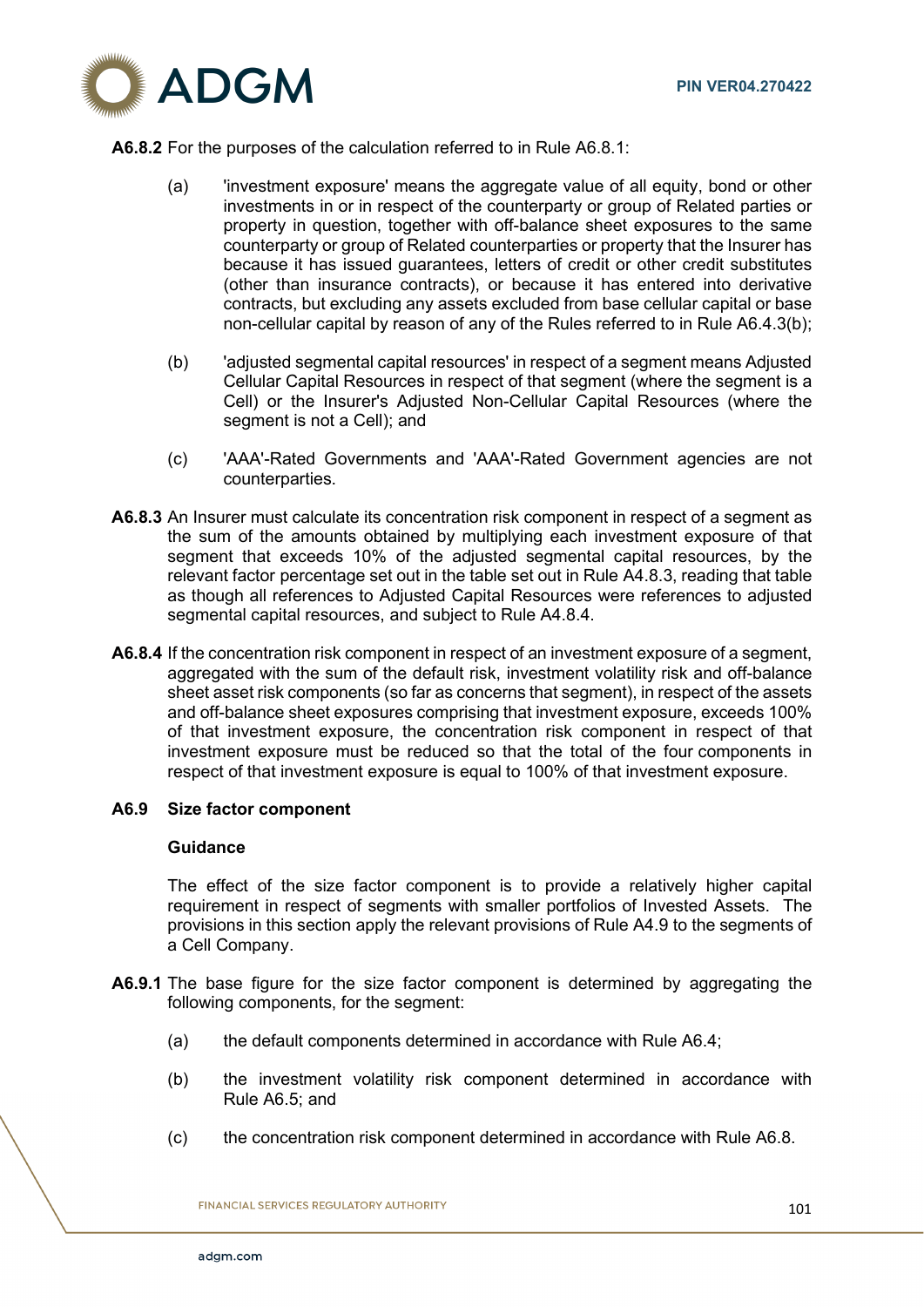

- **A6.9.2** An Insurer must calculate the size factor component in respect of a segment by multiplying the base figure for that segment as determined in accordance with Rule [A6.9.1](#page-105-1) by the factor derived by applying the following formula, where x represents the total Invested Assets of the segment, expressed in millions of dollars:
	- (a) if  $x \le 100$ , the factor is 1.5;
	- (b) if  $100 < x \le 200$ , the factor is  $(150 + 0.5(x-100))/x$ ;
	- (c) if  $200 < x \le 1,200$ , the factor is  $(200 0.2(x-200))/x$ ; and
	- (d) if  $x > 1,200$ , the factor is zero.

## <span id="page-106-0"></span>**A6.10 Underwriting risk component**

## **Guidance**

- 1. The purpose of the underwriting risk component is to require an Insurer to set aside capital to address the risk that the cost of claims will vary from the cost implicit in the premiums being charged. The provisions in this section apply the relevant provisions of Rule [A4.10](#page-86-0) to the segments of a Cell Company.
- 2. As Insurance Business in Cell Companies may only be carried on through Cells, every Insurer will have an underwriting risk component of zero in respect of its Minimum Non-Cellular Capital Requirement.
- **A6.10.1** An Insurer must calculate the underwriting risk component in respect of a segment according to the method set out in Rule [A4.10,](#page-86-0) applied as though all references in that Rule to an Insurer were instead references to that segment.

## <span id="page-106-1"></span>**A6.11 Reserving risk component**

#### **Guidance**

- 1. The purpose of the reserving risk component is to require an Insurer to set aside capital to address the risk that the cost of claims will vary from the amounts recorded as liabilities in the Insurer's balance sheet. This calculation applies only to liabilities in respect of outstanding claims (the risk of deterioration in Premium Liability is addressed in the underwriting risk component in Rule [A6.10\)](#page-106-0). The provisions in this section apply the relevant provisions of Rule [A4.11](#page-88-0) to the segments of a Cell Company.
- 2. As Insurance Business in Cell Companies may only be carried on through Cells, every Insurer will have a reserving risk component of zero in respect of its Minimum Non-Cellular Capital Requirement.
- **A6.11.1** An Insurer must calculate the reserving risk component in respect of a segment according to the method set out in Rule [A4.11,](#page-88-0) applied as though all references in that Rule to an Insurer were instead references to that segment.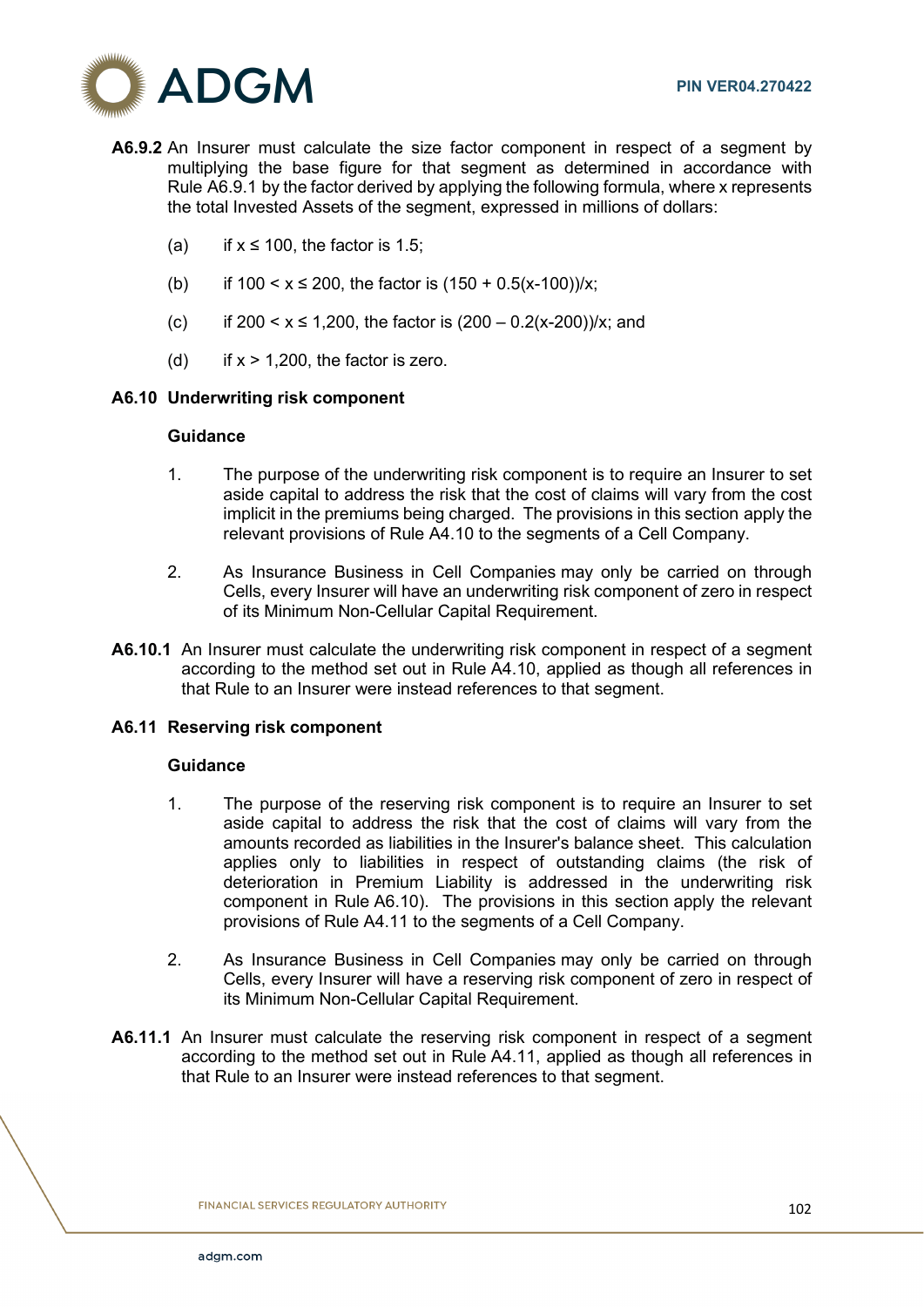

### <span id="page-107-0"></span>**A6.12 Long-Term Insurance risk component**

## **Guidance**

- 1. The purpose of the Long-Term Insurance risk component is to require an Insurer to set aside capital to address the risk that the net present value of future Policy Benefits will vary from the amounts recorded as Long-Term Insurance Liabilities in the Insurer's balance sheet. The provisions in this section apply the relevant provisions of Rule [A4.12](#page-89-0) to the segments of a Cell Company.
- 2. As Insurance Business in Cell Companies may only be carried on through Cells, every Insurer will have a Long-Term Insurance risk component of zero in respect of its Minimum Non-Cellular Capital Requirement.
- **A6.12.1** An Insurer must calculate the Long-Term Insurance risk component in respect of a segment according to the method set out in Rule [A4.12,](#page-89-0) applied as though all references in that Rule to an Insurer were instead references to that segment.

### <span id="page-107-1"></span>**A6.13 Asset management risk component**

#### **Guidance**

This section requires an Insurer to set aside capital in respect of assets that it manages. This section applies the relevant provisions of Rule [A4.13](#page-92-0) to the segments of a Cell Company.

**A6.13.1** An Insurer must calculate the asset management risk component in respect of a segment according to the method set out in Rule [A4.13,](#page-92-0) applied as though all references in that Rule to an Insurer were instead references to that segment.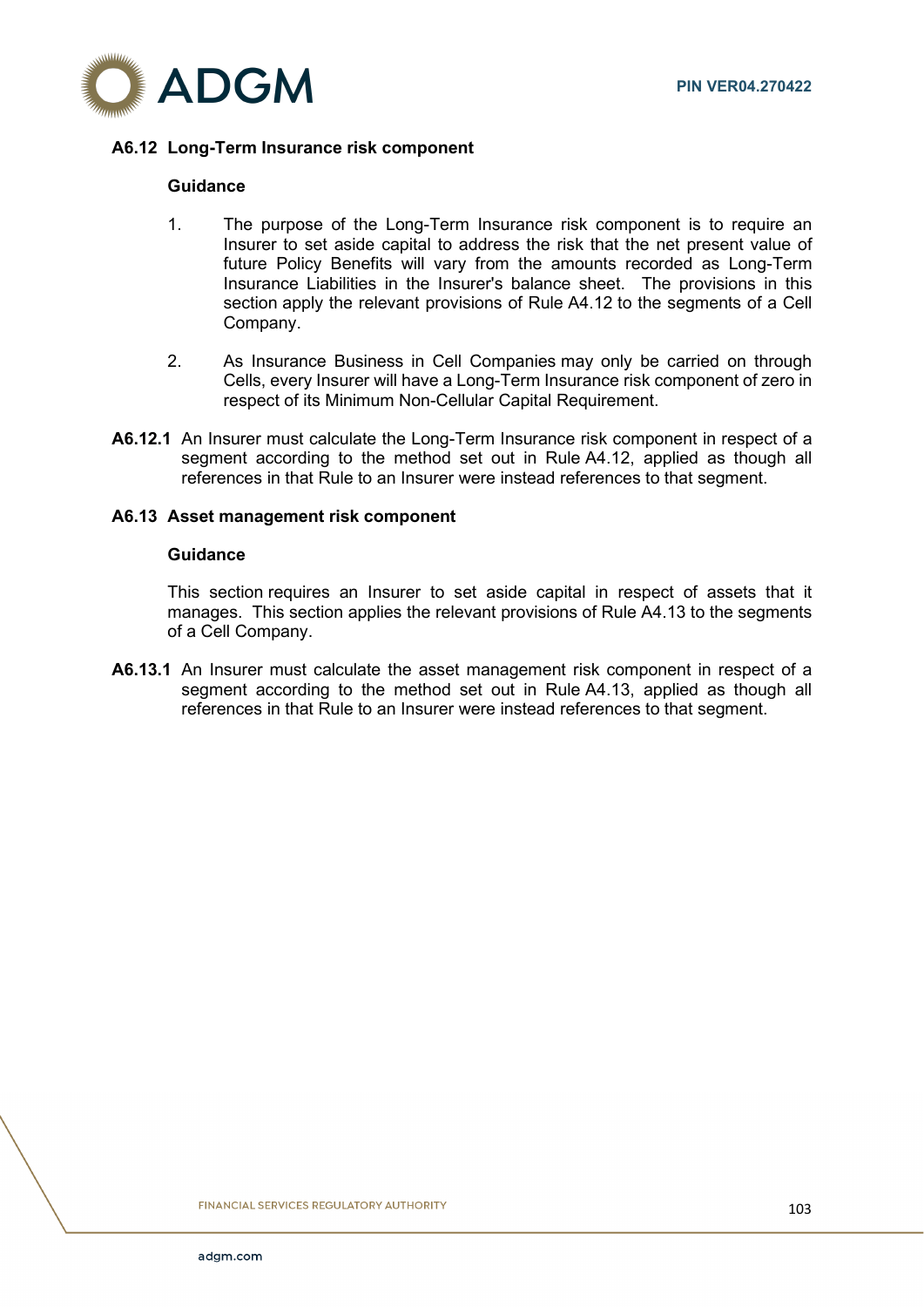

# **APP7 CALCULATION OF ADJUSTED FUND CAPITAL RESOURCES**

#### **A7.1 Purpose and general provisions**

**A7.1.1** This appendix applies to all Insurers to which Rule [4.5](#page-17-0) applies.

## **Guidance**

- 1. This appendix sets out the manner in which an Insurer is required to calculate the Adjusted Fund Capital Resources in respect of each Long-Term Insurance Fund it maintains. The calculation is analogous to that applicable to Insurers other than Cell Companies, so that (except where changes are necessary to reflect structural differences) the capital of a Long-Term Insurance Fund is determined as though it was an Insurer subject to [APP3.](#page-74-0)
- 2. The Adjusted Fund Capital Resources are calculated by making adjustments to the equity of the fund, as at the Solvency Reference Date.

## **A7.2 Adjusted Fund Capital Resources**

**A7.2.1** An Insurer must calculate the Adjusted Fund Capital Resources in respect of each Long-Term Insurance Fund maintained by it, according to the formula:

 $AFCR = AFF - FHCA$ 

where:

AFCR means the Adjusted Fund Capital Resources in respect of the fund;

AFE means the adjusted fund equity in respect of that fund; and

FHCA means the fund hybrid capital adjustment in respect of that fund.

**A7.2.2** Adjusted fund equity is calculated as set out in Rule [A7.4.](#page-109-0) The fund hybrid capital adjustment is set out in Rule [A7.5.](#page-110-0)

## **A7.3 Base fund capital**

- **A7.3.1** The commencement point for calculating the adjusted fund equity in respect of a Long-Term Insurance Fund maintained by an Insurer is the base fund capital.
- <span id="page-108-0"></span>**A7.3.2** Subject to Rules [A7.3.3,](#page-109-1) [A7.3.4](#page-109-2) and [A7.3.5,](#page-109-3) the base fund capital in respect of a Long-Term Insurance Fund must consist of the following capital instruments and equity reserves of the Insurer, that are classified as capital instruments and equity reserves of the fund:
	- (a) general reserves;
	- (b) retained earnings;
	- (c) amounts attributed to the Long-Term Insurance Fund by the Insurer in accordance with Rule [3.4.1;](#page-11-0)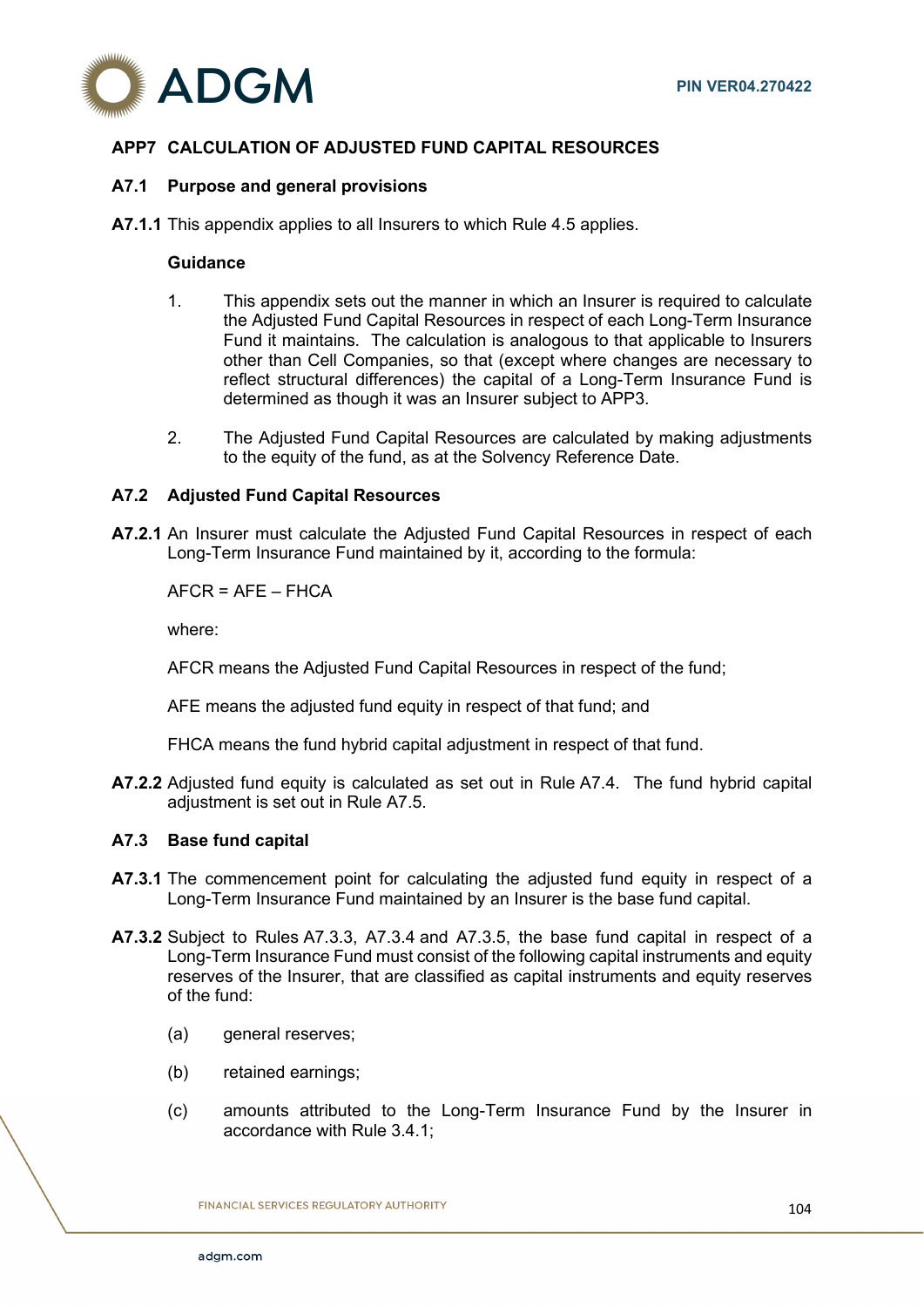

- (d) in the case of a Takaful Insurer, amounts provided from the Owners' Equity by loan to the Insurance Fund and not repaid as at the Solvency Reference Date;
- (e) current year's earnings after tax; and
- (f) hybrid capital (as defined in Rule [A7.5.1\)](#page-110-1).
- <span id="page-109-1"></span>**A7.3.3** Where an Insurer is not an ADGM Incorporated Insurer, base capital may include capital instruments and equity reserves that are approved in writing by the Regulator as equivalent to the capital instruments and equity reserves described in Rule [A7.3.2.](#page-108-0)
- <span id="page-109-2"></span>**A7.3.4** Owners' Equity in a Takaful Insurer, that has not been transferred to the Insurance Fund, must be classified as hybrid capital for the purposes of this section if:
	- (a) under the constitutional documents of the Insurer or the terms of insurance contracts or both, the owners do not participate in the surpluses and losses of Insurance Business; and
	- (b) the Owners' Equity is available for loan to the Insurance Fund maintained within the Long-Term Insurance Fund of the Insurer.
- <span id="page-109-3"></span>**A7.3.5** Hybrid capital having a term to maturity of less than five years may only be included in base fund capital with the written consent of the Regulator.

## <span id="page-109-0"></span>**A7.4 Adjusted fund equity**

**A7.4.1** An Insurer must calculate its adjusted fund equity in respect of each Long-Term Insurance Fund as set out in this section.

# **Guidance**

The purpose of these adjustments is to provide a consistent basis for the determination of the Insurer's Adjusted Fund Capital Resources and to exclude from those resources assets that may not be readily realisable for the purposes of meeting Insurance Liabilities of the Long-Term Insurance Fund.

- <span id="page-109-5"></span><span id="page-109-4"></span>**A7.4.2** The following items must be deducted from base fund capital, to the extent that the Insurer has not excluded them in determining its base fund capital:
	- (a) any amounts in respect of appropriations to be made from the Long-Term Insurance Fund in respect of the current year, including dividends, distributions by Takaful Insurers of surplus, bonuses, pensions and welfare charges that are determined on the basis of the current year's profit, whether or not the amounts have been approved by the Insurer for payment;
	- (b) the amount of any investment by the Long-Term Insurance Fund or by a Subsidiary of the Long-Term Insurance Fund, in the Insurer's own capital;
	- (c) the amount of any tax liability that would be attributable to unrealised gains on investments, if those gains were realised;
	- (d) the amount of deferred acquisition costs;
	- (e) the amount of any deferred tax asset;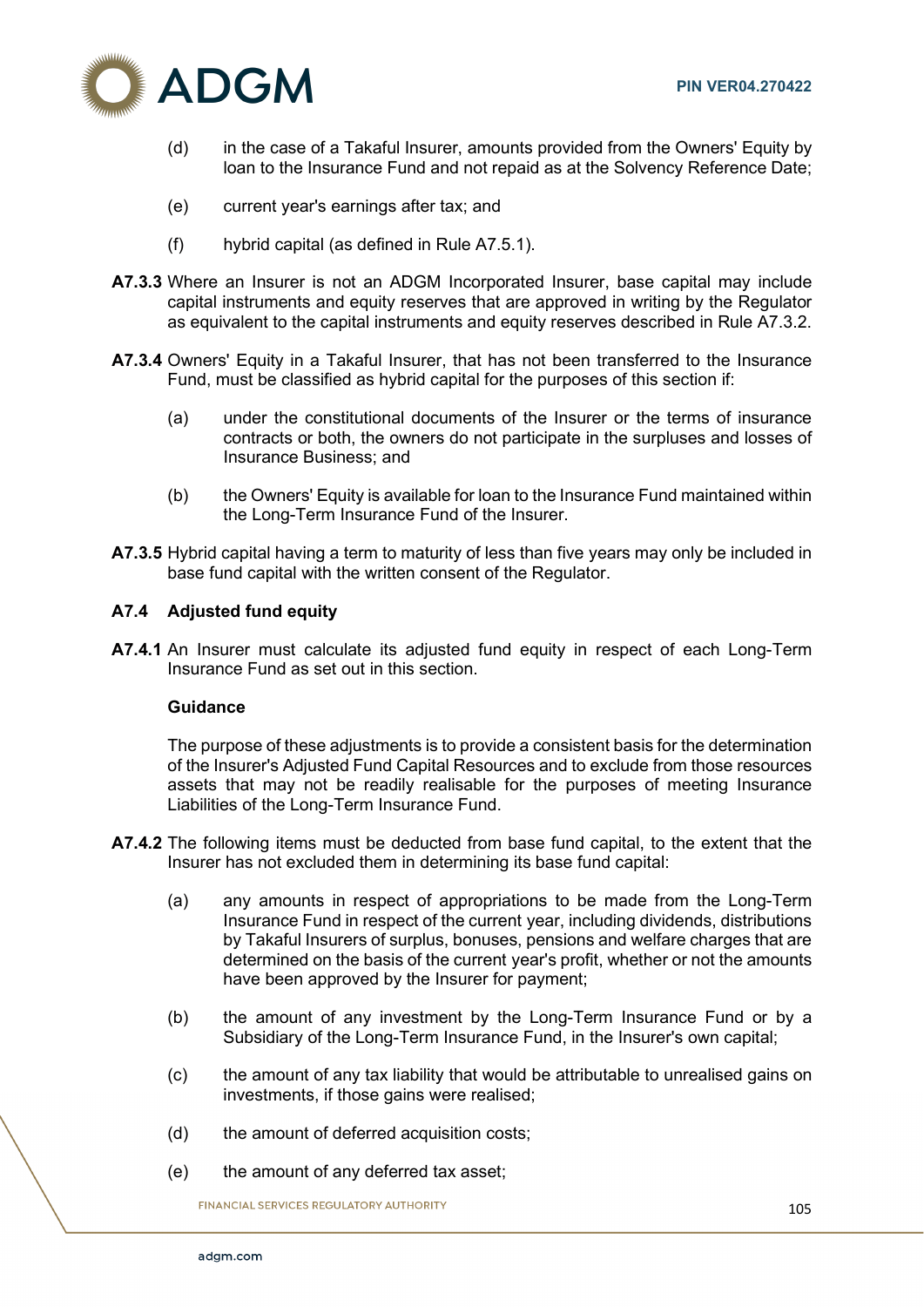

- <span id="page-110-4"></span>(f) the amount of any goodwill, patents, service rights, brands and any other intangible items;
- (g) the amount of any Zakah or charity fund of a Takaful Insurer, maintained within the Long-Term Insurance Fund;
- <span id="page-110-5"></span>(h) the amount of any operating assets, including inventories, plant and equipment, and vehicles; and
- <span id="page-110-6"></span>(i) the amount of any assets that may not be applied to meet Insurance Liabilities attributable to the Long-Term Insurance Fund (for example, assets that are subject to fixed or floating charges, mortgages or other security).

## <span id="page-110-0"></span>**A7.5 Fund hybrid capital adjustment**

# **Guidance**

- 1. This section acts to limit hybrid capital to 15% of the adjusted fund equity in respect of a fund.
- 2. The purpose of the fund hybrid capital adjustment is to limit the extent to which an Insurer may rely for its Adjusted Fund Capital Resources in respect of any Long-Term Insurance Fund on instruments that do not or may not constitute permanent capital of that fund.

<span id="page-110-1"></span>**A7.5.1** Fund hybrid capital includes the following items:

- (a) subordinated debt attributable to the fund; and
- (b) Owners' Equity in a Takaful Insurer of the type described in Rule [A7.3.4.](#page-109-2)
- <span id="page-110-3"></span>**A7.5.2** Subject to Rule [A7.5.3,](#page-110-2) an Insurer must calculate its fund hybrid capital adjustment as the amount by which the total amount of hybrid capital exceeds 15% of adjusted fund equity.
- <span id="page-110-2"></span>**A7.5.3** The Regulator may at its discretion permit an Insurer to apply Rule [A7.5.2](#page-110-3) as though the figure of 15% was replaced with a higher figure approved in writing by the Regulator. The approved figure may not be more than the actual percentage which the fund hybrid capital represents of adjusted fund equity, and may not in any case exceed 30%.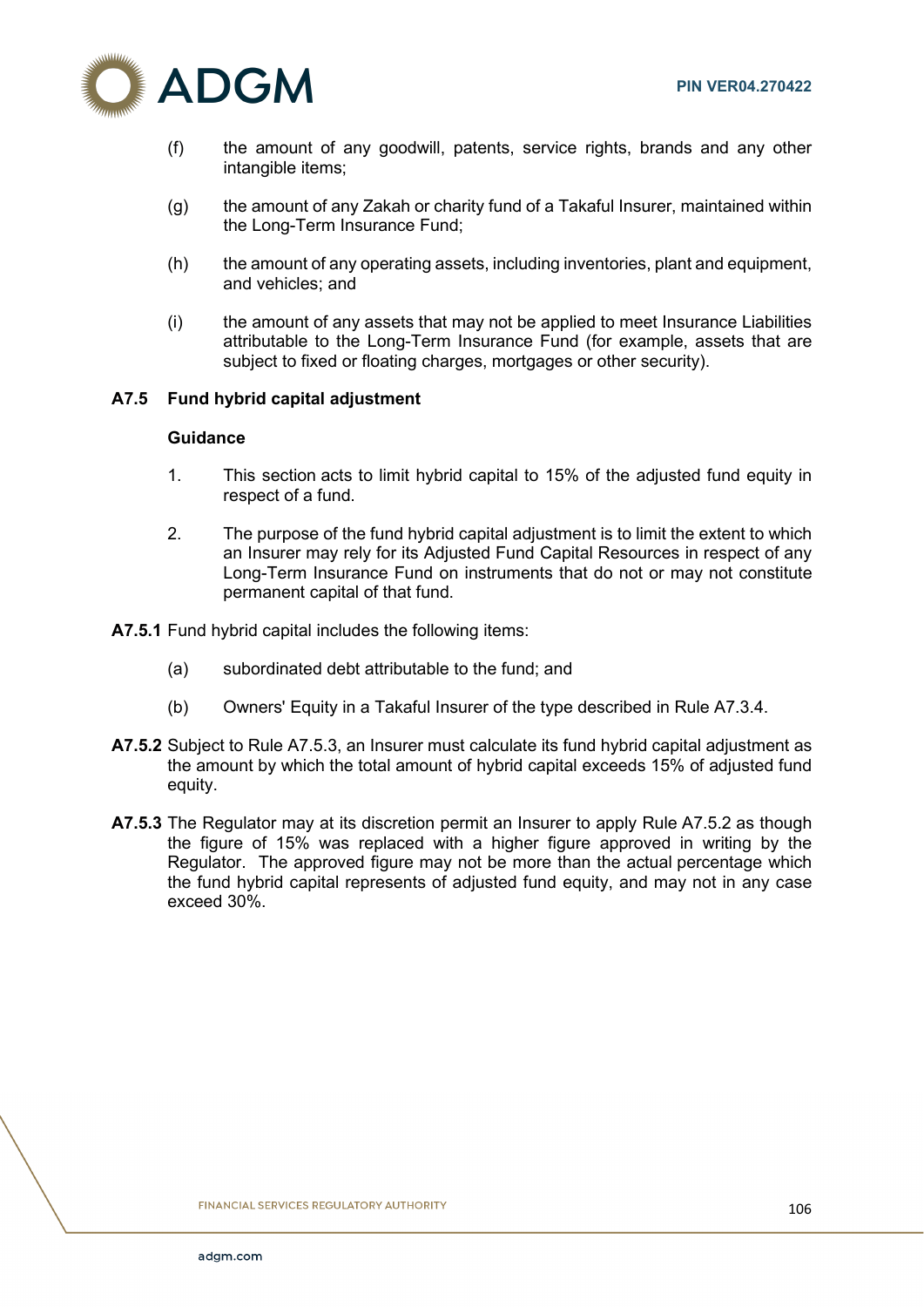

# **APP8 CALCULATION OF MINIMUM FUND CAPITAL REQUIREMENT**

#### **A8.1 Purpose and general provisions**

**A8.1.1** This appendix applies to all Insurers to which Rule [4.5](#page-17-0) applies.

## **Guidance**

- 1. This appendix sets out the manner in which an Insurer that conducts Long-Term Insurance Business through a Long-Term Insurance Fund is required to calculate the Minimum Fund Capital Requirement in respect of each Long-Term Insurance Fund.
- 2. The Minimum Fund Capital Requirement is calculated on a basis that is analogous to the basis of calculation of the Minimum Capital Requirement for Insurers other than Cell Companies, as set out in [APP4.](#page-78-0)
- 3. The effect therefore is as though each Long-Term Insurance Fund maintained by an Insurer were itself an Insurer that had to calculate a Minimum Capital Requirement in accordance with [APP4.](#page-78-0) Consequently, this appendix incorporates references to the provisions of [APP4.](#page-78-0)

# **A8.2 Minimum Fund Capital Requirement**

<span id="page-111-0"></span>**A8.2.1** Subject to Rule [A8.2.3,](#page-112-0) an Insurer must calculate the Minimum Fund Capital Requirement in respect of each Long-Term Insurance Fund maintained by it, according to the formula:

MFCR = DRC + IVRC + OARC + OLRC + CRC + SFAC + LIRC + AMRC

where:

| Term        | <b>Definition</b>                                                  |
|-------------|--------------------------------------------------------------------|
| <b>MFCR</b> | Minimum Fund Capital Requirement in respect of the fund;           |
| <b>DRC</b>  | Default risk component in respect of that fund;                    |
| <b>IVRC</b> | Investment volatility risk component in respect of the fund;       |
| <b>OARC</b> | Off-balance sheet asset risk component in respect of the fund;     |
| <b>OLRC</b> | Off-balance sheet liability risk component in respect of the fund; |
| <b>CRC</b>  | Concentration risk component in respect of the fund;               |
| <b>SFAC</b> | Size Factor Adjustment Component in respect of the fund;           |
| <b>LIRC</b> | Long-Term Insurance risk component in respect of the fund; and     |
| <b>AMRC</b> | Asset management risk component in respect of the fund.            |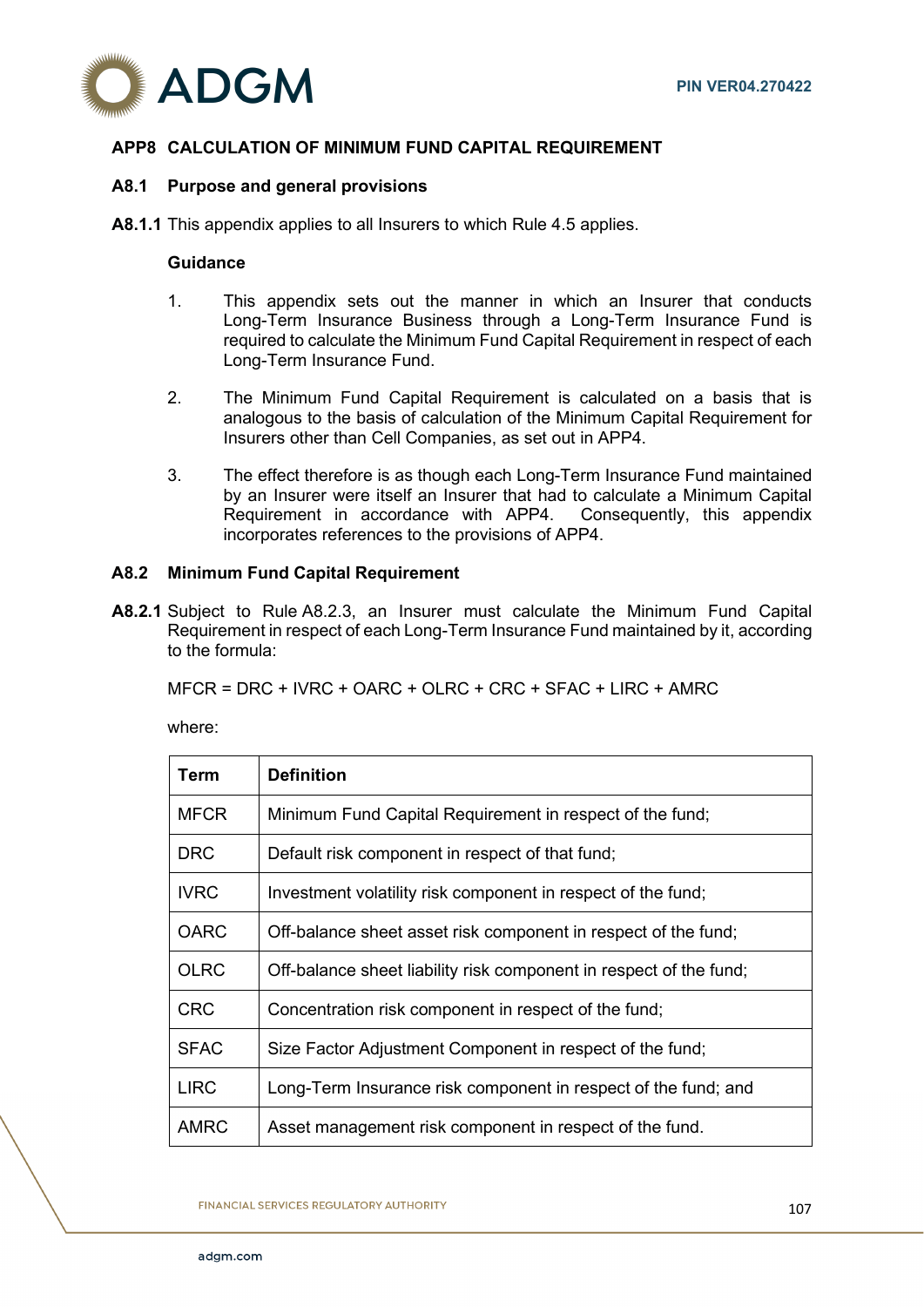

- **A8.2.2** The methods of calculation of the components referred to in Rule [A8.2.1](#page-111-0) are set out in Rules [A8.4,](#page-112-1) [A8.5,](#page-113-0) [A8.6,](#page-113-1) [A8.7,](#page-114-0) [A8.8,](#page-115-0) [A8.9,](#page-115-1) [A8.10](#page-116-0) and [A8.11.](#page-116-1)
- <span id="page-112-0"></span>**A8.2.3** The Minimum Fund Capital Requirement in respect of a Long-Term Insurance Fund must always be equal to or higher than \$5,000,000.

# **A8.3 Applicability of components to assets of the fund**

- **A8.3.1** Subject to Rule [A8.3.2,](#page-112-2) an Insurer must calculate those components of the Minimum Fund Capital Requirement in respect of a Long-Term Insurance Fund, which are relevant to assets, in respect of every asset that is attributable to the Long-Term Insurance Fund.
- <span id="page-112-2"></span>**A8.3.2** Where an Insurer arranges its affairs such that Invested Assets attributable to a Long-Term Insurance Fund are held in a Related entity, the Insurer may, with the written approval of the Regulator, calculate components of the Minimum Fund Capital Requirement by reference to the interest of the Long-Term Insurance Fund in the assets that are held by the Related entity, instead of by reference to the interest that the Long-Term Insurance Fund has in that Related entity. In that case this appendix shall be interpreted as though the assets (representing the Long-Term Insurance Fund's interest) held by the Related entity were held directly by the Long-Term Insurance Fund.

# **Guidance**

The effect of Rule [A8.3.2](#page-112-2) is to provide flexibility for Insurers whose investments are managed on a pooled basis within a Group, or which establish specialist Subsidiaries to manage their investments. While the Insurer's asset in such cases is a balance with, or investment in, a Related entity, this Rule permits the Insurer to 'look through' the corporate arrangement and apply this appendix to the assets of the Related entity as though they were the Insurer's own. This flexibility extends to Invested Assets attributable to Long-Term Insurance Funds, though this provision does not provide any exemption from Rule 3.4 in respect of segregation of assets.

## <span id="page-112-1"></span>**A8.4 Default risk component**

#### **Guidance**

The purpose of the default risk component is to require an Insurer to set aside capital to cover the risk that amounts receivable from counterparties will not be received. The basic calculation model for this component, as it applies to Insurers that are not Cell Companies, is set out in Rule [A4.4.](#page-79-0) The provisions in this section apply the relevant provisions of Rule [A4.4](#page-79-0) to each Long-Term Insurance Fund that an Insurer maintains.

- **A8.4.1** An Insurer must calculate the default risk component in respect of a Long-Term Insurance Fund as the sum of the amounts obtained by multiplying the value of each asset attributed to the fund with the relevant percentage, in accordance with the following tables and subject to the provisions of Rules [A8.4.2](#page-113-2) and [A8.4.3:](#page-113-3)
	- (a) assets that are Invested Assets: the table set out in Rule [A4.4.1\(a\);](#page-79-1) and
	- (b) assets that are not Invested Assets: the table set out in Rule [A4.4.1\(b\).](#page-80-0)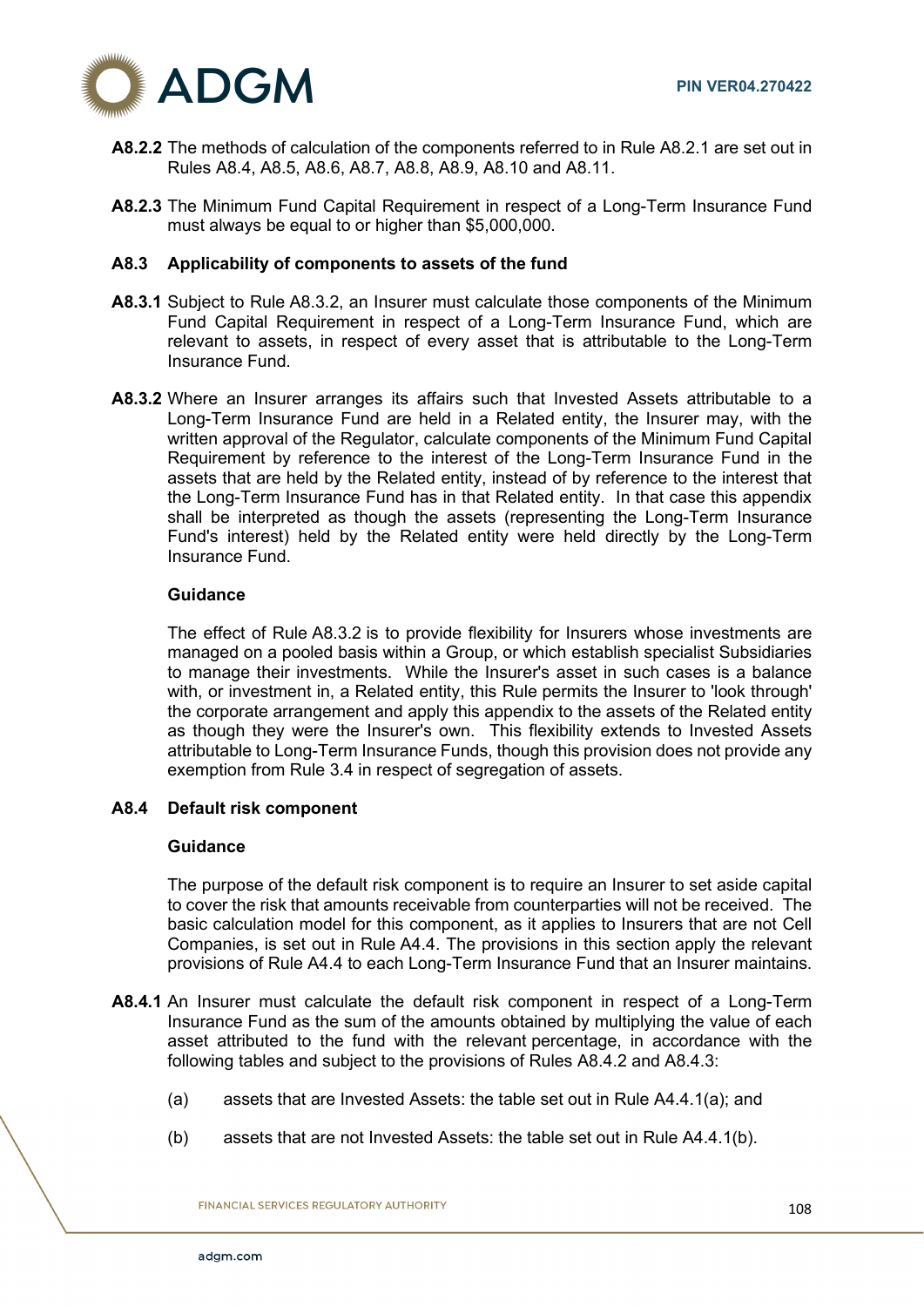

- <span id="page-113-2"></span>**A8.4.2** The provisions of Rules [A4.4.2,](#page-80-1) [A4.4.3,](#page-81-0) [A4.4.4,](#page-81-1) [A4.4.5](#page-81-2) and [A4.4.6](#page-81-3) must be applied, mutatis mutandis, to assets attributed to a Long-Term Insurance Fund as though references in those Rules to an Insurer were instead references to a Long-Term Insurance Fund.
- <span id="page-113-3"></span>**A8.4.3** Notwithstanding anything else in this section:
	- (a) the default risk component in respect of any asset that is subject to a fixed or floating charge, mortgage or other encumbrance must be 100% of the value of the asset to the extent of that charge, mortgage or encumbrance. In the case of such assets, the percentages set out in the tables referred to above must be applied only to the amount, if any, by which the value of the asset exceeds the amount of the charge, mortgage or encumbrance; and
	- (b) no default risk component must be calculated in respect of assets excluded from Adjusted Fund Capital Resources in accordance with Rules [A7.4.2\(d\),](#page-109-4) [A7.4.2\(e\),](#page-109-5) [A7.4.2\(f\),](#page-110-4) [A7.4.2\(h\),](#page-110-5) or [A7.4.2\(i\).](#page-110-6)

## <span id="page-113-5"></span><span id="page-113-0"></span>**A8.5 Investment volatility risk component**

## **Guidance**

The purpose of the investment volatility risk component is to require an Insurer to set aside capital to cover the risk of deterioration in the values of Invested Assets. The basic calculation model for this component, as it applies to Insurers that are not Cell Companies, is set out in Rule [A4.5.](#page-81-4) The provisions in this section apply the relevant provisions of Rule [A4.5](#page-81-4) to each Long-Term Insurance Fund that an Insurer maintains.

**A8.5.1** An Insurer must calculate the investment volatility risk component in respect of a Long-Term Insurance Fund as the sum of the amounts obtained by multiplying the value of each Invested Asset attributable to the fund with the relevant percentage, in accordance with the table set out in Rule [A4.5.1,](#page-81-5) but subject to the provisions of Rule [A4.5.2.](#page-82-0)

## <span id="page-113-1"></span>**A8.6 Off-balance sheet asset risk component**

## **Guidance**

The purpose of the off-balance sheet asset risk component is to require an Insurer to set aside capital to cover the risk of default and deterioration in value in respect of exposures that the Insurer has because it is a party to a derivative contract. The provisions in this section apply the relevant provisions of Rule [A4.6](#page-82-1) to each Long-Term Insurance Fund that an Insurer maintains.

- <span id="page-113-4"></span>**A8.6.1** An Insurer is required to calculate an off-balance sheet asset risk component in respect of a Long-Term Insurance Fund, if the Insurer is, as at the Solvency Reference Date, a party to a derivative contract attributable to that fund, including a forward, future, swap, option or other similar contract, but not including:
	- (a) a put option serving as a guarantee;
	- (b) a foreign exchange contract having an original maturity of fourteen days or less; or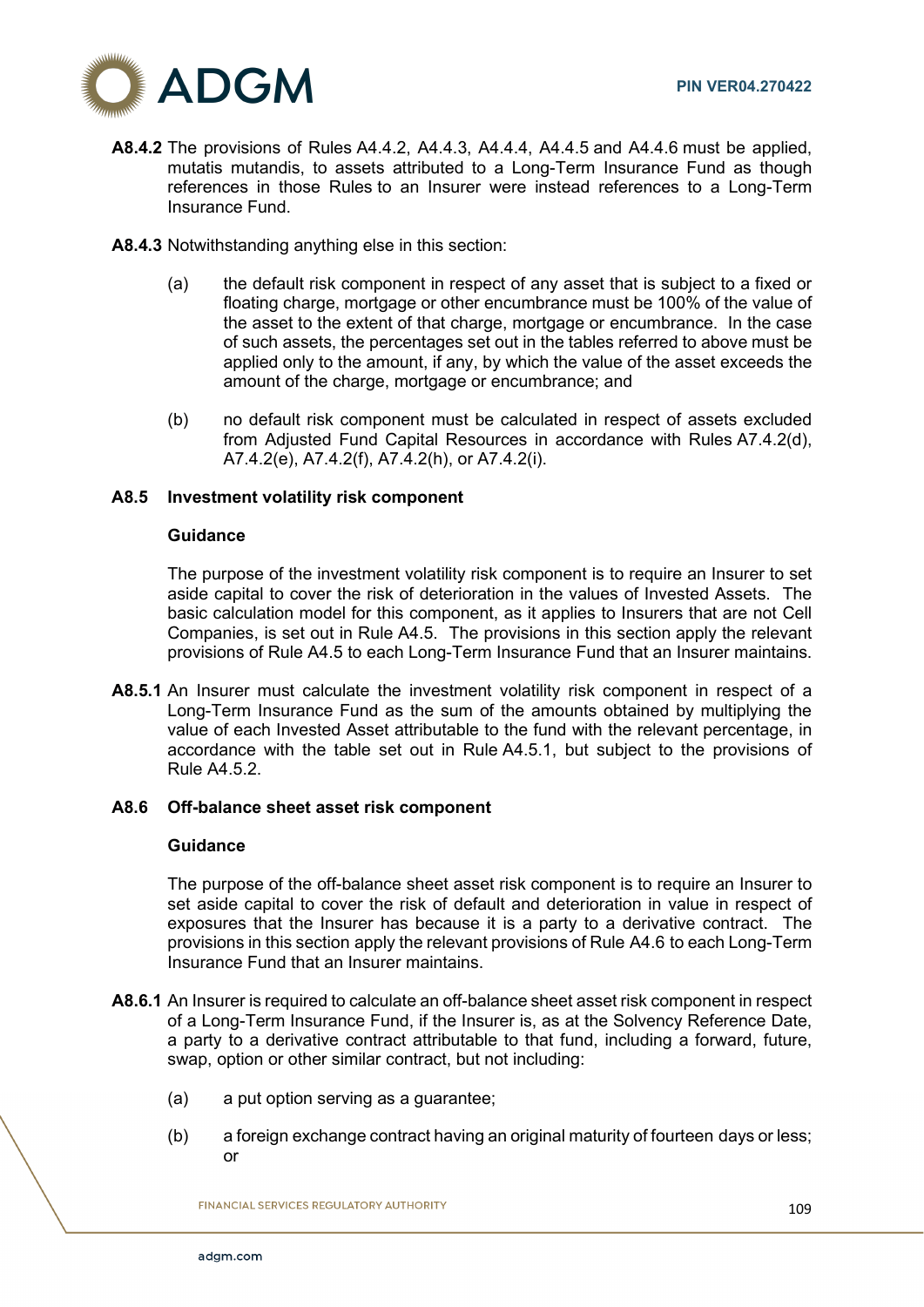

- (c) an instrument traded on a futures or options exchange, which is subject to daily mark-to-market and margin payments.
- **A8.6.2** An Insurer must calculate the off-balance sheet asset risk component in respect of a Long-Term Insurance Fund as the sum of the amounts obtained by applying the calculations set out in Rule [A8.6.3](#page-114-1) in respect of each derivative contract entered into by the Insurer and attributable to that fund, that meets the description in Rule [A8.6.1.](#page-113-4)
- <span id="page-114-1"></span>**A8.6.3** The amount in respect of a derivative contract is obtained by calculating, for an asset equivalent amount as determined in Rule [A8.6.4,](#page-114-2) a default risk component as set out in Rule [A8.4](#page-112-1) and an investment volatility risk component as set out in Rule [A8.5,](#page-113-0) as though the asset equivalent amount were a debt obligation due from the derivative counterparty.
- <span id="page-114-2"></span>**A8.6.4** The asset equivalent amount in respect of a derivative is calculated as the sum of the current mark-to-market exposure of the derivative (where this is positive) and the amount obtained by multiplying the notional principal amount of the derivative by the factors specified in the table set out in Rule [A4.6.4](#page-83-0) according to the nature and residual maturity of the derivative.

## <span id="page-114-0"></span>**A8.7 Off-balance sheet liability risk component**

## **Guidance**

The purpose of the off-balance sheet liability risk component is to require an Insurer to set aside capital to cover the risk that it will be required to perform on a guarantee, letter of credit or other credit substitute that it has entered into. Although such items are not liabilities of the Insurer as at the Solvency Reference Date, they have the capacity to crystallise as liabilities at a subsequent date and therefore to affect the Insurer's capital position. The provisions in this section apply the relevant provisions of Rule [A4.7](#page-83-1) to each Long-Term Insurance Fund that an Insurer maintains.

- **A8.7.1** An Insurer must calculate an off-balance sheet liability risk component in respect of a Long-Term Insurance Fund if the Insurer has issued guarantees, including put options serving as guarantees, letters of credit or any other credit substitute in favour of another party, so that the Long-Term Insurance Fund is exposed to the risk of having to make payment on those instruments should the guaranteed party default.
- **A8.7.2** An Insurer must calculate its off-balance sheet risk component as the sum of the amounts obtained by applying the calculations set out in Rule [A8.7.3](#page-114-3) in respect of each guarantee, letter of credit or other credit substitute.
- <span id="page-114-3"></span>A8.7.3 The amount in respect of a guarantee, letter of credit or other credit substitute is obtained by calculating, for the nominal amount of the guarantee, letter of credit or other credit substitute, a default risk component as set out in Rule [A8.4](#page-112-1) and an investment volatility risk component as set out in Rule [A8.5](#page-113-0) in respect of the obligation or asset over which the guarantee, letter of credit or other credit substitute is written, as though that obligation or asset were an obligation or asset of the Insurer.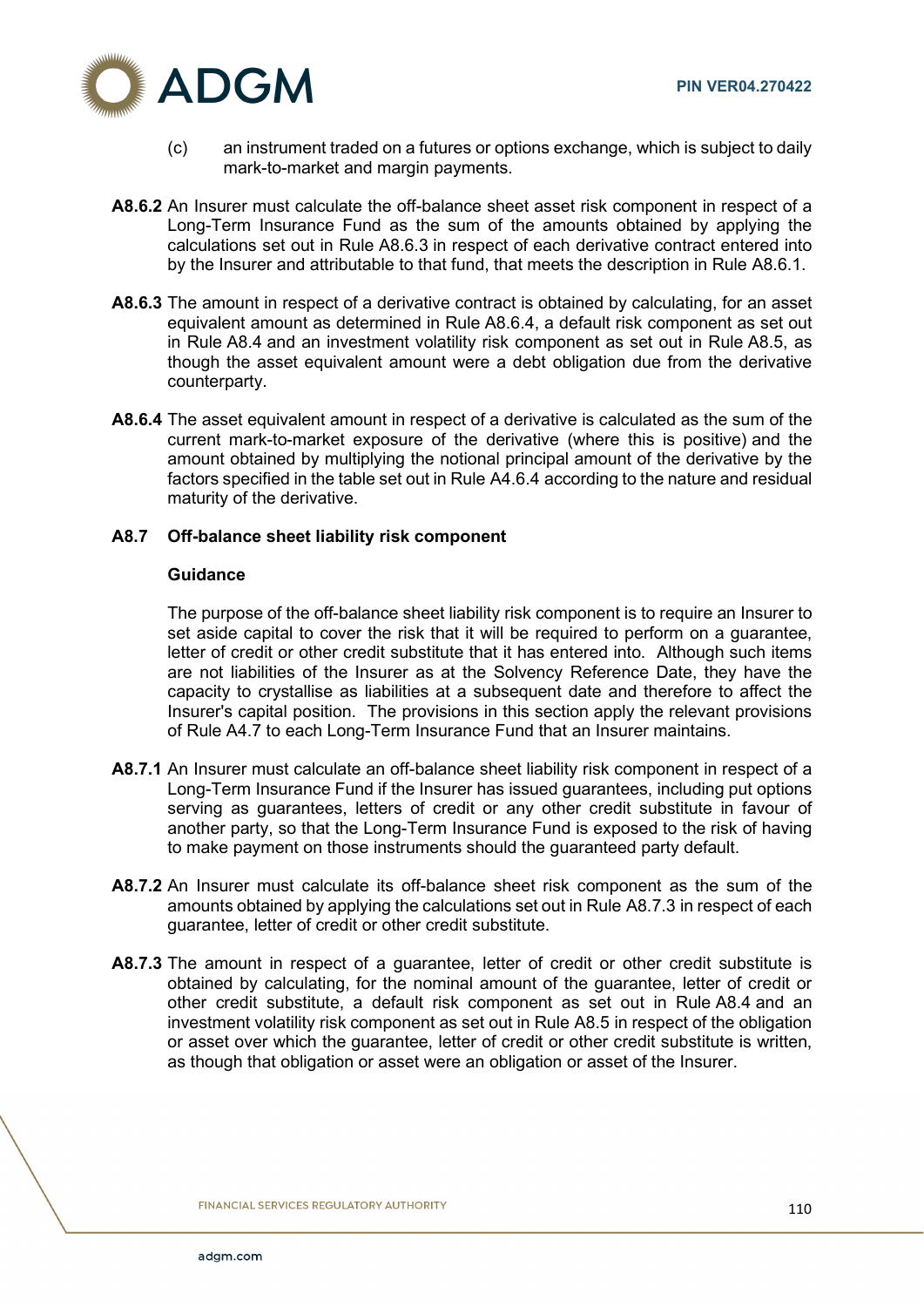

#### <span id="page-115-0"></span>**A8.8 Concentration risk component**

#### **Guidance**

The purpose of the concentration risk component is to require an Insurer to set aside capital to cover the sensitivity that it has to default or volatility in respect of assets and exposures to single counterparties or groupings of connected counterparties, or single properties. The provisions in this section apply the relevant provisions of Rule [A4.8](#page-84-0) to each Long-Term Insurance Fund that an Insurer maintains.

- <span id="page-115-2"></span>**A8.8.1** An Insurer is required to calculate a concentration risk component in respect of a Long-Term Insurance Fund if that fund has, as at the Solvency Reference Date, an investment exposure to a single counterparty or group of Related counterparties, or to a single property, that exceeds 10% of the Adjusted Fund Capital Resources.
- **A8.8.2** For the purposes of the calculation referred to in Rule [A8.8.1:](#page-115-2)
	- (a) 'investment exposure' means the aggregate value of all equity, bond or other investments in or in respect of the counterparty or group of Related parties or property in question, together with off-balance sheet exposures to the same counterparty or group of Related counterparties or property that that fund has because the Insurer has issued guarantees, letters of credit or other credit substitutes (other than insurance contracts), or because it has entered into derivative contracts, but excluding any assets excluded from base fund capital in accordance with any of the Rules referred to in Rule [A8.4.3\(b\);](#page-113-5) and
	- (b) 'AAA'-Rated Governments and 'AAA'-Rated Government agencies are not counterparties.
- **A8.8.3** An Insurer must calculate its concentration risk component in respect of a Long-Term Insurance Fund as the sum of the amounts obtained by multiplying each investment exposure of that fund that exceeds 10% of the adjusted segmental capital resources, by the relevant factor percentage set out in the table set out in Rule [A4.8.3,](#page-84-1) reading that table as though all references to Adjusted Capital Resources were references to Adjusted Fund Capital Resources, and subject to Rule [A4.8.4](#page-85-0)
- **A8.8.4** If the concentration risk component in respect of an investment exposure of a Long-Term Insurance Fund, aggregated with the sum of the default risk component, investment volatility risk component and off-balance sheet asset risk component (so far as concerns that fund), in respect of the assets and off-balance sheet exposures comprising that investment exposure, exceeds 100% of that investment exposure, the concentration risk component in respect of that investment exposure must be reduced so that the total of the three components in respect of that investment exposure is equal to 100% of that investment exposure.

#### <span id="page-115-1"></span>**A8.9 Size factor component**

## **Guidance**

The effect of the size factor component is to provide a relatively higher capital requirement in respect of Long-Term Insurance Funds with smaller portfolios of Invested Assets. The provisions in this section apply the relevant provisions of Rule [A4.9](#page-85-1) to each Long-Term Insurance Fund that an Insurer maintains.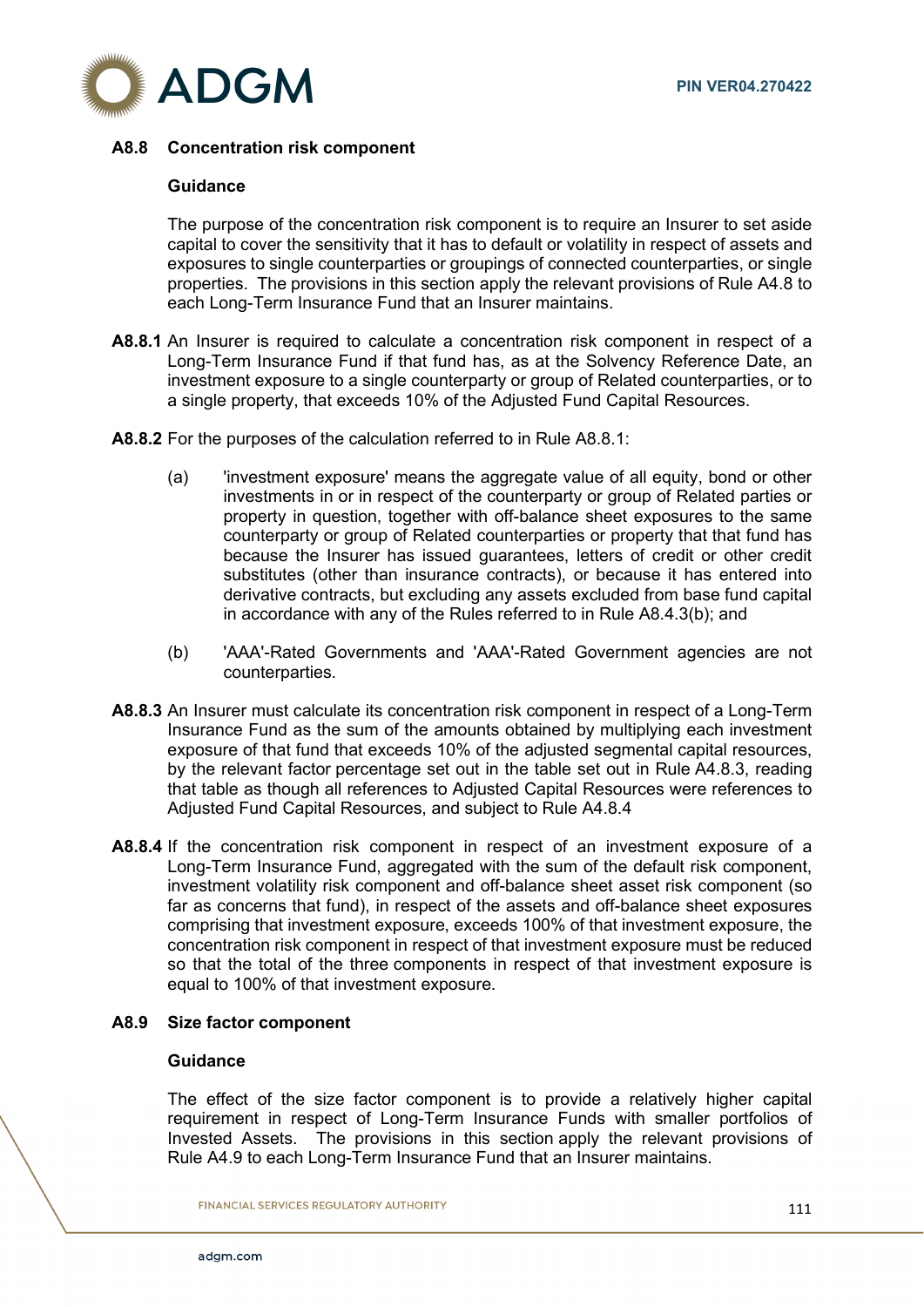

- <span id="page-116-2"></span>**A8.9.1** The base figure for the size factor component is determined by aggregating the following components, for the Long-Term Insurance Fund:
	- (a) the default risk components determined in accordance with Rule [A8.4;](#page-112-1)
	- (b) the investment volatility risk component determined in accordance with Rule [A8.5;](#page-113-0) and
	- (c) the concentration risk component determined in accordance with Rule [A8.8.](#page-115-0)
- **A8.9.2** An Insurer must calculate the size factor component in respect of Long-Term Insurance Fund by multiplying the base figure for that fund as determined in accordance with Rule [A8.9.1](#page-116-2) by the factor derived by applying the following formula, where x represents the total Invested Assets attributable to that fund, expressed in millions of dollars:
	- (a) if  $x \le 100$ , the factor is 1.5;
	- (b) if  $100 < x \le 200$ , the factor is  $(150 + 0.5(x-100))/x$ ;
	- (c) if  $200 < x \le 1,200$ , the factor is  $(200 0.2(x-200))/x$ ; and
	- (d) if  $x > 1,200$ , the factor is zero.

## <span id="page-116-0"></span>**A8.10 Long-Term Insurance risk component**

### **Guidance**

The purpose of the Long-Term Insurance risk component is to require an Insurer to set aside capital to address the risk that the net present value of future Policy Benefits will vary from the amounts recorded as Long-Term Insurance Liabilities in the Insurer's balance sheet. The provisions in this section apply the relevant provisions of Rule [A4.12](#page-89-0) to each Long-Term Insurance Fund that an Insurer maintains.

**A8.10.1** An Insurer must calculate the Long-Term Insurance risk component in respect of a Long-Term Insurance Fund according to the method set out in Rule [A4.12,](#page-89-0) applied as though all references in that Rule to an Insurer were instead references to that fund.

## <span id="page-116-1"></span>**A8.11 Asset management risk component**

#### **Guidance**

This section requires an Insurer to set aside capital in respect of assets that it manages. The provisions in this section apply the relevant provisions of Rule [A4.13](#page-92-0) to each Long-Term Insurance Fund that an Insurer maintains.

**A8.11.1** An Insurer must calculate the asset management risk component in respect of a Long-Term Insurance Fund according to the method set out in Rule [A4.13,](#page-92-0) applied as though all references in that Rule to an Insurer were instead references to that fund.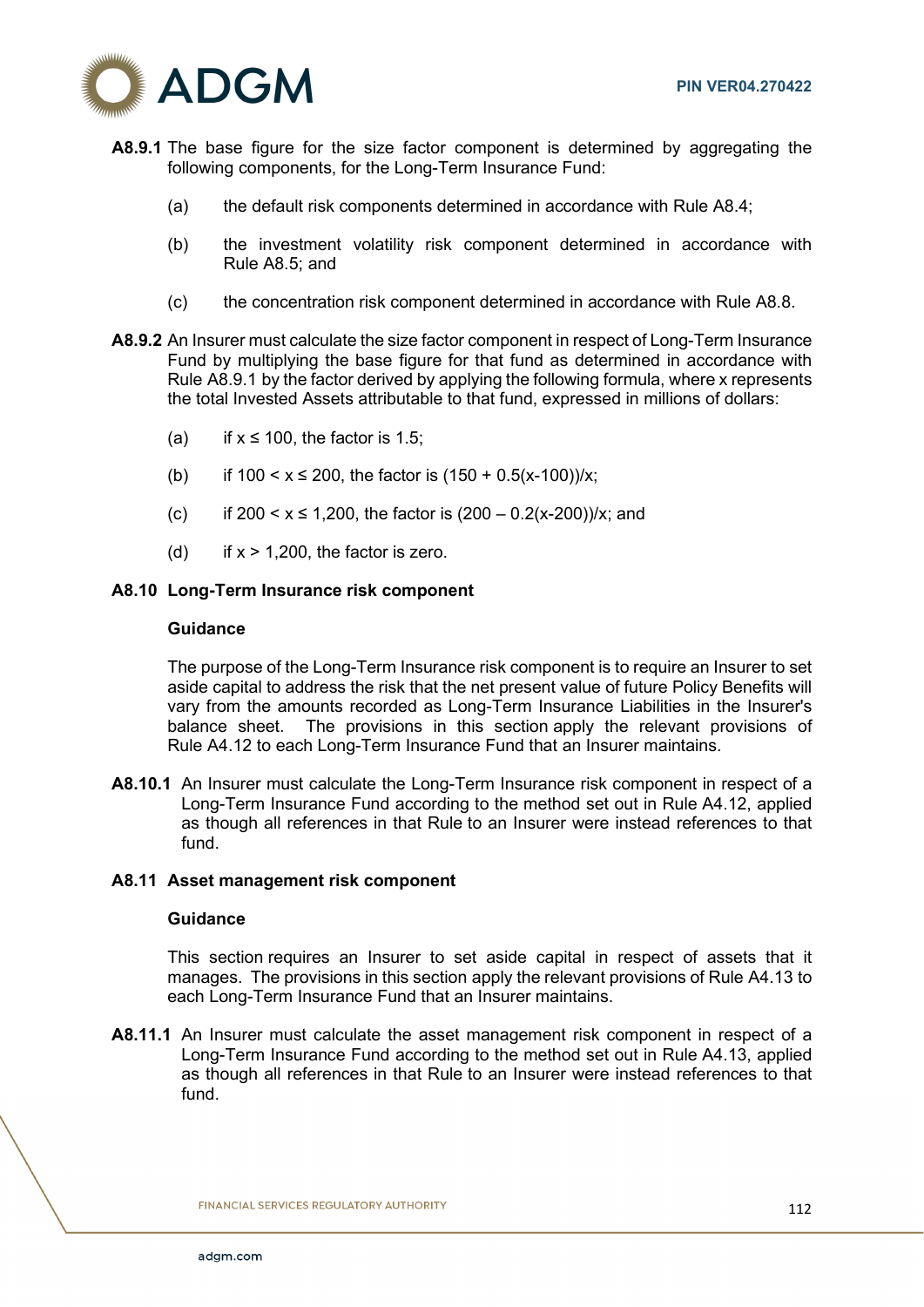

## **APP9 CALCULATION OF ADGM BUSINESS RISK CAPITAL REQUIREMENT**

#### **A9.1 Purpose and general provisions**

**A9.1.1** This appendix applies to all Insurers to which Rule [4.6](#page-17-1) applies.

#### **Guidance**

- 1. This appendix sets out the manner in which an Insurer that is not an ADGM Incorporated Insurer is required to calculate its ADGM Business Risk Capital Requirement. The basis of calculation is analogous to the basis of calculation of elements of the Minimum Capital Requirement for Insurers that are not Cell Companies, as set out in [APP4.](#page-78-0)
- 2. The ADGM Business Risk Capital Requirement is calculated with reference to the insurance activities of the Insurer, carried out through its establishment in ADGM, without deduction for reinsurances.

#### **A9.2 ADGM Business Risk Capital Requirement**

- **A9.2.1** An Insurer must calculate its ADGM Business Risk Capital Requirement as the sum of the Insurer's ADGM underwriting risk component, the Insurer's ADGM reserving risk component and the Insurer's ADGM Long-Term Insurance risk component.
- <span id="page-117-0"></span>**A9.2.2** In calculating ADGM Business Risk Capital Requirement:
	- (a) no account must be taken of Contracts of Insurance effected by the Insurer, other than through an establishment in ADGM; and
	- (b) no account must be taken of contracts of reinsurance entered into by the Insurer as cedant, regardless of where those contracts of reinsurance were entered into.

#### <span id="page-117-1"></span>**A9.3 ADGM underwriting risk component**

#### **Guidance**

The ADGM underwriting risk component requires an Insurer to demonstrate the availability of capital to address the risk that the cost of claims on Contracts of Insurance entered into as Insurer through an establishment in ADGM will vary from the cost implicit in the premiums being charged.

**A9.3.1** An Insurer must calculate its ADGM underwriting risk component according to the method set out in Rule [A4.10,](#page-86-0) subject to the modifications set out in Rules [A9.2.2\(a\)](#page-117-0) and [\(b\).](#page-117-1)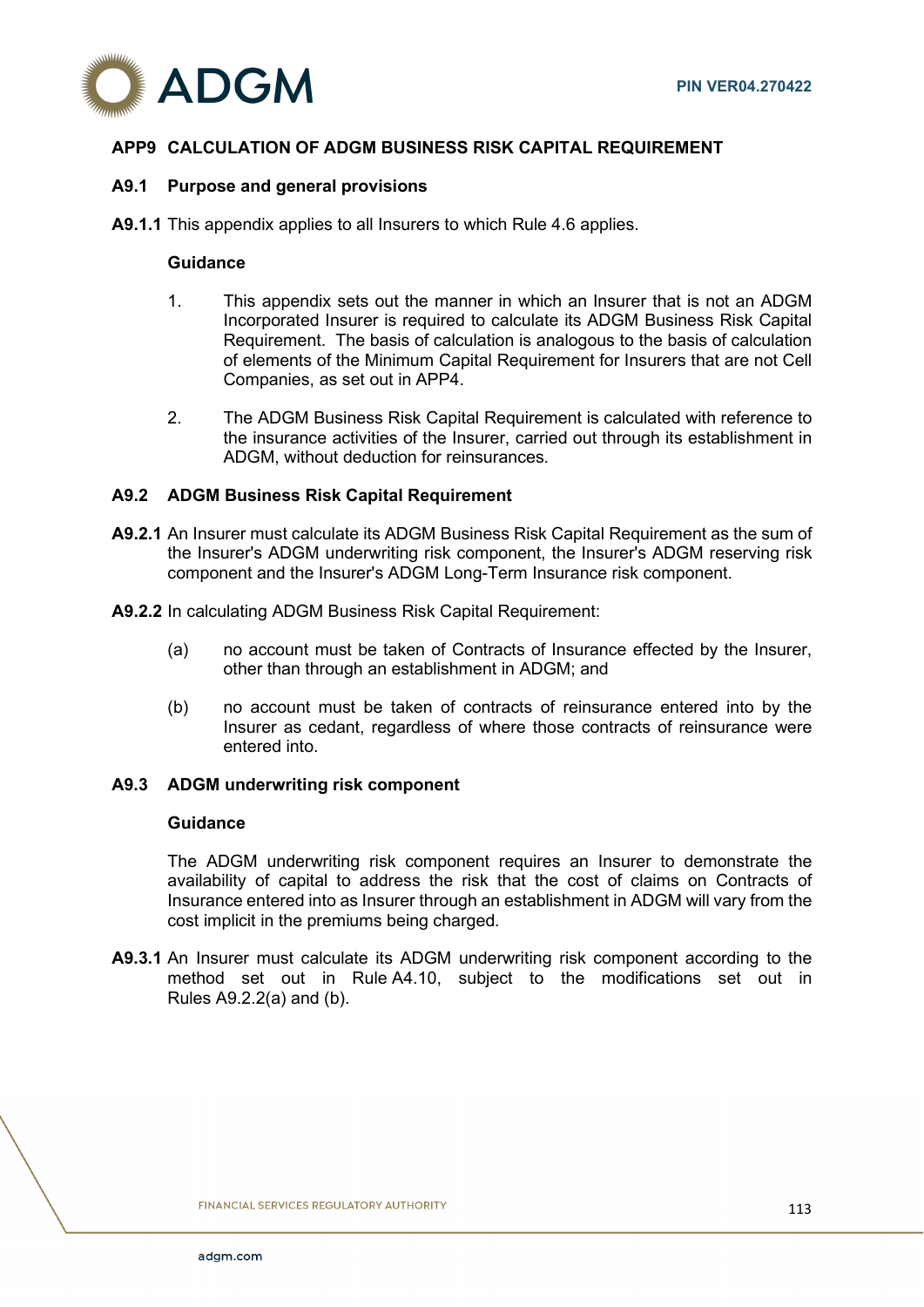

# **A9.4 ADGM reserving risk component**

## **Guidance**

The ADGM reserving risk component requires an Insurer to demonstrate the availability of capital to address the risk that the cost of claims in respect of contracts entered into as Insurer through an establishment in ADGM will vary from the amounts recorded as liabilities in the Insurer's balance sheet.

**A9.4.1** An Insurer must calculate its ADGM reserving risk component according to the method set out in Rule [A4.11,](#page-88-0) subject to the modifications set out in Rules [9.2.2\(a\)](#page-47-0) and [\(b\).](#page-47-1)

#### **A9.5 ADGM long-term insurance risk component**

**A9.5.1** An Insurer must calculate its ADGM Long-Term Insurance risk component according to the method set out in Rule [A4.12,](#page-89-0) subject to the modifications set out in Rules [9.2.2\(a\)](#page-47-0) and [\(b\).](#page-47-1)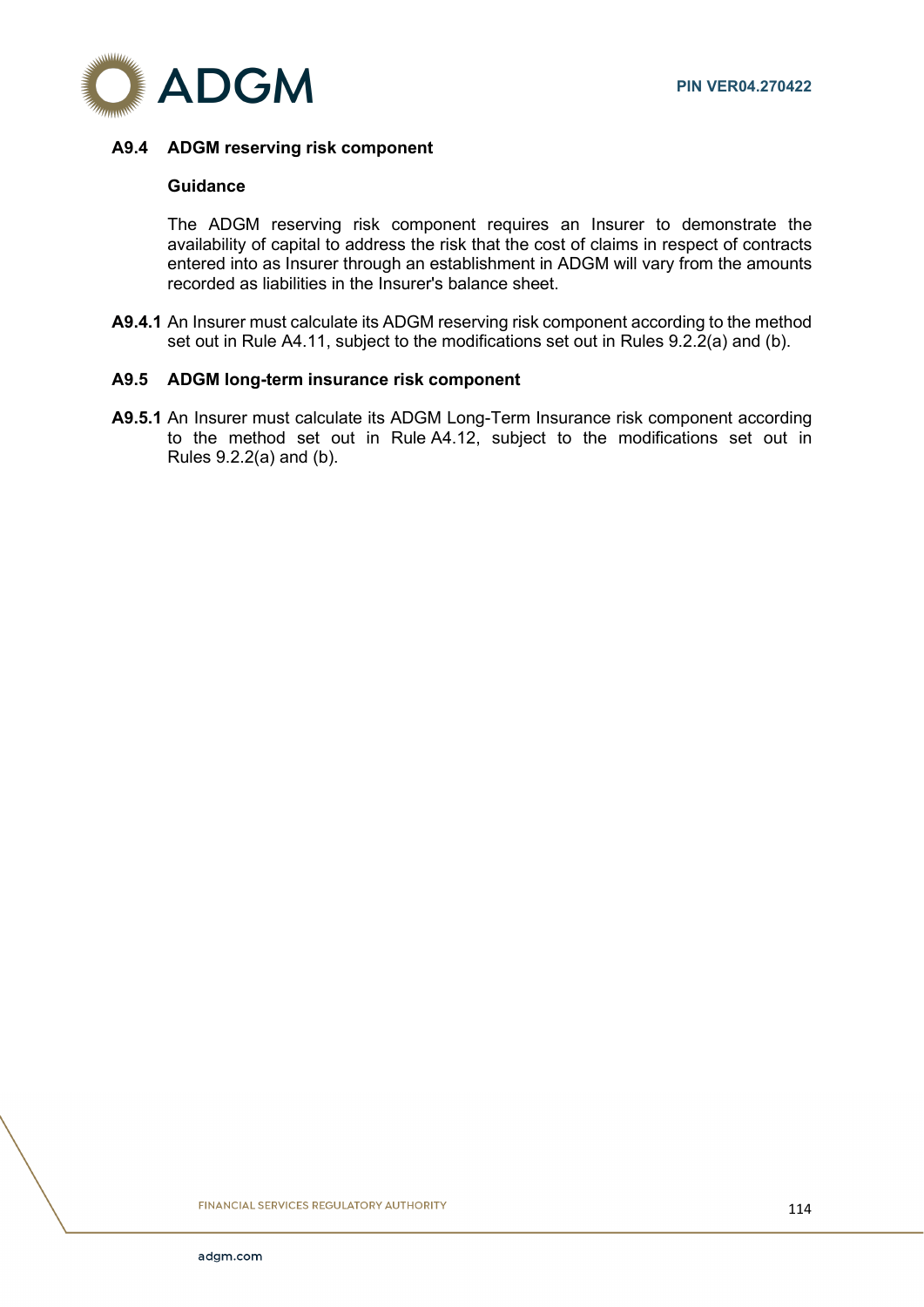

# **APP10 REPORTING TO THE REGULATOR**

#### **A10.1 Purpose and general provisions**

- **A10.1.1** This appendix applies to all Insurers.
- **A10.1.2** In this appendix and the forms, unless the term 'annual Regulatory Return' or 'quarterly Regulatory Return' is used, the term 'Return' includes both of those Returns.
- **A10.1.3** The Regulator shall specify from time to time the forms to be used for the purpose of reporting under this Appendix.

#### **Guidance**

- 1. The form and content of the Returns differs according to the characteristics of the Insurer.
- 2. General requirements relating to the recognition and measurement of assets and liabilities are dealt with in PIN Chapter [5.](#page-20-0)
- 4. This appendix sets out some matters relating to content and presentation of the information contained in the Returns. Further guidance in relation to the preparation and submission of the Returns as specified by the Regulator and EPRS.

#### **A10.2 Returns for Cells, Long-Term Insurance Funds and ADGM business**

#### **Guidance**

Separate Returns are completed for Insurers' entire business, and for those parts of the business that are subject to separate capital adequacy requirements, namely Cells, Long-Term Insurance Funds, and ADGM business. These parts, and the entire business, are described as 'reporting units' because a Return is required for each. An Insurer may therefore have to submit more than one set of Returns.

- **A10.2.1** A Return must be completed in respect of each of the reporting units set out in this section that applies to the Insurer.
- **A10.2.2** There are four types of reporting units in respect of which an Insurer may be required to submit a Return. These are referred to in this appendix and the forms as the global reporting unit, the Cell reporting unit, the fund reporting unit and ADGM business reporting unit. The Returns in respect of these reporting units are referred to respectively in this appendix and the forms as the Global Return, the Cell Return, the Fund Return and ADGM Business Return.
- **A10.2.3** Every Insurer that is required by PIN [6](#page-28-0) to complete a Return must complete a Global Return. A Global Return has the following characteristics:
	- (a) Subject to [\(b\),](#page-120-0) a Global Return includes all of the assets, liabilities, equity, revenues and expenses of the Insurer, regardless of the residency status or location of the Insurer, of the customer or of any asset or liability.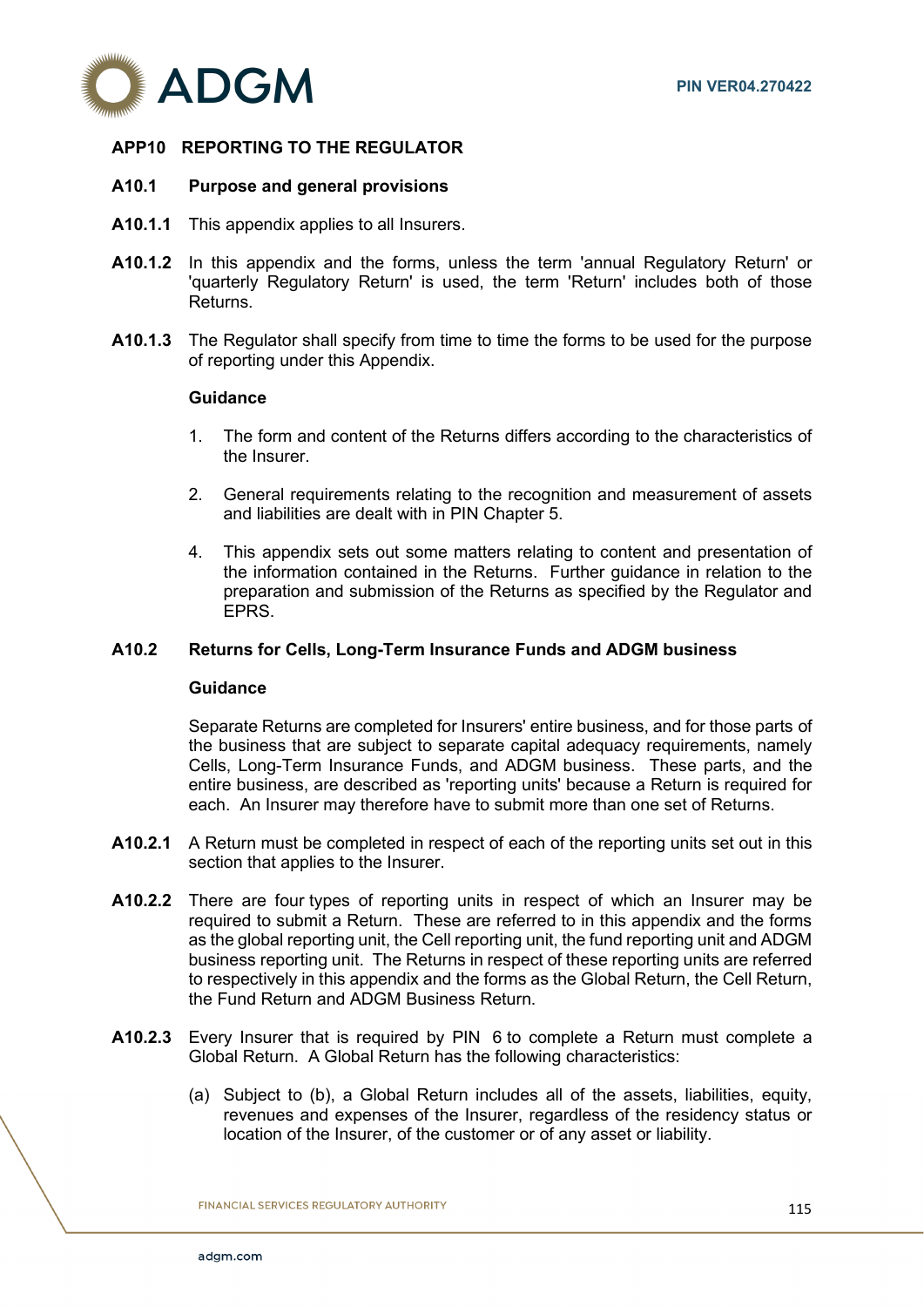

- (b) The Global Return of a Cell Company does not include any assets, liabilities, equity, revenues or expenses that are attributable to a Cell.
- <span id="page-120-0"></span>**A10.2.4** Except as provided otherwise in this appendix, an Insurer that is a Cell Company must complete a Cell Return in respect of each Cell that it maintains. A Cell Return includes all of the assets, liabilities, equity, revenues and expenses attributable to the Cell, regardless of the residency status or location of the customer or of any asset or liability.
- **A10.2.5** Except as provided otherwise in this appendix, an Insurer that maintains a Long-Term Insurance Fund must complete a Fund Return in respect of each Long-Term Insurance Fund that it maintains. A Fund Return includes all of the assets, liabilities, revenues and expenses attributable to the Fund, regardless of the residency status or location of the customer or of any asset or liability. An Insurer to which this Rule applies is not required to complete a Fund Return in the following cases:
	- (a) where the Insurer is deemed to constitute a single, Long-Term Insurance Fund, such that the information contained in the Fund Return would be identical to that in the Global Return; and
	- (b) where a Cell of the Insurer is deemed to constitute a single, Long-Term Insurance Fund, such that the information contained in the Fund Return would be identical to that in the Cell Return.
- **A10.2.6** An Insurer that is not an ADGM Incorporated Insurer must complete an ADGM Business Return. An ADGM Business Return has the following characteristics:
	- (a) it includes only liabilities that are Insurance Liabilities of the Insurer in respect of its ADGM Insurance Business and assets that are associated with those Insurance Liabilities; and
	- (b) revenues and expenses must be included only to the extent that they are attributable to the Insurer's ADGM Insurance Business.

# **Guidance**

The assets that are associated with Insurance Liabilities normally include only reinsurance and other recoveries in respect of claims, whether or not incurred, included in Insurance Liabilities. The ADGM Business Return does not include assets such as investments, fixed assets, or receivables other than reinsurance recoveries in respect of Insurance Liabilities.

#### **A10.3 Completion of Forms**

#### **Guidance**

Annual Regulatory Returns follow the cycle of the Insurer's normal statutory reporting, under the Companies Regulations 2015 in ADGM and under equivalent legislation elsewhere. Quarterly Regulatory Returns are presented on a quarter-toquarter basis at specified dates.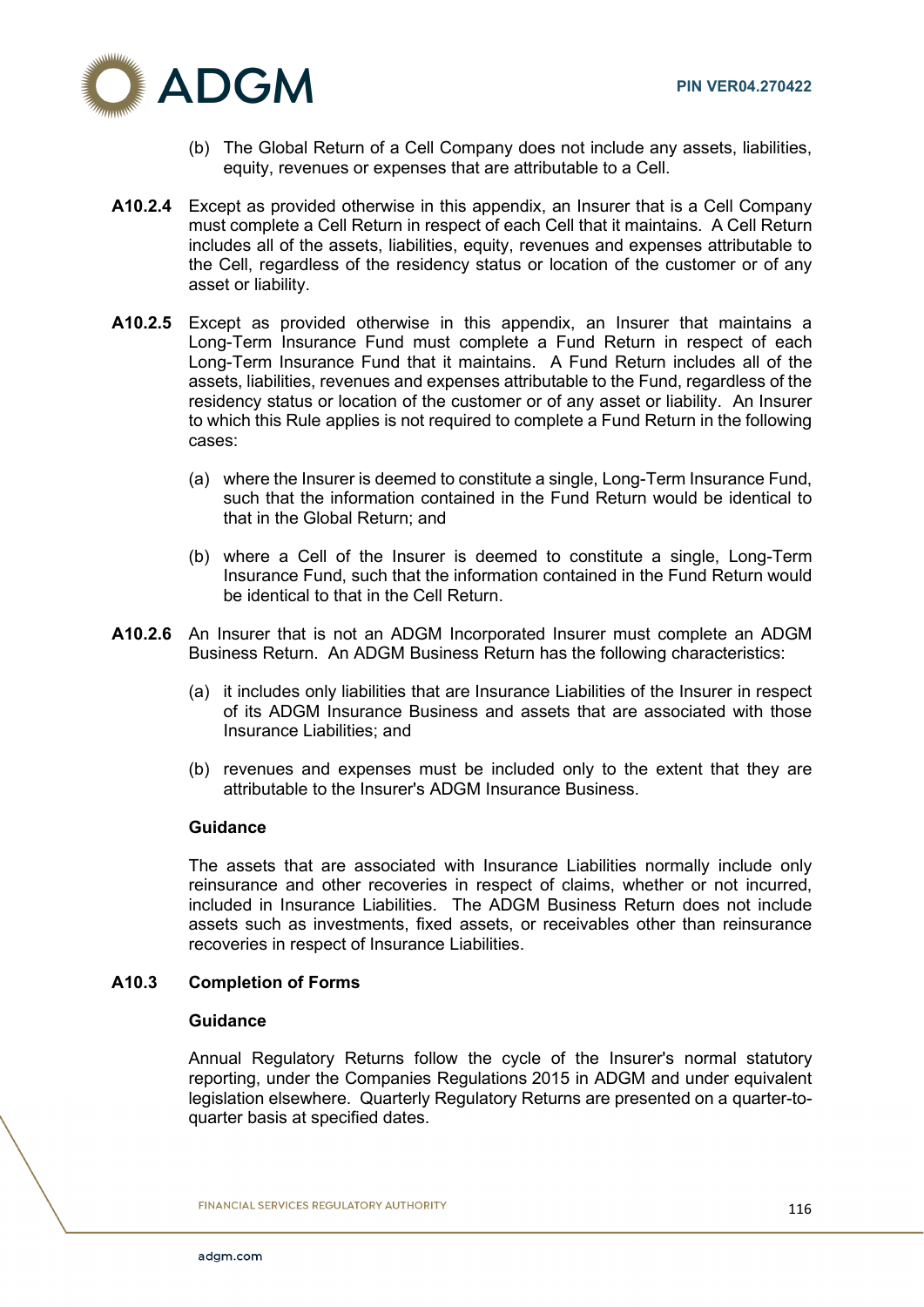

- **A10.3.1** Supplementary Notes must be presented in accordance with any instructions provided through EPRS. Each Supplementary Note must identify the form to which it relates.
- **A10.3.2** Returns must be presented in the English language.
- **A10.3.3** Where the format of a form requires the presentation of comparative information, the comparative information shall be presented according to the following principles:
	- (a) In the case of a form forming part of the annual Regulatory Return, the comparative information shall be that presented in the annual Regulatory Return for the previous reporting period.
	- (b) In the case of a form forming part of the quarterly Regulatory Return, the comparative information shall be that presented in the quarterly Regulatory Return for the corresponding quarter in the previous calendar year.
	- (c) Comparative information shall be presented unless:
		- (i) the Insurer did not exist at any time during the comparative period (whether or not it was an Insurer);
		- (ii) in the case of a Cell Return or a Fund Return, the Cell or Long-Term Insurance Fund to which the Return relates did not exist at any time during the comparative period; or
		- (iii) so far only as concerns ADGM Business Return, in the case of an Insurer that is not an ADGM Incorporated Insurer, the Insurer was not at any time an Insurer during the comparative period.
	- (d) An Insurer that is required to present comparative information in a Return, and that was not required to prepare a Return in respect of the comparative period, must present comparative information that would have been presented in the Return covering the comparative period, if the Insurer had been required to prepare that Return.
	- (e) Comparative information shall not be changed from the time it was first presented, unless re-presentation is necessary for the interpretation of the Return. Where comparative information is changed, the Insurer must include in the Return a Supplementary Note showing the nature of the change and the reason for it.
- **A10.3.4** The annual Regulatory Return, including the Statement by Directors, is subject to audit, except where this appendix or the form instruction guidelines states that a form is not subject to audit.

## **Guidance**

This Rule establishes accounting policy in respect of transactions between reporting units. Internal recharges within an Insurer should be shown as such where they are external to a reporting unit of that Insurer. However, where a reporting unit (for example, the Global Return of an Insurer that is not a Cell Company, and that maintains one or more Long-Term Insurance Funds) includes both 'sides' of the